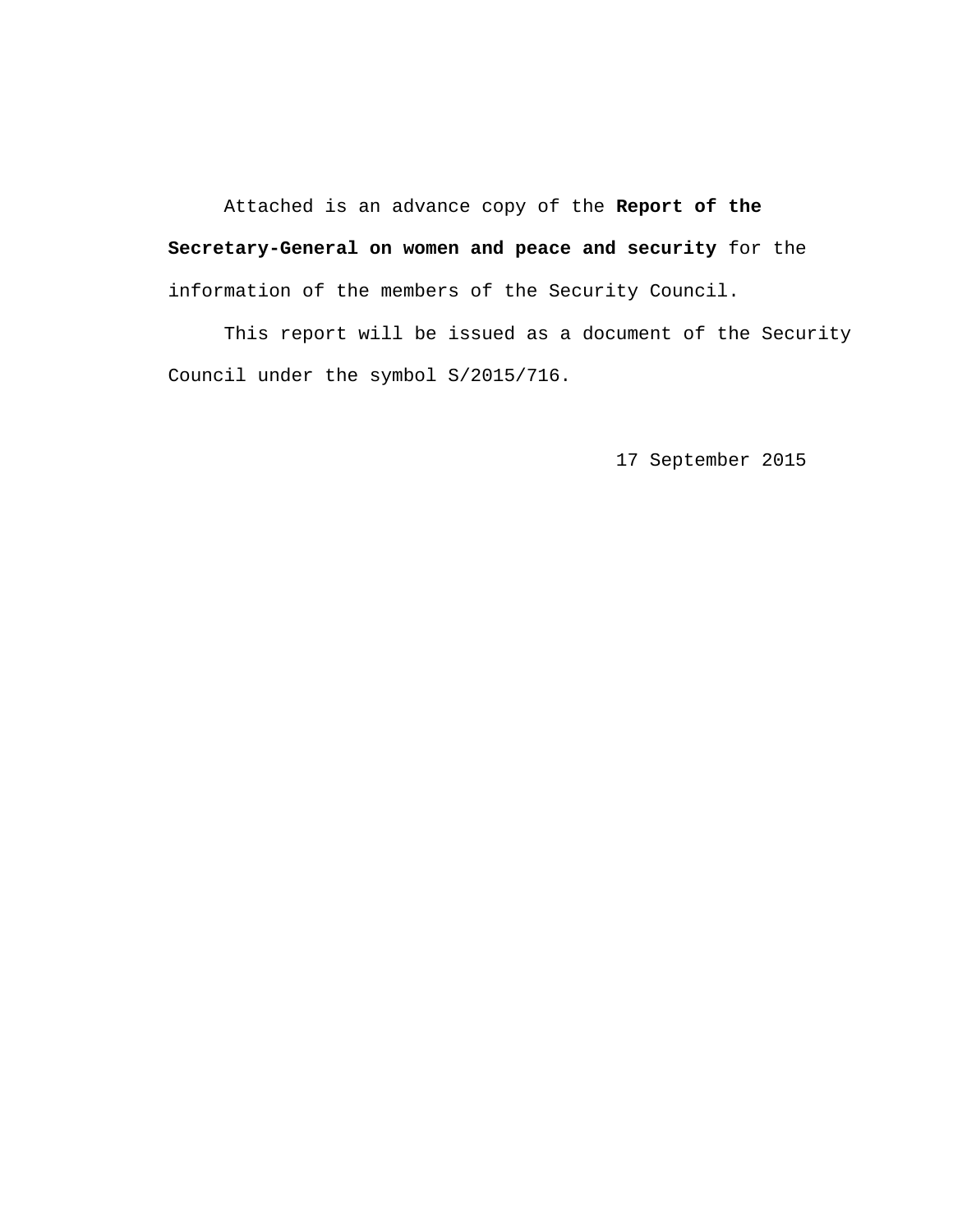# **Report of the Secretary-General on women and peace and security**

### **I. Introduction**

1. The present report is submitted pursuant to paragraph 16 of Security Council resolution 2122 (2013) in which the Council invited me to commission a Global Study on the implementation of resolution 1325 (2000), highlighting good practice examples, implementation gaps and challenges, as well as emerging trends and priorities for action, and to submit within my 2015 report to the Security Council the results of this. It also includes an update on annual progress towards the implementation of resolution 1325 (2000) as measured using the indicators designed for this purpose.

2. I have closely followed the preparations for the Global Study and the related Highlevel Review to assess progress in implementing resolution 1325 (2000). I welcome the consultative and comprehensive approach taken by the lead author of the study, Radhika Coomaraswamy, my former Special Representative on Children and Armed Conflict and former Special Rapporteur on Violence against Women, the distinguished 16-member high-

The submission of this report was delayed by three business days as the preparation of the Global Study on the implementation of resolution 1325 was off-schedule.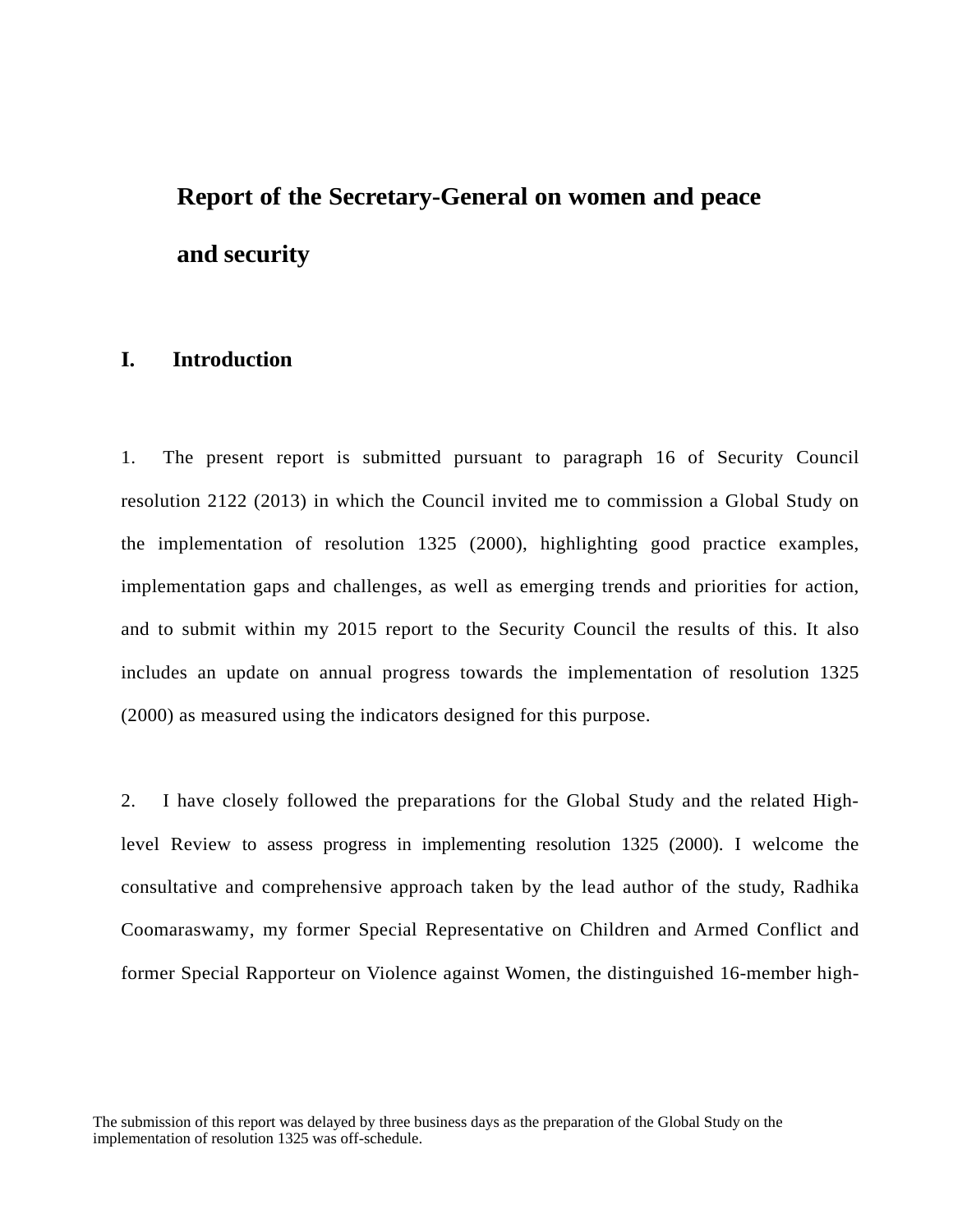level advisory group,<sup>1</sup> the UN-Women Secretariat, the United Nations Standing Committee on Women, Peace and Security, and the informal "Friends of the Global Study" Member State group, in their work assessing the implementation of the women, peace and security agenda from the global to the local level. The active engagement of Member States, United Nations entities, regional organizations and civil society, including research institutes, $2$  in this task has been impressive and lends promise for the implementation of the Global Study's recommendations.

3. I am pleased to share select findings of the Global Study. Its recommendations are informed by a series of regional consultations and country visits, direct inputs from all actors3, cutting-edge research and data analysis.4 I am particularly pleased by the efforts made to ensure synergies with related reviews, including the High-Level Independent Panel on United Nations Peace Operations, the Advisory Group of Experts for the 2015 Review of

<sup>1</sup> Members of the High-level Advisory Group are Dr. Alaa Murabit (Canada/Libya), Ambassador Anwarul Chowdhury (Bangladesh), Ms. Bandana Rana (Nepal), Ms. Elisabeth Rehn (Finland), Ms. Igballe Rogova (Kosovo), Ms. Julia Kharashvili (Georgia), Ms. Leymah Gbowee (Liberia), Ms. Liliana Andrea Silva Bello (Colombia), Ms. Luz Mendez (Guatemala) Ms. Madeleine Rees (United Kingdom), Major General Patrick Cammaert (Netherlands), Ms. Pramila Patten (Mauritius), Ms. Ruth Ochieng (Uganda), Ms. Sharon Bhagwan Rolls (Fiji), Ms. Yasmin Sooka (South Africa), and Mr. Youssef Mahmoud (Tunisia). Ms. Maha Abu Dayyeh (State of Palestine) served as a member of the High-level Advisory Group until her passing on 9 January 2015.

<sup>2</sup> Over 120 written submissions were received from close to 50 Member States, as well as from regional and sub-regional organizations, United Nations entities, and civil society, including research institutions. Preparations for the Global Study included global consultations with Member States and civil society, country visits and regional consultations with Member States, regional organizations, civil society and academia in Brussels, Belgium; Addis Abba, Ethiopia; Kathmandu, Nepal; Tirana, Albania; Banja-Luka, Sarajevo, Bosnia and Herzegovina; Vilnius, Lithuania; The Hague, Netherlands; Guatemala City, Guatemala; Kampala, Uganda; Cairo, Egypt; and Suva, Fiji. The civil society survey was conducted in partnership with UN-Women and the Global Network of Women Peacebuilders, and received 317 responses, from 71 countries, between 13 February 2015 and 1 May 2015. See "Global Report: Civil Society Organization (CSO) Survey for the Global Study on Women, Peace and Security: CSO Perspectives on UNSCR 1325 Implementation 15 Years after Adoption" (Global Network of Women Peacebuilders, Cordaid, NGO Working Group on Women, Peace and Security, International Civil Society Action Network, July 2015).

<sup>&</sup>lt;sup>3</sup> As mentioned in paragraph 2.<br><sup>4</sup> Including updated data for indicators to track the implementation of resolution 1325 (2000). See S/2010/498.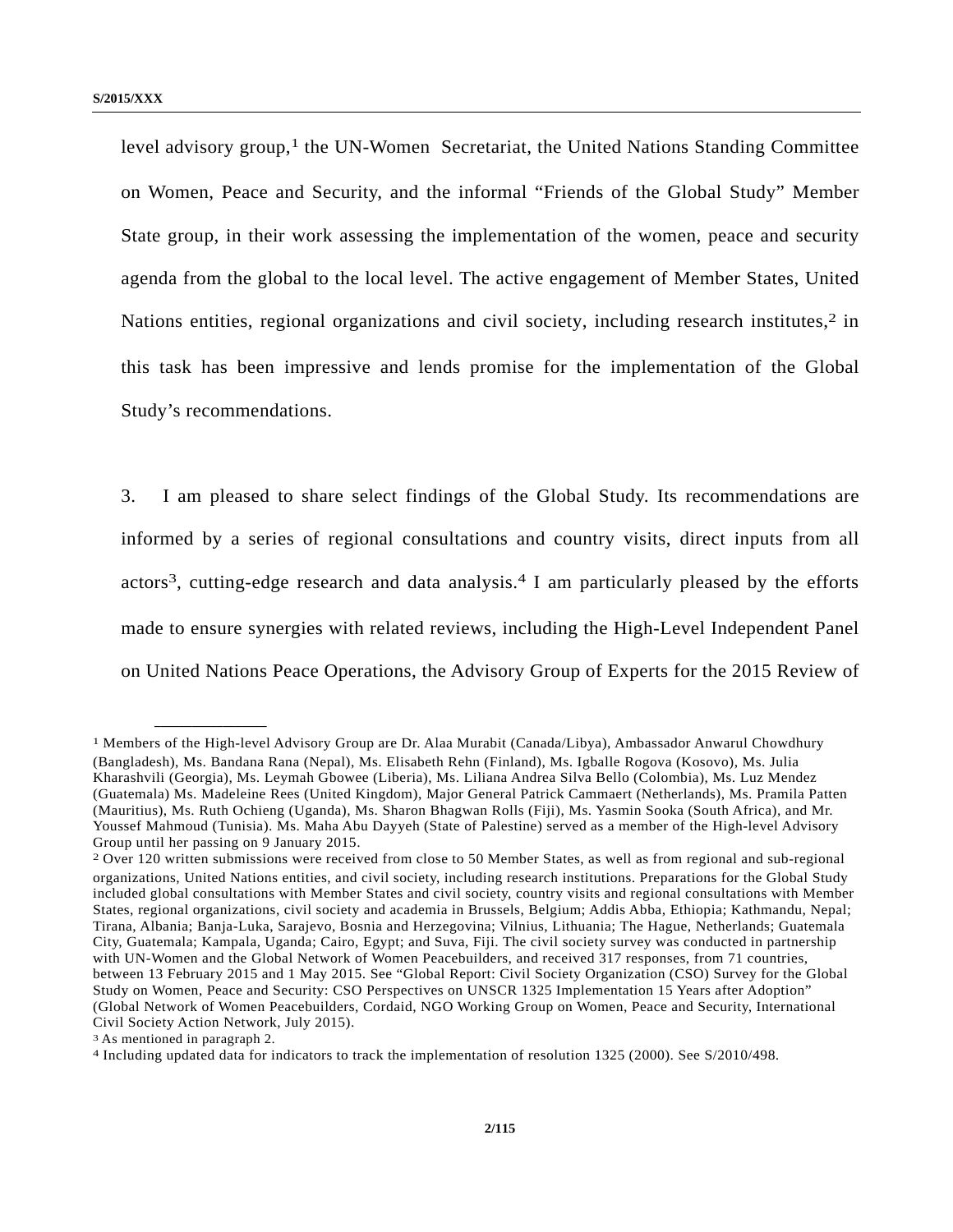the United Nations Peacebuilding Architecture, the preparations for the 2016 World Humanitarian Summit, the 2030 Agenda for Sustainable Development, and the 20-year review and appraisal of the implementation of the Beijing Declaration and Platform for Action. I, together with my senior managers, will carefully study the findings and recommendations. I strongly encourage all stakeholders to seriously consider the concerns voiced through this study and respond to the demands for stronger action and concrete results.

## **I. Overview of Progress and results of the Global Study on women, peace and security**

4. As the United Nations marks the  $70<sup>th</sup>$  anniversary of the adoption of its Charter, the study's findings carry particular relevance. The similarities between key findings of the Global Study, the report of the High-Level Independent Panel on United Nations Peace Operations5, of which Radhika Coomaraswamy was also a member, and the Advisory Group of Experts for the 2015 Review of the United Nations Peacebuilding Architecture,<sup>6</sup> as well as those emanating from consultations for the 2016 World Humanitarian Summit, are striking. These reviews have painted a stark picture of the current peace and security context. It is characterized by blatant violations of human rights and humanitarian law, complex drivers of conflict, involvement of a growing number of non-state armed actors, new technologies and transnational connections that are changing the nature of warfare.

<sup>5</sup> A/70/95–S/2015/446.

<sup>6</sup> A/69/968–S/2015/490.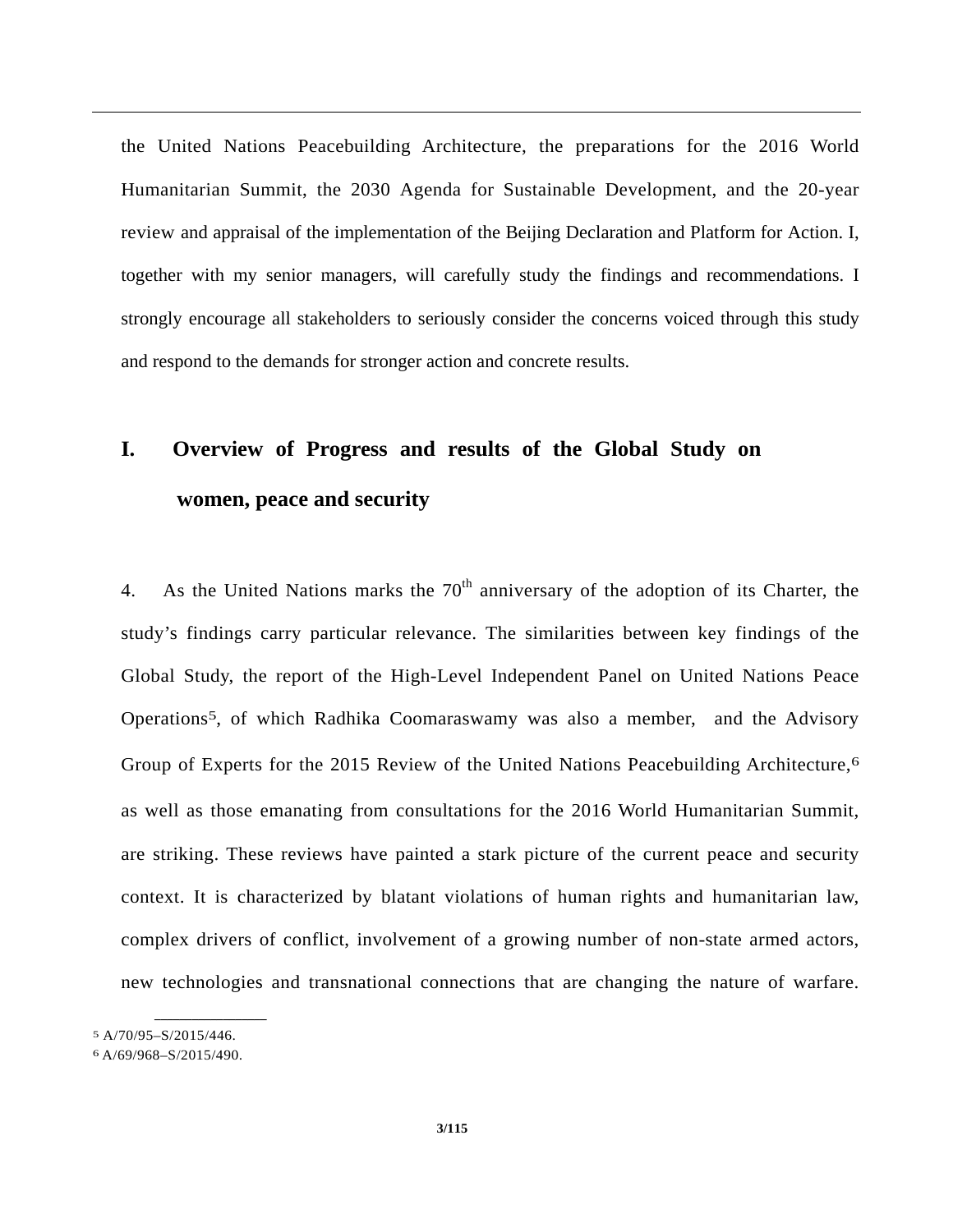These challenges have underlined the need for stronger focus on prevention, more holistic and consistent approaches, and a focus on mechanisms that place human rights at the core of security, protection, political, humanitarian, peacebuilding and socio-economic development work. The reviews have also highlighted the challenges women and girls encounter in having their voices heard and their needs addressed at the global, regional and national levels.

5. These review processes coincided with one of the most brutal waves of organized violence in modern history. Over the past few years, armed conflict has erupted or escalated in multiple locations, bringing to a halt or dramatically reversing progress made. The number of people in need of international humanitarian assistance has tripled over the past decade, and 80 percent of them are affected by armed conflict. Worldwide displacement in 2014was at the highest level ever recorded, with 59.5 million people forcibly displaced, compared to 51.2 million a year earlier and 37.5 million a decade ago.7 Conflict and persecution forced an average of 42,500 individuals per day to leave their homes, and seek protection within or beyond the borders of their country. The growing spread of violent extremism during this period was marked by abuses and violations on women and girls' rights.

<sup>7 &</sup>quot;World at War: Forced Displacement in 2014" (United Nations High Commissioner for Refugees, 2015).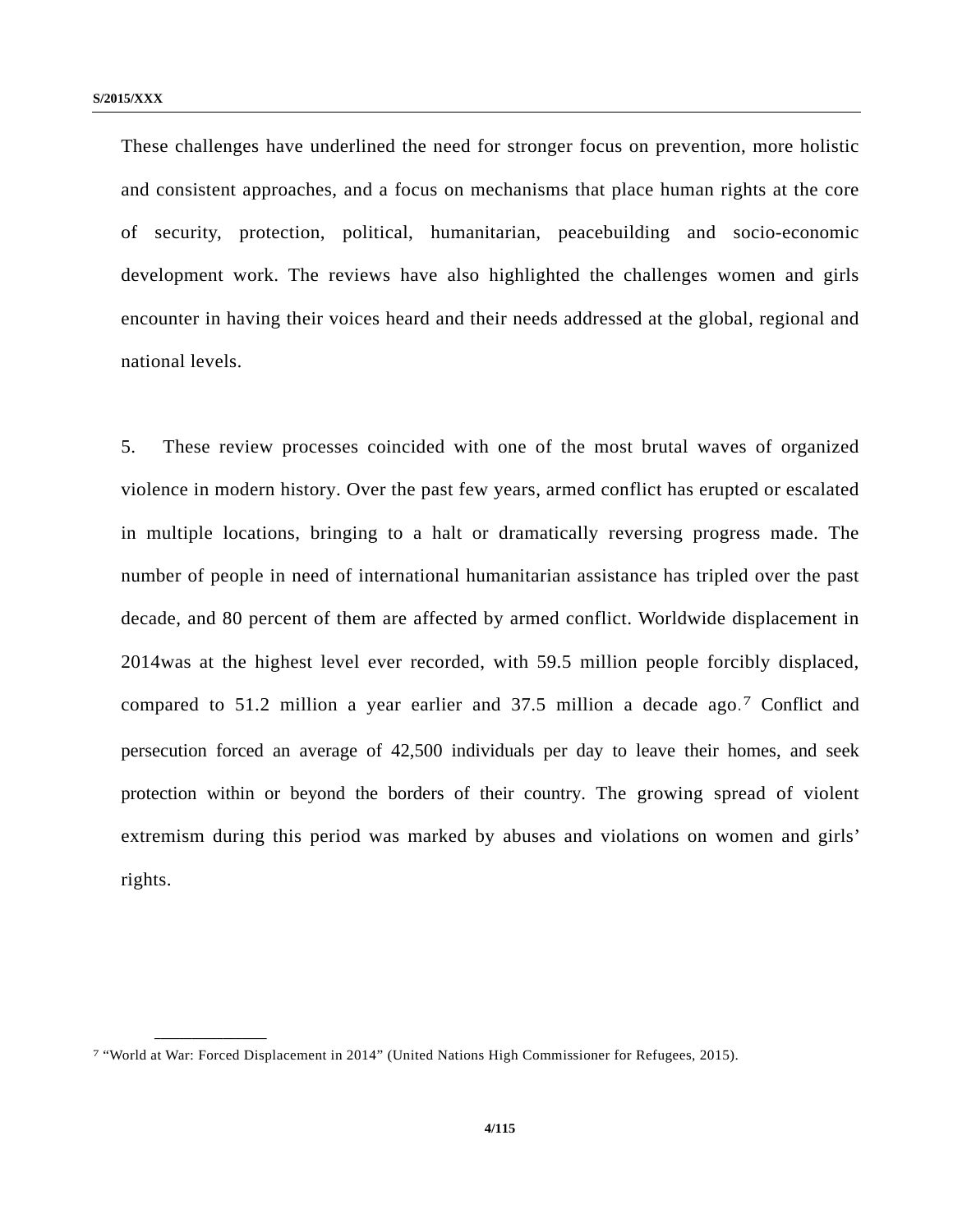6. Against this backdrop, participants in regional and country consultations8 on the Global Study called for an end to increased militarization and for more investment in political solutions to conflict. All three peace and security reviews have strongly underlined the need for increased and enhanced participation of women in all areas of peace and security decision-making, both on the basis of legal and human rights obligations and because women's effective and meaningful participation significantly contributes to greater operational effectiveness of our peace, security and humanitarian efforts, and to the sustainability of peace.

7. The three peace and security reviews have pointed to the need for more emphasis on prevention, sustaining peace and addressing the root causes of conflict to avoid relapse and escalation and protracted crises, also a priority in the 2030 Agenda for Sustainable Development. As a result, the related sustainable development goal (SDG 16) to "promote peaceful and inclusive societies for sustainable development, provide access to justice for all and build effective, accountable and inclusive institutions at all levels," is premised on the common understanding that development, human rights, and peace and security, the three pillars of the United Nations work, are indivisible and interrelated as evidenced by the lagging progress of conflict-affected countries towards achieving the millennium development goals.

<sup>8</sup> For the full list of the consultations and participants please, see the Global Study on implementation of United Nations Security Council resolution 1325 (2000).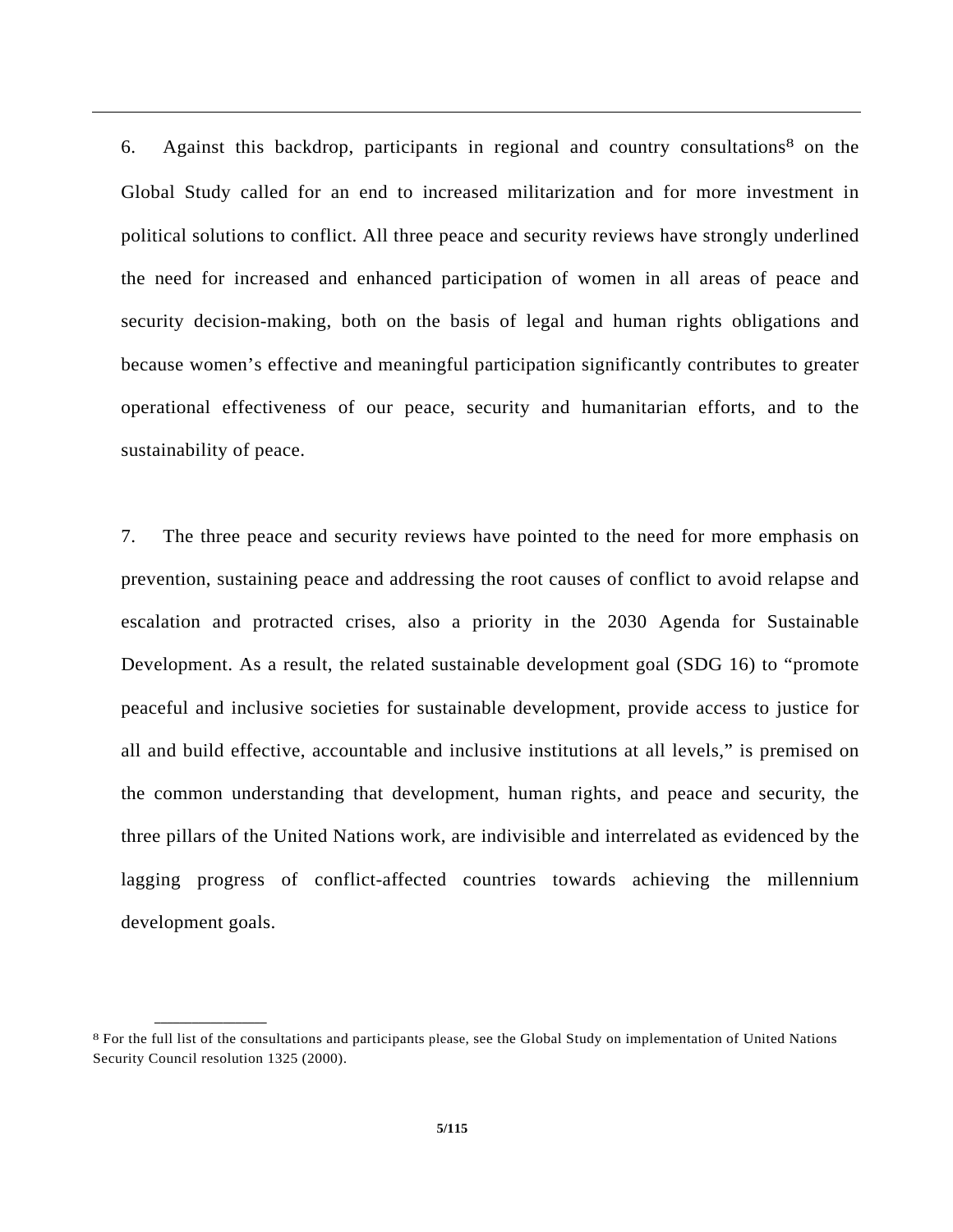8. The sections below highlight select messages from the Global Study. The final section explores the roles and responsibilities of key actors to accelerate implementation of women, peace and security commitments. Perhaps the strongest message to emerge from the Global Study is the remarkable impact of women's participation on all areas of peace and security. New evidence, added through research commissioned for the Global Study, clearly demonstrate that the inclusion of women leads to more sustainable peace and enhanced prevention efforts. Further findings show that unpredictable and insufficient funding, lack of systematic gender-responsive analysis and technical gender expertise, attitudinal obstacles, as well as insufficient mapping of needs in planning and budgeting, have detrimentally impacted the long-term effectiveness of peace and security, humanitarian and development interventions. On the other hand, robust and predictable funding, committed, accountable and visible leadership, inclusive, rights-based and gender-responsive processes and a strong gender equality architecture have all featured prominently when tangible results have been achieved.

9. The need for the Security Council's earlier engagement to address emerging threats, was mentioned in consultations and country visits for the Global Study as was the necessity for the Council to remain politically vigilant to avoid situations relapsing into conflict andthe need for better information-sharing on threats, risks and violations of human rights in conflict contexts across intergovernmental bodies. Concerns were expressed that efforts to address violations of women's human rights and commitments to women's participation by all actors involved have remained largely 'ad-hoc' and 'add-on' rather than as part of a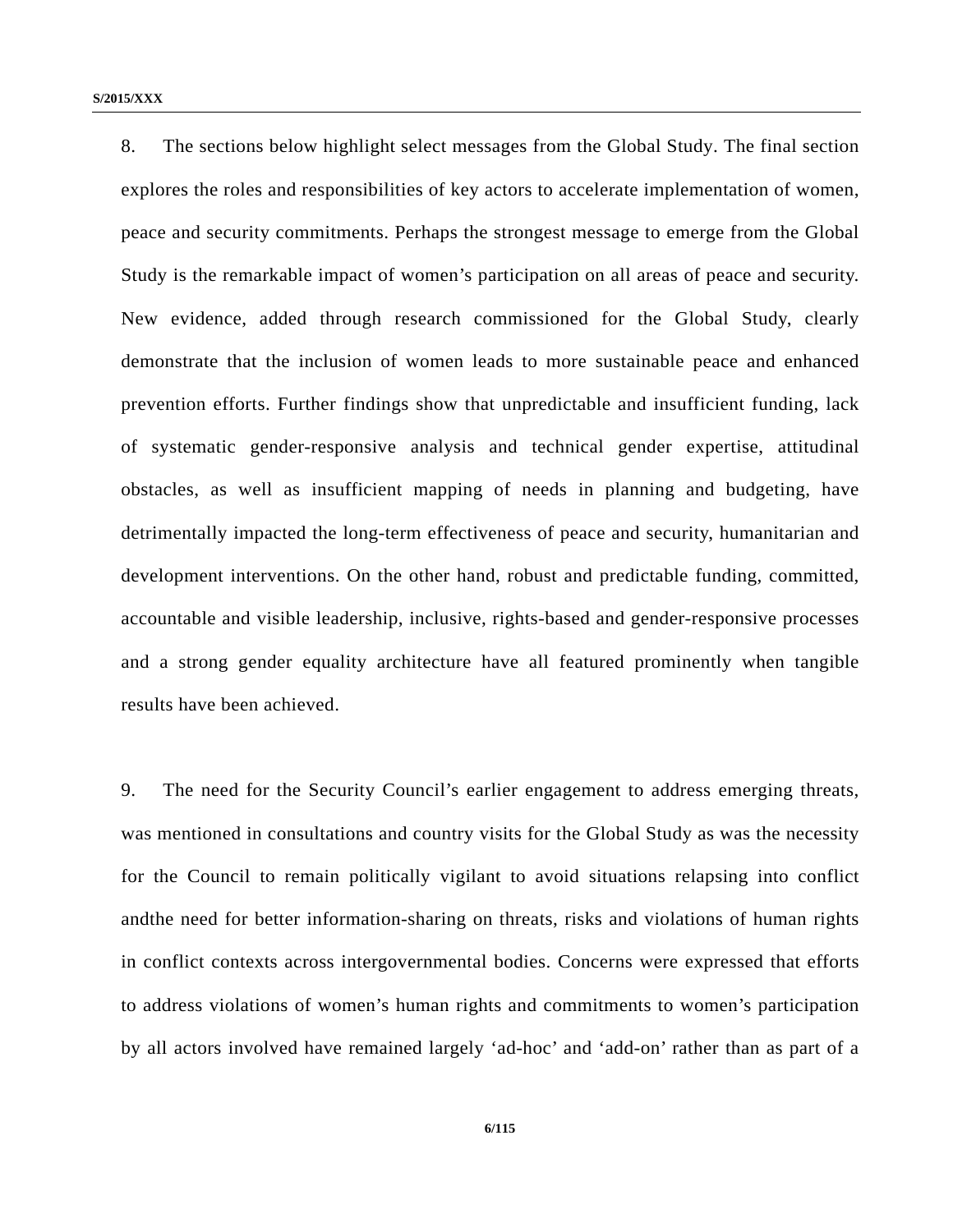deeper situation analysis, response and tools for achieving the Council's objectives of sustainable peace.

10. I hope this report, the Global Study and the High-level Review to be held in October 2015 will spark reflection, dialogue, new partnerships and more determined action. It is essential that we collectively learn from and build on good practice and recognize the Member States, leaders, organizations and entities that have stood at the forefront of positive change since the adoption of resolution 1325 (2000). However, despite impressive normative advancements, implementation and results on the ground remain somewhat limited. I encourage Member States, United Nations entities, regional organizations and other key stakeholders to carefully review the study and its recommendations. Not only must we uphold our commitments in international law, existing resolutions, declarations, and action plans, but we must also ensure our strategies for implementation are inclusive, financed and grounded in the realities on the ground.

## *A. Beyond the rhetoric: Women's leadership for peace*

11. Informed by new research, the Global Study examines the impact of women's participation in peacemaking, constitution-making and national dialogues. It finds that women's effective and meaningful participation in these processes is positively correlated with the conclusion and sustainability of talks, and the implementation of agreements. As such, women's participation shifts the dynamics by bringing new issues to the table,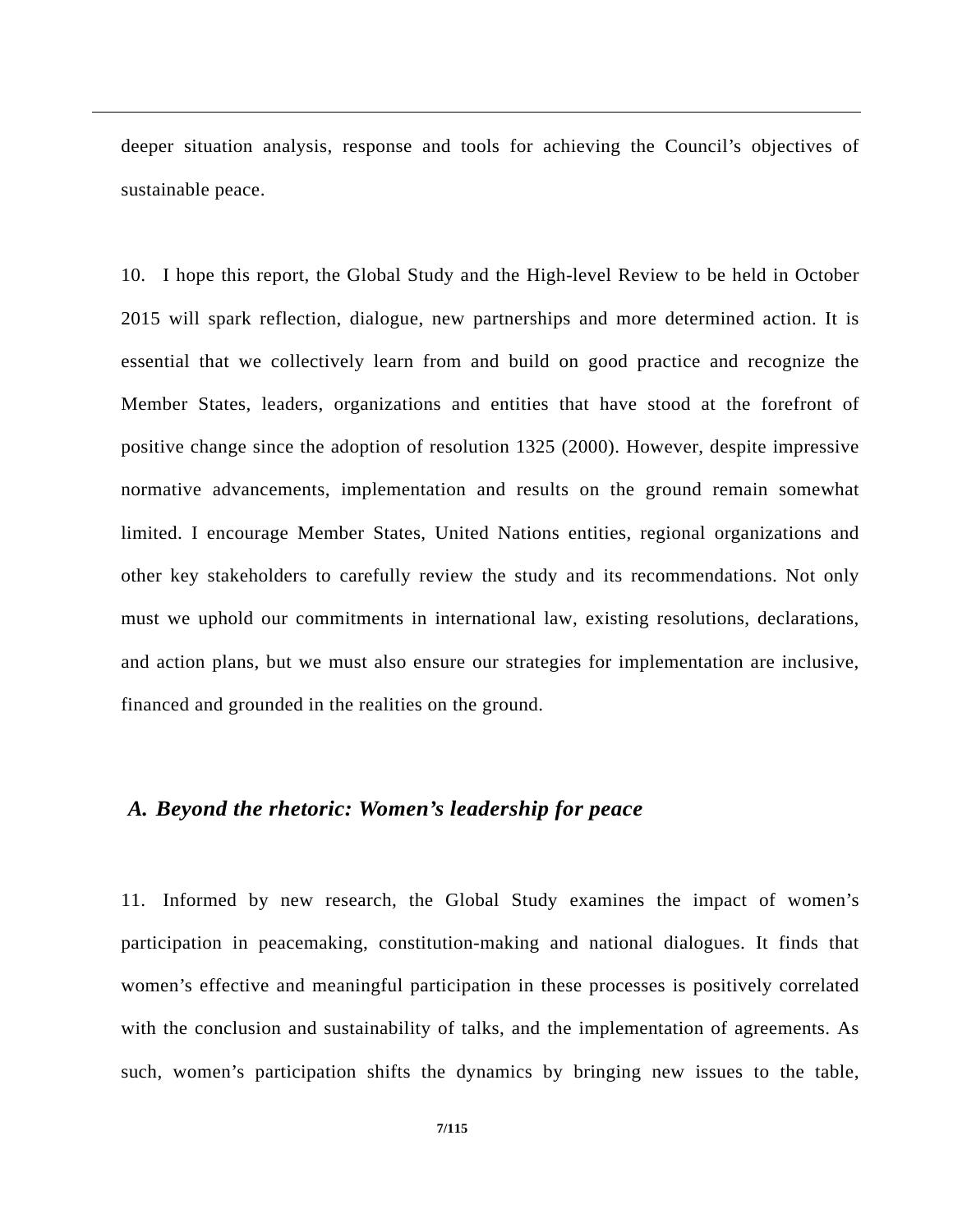strengthening linkages to root causes of conflict, and promoting more sustainable peace. However, consultations for the study showed that the participation of women in formal peace processes remains contested. Their inclusion is still mostly initiated and achieved via concerted pressure by women's organizations, rather than by the parties to the conflict, the mediators, or the organizers of the negotiations. Although differences exist between processes led or co-led by the United Nations and those that are not, gains are generally too few and far between. Many negotiations have focused solely on the military and political parties of conflict and on high-level processes where women remain underrepresented and too few of them are in positions of authority. This has often resulted in further empowering "men with guns" and incentivizing future cycles of violence and impunity. ,

12. A recent study of 40 peace processes<sup>9</sup> shows that women's ability to influence negotiations increased the chances of agreements being reached, was positively correlated with greater implementation and impacted positively the durability of peace. Women's meaningful inclusion enhanced the influence of other actors, such as civil society organizations, on negotiation outcomes. Notably, there was not a single case where organized women's groups had a negative impact on a peace process. One of the most repeated effects of women's involvement in peace processes was their role in pushing for the commencement, resumption, or finalization of negotiations when the momentum had

<sup>9</sup> Thania Paffenholz et al., "Making Women Count: Assessing Women's Inclusion and Influence on the Quality and Sustainability of Peace Negotiations and Implementation" (Graduate Institute Geneva, Centre on Conflict, Development and Peacebuilding, April 13, 2015).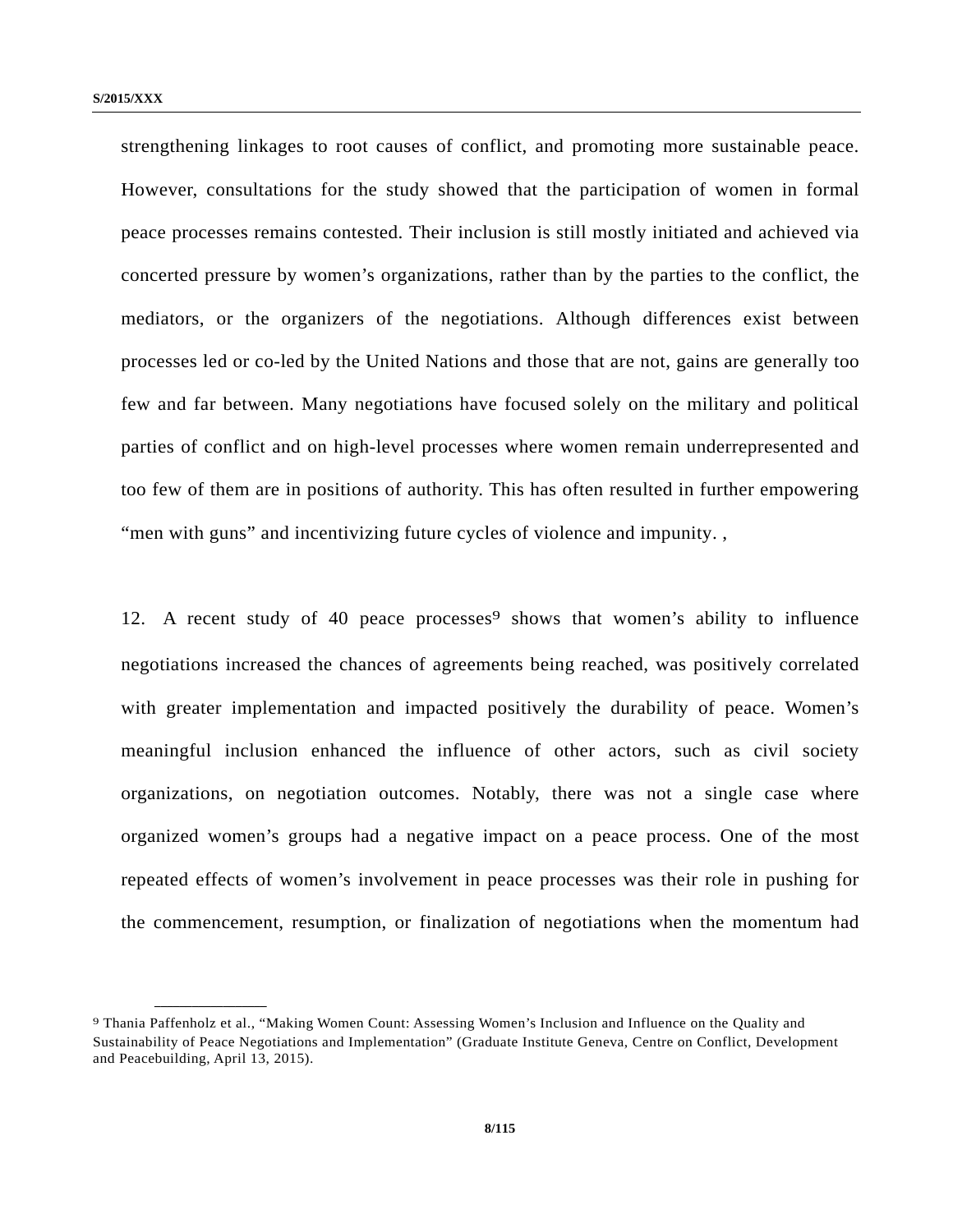stalled or the talks had faltered. These findings help reaffirm the importance of women's quality participation as a key tool for effective peacemaking.

#### *Increasing the gender-responsiveness of peace agreements*

13. The importance of including gender-related provisions in peace agreements is emphasized in resolution 1325 (2000) and subsequent Security Council resolutions. Better data and analysis, including through regular monitoring using the 1325 indicators, are beginning to give a better picture of the extent to which agreements and their gender equality provisions are being implemented. New research<sup>10</sup> shows increasing presence of references to women and gender perspectives in peace agreements, in particular after the adoption of resolution 1325 (2000). Analysis of 664 agreements produced between 1990 and 2000 show that 73 (11 per cent) included at least one reference to women. Analysis of 504 agreements reached after the adoption of resolution 1325 (2000) until 1 January 2015 showed that 138 (27 per cent) included these references. Evidence also indicates that peace and negotiation processes involving the United Nations have been more likely to include references to women and gender issues.

<sup>10</sup> Christine Bell, "Text and Context: Evaluating Peace Agreements for Their 'Gender Perspective'" (University of Edinburgh, Global Justice Academy, UN-Women, March 2015), 12.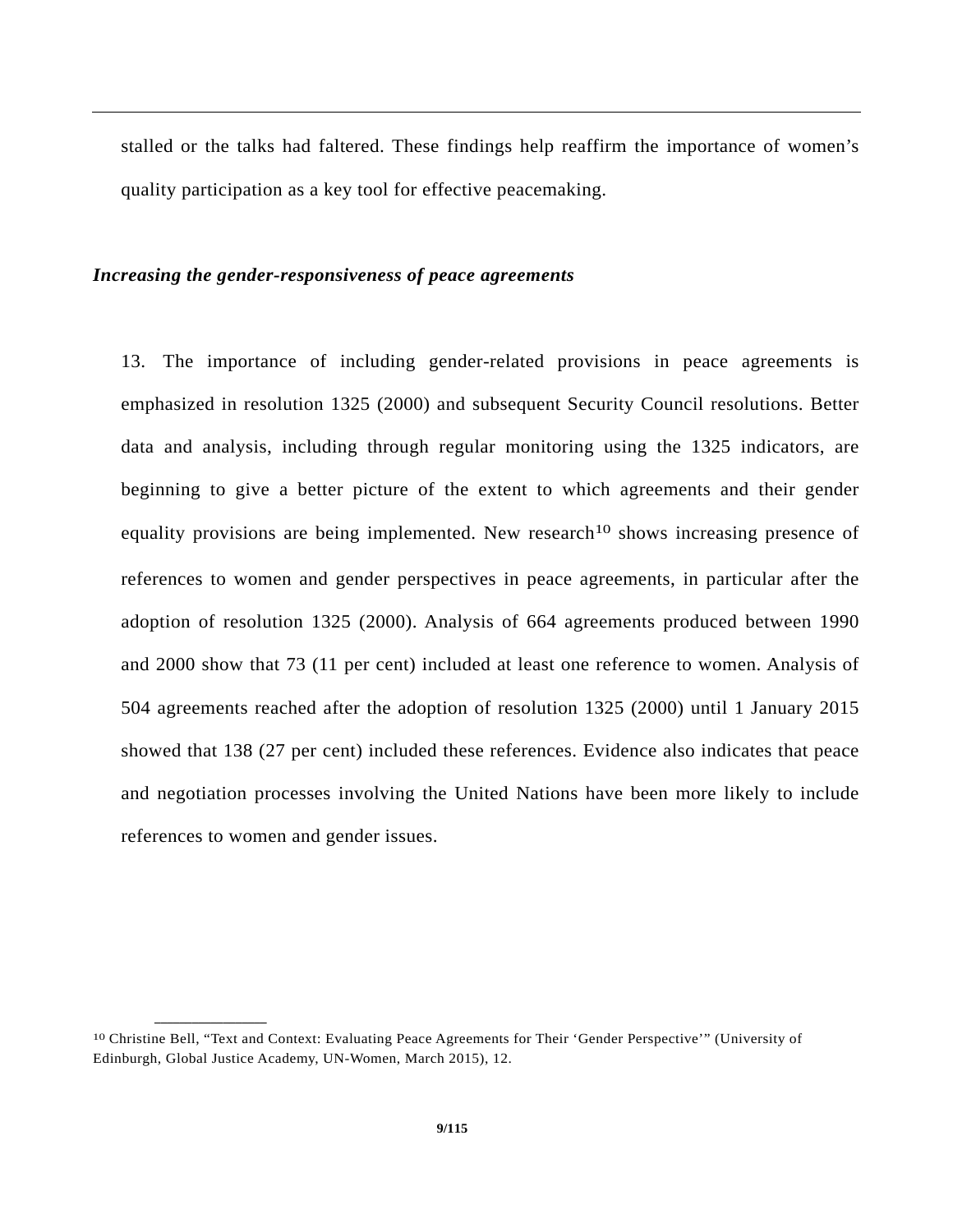**\_\_\_\_\_\_\_\_\_\_\_\_\_\_\_\_\_\_** 

14. These findings are in line with  $1325$  indicator data.<sup>11</sup> While slight differences in definitions and methodology result in some numerical discrepancies, the overall trends move in the same direction. Of 16 peace agreements<sup>12</sup> signed in 2014, 8 (50 per cent) included gender/women, peace and security provisions, compared to 54 per cent in 2013, 30 per cent in 2012 and 22 per cent in 2011, and 2010. Outcome documents from processes led or co-led by the United Nations are more likely to include gender equality provisions. Of the 6 agreements emerging from United Nations-supported peace processes in 2014, 4 (67 per cent) contained women, peace and security references. Conflict-related sexual violence references have increased in signed agreements since 2010.13

15. Very few of the examined agreements reflect comprehensive gender equality/women, peace and security considerations. Good examples include agreements signed in Guatemala in the mid-1990s, which still stand out for the quality and depth of their gender equality provision, and agreements signed in Colombia in 2014. Other processes with references to women across most of the signed agreements include Darfur, Burundi, Nepal, Philippines and Northern Ireland.14 More analysis is required to better understand why gender-specific provisions were included, how well these reflected women's concerns and the extent to which provisions have been implemented. It is of concern that some of the agreements with

<sup>11</sup> The United Nations Department of Political Affairs (DPA) has been tracking data since 2011 against the indicator on "the percentage of peace agreements with specific provisions to improve the security and status of women and girls."<br><sup>12</sup> For the purpose of data collection, DPA includes under the term "peace agreements", cessations of ho frameworks and overall peace agreements signed between at least two parties to a conflict, intended to end, prevent or significantly transform a violent conflict so that it may be addressed more constructively.<br><sup>13</sup> In 2012, DPA launched its Guidance for Mediators Addressing Conflict-Related Sexual Violence, contributing further

technical support in this area, produced with support from UN Action Against Sexual Violence in Conflict. 14 Bell, "Text and Context: Evaluating Peace Agreements for Their 'Gender Perspective.'"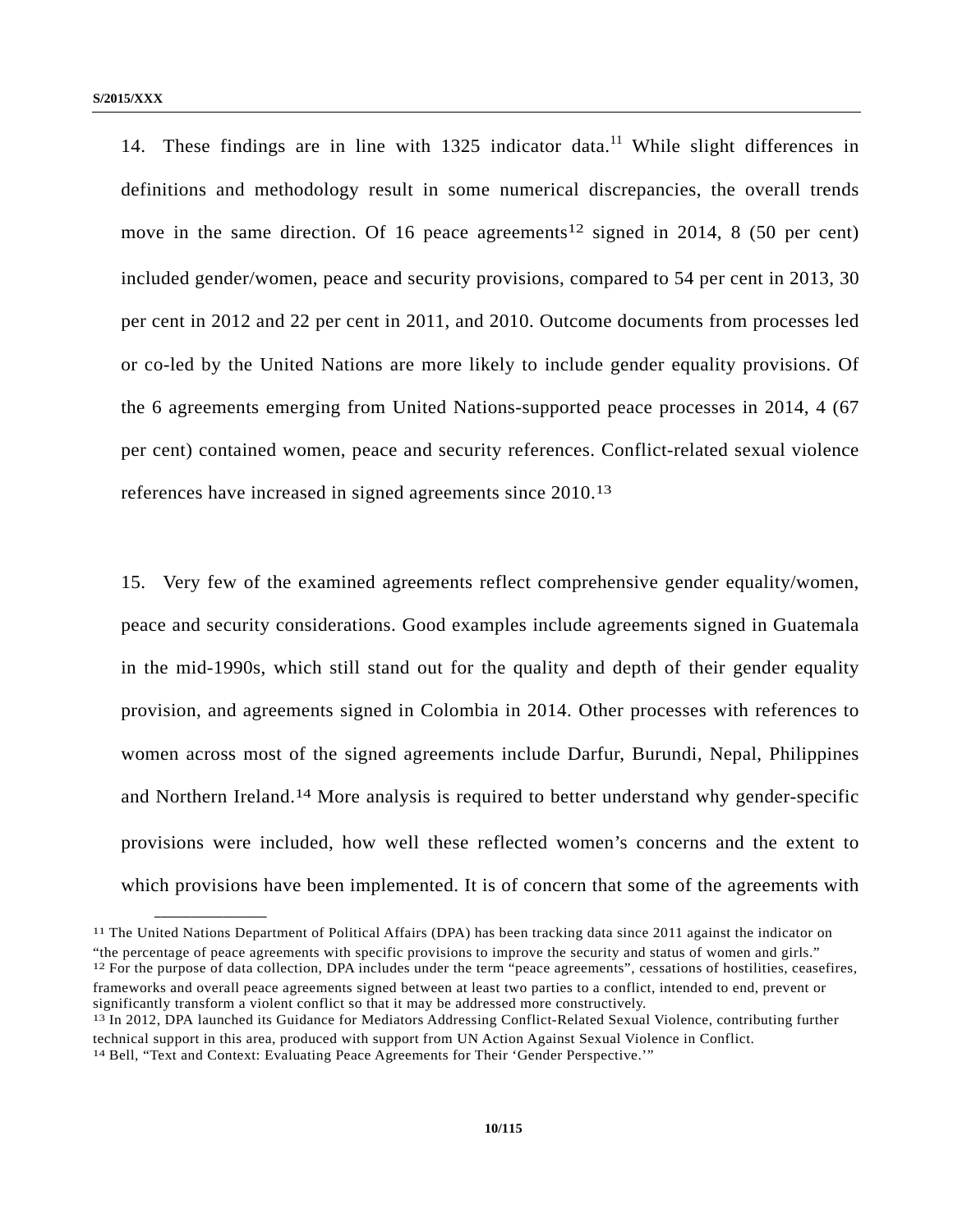the clearest provisions for women have been poorly implemented. The need to sustain gender-specific gains enshrined in negotiated agreements requires women's continued participation in mediation and implementation. Better funding and monitoring of this implementation, including of gender-specific provisions and women's effective and meaningful participation in established monitoring mechanisms, may also help ensure that agreements are implemented and sustained.

#### *Ensuring women's inclusion in peace processes*

16. The role played by different stakeholders in peace processes, especially mediators, influences women's inclusion in peace-making. While attitudinal obstacles on the part of the mediators can constrain the inclusion of women's perspectives in peace agreements, mediators' awareness and acknowledgement of United Nations standards have proved instrumental in facilitating women's participation in peace processes and political transitions. Emphasis on the importance of women's effective participation was, for example, a priority for former United Nations Great Lakes Special Envoy Mary Robinson and the current Special Envoy Said Djinnit. The use of forums for mediators to share experiences and explore approaches regarding inclusive peacemaking, such as the United Nations Department of Political Affairs' High-Level Seminar on Gender and Inclusive Mediation Processes, has been important in creating greater awareness among envoys, mediators and mediation experts representing the United Nations, regional organisations and Member States on the strategic value of inclusion and the availability of tools, practical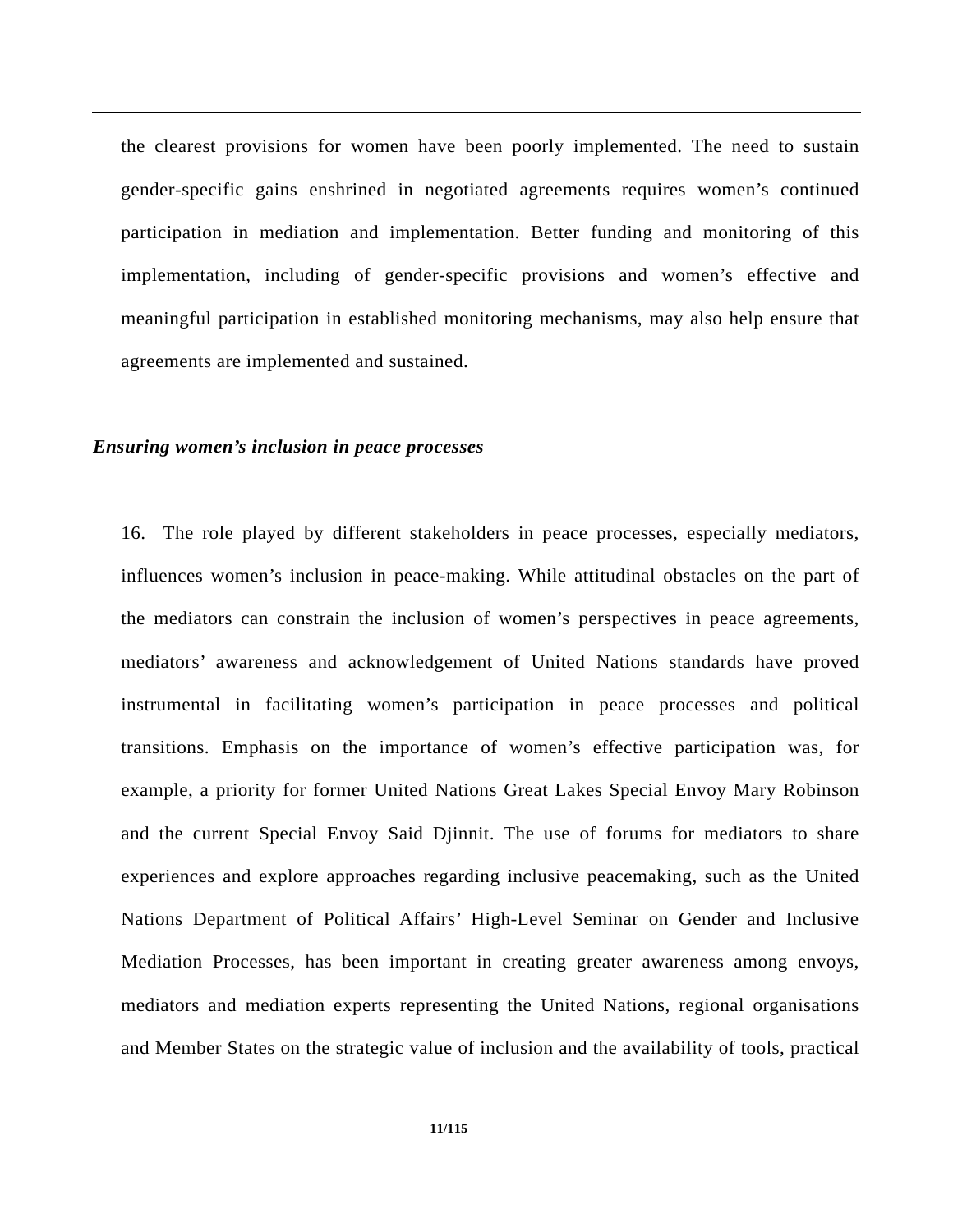strategies and approaches to inclusive mediation.15 It is essential that all mediators and external actors supporting peace talks, such as Friends Groups, promote the use of global values and standards. Initiatives to address logistical barriers to women's participation should systematically be considered in process design.

17. Third party mediation teams have at times helped promote more inclusive processes. For example, Norway's role as facilitator in the Colombia peace process helped ensure the inclusion of women and a gender perspective in the Havana peace talks. Women leaders and faith-based actors, who play significant roles in some communities, can further promote women's inclusion and the consideration of their different experiences of conflict, needs and priorities in peace negotiations. Additionally, as laid out in Security Council resolution 1820 (2008), peace agreements that include amnesty provisions for crimes of conflictrelated sexual violence should be deemed invalid by the international community. I encourage individual countries supporting peace processes to provide incentives, including financial incentives, for greater inclusivity of women.

18. In 2014, the UN led or co-led 12 formal peace mediation processes.16 All United Nations mediation support teams (100 per cent) included at least one woman, the same percentage as in recent years and up from 86 per cent in 2011. Data on women's

<sup>15 &</sup>quot;Taking Stock, Looking Forward: Implementation of UN Security Council Resolution 1325 (2000) on Women, Peace and Security in the Conflict Prevention and Resolution Work of the UN Department of Political Affairs (2010-2014)" (United Nations Department of Political Affairs, March 2015).

<sup>16</sup> For one of these processes (Syria), no formal negotiations took place during the reporting period.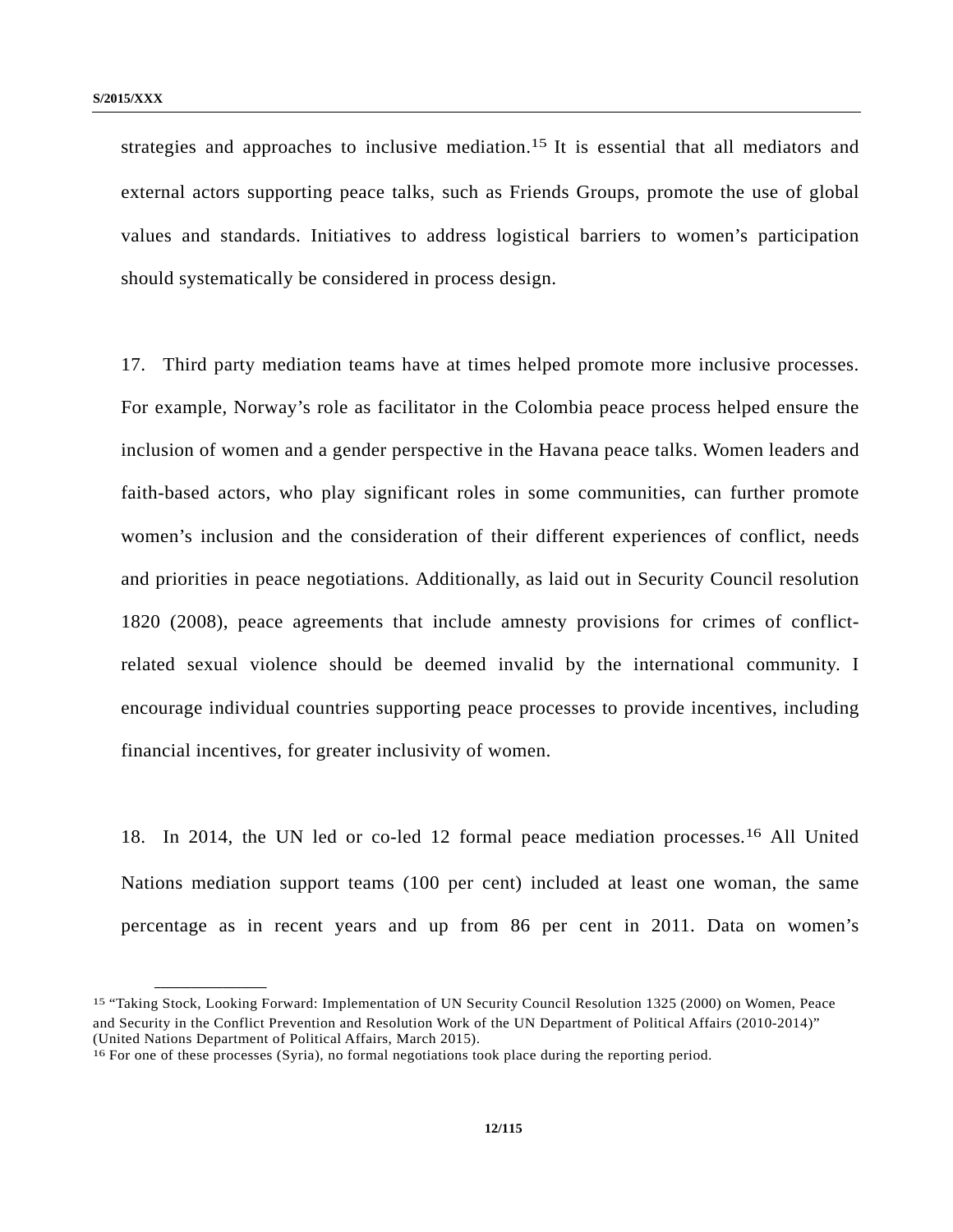representation on negotiating parties' delegations show an upward trend with senior women participating in 9 (75 per cent) of these processes in 2014, compared with 8 processes (72 per cent) in 2013, 6 processes (67 per cent) in 2012, and 14 processes (36 per cent) in 2011. Yet, a focus on improvement in numbers alone does not capture the quality of women's influence. Further analysis is necessary to assess the quality and impact of contributions of both women and men delegates to the promotion of gender equality and to addressing gender-specific issues in the context of peace talks.

19. Although systematically offered through the United Nations Standby Team of Mediation Experts and roster of senior technical experts, the demand emerging from peace negotiations for gender-specific expertise remains lower than for other areas of mediation standby expertise, possibly evidencing a lack of awareness of the importance of gender perspectives as part of process design.17 In 2014, gender expertise was requested and provided by the United Nations to 6 of the 9 relevant processes (67 per cent),<sup>18</sup> compared to 88 per cent in 2013 and 36 per cent in 2011. More must be done to sensitize all parties to understand that the participation of women is essential for furthering sustainable peace, thereby prompting greater demand for these skills. I commit to continue ensuring that gender expertise is an integral part of all United Nations-supported mediation processes.

<sup>17 &</sup>quot;Taking Stock, Looking Forward: Implementation of UN Security Council Resolution 1325 (2000) on Women, Peace and Security in the Conflict Prevention and Resolution Work of the UN Department of Political Affairs (2010-2014)." Ibid. **18** As three negotiations take place at the Minister/Head of State-level to settle border and name disputes, the provision of gender expertise and the CSO consultations are not directly applicable and therefore not measured.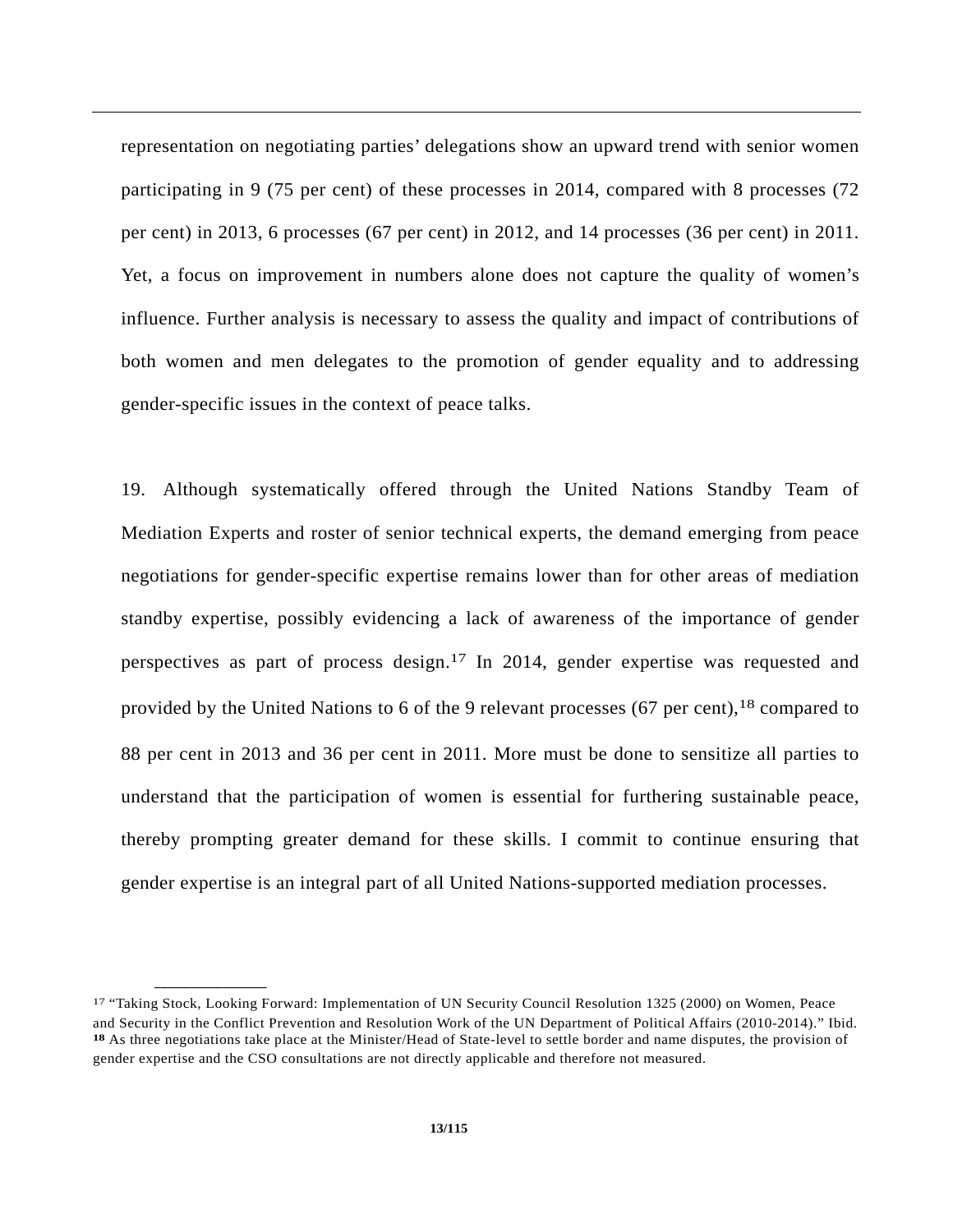20. The importance of regular consultations between mediation teams and women's civil society has been emphasized in resolutions on women, peace and security. In 2014, all peace processes with United Nations engagement included regular consultations with civil society, and 88 per cent of them with women's organizations, a notable rise from the 2011 rate of 50 per cent. It is, however, important to strengthen the effectiveness of these engagements and ensure they go beyond symbolism. More must be done to support women's mobilization and to amplify women's voices in peace processes. I call on all relevant UN entities to further strengthen their important role in this regard.

21. Building on good practice, increased efforts are also needed to create stronger linkages between Track I and Track II processes, enabling meaningful transfer of information and recommendations to the mediator and negotiating parties. Research has found that the most effective strategy is to combine the 'insider tactics' of submitting position papers and meeting with mediators, negotiators, or technical advisers, with 'outsider tactics' such as issuing public reports, lobbying international actors, and conducting media outreach. A successful strategy used by women's coalitions has been the development of a common document expressing a unified position of a cross-section of women's groups, which can then be used by mediation and negotiation teams.19

<sup>19</sup> Paffenholz et al., "Making Women Count: Assessing Women's Inclusion and Influence on the Quality and Sustainability of Peace Negotiations and Implementation," 39.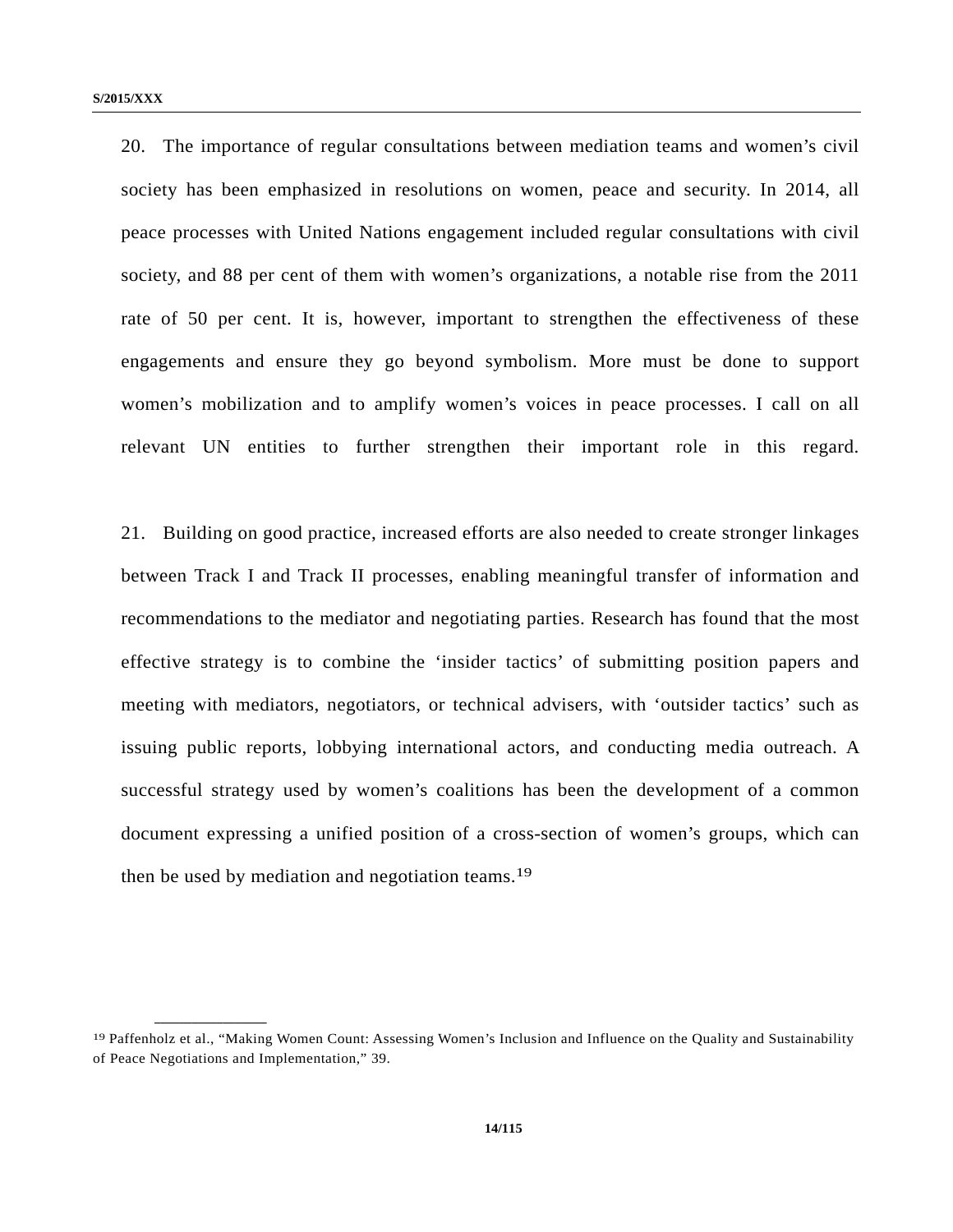22. Sub-national and local mediation initiatives are important in laying the foundations for peaceful societies where women have leadership roles. Efforts to support the engagement of 'insider mediators' can be particularly valuable, and in a growing number of contexts the United Nations has worked with partners to identify women's organizations and civil society leaders to engage in national dialogue and mediation processes. The United Nations Development Programme (UNDP) has helped strengthen women's participation and leadership capacity through trainings and awareness-raising activities in Indonesia, Nepal, Niger, Mauritania and Timor-Leste, and facilitated the participation of women in peace and dialogue fora in Colombia, Cyprus, Lebanon, Nepal and South Sudan. In Cyprus, a focus on gender equality in the Cyprus Dialogue Forum has been a prominent feature of the design of the initiative, and women branches of political parties, trade unions and women organizations have been fully represented. In South Sudan, UNDP supported women grassroots' networks to present their peacebuilding perspectives to the Addis Peace Talks. In Colombia, the UN Country Team has supported a rigorous call for participation process to encourage the representation of women's organizations in the dialogue to end the conflict, as a result 49 per cent of participants in the Forum of victims are women.Greater support by all for the role of civil society in conflict-affected contexts must be prioritized. Resolution 1325 (2000) was spearheaded by an international movement for peace and gender equality that recognized that silencing the civic voice for peace in decision-making had detrimental impact on sustainable and inclusive peace. The transformative potential of this set out in resolution 1325, however, has yet to be realized.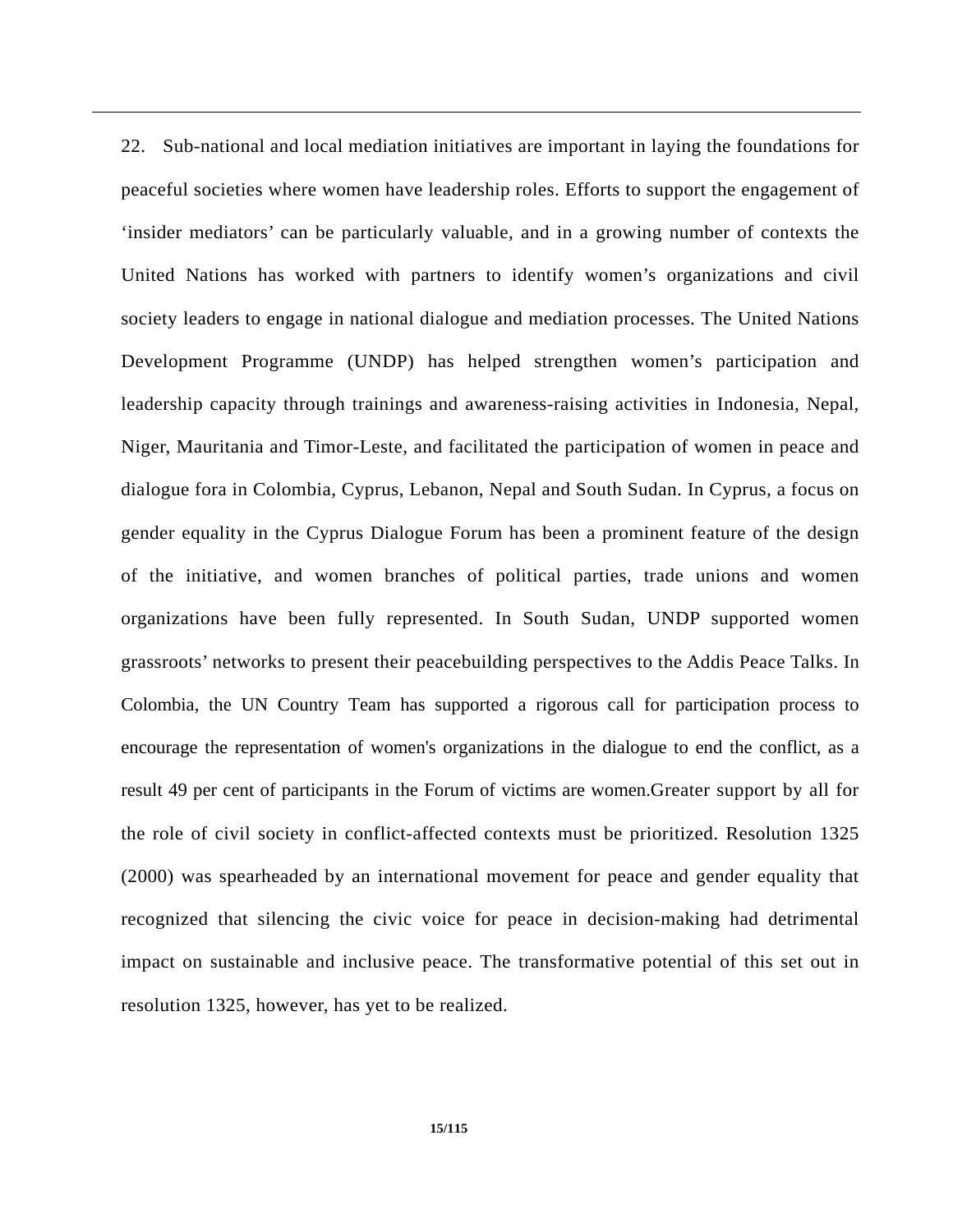## *B. Building inclusive and peaceful societies in the aftermath of conflict*

23. The Global Study brings renewed attention to aspects of post-conflict peacebuilding and examines how attention to a gender perspective in these areas contributes to lasting and meaningful peace and security. Women and girls are often invisible when decisions about post-conflict recovery and governance are made. And yet, research and practice over the past fifteen years have established that women's effective and meaningful participation builds a more durable peace as it broadens the benefits of the peace dividends to stakeholders beyond the fighting parties, and builds resilience in local communities. While my Seven Point Action Plan on Gender-Responsive Peacebuilding has gained some traction at the global and country levels, several of the measures have not been fully implemented, therefore limiting women's opportunities to engage in post-conflict peacebuilding processes.

24. The findings and recommendations of the Global Study and the report of the Advisory Group of Experts for the 2015 Review of the United Nations Peacebuilding Architecture provide a solid basis for further strengthening gender-responsive peacebuilding interventions. In addition to ensuring women's contribution, peacebuilding initiatives must support women's rights and economic, political and social empowerment in order to maximize women's role in stabilization and recovery. As noted by the Advisory Group of Experts, peacebuilding must also address the root causes of conflict and include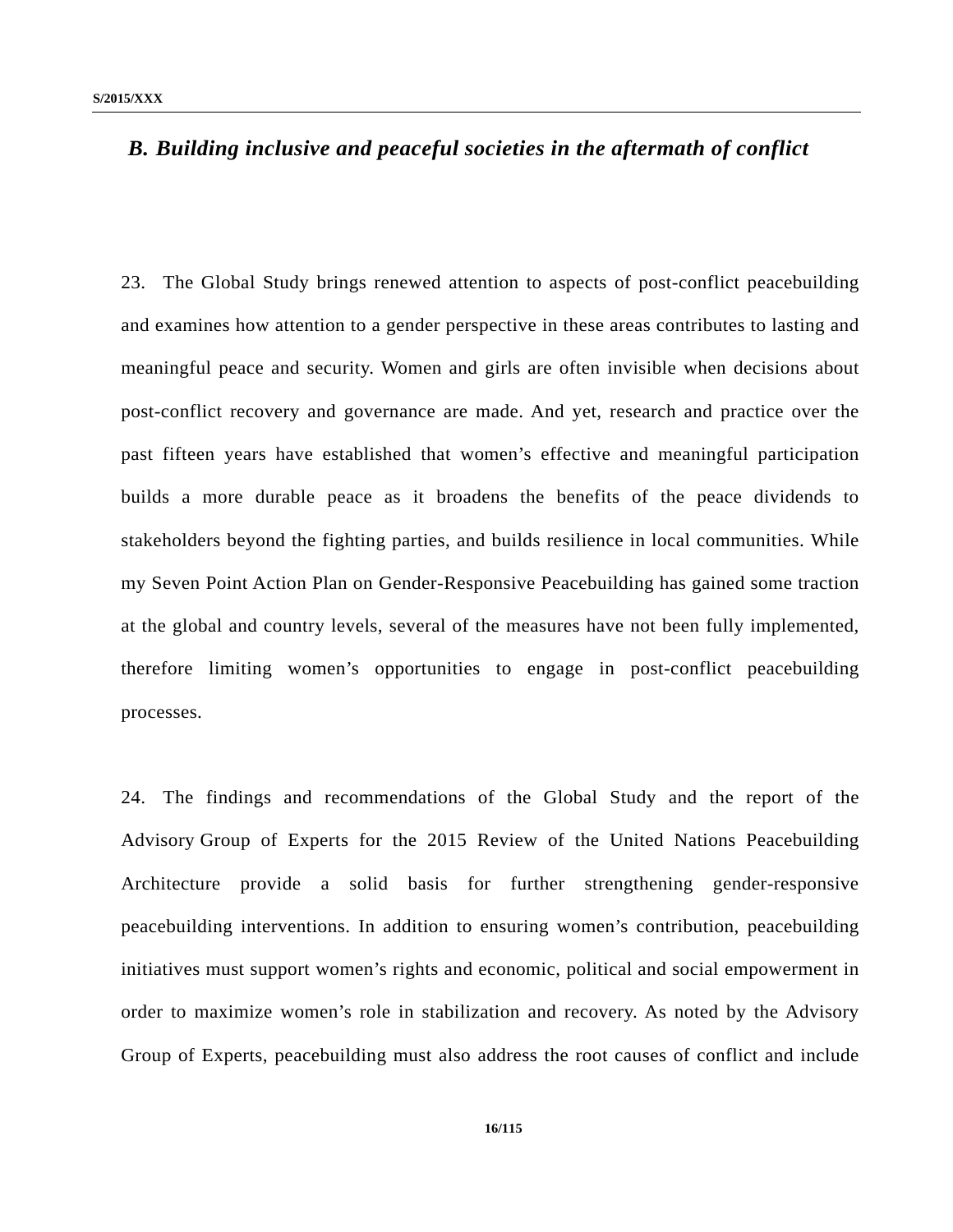long-term development strategies that benefit women and girls. In addition, peacebuilding must address the human rights violations that women and girls continue to experience during conflict and after a peace agreement is reached.

#### *Economic recovery and access to resources*

**\_\_\_\_\_\_\_\_\_\_\_\_\_\_\_\_\_\_** 

25. Large-scale foreign investments in the aftermath of conflict tend to focus on infrastructure, markets, extractive industries, and commercial agriculture, areas where women are traditionally under-represented. Women's employment and income-generation activities are often affected by conflict with detrimental impact for women and their families, and for the effectiveness of post-conflict economic recovery.20 Data from the Development Assistance Committee of the Organization for Economic Cooperation and Development (OECD-DAC) show that while DAC donors invest large amounts in the economic and productive sectors in fragile states and economies – USD 10 billion per year in 2012-13 – only USD 439 million (2 per cent) of these targeted gender equality as a principal objective.<sup>21</sup> Similarly, a 2013 study of UNDP economic recovery programmes in six post-conflict countries found that less than 4 per cent of economic recovery spending was allocated to furthering women's economic empowerment and gender equality, or

<sup>20 &</sup>quot;Declaration: Women's Economic Empowerment for Peacebuilding" (United Nations General Assembly, September 26, 2013); Justino, Patricia et al., "Quantifying the Impact of Women's Participation in Post-Conflict Economic Recovery," Working Paper (Households in Conflict Network, November 2012).<br><sup>21</sup> "Financing UN Security Council Resolution 1325: Aid in Support of Gender Equality and Women's Rights in Fragile

Contexts" (OECD Development Assistance Committee Network on Gender Equality (GENDERNET), March 2015). List of OECD-DAC members available at: http://www.oecd.org/about/membersandpartners/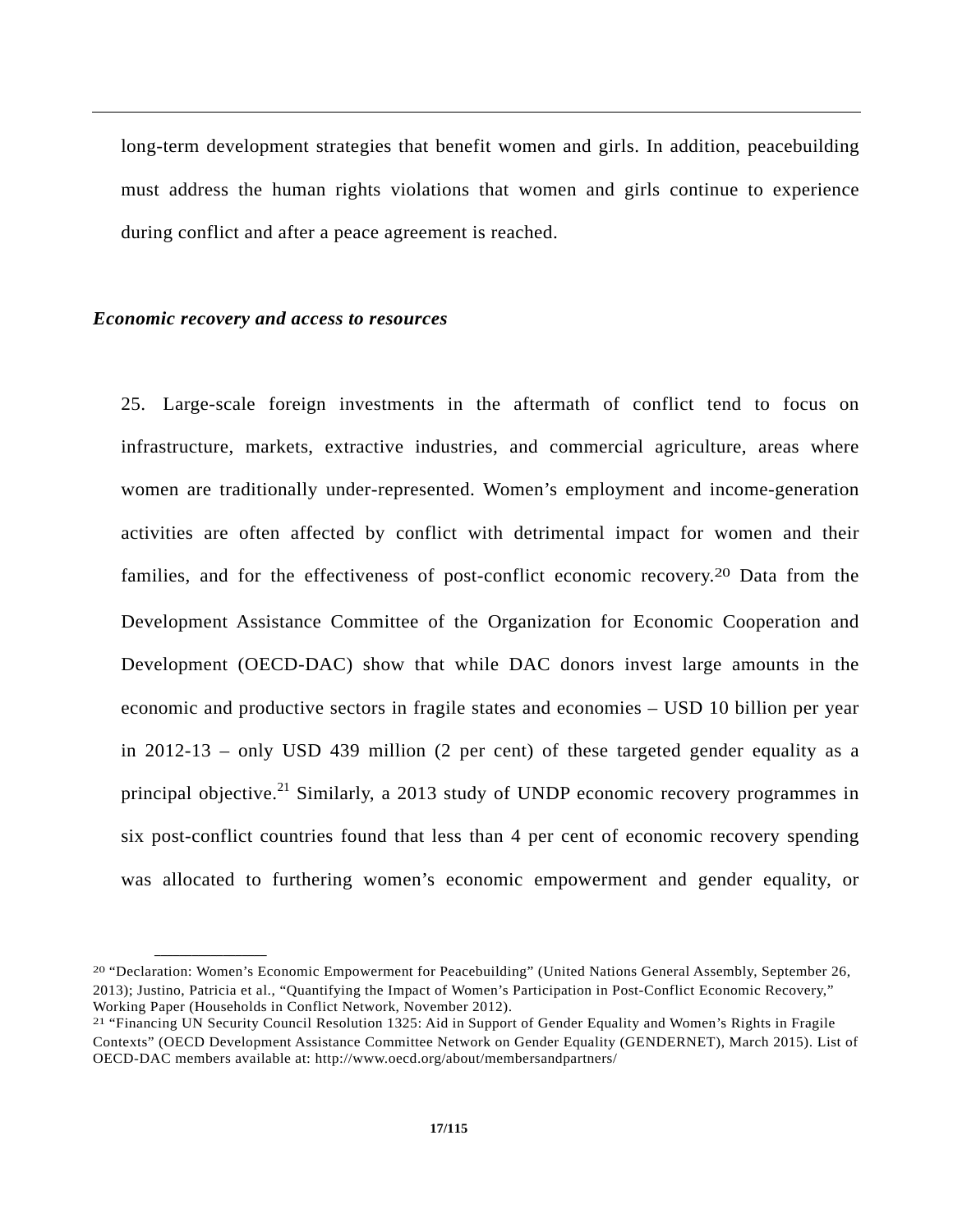**\_\_\_\_\_\_\_\_\_\_\_\_\_\_\_\_\_\_** 

meeting women's needs.22 Investment in gender-responsive economic recovery leads to important results for societies as a whole. For example, women are more likely to spend their incomes on family needs, including health care and education, thus making a large contribution to recovery.23

26. Locally led initiatives are especially conducive to women's empowerment. Services such as community loans, revolving credit and revenue-generating cooperatives have succeeded in providing a stable source of income to women in Burundi and Rwanda.<sup>24</sup> However, economic recovery for women is too often confined to micro-credit or microenterprises, while large-scale projects continue to be dominated by men.25 As livelihood opportunities are slim in conflict and post-conflict settings, many women find work in the informal economy, collecting and selling firewood or charcoal, running small-goods kiosks, selling goods door-to-door or in the market, engaging in domestic work, and even in survival sex work. Economic recovery should aim to be transformative, encompassing not just the state of the inherited economy, but rather what the future economy should be, and how women can lead, contribute to, and benefit from a transformative recovery

<sup>&</sup>lt;sup>22</sup> Douglas, Sarah. "What Gets Measured Gets Done." *Journal of Peacebuilding and Development*. Volume 10. No1 2015<br><sup>23</sup> Justino, Patricia et al., "Quantifying the Impact of Women's Participation in Post-Conflict Economic

<sup>24 &</sup>quot;Focus Group Discussion Report for the Civil Society Organization (CSO) Survey: Civil Society Input to the Global Study on Women, Peace and Security" (Global Network of Women Peacebuilders, ICAN, NGO Working Group on Women, Peace and Security, Cordaid, May 2015), para. 7.2.

<sup>25</sup> Sarah Douglas, "Linking Women's Economic Security to Peacebuilding," *International Humanitarian Law Magazine*, no. 2 (2014): 16–17.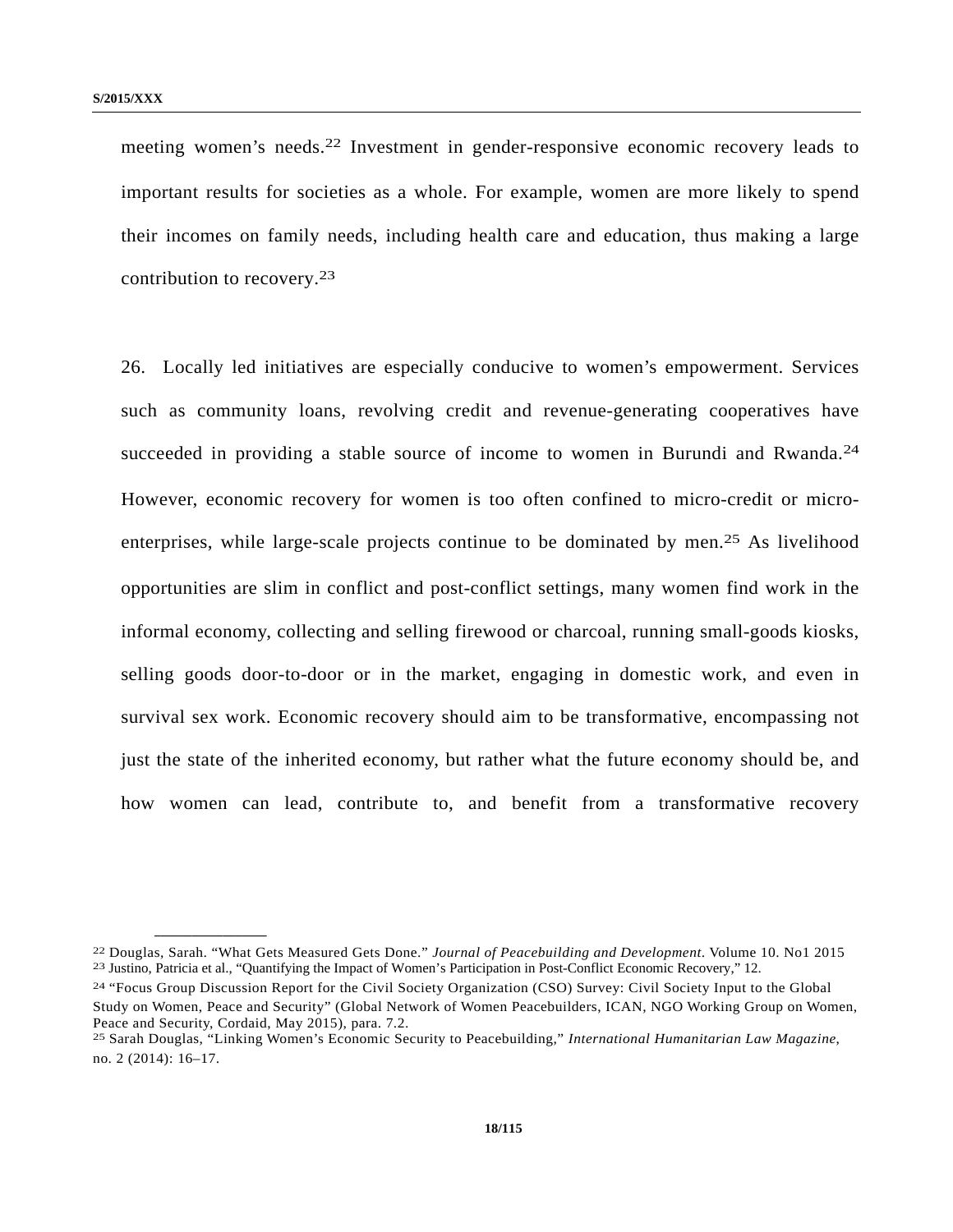programme.26 Initiatives must provide tailored approaches for particularly vulnerable groups of women.

27. Recognizing the importance of women's access to livelihoods in the aftermath of conflict, UNDP started in 2013 to track disbursements allocated to women in the context of temporary employment and productive livelihoods projects. I welcome UNDP's initiative to integrate an indicator to track the proportion of women beneficiaries of temporary employment projects in its Strategic Plan 2014-2017.<sup>27</sup> This commitment makes the annual monitoring and reporting of these actions a corporate priority. I encourage more work to evaluate this commitment for its impact, and recommend other United Nations entities to take similar action. While data availability for relevant UNDP programmes is limited to 7 countries where data collection has begun,<sup>28</sup> evidence shows that in total only 35 per cent of benefits from temporary employment activities from disarmament, demobilization and reintegration programmes were received by women in 2014. With the exception of the Democratic Republic of the Congo where women received 50 per cent of the benefits, women received less than half of the allocations in all the other countries. While still under the 40 per cent target of the 7-Point Action Plan, this represents an increase from 22 per cent in 2013. I encourage all UN entities to accelerate action on this commitment.

<sup>26 &</sup>quot;Investing in Gender Equality for Africa's Transformation" (African Development Bank Group, Office of the Special Envoy on Gender, 2015).

<sup>27</sup> The United Nations Development Programme included the 1325 indicator on the "percentage of benefits from temporary employment/ productive livelihoods in the context of early economic recovery programmes received by women and girls" under the Integrated Results and Resources Framework (IRRF) outcome indicator 6.4. for Outcome 6: "Early recovery and rapid return to sustainable development pathways are achieved in post-conflict and post-disaster settings." 28 Democratic Republic of Congo, Mauritania, South Sudan, Jordan, Sudan, Syria and Yemen.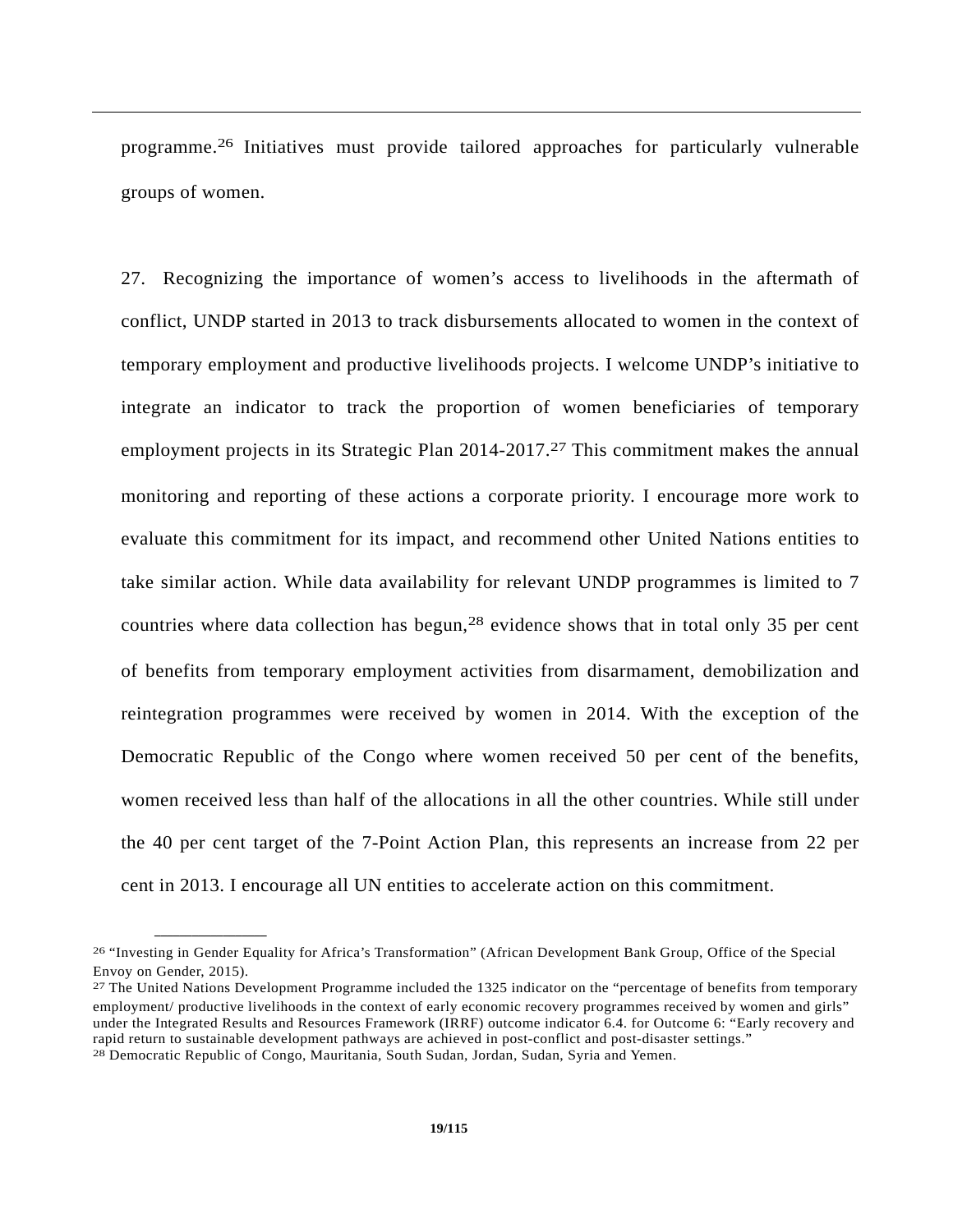#### *Governance and women's participation in elected and non-elected bodies*

28. A 'critical mass' of women in decision-making has significant impact on institutions and policies and inclusive decision-making brings a broader range of concerns to the table. It can also contribute to increased allocations to the social spending needed to address inequalities and women's socio-economic disadvantages. Studies have found inverse correlations between the proportion of women in parliament and corruption levels<sup>29</sup>, and that inclusive decision-making bodies bring a broader range of concerns to the table. For instance, women legislators tend to give greater attention to legislative proposals covering basic rights and social services, including education, health and gender-sensitive legal reforms.30

29. Globally, since the adoption of the Beijing Platform for Action, the global proportion of seats held by women in national parliaments has doubled from 11 per cent in 1995 to 22 per cent in 2015.31 Notably, a number of developing countries with the highest representation of women today have emerged from conflict, with Rwanda still ranking highest at  $63.8$  per cent.<sup>32</sup> In this case, as in others, a constitutional commission was instrumental in drafting a more inclusive constitution which entrenched provisions to

<sup>29</sup> David Dollar, Raymond Fisman, and Roberta Gatti, "Are Women Really the 'Fairer' Sex? Corruption and Women in Government" (The World Bank, October 1999).

<sup>30</sup> Swanee Hunt, "Let Women Rule," *Foreign Affairs*, June 2007.

<sup>31 &</sup>quot;The Millennium Development Goals Report" (New York: United Nations, 2015).

<sup>32</sup> Data available at: http://ipu.org/wmn-e/classif-arc.htm.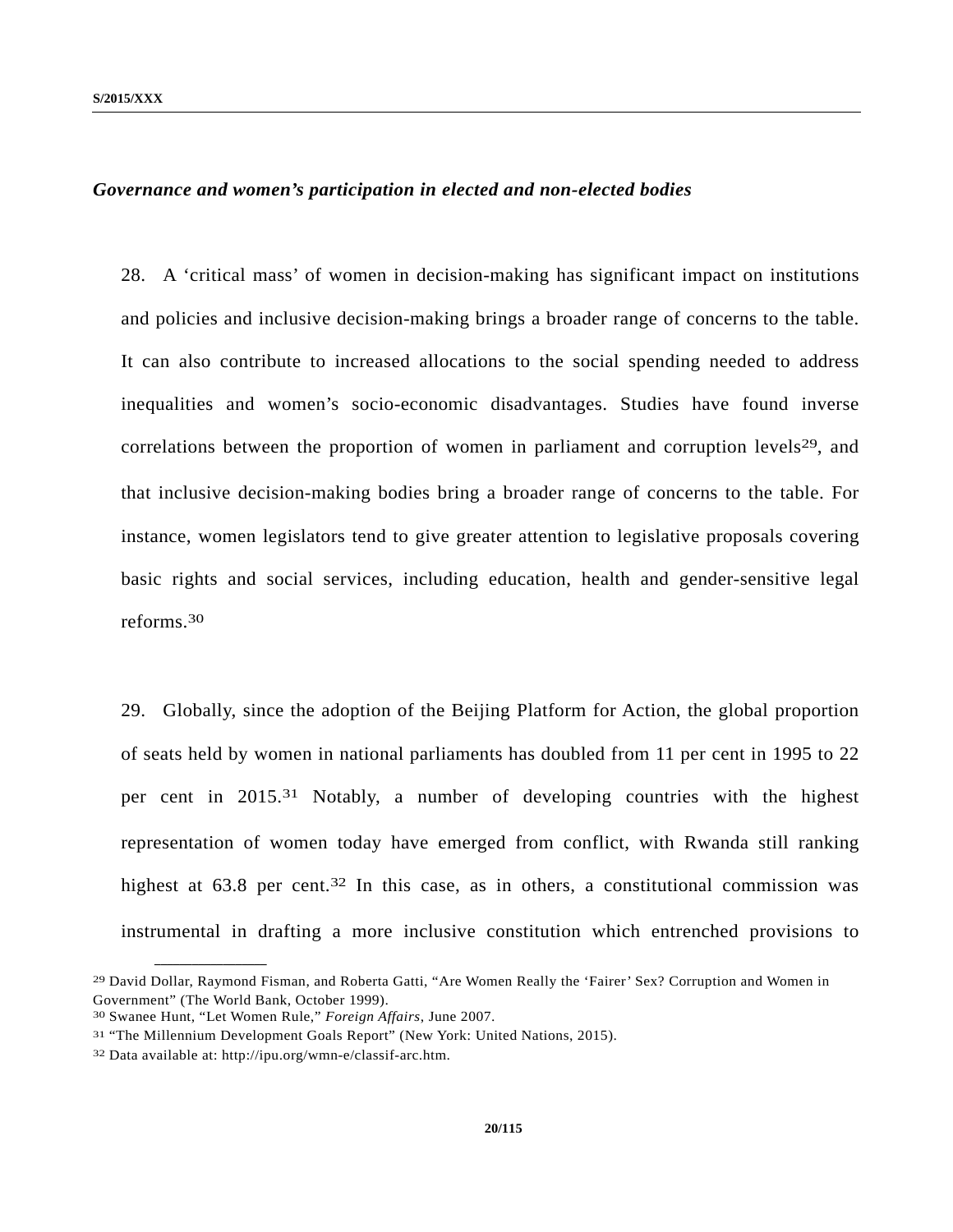guarantee women's full and equal political participation. However, in the aggregate of conflict and post-conflict countries reviewed,<sup>33</sup> the representation of women stood at 18 per cent as of 31 July 2015, indicating low increase in women's representation rate since 2011.

30. The adoption of temporary special measures has proven useful in many countries. By July 2015, in conflict and post-conflict countries where legislated electoral quotas had been adopted, women represented almost 23 per cent of parliamentarians, compared to 15 per cent in countries without such special measures. Similar levels were evident in 2014, when women occupied 23 per cent of parliamentary seats in countries using electoral quotas and 10 per cent for those without.<sup>34</sup> These figures demonstrate the positive effect of electoral quotas in reaching legislated targets in a number of countries. As regularly recommended by the CEDAW Committee, context-specific temporary special measures, including targeted training, public awareness, quotas for party lists and working with electoral management bodies to ensure women can participate in a safe environment, are necessary to further promote women's participation in politics. Impactful initiatives supported by UNDP include those implemented in Nigeria, where numerous young women politicians were mentored through a "Women Politics Forum", and in Pakistan, where support for the formation and operation of a women's caucus has led to that body leading legislative action on several

<sup>33</sup> Countries or territories in which a political, peacebuilding or peacekeeping mission operated during 2014, or concerning which the Security Council was seized and which had been considered by the Council at a formal meeting during the period from 1 January 2014 to 31 December 2014, or countries or territories that received programmatic funds from the Peacebuilding Fund in 2014.

<sup>34</sup> Aggregates from Inter-Parliamentary Union country-level data for countries or territories in which a political, peacebuilding or peacekeeping mission operated during the reporting period, or concerning which the Security Council was seized and which had been considered by the Council at a formal meeting during the reporting period, or countries or territories that received programmatic funds from the Peacebuilding Fund in the reporting period.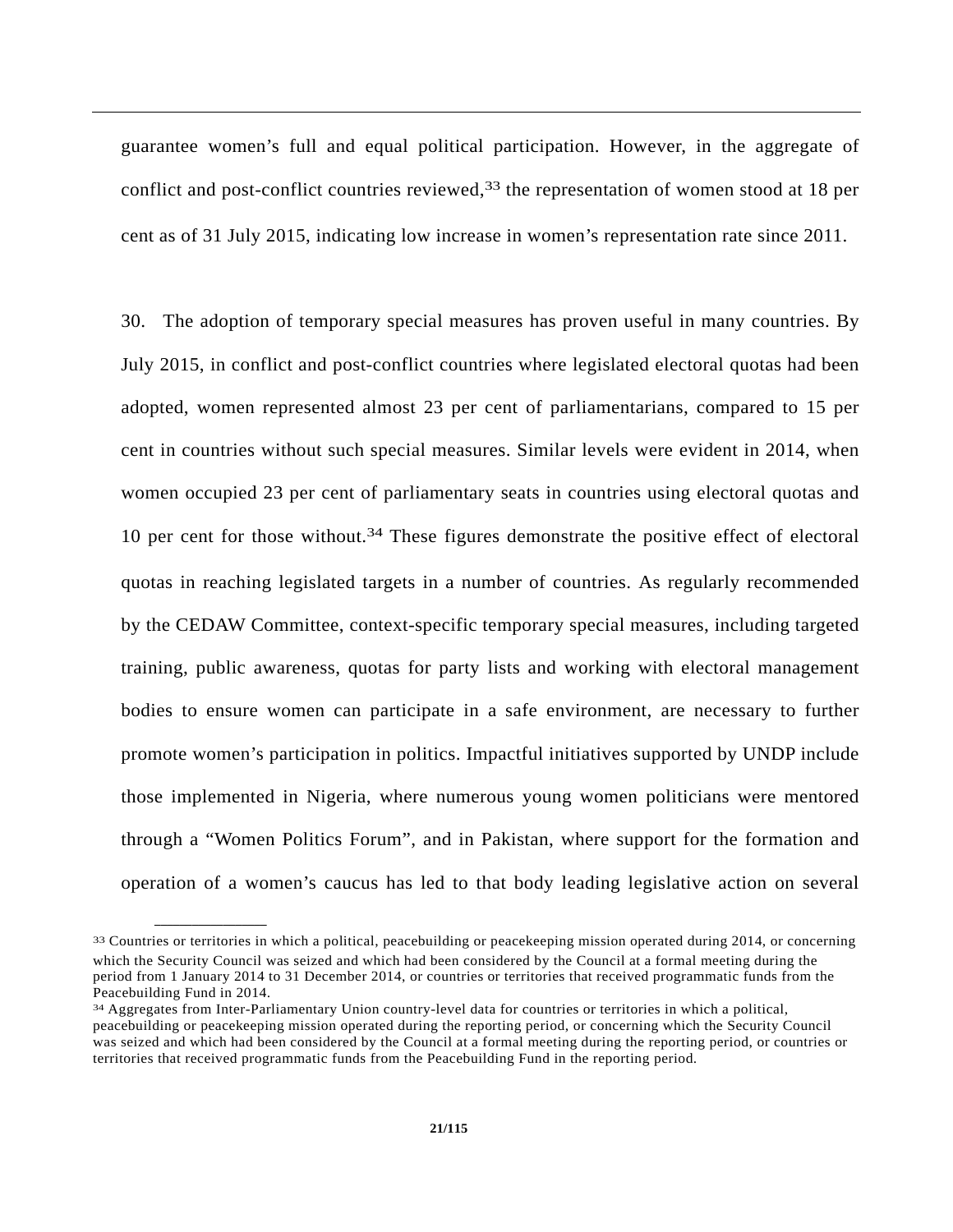important development priorities. In El Salvador, UNDP helped develop a 30 per cent quota that significantly increased women's presence in Parliament in 2014.

31. Women's representation rates have been hard to maintain in many fragile settings. In Afghanistan and Iraq, for example, many women politicians and their families face threats and violence, including as a deliberate tactic to deter them from participating in public life. Women politicians and leaders continue to face harmful gender stereotypes, cultural and legal barriers and discrimination that cannot be abrogated by quotas for women or the mere presence of women in parliaments. While evidence does show that greater numbers of women in decision-making lead to fairer outcomes for societies as a whole, women's right to participate in public life must be pursued as an end in itself. Capacity-building support for elected women is important to better influence decision-making processes. Gaps in availability of data on political participation, especially at the local level, and on sexdisaggregated voter registration and turnout rates, in some countries, prevent an accurate and full picture of the barriers to participation that women face.

32. While much effort has gone into promoting and monitoring women's participation in post-conflict elections, less attention has been given to women in non-elected posts and even less so to women in the civil service. As at 1 January 2015 women held, on average, 14.8 per cent of ministerial positions across conflict and post conflict countries, a slight improvement from 13.1 per cent in 2014, 12.7 per cent in 2013, 14.6 per cent in 2012 and 14 per cent in 2011. Of the countries reviewed, only in Burundi and Guinea-Bissau do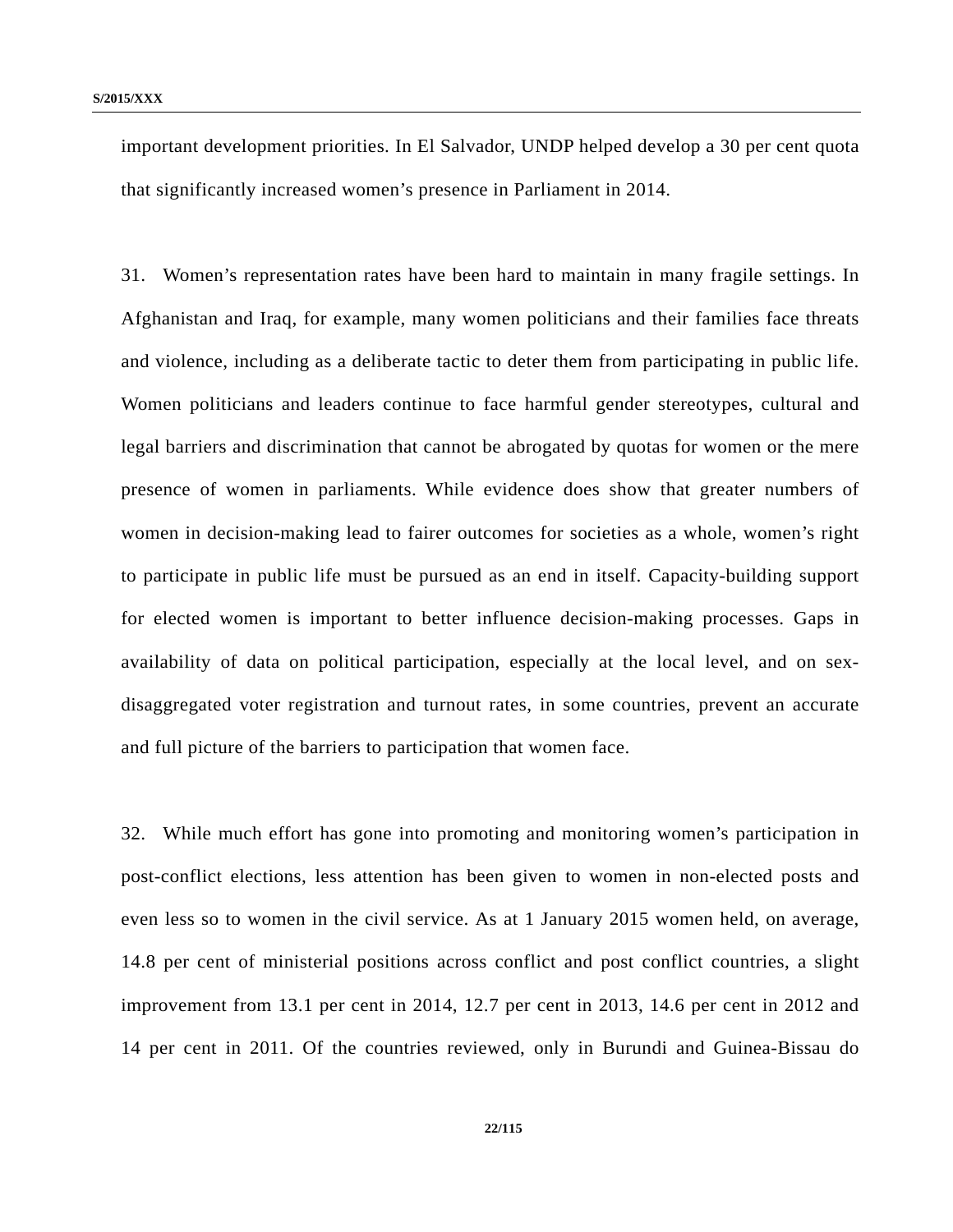women represent more than 30 per cent of ministers. Similarly, data gaps on women's representation in the civil service hinder comprehensive analysis and efficient advocacy for women's full and equal participation and access to decision-making roles in all sectors of the public administration, including in fragile, conflict and post-conflict settings. Enabling women at the local level to plan and deliver services in fragile and post–conflict contexts contributes significantly to improving women's social, political and economic situation. High numbers of women in service delivery lead to better quality services for both men and women and improve women's access to services.35 The United Nations "Restore or Reform" review has led to the development of a joint United Nations-World Bank diagnostic tool that stresses the role of women's participation and leadership in statebuilding and core functions of government, including at the local level.<sup>36</sup> The review also found a link between the participation of women in the civil service and genderresponsiveness of public administration and service delivery.

#### *Disarmament, demobilization and reintegration (DDR) and security sector reform (SSR)*

33. Over the past fifteen years, increased awareness of the gender-related dynamics within the security sector has resulted in more attention, both at policy and operational levels, on the specific needs and capacities of women and girls, as ex-combatants, members of the

<sup>35</sup> Ana Lukatela, "Gender and Post-Conflict Governance: Understanding the Challenges," in *UN Women Sourcebook on Women, Peace and Security* (UN-Women, 2012).<br><sup>36</sup> "Restore or Reform? UN Support to Core Government Functions in the Aftermath of Conflict" (United Nations

Development Programme, March 2014).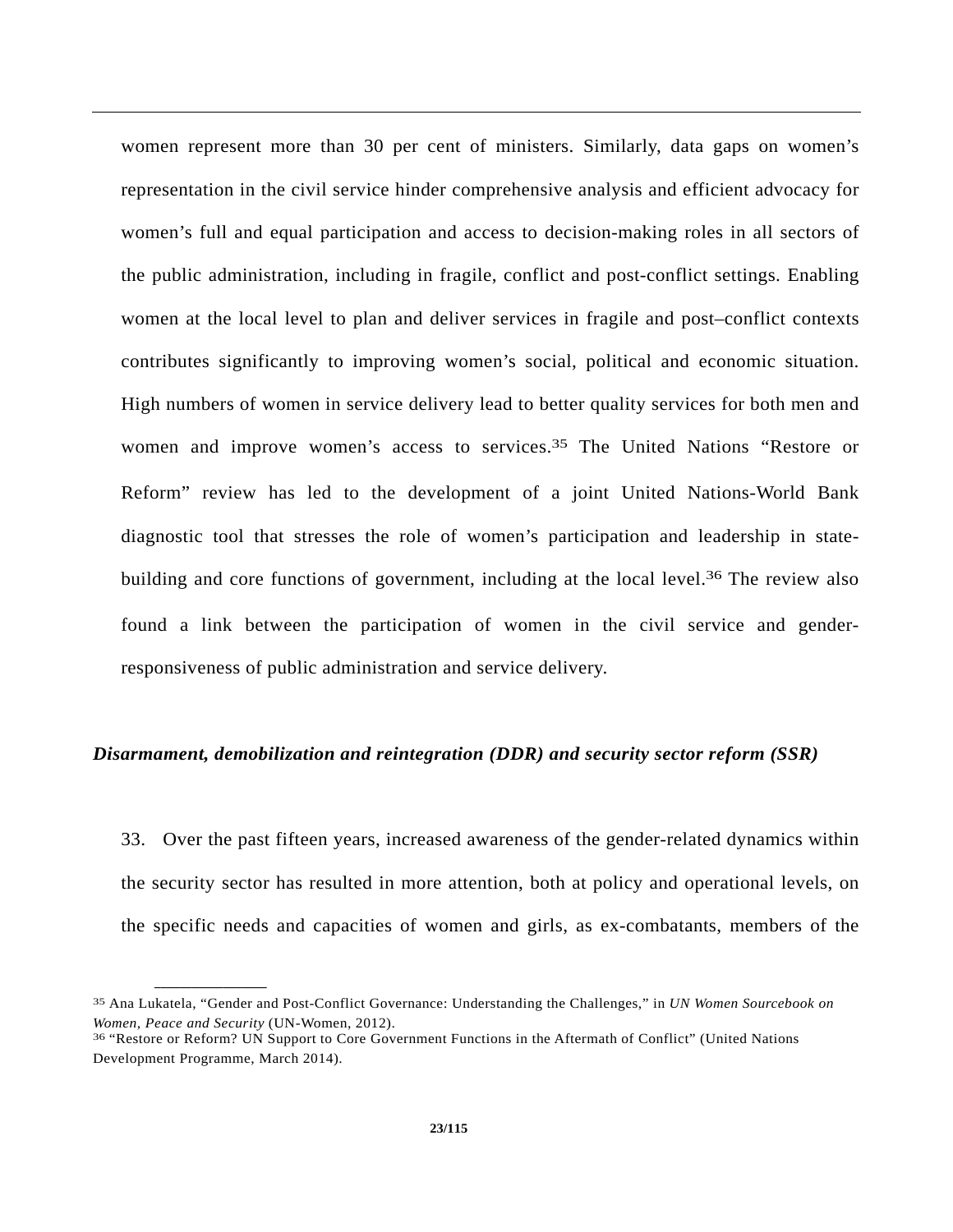host communities and users of security services. Despite the progress achieved, however, security continues to be a realm dominated and defined by men. In a review of financial allocations to DDR programmes in six post-conflict countries, security sector reform performed the worst with less than one per cent of funds going to projects whose principal objective was gender equality.37 Lack of resources, coupled with insufficient accountability to commitments, has resulted in continued lack of attention to gender issues, despite some good practices arising from the field.

34. Since 2000, the Security Council has urged the consideration of the specific needs, concerns and priorities of women in United Nations supported processes, which has contributed to increasing numbers of women ex-combatants and women associated with armed forces entering DDR programmes. Data compiled using the 1325 indicators has shown an increase in women participating in DDR programmes, although the indicator does not assess the quality or the impact of demobilization and reintegration support on women's lives. In 2014, 44 per cent of the beneficiaries from DDR interventions in UN field missions were women. Notably, half of the beneficiaries of small projects in Haiti were women, while larger projects and legal assistance benefited mostly men. In the case of UNDP-supported initiatives for the reintegration of ex-combatants and youth at risk in eight countries, 26 per cent of the beneficiaries were women. In Colombia, Somalia, Mali and Burundi, female beneficiary rates surpassed 40 per cent, with more than half women beneficiaries in Burundi, where beneficiaries included returned IDPs and support focused on

<sup>37</sup> Douglas, "Linking Women's Economic Security to Peacebuilding."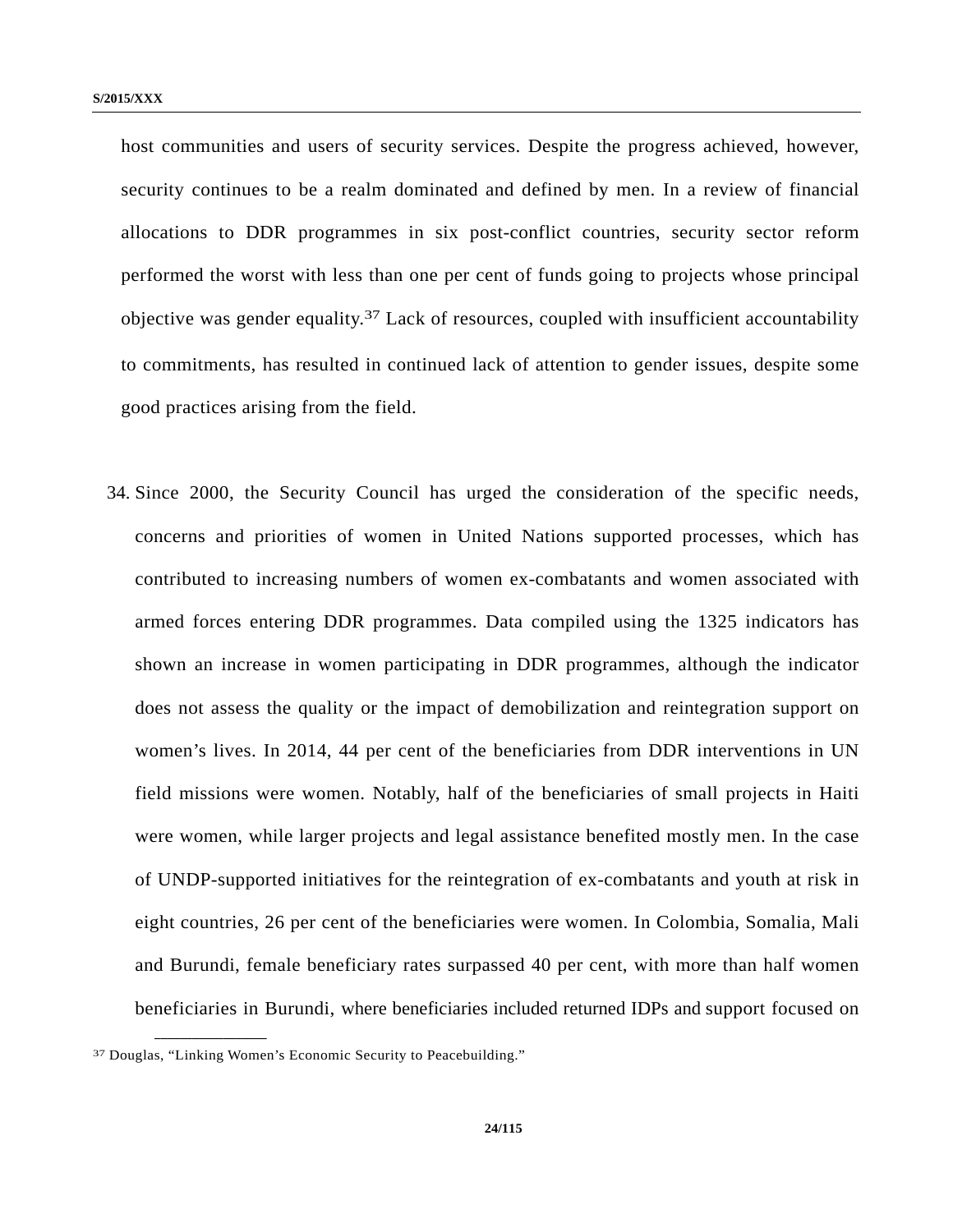promoting employment by building markets, rehabilitating roads and providing cash for work.

35. Security sector actors are often among the main perpetrators of violence during and after conflict. Increasing the representation of women and women's organizations in civilian oversight and through security sector reform processes can help increase public trust by shaping security institutions that are responsive and representative of the population at large. Vetting security sector recruits for conflict-related crimes against women, including sexual and gender-based violence, is an important step towards re-establishing the community's trust. Recent progress in engaging the military in some countries to address conflict-related sexual violence should be noted, including the Action Plan put in place by the national army of the Democratic Republic of the Congo with support of my Special Representative on Sexual Violence in Conflict and the United Nations Team of Experts on the Rule of Law/ Sexual Violence in Conflict. The Action Plan focuses on command responsibility and accountability for sexual violence crimes, and led to the prosecution of 137 members of the Forces Armées de la République Démocratique du Congo (FARDC) including senior officers in the 2013–2014 reporting period. Similar initiatives are underway with the militaries of C**ô**te d'Ivoire, South Sudan and Somalia.

36. Over the past fifteen years special protection units have been established in police forces in countries such as Afghanistan, the Democratic Republic of the Congo, Guinea,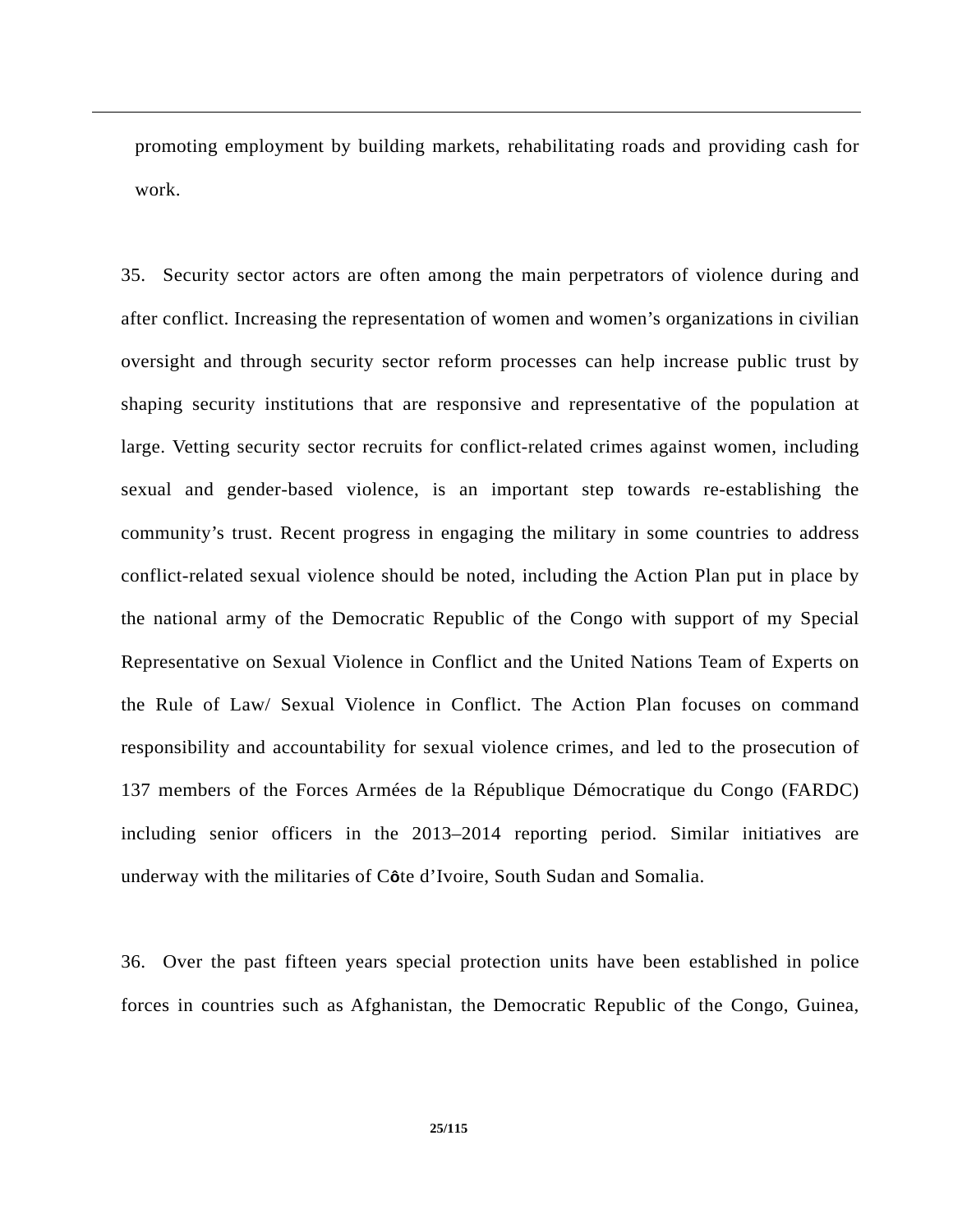Liberia, Rwanda, Sierra Leone and Timor-Leste.<sup>38</sup> These units receive victims of genderbased violence and domestic crimes and refer them to services in a confidential and victimcentred manner. The units have been most useful in increasing awareness of women's rights at the community level and rebuilding women's trust in security sector institutions.39 In the Western Balkans there are domestic violence and gender-based violence focal points appointed within police forces, and a joint programme of UN-Women, UNDP, United Nations Children's Fund (UNICEF), United Nations Population Fund (UNFPA) and Office of the High Commissioner for Human Rights (OHCHR) on gender-based violence has worked in Kosovo<sup>40</sup> to establish coordination mechanisms at municipal and central levels and employ more women in the ranks.

37. Significant progress has been made in mainstreaming a gender perspective into mine action. In 2010, the United Nations published the Gender Guidelines for Mine Action Programmes and the Strategy of the United Nations for Mine Action 2013-2018 includes the implementation and monitoring of these guidelines as a cross-cutting initiative. Data gathered to monitor the strategy shows that in 2014, 57 per cent of United Nations Mine Action Service (UNMAS) field programmes 'almost always' ensured that the needs of all persons – women, girls, boys and men – were considered in programme design. In terms of ensuring equal employment opportunities, 78 per cent of programmes made arrangements to

<sup>38</sup> Tara Denham, "Police Reform and Gender" (Geneva Centre for the Democratic Control of Armed Forces (DCAF), UN-Instraw, OSCE/ODIHR, 2008).

<sup>39</sup> Megan Bastick et al., "Gender-Sensitive Police Reform in Post-Conflict Societies," in UN Women Sourcebook on Women, Peace and Security (UN-Women, 2009).

<sup>40</sup> References to Kosovo shall be understood to be in the context of Security Council resolution 1244 (1999).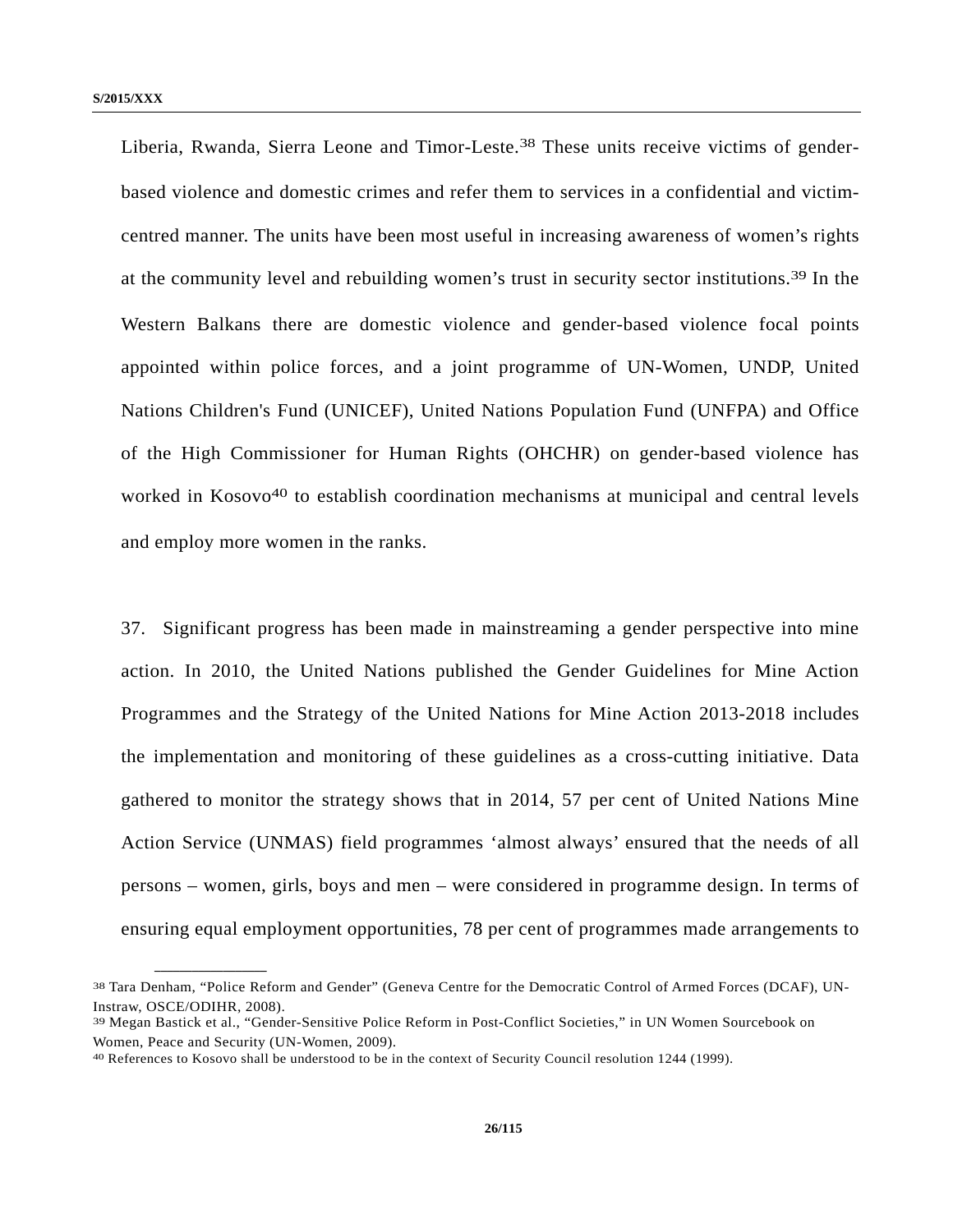accommodate both women's and men's needs in the workplace and 60 per cent actively encouraged women's employment.

38. The review of the United Nations peacebuilding architecture underscored the particularly pernicious effect of fragmentation on enhancing women's participation in peacebuilding. Nonetheless, as some of the examples above highlight, significant progress has been made in terms of normative frameworks with an ever-growing body of good practice to accompany. Over the next five years, I request relevant United Nations entities to redouble their efforts to achieve the vision inscribed in my 7-Point Action Plan on Gender-Responsive Peacebuilding, thereby accelerating the virtuous cycle between stability, peace and women's empowerment.

## *C. Protecting and promoting the rights and leadership of women and girls in humanitarian settings*

39. The preparations for the Global Study coincided with a groundswell of violence that is overwhelming humanitarian systems and destroying the lives of men and boys, women and girls. The study highlights the strategic importance of women's leadership and participation in decision-making on humanitarian issues, and finds that the humanitarian community must do more to embrace gender equality as a central, organizing principle of its work. Gender analysis should be automatically included in needs assessments and gender issues addressed through the humanitarian cluster coordination systems. Consultations for the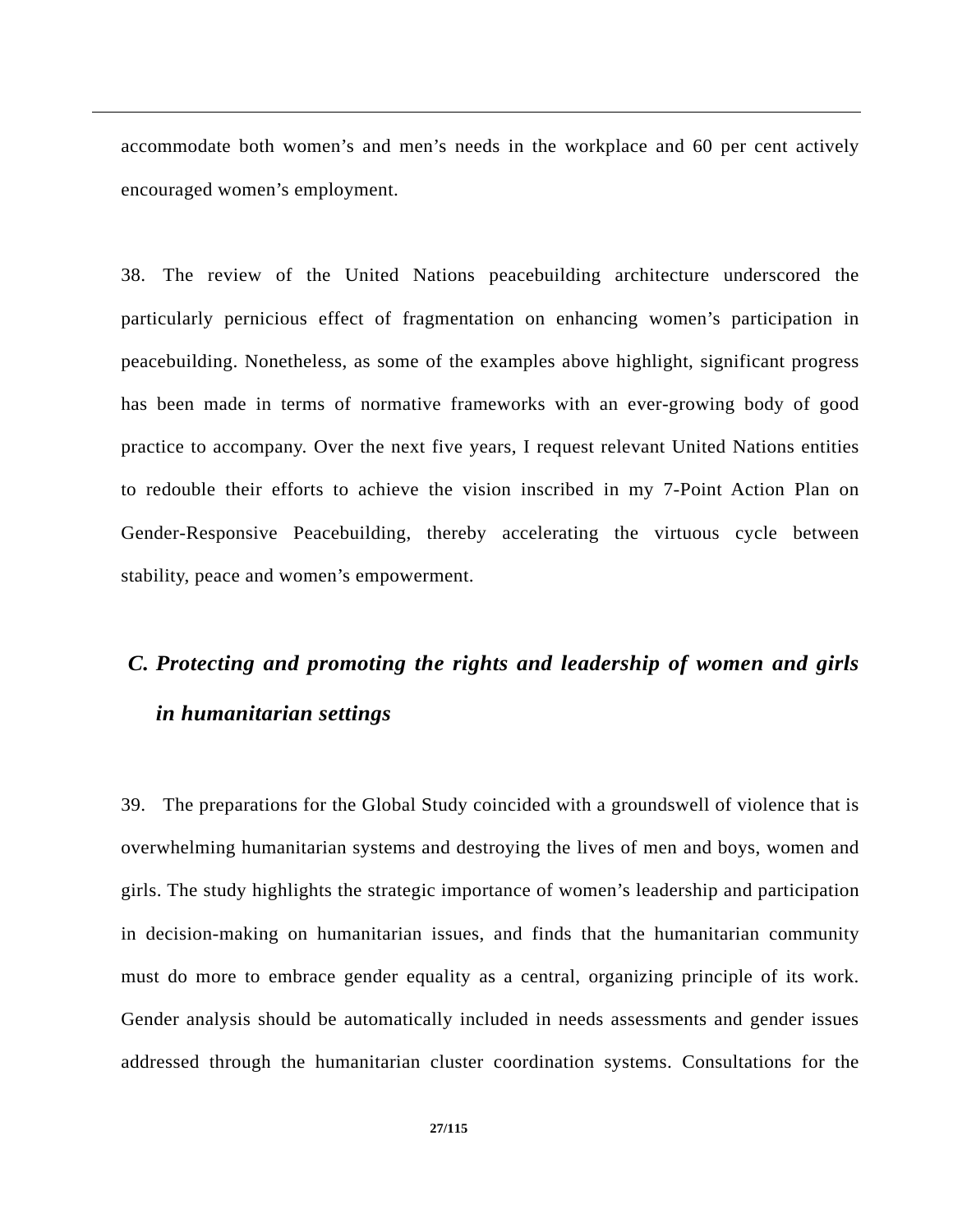Global Study clearly demonstrated how fundamental the promotion and protection of human rights is to peace and security of women and girls. In crises and emergencies, women and girls are less likely to enjoy certain human rights, such as to food, health, education, housing, physical integrity, and even nationality.

#### *The right to life and physical integrity*

40. All forms of violence against women and girls –from rape to domestic violence and child marriage- are often exacerbated by armed conflict. Such violence is more visible now, both to policymakers and the public, and it has not abated. My report on conflict-related sexual violence of 23 March 2015<sup>41</sup> highlights harrowing accounts of rape, sexual slavery, forced prostitution, forced pregnancy, enforced sterilization and other forms of sexual violence of comparable gravity in 19 different country contexts. Its annex<sup>42</sup> contains a list of 45 parties to conflict, including armed groups, militia and government security forces that are credibly suspected of committing or being responsible for patterns of rape and other forms of sexual violence in situations of armed conflict. The report also outlines measures taken by a range of actors, including by my Special Representative on Sexual Violence in Conflict, to prevent and respond to such violence. My reports on conflict-related sexual violence indicate a significant deepening of information and analysis on these crimes, which is an essential basis for interventions at all levels. It should be noted however, that

<sup>41</sup> S/2015/203.

<sup>42</sup> The report should be read in conjunction with my six previous reports conflict-related sexual violence, which provides a cumulative basis for the inclusion of parties in the list.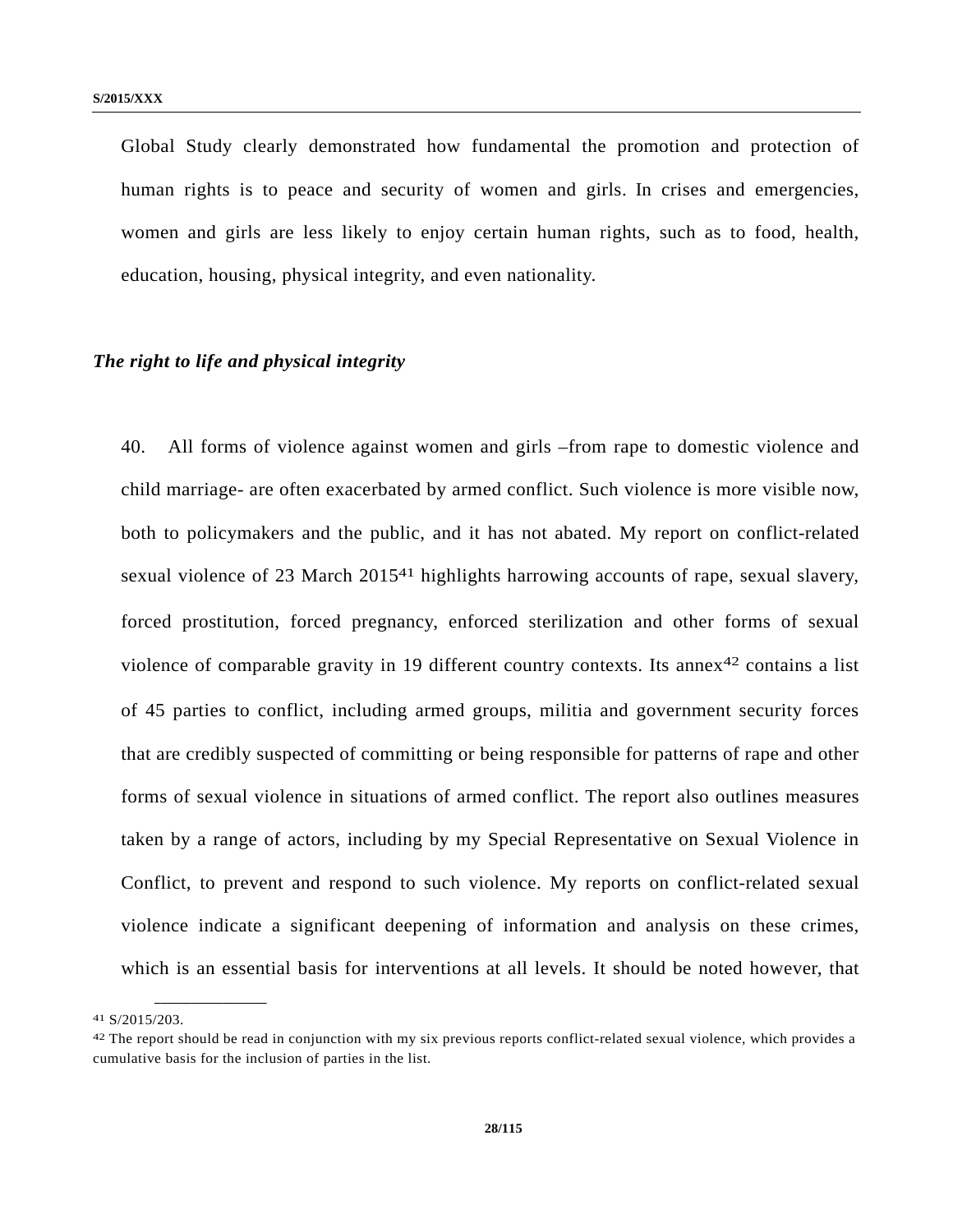evaluations suggest the reach and impact particularly of comprehensive and multi-sectoral services for survivors have been grossly inadequate.<sup>43</sup>. Many interventions have remained small in scope, duration and coverage. The findings of the Global Study should be a strong call to action to end all forms of conflict-related violence against civilians, including sexual and gender-based violence.

#### *Access to basic services, including health and education*

**\_\_\_\_\_\_\_\_\_\_\_\_\_\_\_\_\_\_** 

41. Despite efforts by the international community to provide basic services during and after conflict, the capacity to meet the needs is insufficient. In a growing number of displacement sites the living conditions are appalling. A February 2014 assessment found that there was no medical assistance in 90 per cent of the displacement sites in the Central African Republic. In consultations for the study, psychosocial support and mental health care were frequently identified as gap areas, and attacks against health care facilities and workers have been on the rise. A study conducted by the International Committee of the Red Cross (ICRC) in 2014 documented more than 1,800 incidents involving serious acts or threats of violence affecting the delivery of health care in 2012 and 2013.<sup>44</sup>

<sup>43</sup> Sean Healy and Sandrine Tiller, "Where Is Everyone?: Responding to Emergencies in the Most Difficult Places" (Medecins Sans Frontieres, July 2014).

<sup>44 &</sup>quot;Health Care and Violence: The Need for Effective Protection," Position Paper (International Committee of the Red Cross, September 25, 2014).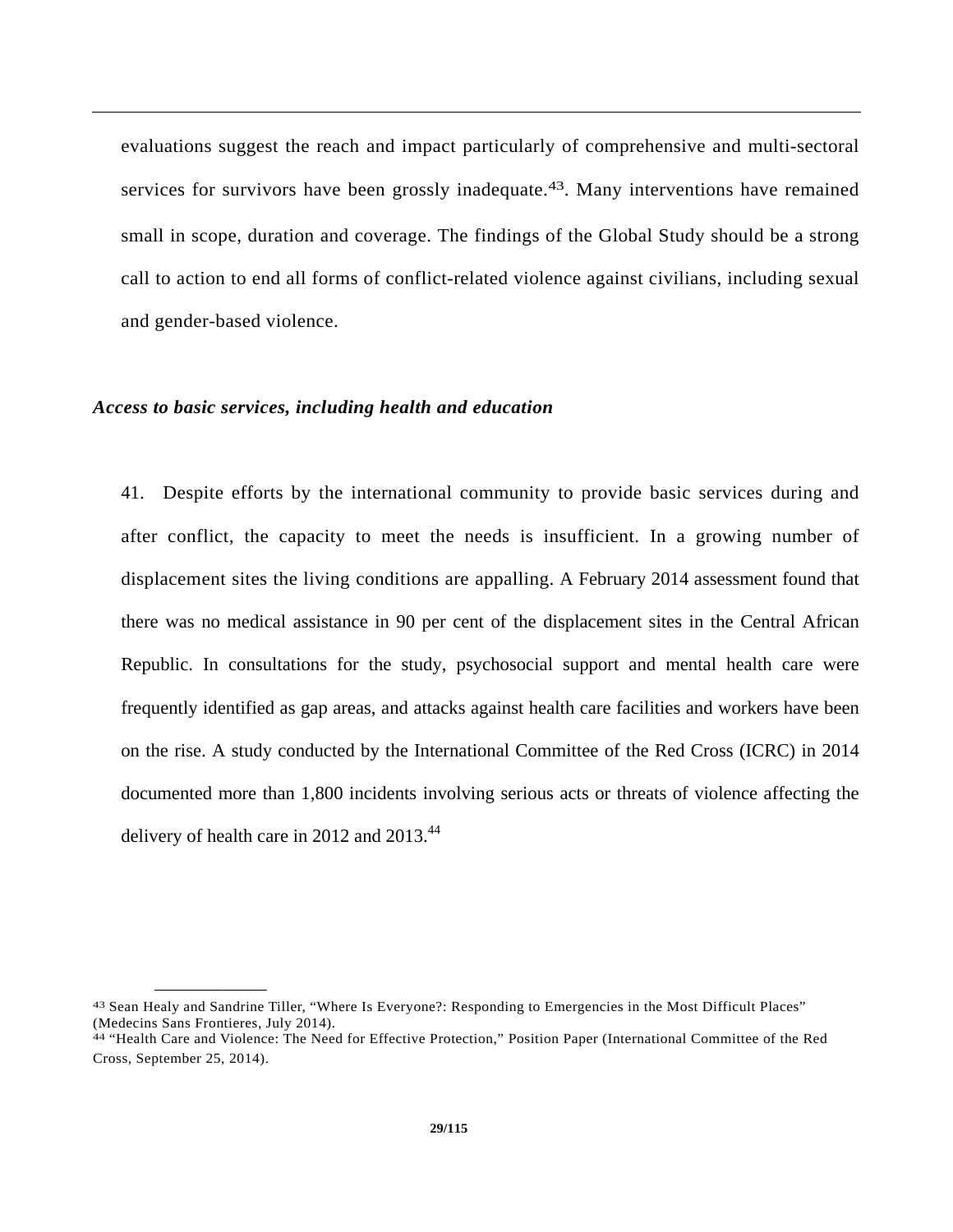42. The latest available estimates for maternal mortality, which date from 2013, indicated that the ratio for the aggregate of conflict and post-conflict countries<sup>45</sup> was more than twice the global figure. Most of these deaths are preventable. In conflict-affected settings, accessing medical care during delivery is not always possible, and in some countries the proportion of births attended by skilled health professionals is extremely low. For instance, only 19.4 per cent of births were attended in South Sudan and 33 per cent in Somalia, <sup>46</sup> where maternal mortality reached respectively 730 and 850 deaths per 100,000 live births in 2013 as compared to a global rate of 210. In some cases, simple and low-cost solutions are sufficient to make major gains in maternal health outcomes. For example, in one district in Sierra Leone, M**é**decins Sans Fronti**è**rs introduced an ambulance service to transport women from local clinics to the hospital, reducing maternal mortality by 74 per cent. $47$ 

43. The Global Study underscores the importance of ensuring quality sexual and reproductive health services for women and adolescent girls, including in conflict contexts. In my previous annual reports on women, peace and security, I have emphasized the need to make available medical, legal, psychosocial, and livelihood services to survivors of rape, including access to emergency contraceptives and services for safe termination of pregnancies resulting from rape, without discrimination, and in accordance with international human rights, refugee and

<sup>45</sup> Countries or territories in which a political, peacebuilding or peacekeeping mission operated during 2013, or concerning which the Security Council was seized and which had been considered by the Council at a formal meeting during the period from 1 January 2014 to 31 December 2014, or countries or territories that received programmatic funds from the Peacebuilding Fund in 2014.

<sup>46</sup> Estimates for latest available year: 2010 for South Sudan, 2010 for Sudan and 2012 for Somalia, Childinfo database. 47 "Obstetric Emergencies," in *Because Tomorrow Needs Her* (Medecins Sans Frontiers, 2015),

http://womenshealth.msf.org/chapters/chapter-1/.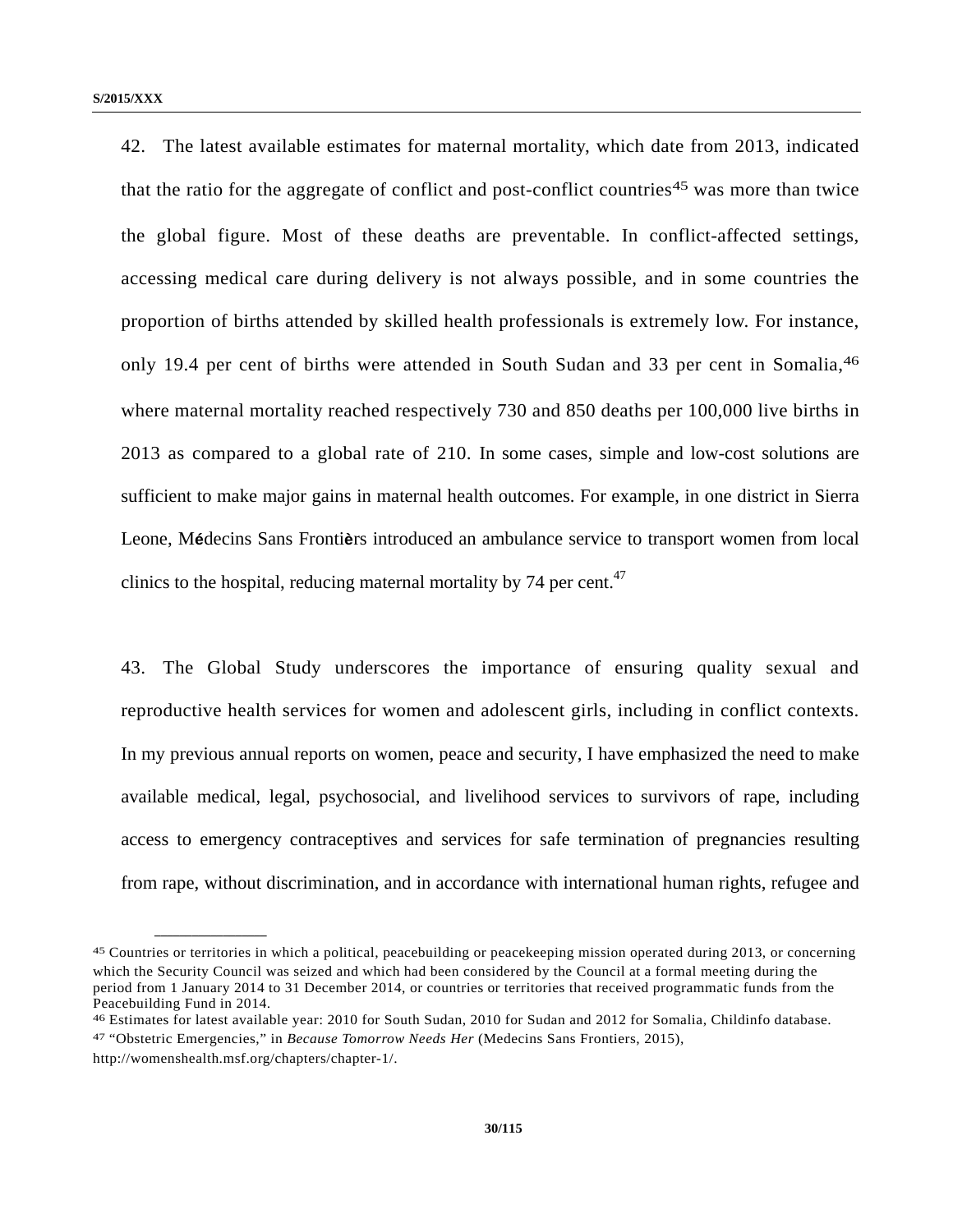humanitarian law. The mandatory reporting of cases from medical personnel to police authorities remains a major obstacle preventing victims from seeking medical assistance. Measures are necessary to ensure the confidentiality of victims is preserved in police and medical records and thus promote access to assistance, as mandated by resolution 2122 (2013).

44. Since 2000, MDG-related investments and programming have played an essential role in reducing gender disparity at all education levels globally.48 In conflict and post-conflict countries, however, education parity targets remain unachieved.49 2015 data show that in these countries, the adjusted net primary enrolment rates reached 82.5 per cent for boys and 77.5 for girls, practically showing stagnation in relation to the 82.2 and 76.5 per cent rates of 2011 respectively. Net enrolment ratios in secondary school are much lower, at 48.7 per cent of males and 44.7 per cent of females in 2015, and have actually dropped compared to the 49.6 and 45.2 per cent of 2011. It is estimated that in countries affected by conflict, the proportion of out-of-school children increased from 30 per cent in 1999 to 36 per cent in 2012, and these figures do not capture drop-outs caused by outbreaks of conflict in recent years. In my past reports, I have highlighted a range of barriers impacting on girls' access to education, including child, early and forced marriage, lack of security and threats of violence stemming from attending school, targeted attacks against schools, students and

<sup>48 &</sup>quot;The Millennium Development Goals Report."

<sup>49</sup> Countries or territories in which a political, peacebuilding or peacekeeping mission operated during 2014, or concerning which the Security Council was seized and which had been considered by the Council at a formal meeting during the period from 1 January 2014 to 31 December 2014, or countries or territories that received programmatic funds from the Peacebuilding Fund in 2014. Estimates provided by UNESCO Institute for Statistics in 2015 showed that the gender parity index stood at 0.94 in the aggregate of these countries, which is lower than the internationally accepted measure of gender parity (achievement of the Millennium Development Goal target) is between 0.97 and 1.03.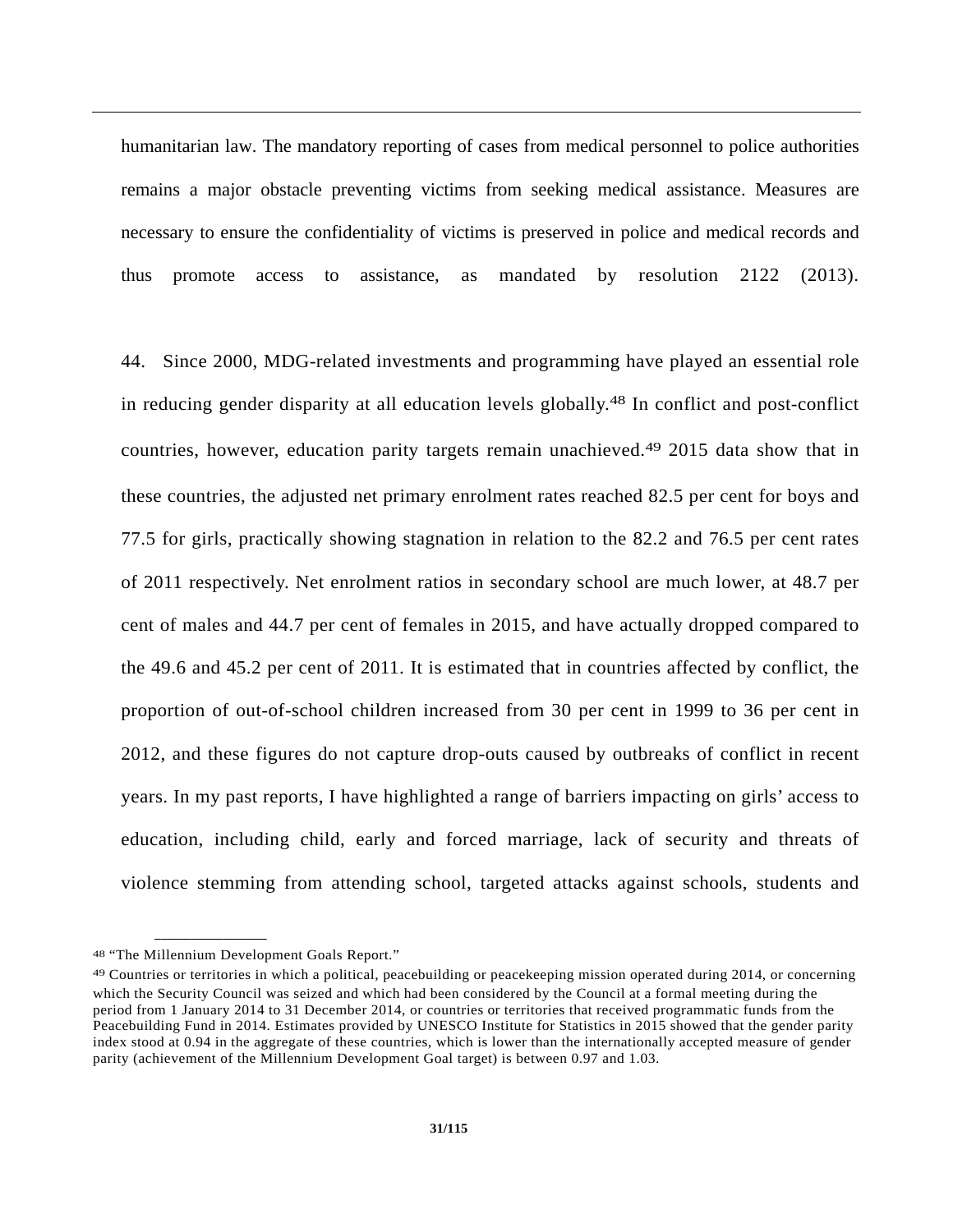related personnel or the military's use of schools.<sup>50</sup> The use of new technologies as powerful tools to widen access to education could also help overcome such barriers, especially in rural and remote areas.

#### *Protection in situations of displacement*

45. In October 2014, the Security Council held its annual open debate on Women, Peace and Security with a focus on "Displaced Women and Girls: Leaders and Survivors."51 During the debate, over 70 speakers discussed the increasingly grave situation of female IDPs and expounded upon the effects of violent extremism contributing to these rising numbers. The Security Council recognized that displaced women and girls are at a heightened risk of being subjected to human rights violations and abuses, including sexual and gender-based violence and discrimination, and urged for pairing the protection of women with better access to justice, basic health services, enhanced participation and humanitarian assistance.<sup>52</sup>

46. In resolution 2122 (2013), the Council expressed concern at women's exacerbated vulnerability in situations of forced displacement, as a result of unequal citizenship rights, genderbiased application of asylum laws, and obstacles to registering and accessing identity documents. In my report of 2014, I emphasized the need to eliminate statelessness (S/2014/693). Nationality

<sup>50</sup> Office of the High Commissioner on Human Rights. "Background Paper on Attacks Against Girls Seeking to Access Education." 2015<br>51 S/PV/7289.

<sup>52</sup> S/PRST/2014/21.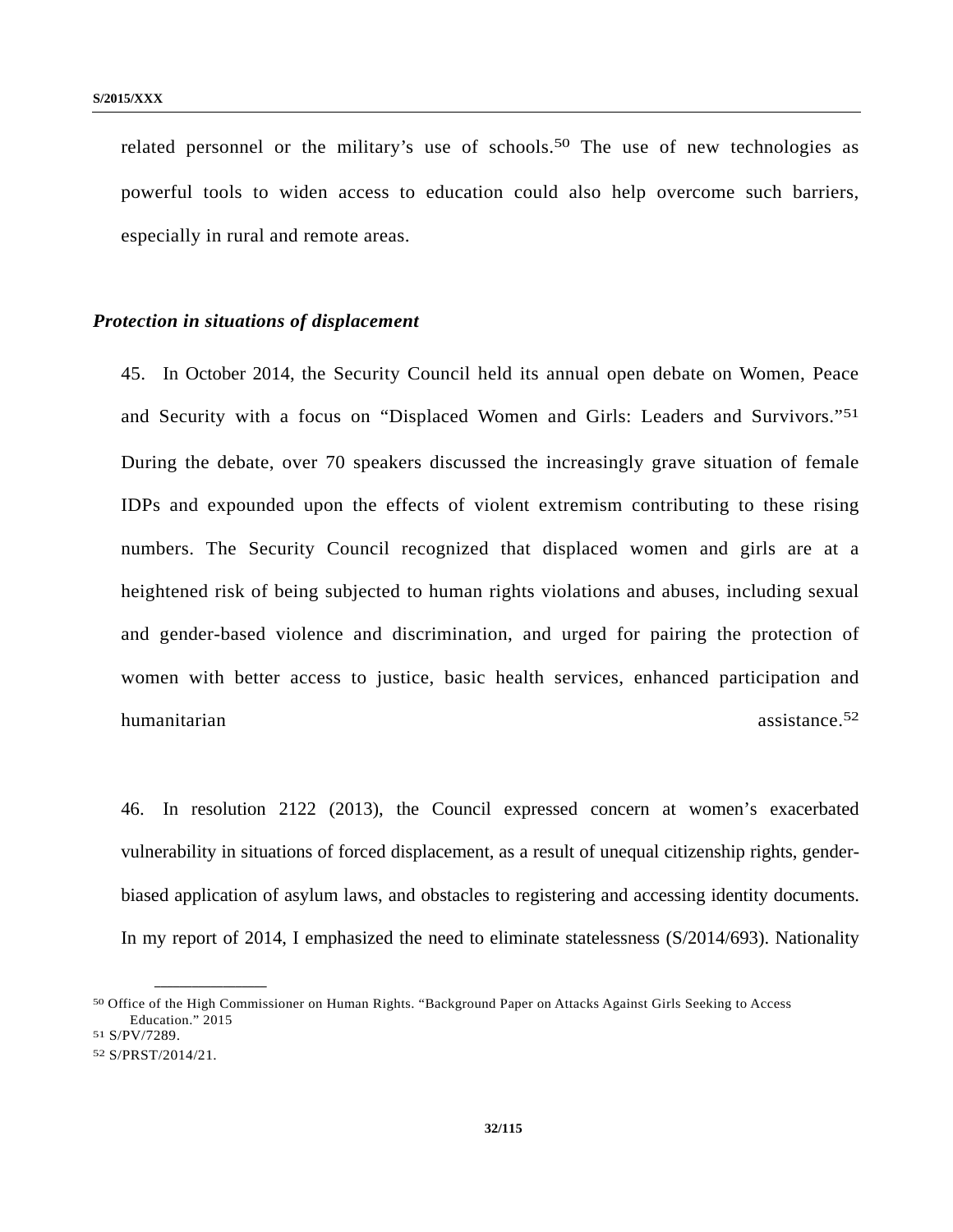laws that do not grant women equality in conferring nationality to their children cause statelessness, a problem that impacts at least 10 million people worldwide.53 Currently 27 countries have laws that discriminate against women in their ability to hold custody of and confer nationality to their children.54 Its impact is severe and can result in denial of access to basic public services and employment opportunities. To drive stronger action in this area, UNHCR in 2014 launched The Campaign to End Statelessness in 10 years.55 One of the key actions is the removal of national laws that directly and indirectly discriminate against women and girls.

#### *Promoting gender equality in humanitarian action*

47. Despite growing evidence that gender mainstreaming improves humanitarian effectiveness, the gap between guidelines and reality remains stark. Between 2011 and 2013, less than two per cent of all humanitarian programmes in OCHA's Financial Tracking System had the explicit goal of advancing gender equality. By the end of 2014, the figure had fallen to one per cent.<sup>56</sup> Only recently has the international community begun to support women's leadership in camp committees and inclusion in participatory assessments. While growing work supports women's deliberate engagement in empowerment programmes so they can better assist themselves and others, and claim their rights, I find it troubling that some humanitarian actors have failed to implement gender equality

<sup>53 &</sup>quot;World at War: Forced Displacement in 2014."

<sup>54 &</sup>quot;Gender Equality, Nationality Laws and Statelessness 2014," Background Note (United Nations High Commissioner for Refugees, 2014).

<sup>55 &</sup>quot;Global Action Plan to End Statelessness, 2014-2024" (United Nations High Commissioner for Refugees, 2014), 2.

<sup>56 &</sup>quot;Funding Gender in Emergencies: What Are the Trends?," Briefing Paper (Global Humanitarian Assistance, September 2014).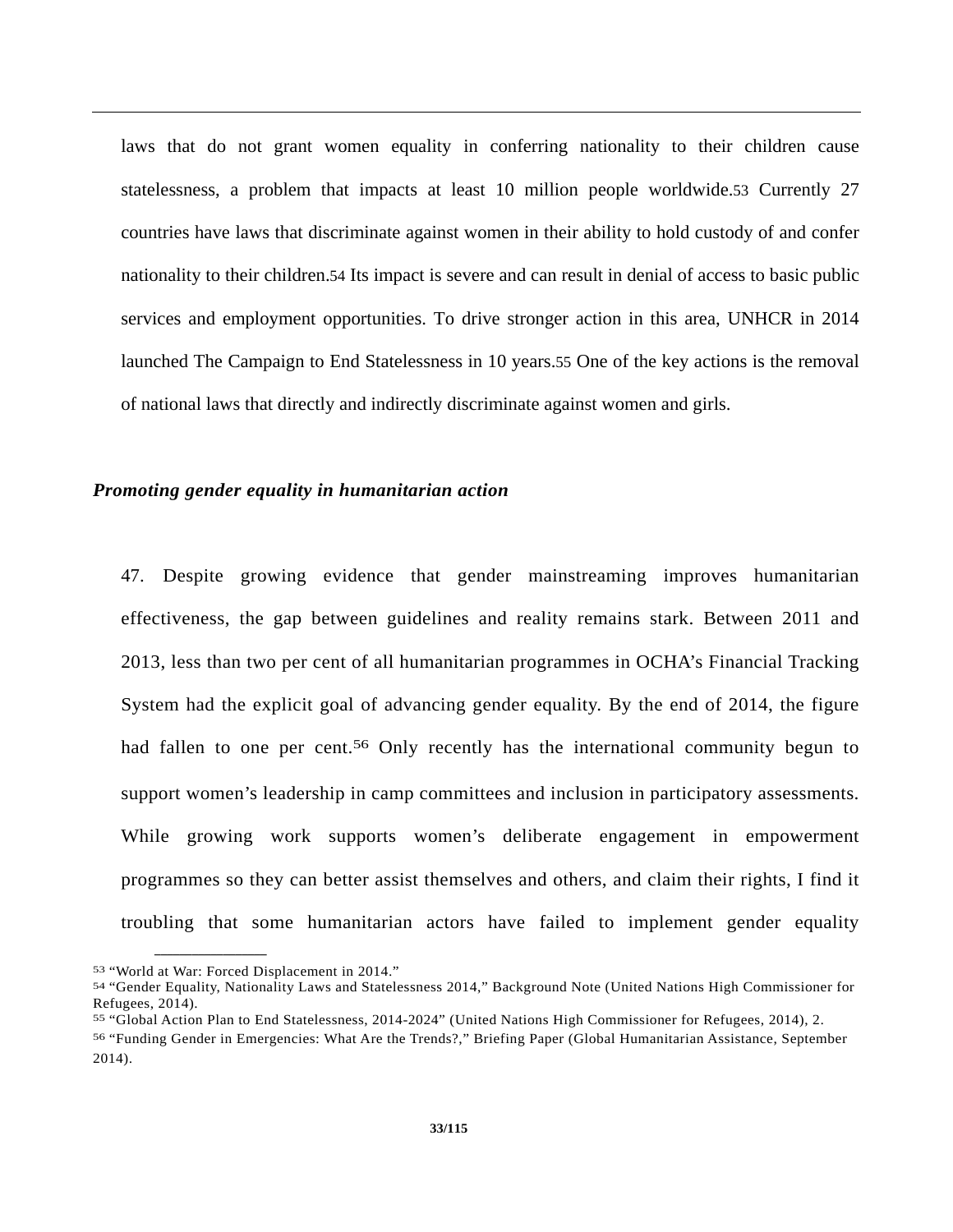**\_\_\_\_\_\_\_\_\_\_\_\_\_\_\_\_\_\_** 

consistently in their programming. A 2015 multi-country study examining the impact of such programming<sup>57</sup> on humanitarian outcomes found that gender equality programming contributes to improving access to and use of humanitarian services by women, men, girls and boys as well as making programming overall more effective for all. In the sectors examined - health, education, water, sanitation, hygiene and food security - an improvement in access and effectiveness was shown for all groups.

48. The World Humanitarian Summit in 2016 will serve as a catalyst for reform and increased effectiveness of the humanitarian sector. In consultations participants called for an end to genderblind humanitarian programming and support for women's groups to contribute to humanitarian action. The women, peace and security agenda was cited as a model and inspiration.<sup>58</sup> The Global Study underscores the importance of gender equality, the human rights of women and girls and empowerment being systematically integrated into all discussions leading up to the Summit and its outcome. Regional consultations have highlighted key issues that are limiting implementation of commitments on women, peace and security in the humanitarian field. I hope that the international community can seize this historic opportunity to make humanitarian action more gender-responsive to ensure all needs are met and vulnerability is reduced.

<sup>57</sup> Gender equality programming incorporates a contextual gender analysis to help ensure equal access and benefits to women, men, boys, and girls all people, avoid placing any group at risk, and facilitate equal opportunities to participate in decision making. See "The Effects of Gender Equality on Humanitarian Outcomes" (UN-Women, 2015).<br><sup>58</sup> For more information see: www.worldhumanitariansummit.org.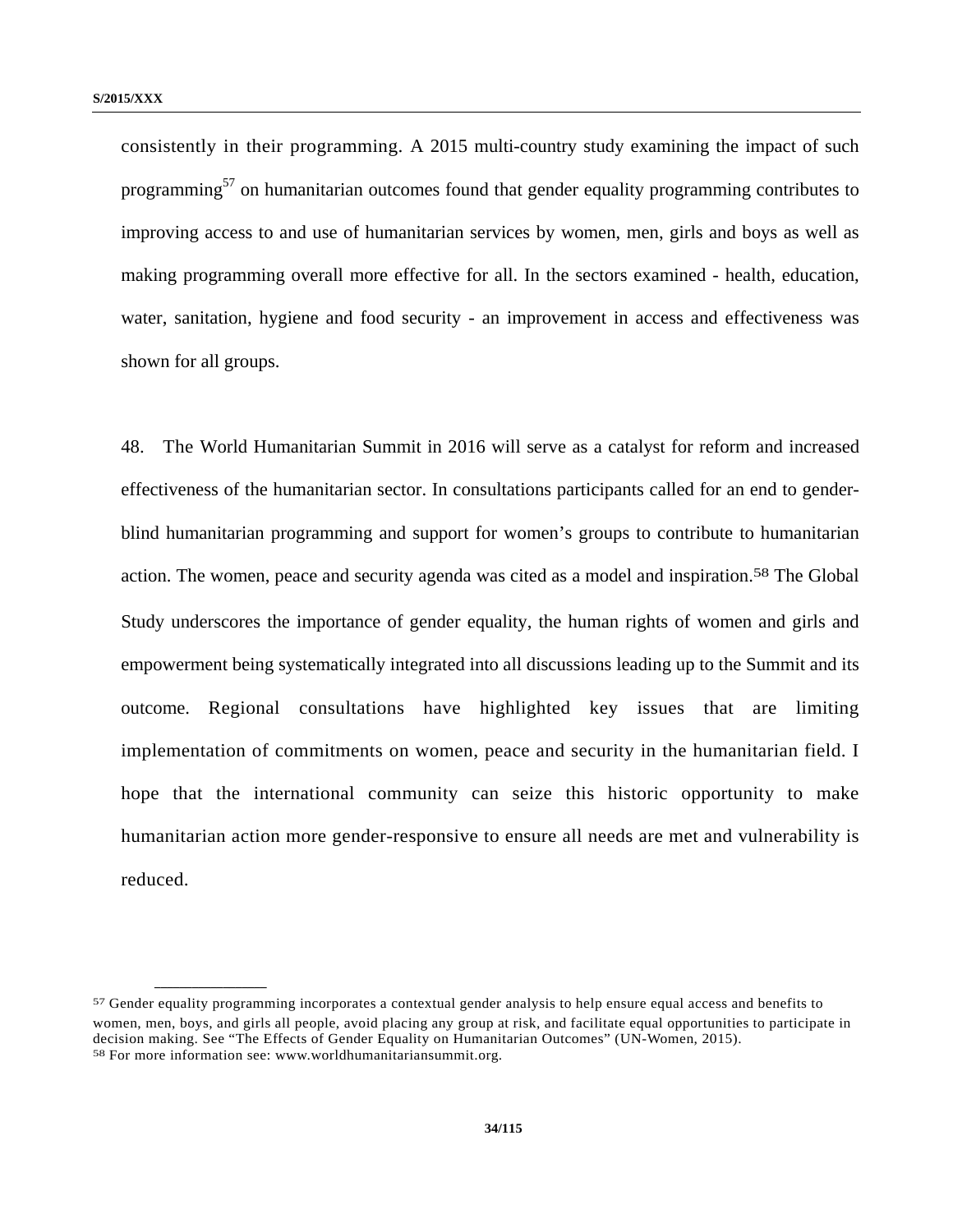#### *D. Access to Justice for Women*

49. Delivering justice and re-establishing the rule of law are fundamental to sustaining peace. However, the challenges of restoring justice in the ashes of conflict are immense. In the formal system, courthouses are frequently dilapidated and legal records and necessary materials are often missing. Typically, the independence of the judiciary is weak, and the requirement for justice is heightened by the need to address the atrocities committed during conflict. For women, whose access to justice may have already been hampered by discriminatory laws, attitudinal and institutional obstacles, adherence to the rule of law is fundamental to full participation in post-conflict recovery. In addition, prisons in postconflict countries do not usually provide for the safe, secure and humane detention of female offenders and suspects, who might be subject to abuse and human rights violations, and whose particular needs are not addressed.

50. There has been a shift in policy that recognizes the need for justice mechanisms to address not just violations, but the underlying inequalities which render women and girls vulnerable. Such an approach involves taking into account the full range of human rights violations women experience, designing processes that facilitate their active participation, and ensuring that support to the prosecution of perpetrators is matched with an equal focus and investment in the redress needed for victims to rebuild their lives. It is thus an approach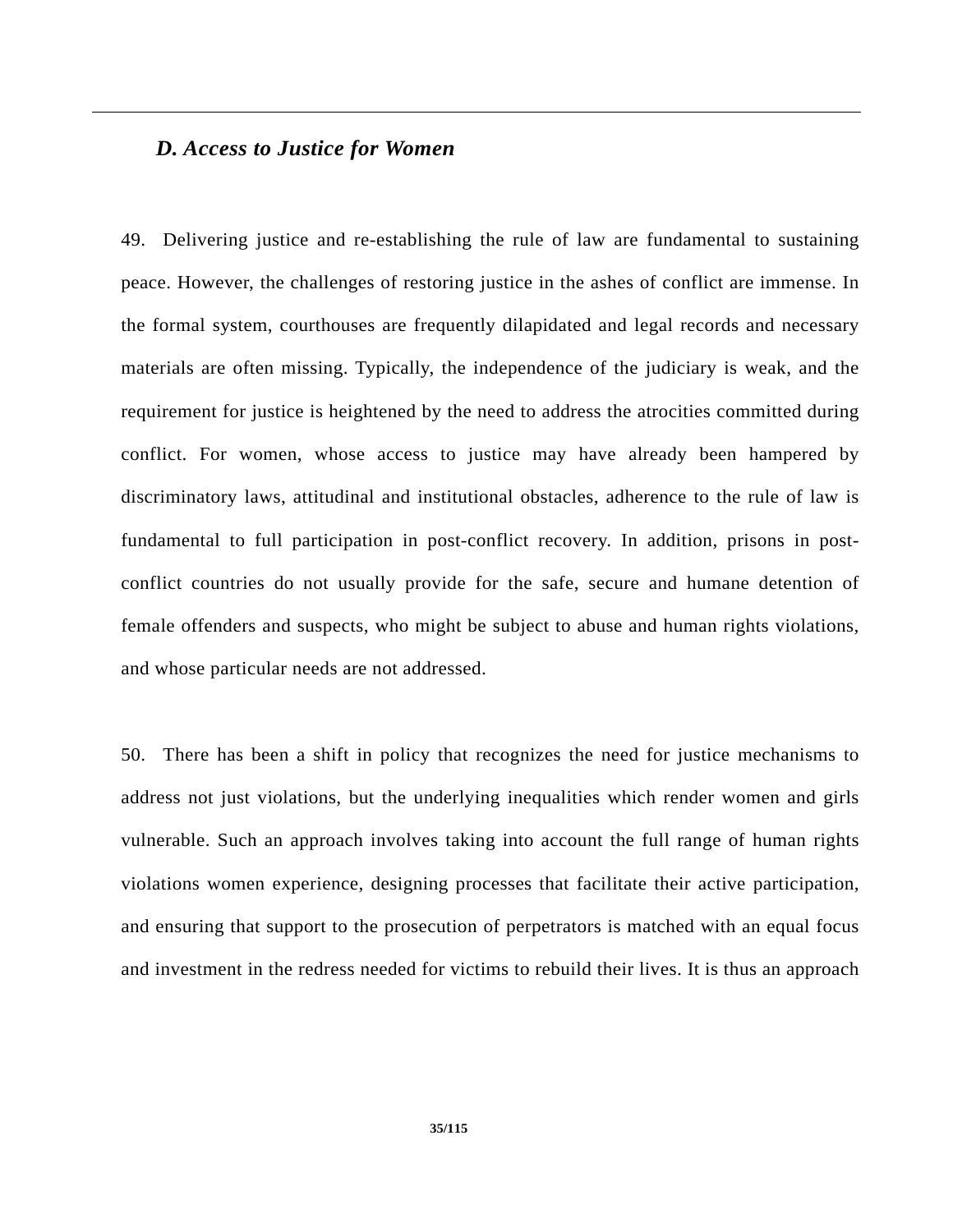that prioritizes empowerment as well as accountability, and is anchored on changing the future through addressing the past.59

51. The Global Focal Point on Police, Justice and Corrections Areas in the Rule of Law in Post Conflict and other Crisis Situations has benefitted from the co-location of UN-Women and improved coordination with the Team of Experts on Sexual Violence. The co-location has increased programming on women's access to justice and addressing sexual and genderbased violence; improved gender mainstreaming in justice and security sector reforms; incorporated key policies on women, peace and security into rule of law planning, analyses and programming; and ensured sufficient resources are allocated to justice programmes that directly benefit women, such as in Somalia and Central African Republic.

52. Still, it is clear that our efforts remain lacking in reach and scope with positive shifts in policy yet to translate into practice. As affirmed by consultations for the Global Study, justice for violations experienced by women and girls during conflict has been slow to come in many settings and human rights violations and abuses often continue unabated in its aftermath. In addition, recent evidence from surveys conducted by the Harvard Humanitarian Initiative among 30,000 individuals in eight conflict-affected areas over 11 years, revealed that women tend to be less informed and report lower levels of access to both formal and traditional justice mechanisms than men. <sup>60</sup>

<sup>&</sup>lt;sup>59</sup> CEDAW Committee. General Recommendation 33. July 2015<br><sup>60</sup> Research conducted with the support of UN-Women. Countries included: Rwanda, Iraq, Northern Uganda, Eastern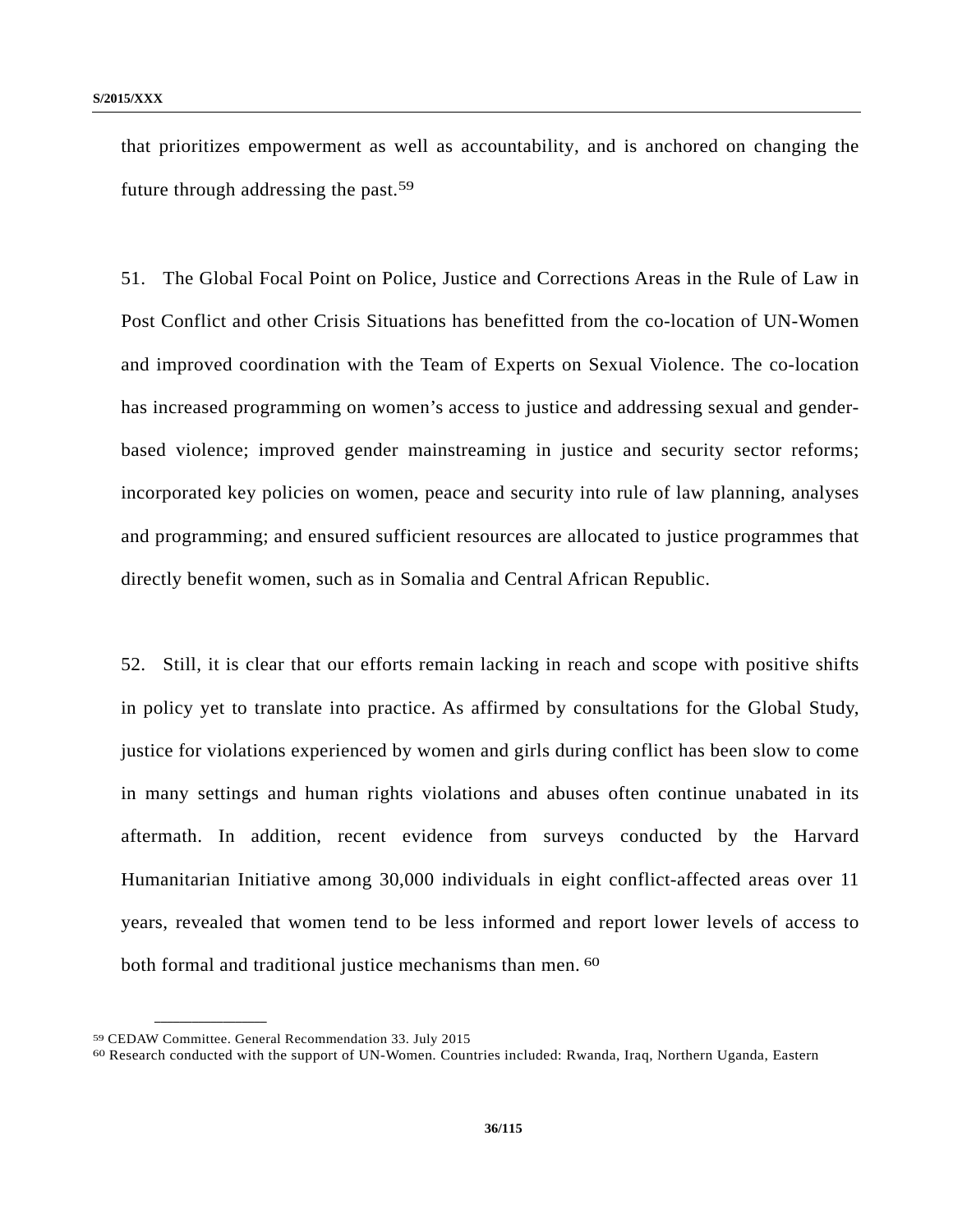53. A review of the past 15 years in the area of women's access to justice in fragile and post-conflict settings points to three positive trends: real and concerted efforts to secure accountability and address impunity for sexual violence in conflict; increased recognition for women's access to justice to be transformative in nature; and growing recognition of the need to engage informal justice systems in contexts that are legally plural as entry points for intervention and programming for gender-responsive access to justice.

#### *Increasing prosecutions and closing the impunity gap*

**\_\_\_\_\_\_\_\_\_\_\_\_\_\_\_\_\_\_** 

54. The importance of delivering individual justice and addressing impunity is underscored across all Security Council resolutions on women, peace and security. Perhaps the greatest gains in this area have been in the evolution of international law, particularly since the entry into force of the Rome Statute, which established the International Criminal Court (ICC) and provided the most progressive and comprehensive international legal framework on gender-based crimes to date, explicitly recognizing rape, sexual slavery, enforced prostitution, forced pregnancy and enforced sterilization and other forms of sexual violence as crimes against humanity, war crimes and constituent acts of genocide. One of the main remaining challenges in addressing sexual and gender-based violence in conflict

Democratic Republic of the Congo, Central African Republic, Liberia, Cote d'Ivoire, and Cambodia. See, Phuong N. Pham and Patrick Vinck, "Gender and Transitional Justice: Evidence from Multi-Country Surveys on Attitudes and Perceptions about Transitional Justice" (Harvard Humanitarian Initiative, UN Women, Brigham and Women's Hospital, May 2015).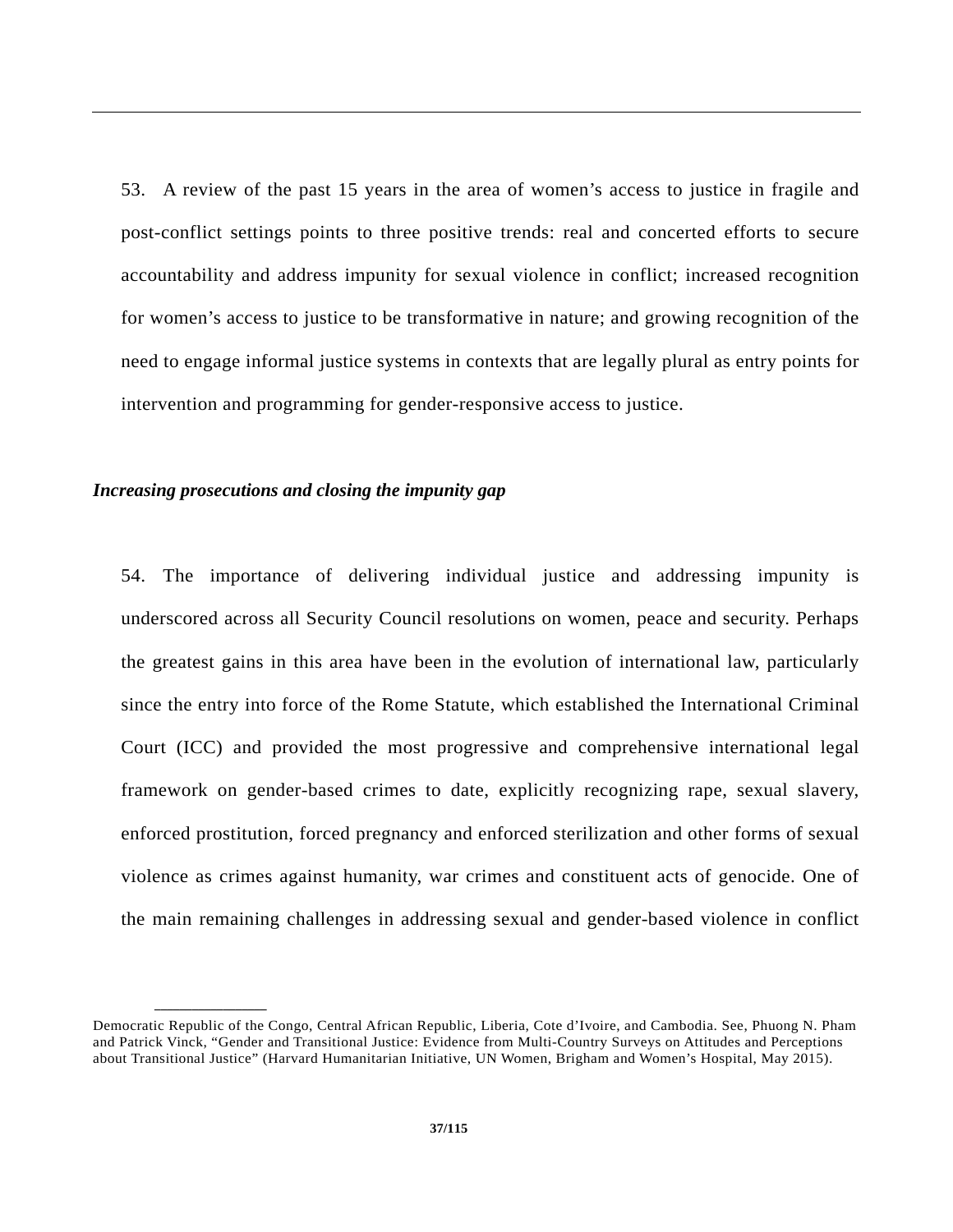and post-conflict settings is ensuring mechanisms are in place to protect the security and dignity of victims and witnesses.

55. A number of State Parties to the Rome Statute have amended their penal codes to criminalize a broad range of gender-based crimes in line with their obligations under the Statute, pointing to a possible significant cascade effect of international norms to the domestic sphere.61 Realizing the full progress of the international justice system and its potential for victims will require the incorporation of the Rome Statute into the domestic context so States have a comprehensive framework for investigating international sexual and gender-based crimes, dedicated procedures for victim and witness support that are matched with adequate resources for their implementation, civic programmes to educate women on relevant laws, resources for monitoring the implementation of gender-responsive laws and provision for reparations. Each of these components have a significant impact on women's access to justice, and are part of the Rome Statute, but are often ignored in the narrower discussions on complementarity in relation to the International Criminal Court.

56. An important development in the past decade has been the establishment of specialized chambers or courts to handle conflict-related crimes<sup>62</sup> and prosecution and

<sup>61</sup> Fionnuala Ní Aoláin, "Gendered Harms and Their Interface with International Criminal Law," *International Feminist Journal of Politics* 16, no. 4 (October 2, 2014): 630.<br><sup>62</sup> Countries include Croatia, the Democratic Republic of the Congo, Liberia, Serbia and Uganda.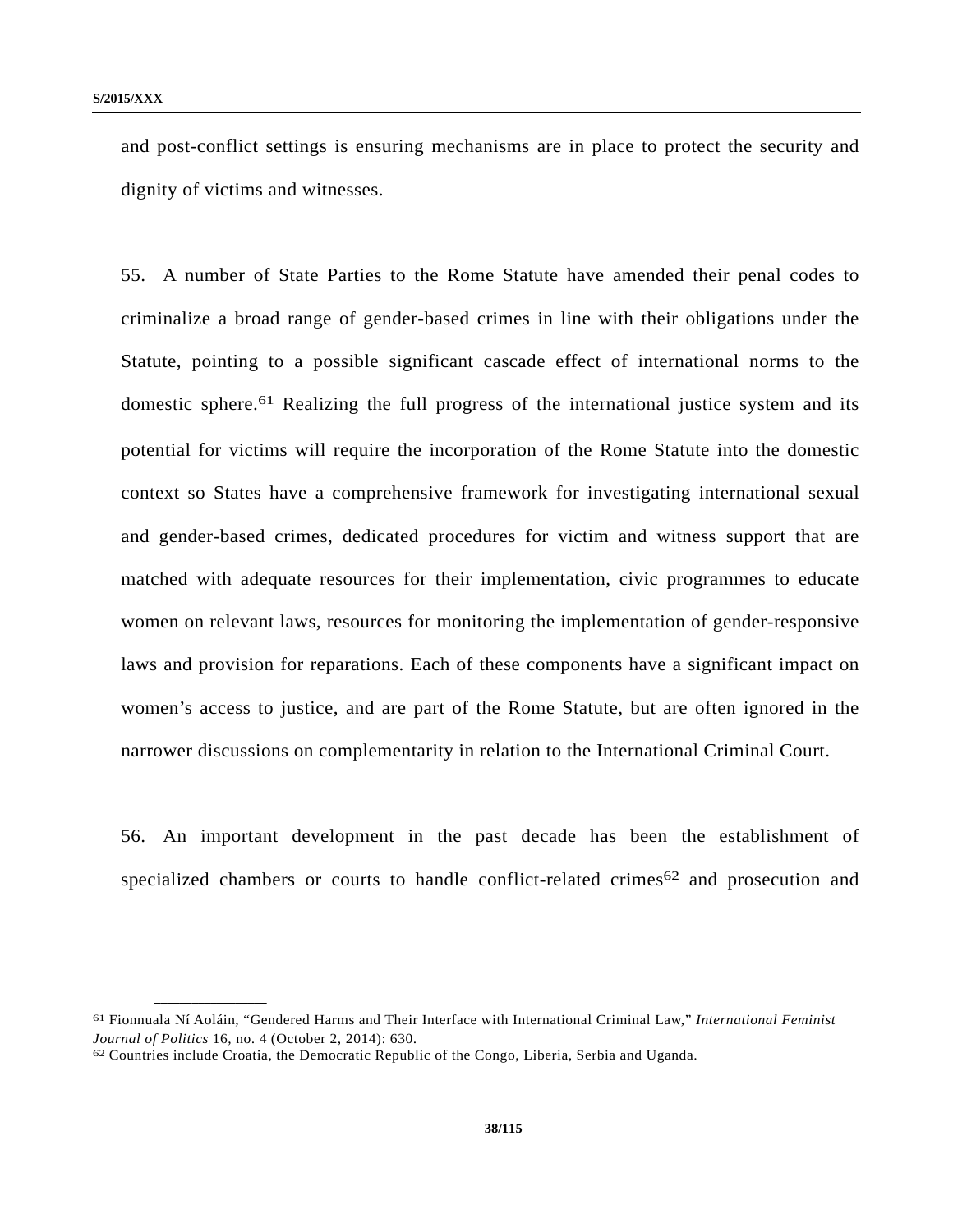investigatory units to deal specifically with gender-based and sexual violence.<sup>63</sup> Prosecutions of this nature require national jurisdictions to have the capacity to investigate and prosecute sexual and gender-based violence as international crimes, an effort to which increasing numbers of international actors are now contributing, including the Team of Experts on the Rule of Law / Sexual Violence in Conflict, which brings together DPKO, OHCHR, UNDP, and the Office of my Special Representative on Sexual Violence in Conflict, and the Justice Rapid Response/ UN-Women SGBV Justice Experts Roster. Recent experiences exemplify the potential dividends of providing rigorous technical support to national authorities to enable them to prosecute sexual violence crimes. This includes the case of Guinea, where the political engagement of my Special Representative on Sexual Violence in Conflict has enabled the United Nations through the Team of Experts to provide technical support to a Guinean Panel of Judges who have consequently indicted 16 high-ranking individuals for alleged crimes in 2009, including sexual violence. Among the indicted are former Head of State. Moussa Dadis Camara, and the Head of the Presidential Guard, Colonel Claude Pivi. Nevertheless, the actual number of domestic level prosecutions of these crimes continues to be a fraction of the total crimes committed, and increased political will, expertise, funding, capacity support, and civic education efforts are needed to ensure that these crimes are no longer met with silence and impunity.

## *Moving beyond prosecutions: An agenda for transitional justice*

<sup>63</sup> A/HRC/27/21, Analytical study focusing on gender-based and sexual violence in relation to transitional justice, report by the Office of the High Commissioner for Human Rights, 30 June 2014.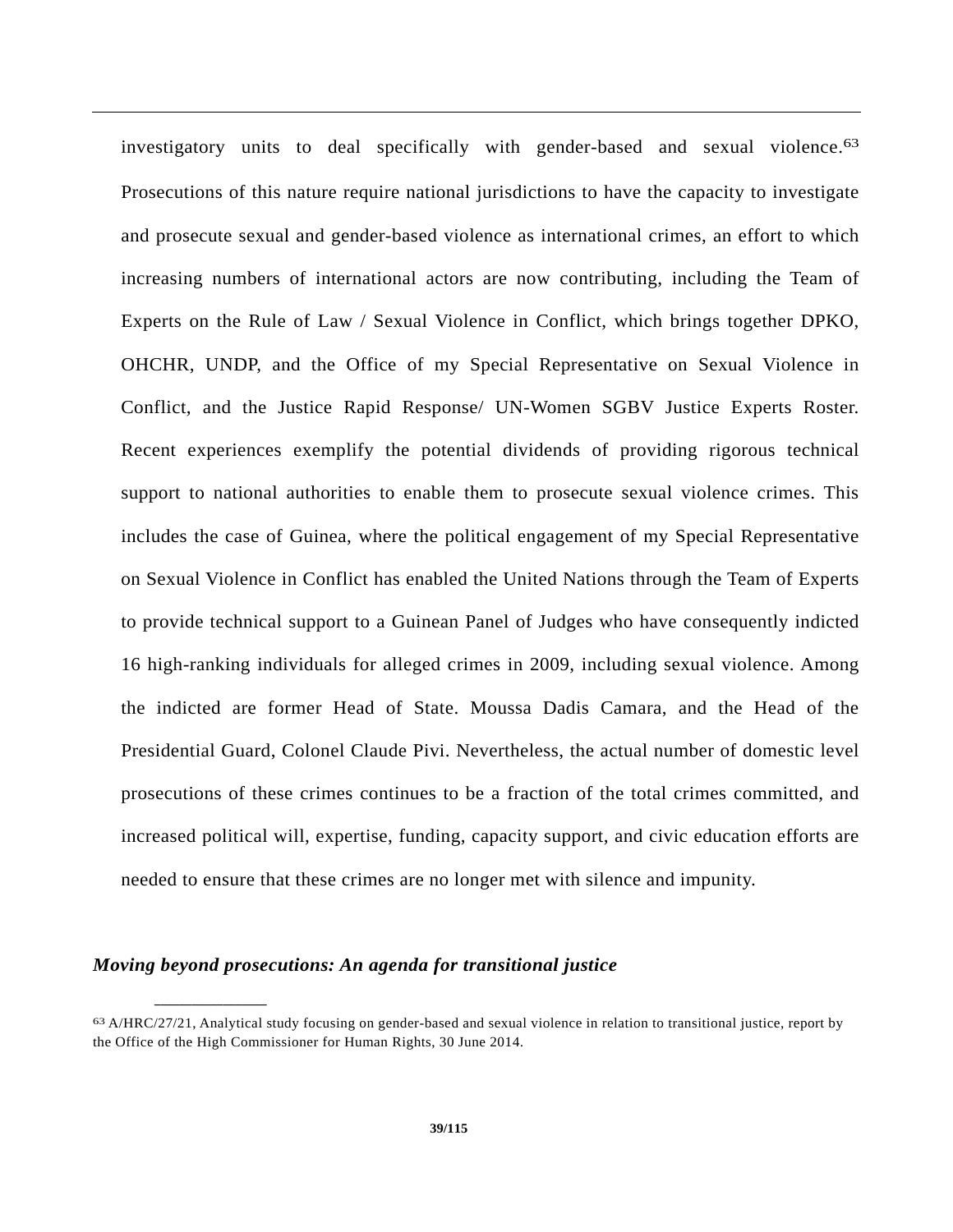57. Transitional justice mechanisms must respond to the full range of women's human rights violations, and provide redress for victims that seeks to transform rather than reinforce gender inequalities. In line with resolution 2122 (2013) and CEDAW, the right to truth is essential to justice and stability in the aftermath of conflict.64 A range of mechanisms facilitate truth seeking, including truth and reconciliation commissions, international commissions of inquiry and fact-finding missions. While the full impact of truth commissions is yet to be realized, we have seen significant advancements in their gender sensitivity since the adoption of resolution 1325 (2000). Particularly critical is the design of mandates that provide scope for addressing the full range of violations women experience during conflict, well-resourced gender units as well as a commitment to effectively mainstreaming a gender perspective throughout a commission's work, consultations with women's organizations and training of staff.

58. In 2014, three United Nations-supported truth commissions were established in Tunisia, the Philippines and Mali. Of the two that are operational, both are led by women, and at least one third of their commissioners are women (33 per cent for Tunisia, and 50 per cent for the Philippines).65 The Transitional Justice Law, which established Tunisia's Truth and Dignity Commission provides that the impact of violations on women shall be taken into account when revealing the truth and in the design of reparations. It also calls on the

<sup>64</sup> A/HRC/27/21

<sup>65</sup> Data on the extent to which truth and reconciliation commissions include provisions to address the rights and participation of women and girls has been tracked since 2011 using the 1325 indicators.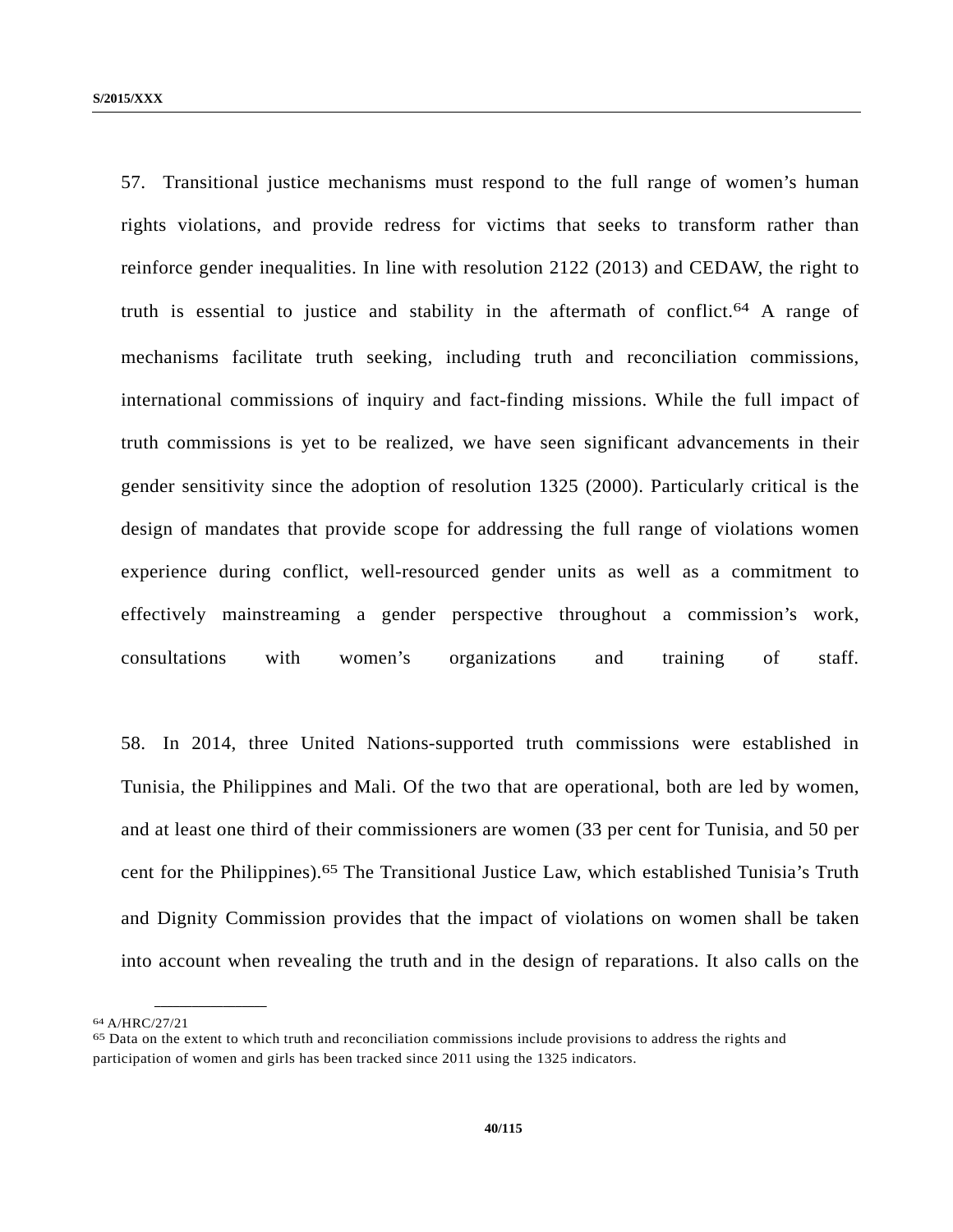Commission to develop measures that ensure the protection of women's rights, including respect for privacy during hearings. The inclusion of groups and family members within the Commission's definition of "victim," as well as its mandate to consider socio-economic rights violations including corruption, gives it a strong framework for addressing the structural context of discrimination that renders women vulnerable to violence. Established in 2014, Mali's Truth, Justice and Reconciliation Commission is specifically tasked to investigate cases of grave violations of human rights committed against women and children. The final report of Brazil's National Commission on Truth issued in December 2014 devoted a specific chapter to sexual and gender-based violence.

59. In contexts where official processes insufficiently addressed women's demands, civil society organizations have held their own tribunals to highlight women's experiences. In May 2015, hundreds of women from all corners of the former Yugoslavia came together in a tribunal organized in Sarajevo, Bosnia by women's groups from across the region, bridging political and ethnic divides. Its design was the result of a participatory process through which survivors were consulted and given ownership of the tribunal. Women gave testimony, highlighting the continuity of violence before, during and after conflict, the consequences of gender-based violence on families and communities, the climate of ongoing impunity, and the importance of strong women's networks for overcoming barriers to justice and equality. The experience of this Women's Tribunal follows similar initiatives in Nepal, Cambodia, Guatemala and elsewhere.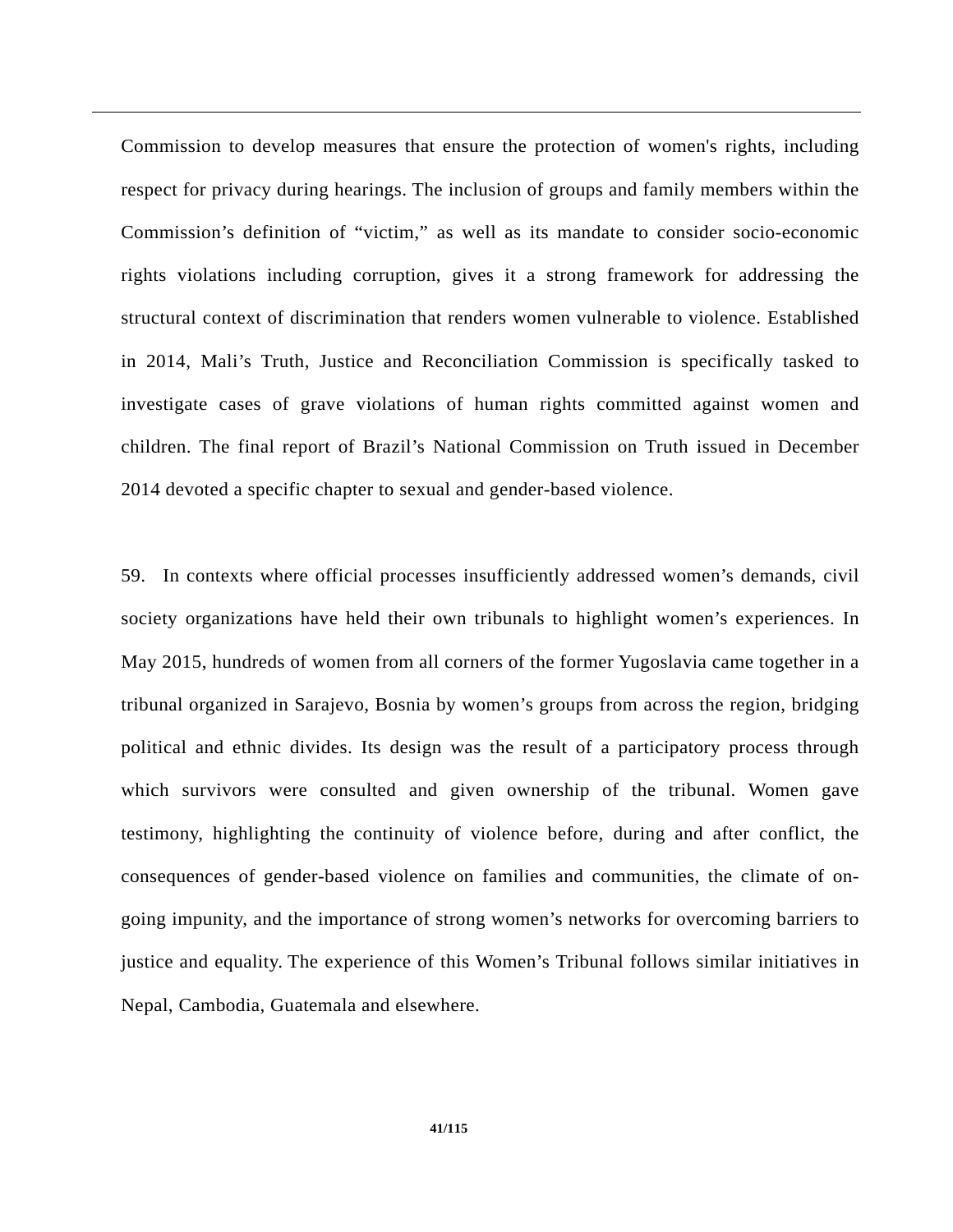60. Commissions of inquiry have become a more frequently used tool by the United Nations and others to document crimes and create a historical record. These bodies can also pave the way for appropriate post-conflict justice and accountability measures including prosecutions. I am pleased that the practice of UN-Women seconding a gender advisor/sexual and gender-based violence investigator to OHCHR-led commissions of inquiry and fact-finding missions has been systematically maintained as requested in my 2011 report.<sup>66</sup> These results are increasingly being reported to the Security Council through formal and informal meetings.

61. Comprehensive reparations for victims are a key element of rebuilding post-conflict societies. Perhaps the greatest progress in the area of reparations in recent years has been the increased political willingness to provide reparations for victims of conflict-related sexual violence and the recognition that to be effective, reparations should not be just about returning women to the situation in which they were found before the violation, but strive to have a transformative potential to reverse the gender inequalities that may be the root causes of the violation. Bosnia and Herzegovina's war crimes court issued a landmark ruling in June 2015 that granted the first ever compensation to a wartime rape victim. Other country-specific examples are provided in my previous reports on conflict-related sexual violence,67 as well as in my guidance note on reparations for conflict-related sexual

66 S/2011/598 67 S/2015/203.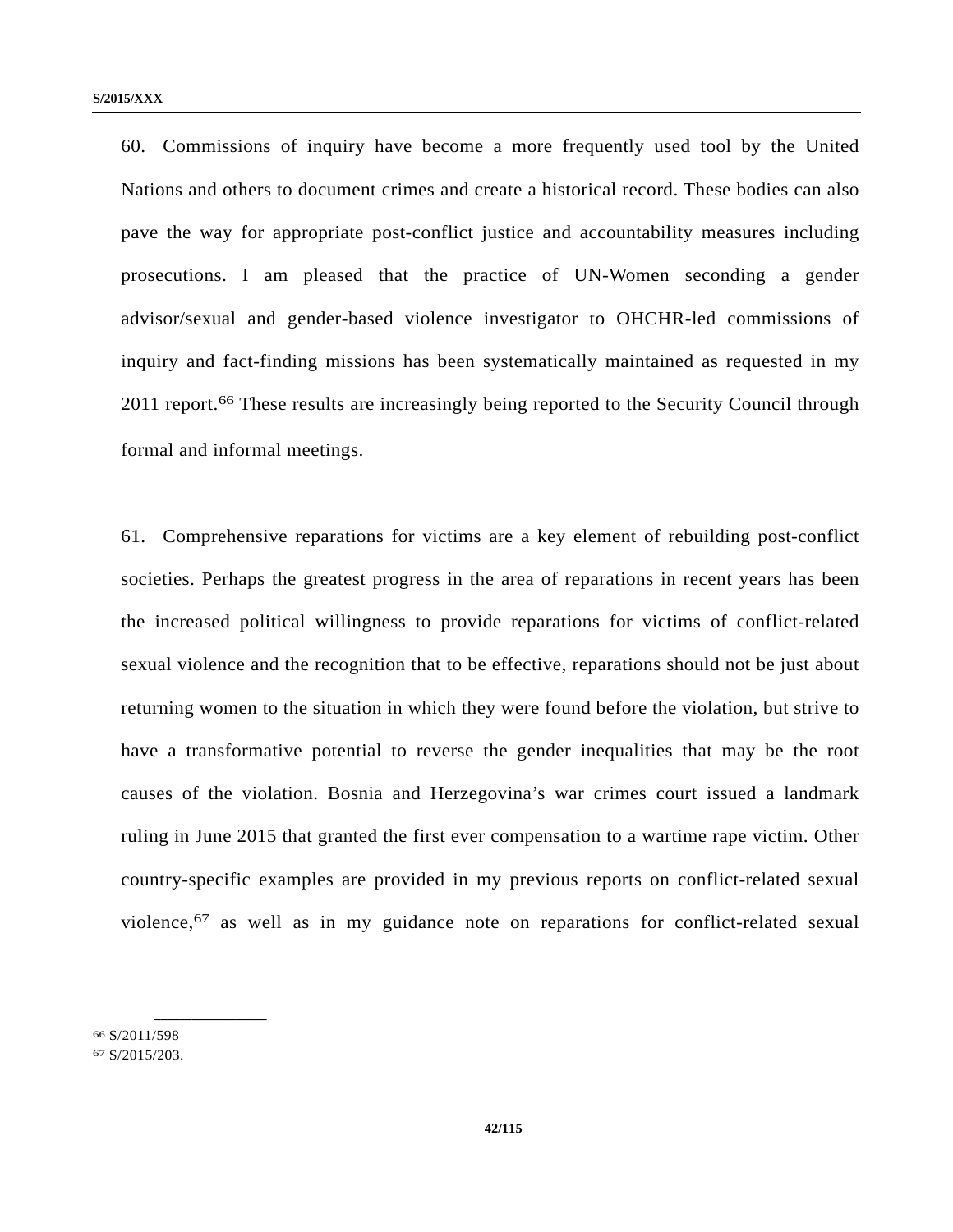violence launched in 2014.68 For reparations programmes to be sustainable with transformative impact, linkages to targeted development policies and development actors are needed to complement them. This is particularly the case in contexts of large-scale rights violations and poverty, and can be an important means to address structural inequalities including gender inequality.

#### *Women's Access to Justice in Plural Legal Contexts*

62. Another trend has been the growing interest in informal justice systems as entry points for intervention, and the recognition that during and in the aftermath of conflict effective programming must recognize and engage with the reality of plural legal contexts when formal systems are often non-existent or have little reach beyond the capital. While investment has increased in ensuring informal justice systems deliver equal protection of the rights of women and girls, it remains an under-utilized site of engagement.

63. Plural legal systems, where customary or religious law is exempted from constitutional equality and non-discrimination provisions, can be harder to reform including in conflict and post-conflict settings. As the post-conflict phase is almost always accompanied by constitutional and legislative reforms, it is an important moment of opportunity to entrench gender equality and equal rights across all legal systems. Affirming the primacy of constitutional laws over religious and customary laws, as well as mandating that they are

<sup>68</sup> Guidance Note of the Secretary-General. "Reparations for Conflict-Related Sexual Violence." 2014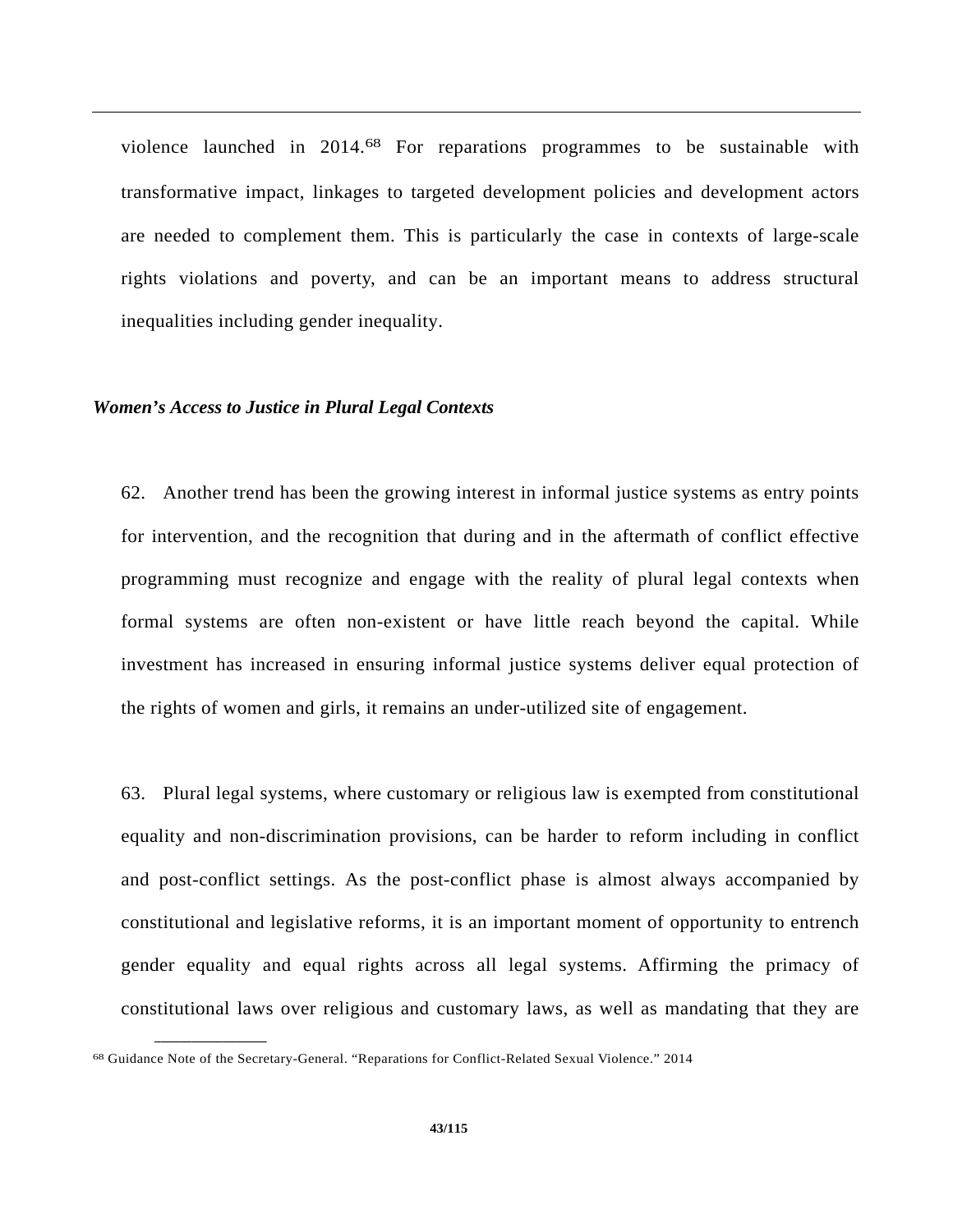consistent with constitutional norms on equality is a key step towards ensuring the protection and promotion of women's rights.<sup>69</sup> This must be done by securing national buyin and support.

64. Women's participation in all sites and forms of justice can have transformative impacts in itself. Data has shown that employing women on the frontline of service delivery creates justice systems that are more gender responsive. For example, increasing the number of female police officers correlates positively with an increase in reporting of sexual violence. Evidence also suggests that women judges can create more conducive environments for women in courts and make a difference to outcomes in sexual violence cases.<sup>70</sup> Promoting women's participation can be facilitated by programmes encouraging women to pursue legal careers and through mandatory minimum quotas for women's involvement in the administration of justice.

65. In consultations for the Global Study, few issues resonated more universally than women's demands that justice be treated as inseparable from broader concerns about security and equal access to basic needs. For women, experiences of vulnerability to violence as well as the consequences of the violations themselves are directly related to their unequal status. Justice is as much about dealing with the past as it is about securing a better future, which includes guarantees of non-recurrence. Justice is fundamentally about the linkages between justice, conflict, human rights and broader development. For example,

<sup>69</sup> A/HRC/29/40, para. 58.

<sup>70 &</sup>quot;Progress of the World's Women: In Pursuit of Justice" (UN-Women, 2011 59–61).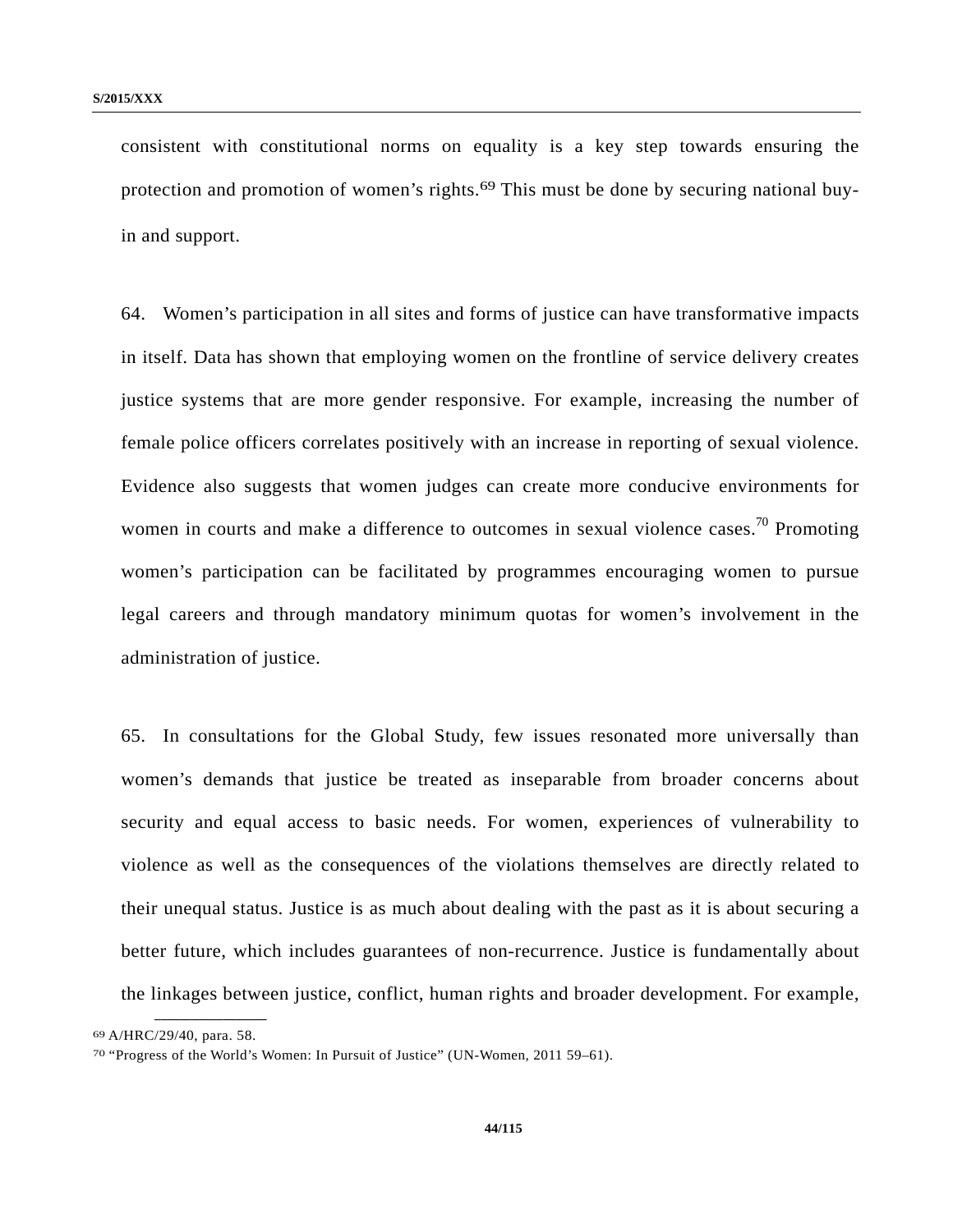access to justice for survivors of sexual and gender-based violence should be comprehensive in nature. In eastern Democratic Republic of the Congo, UNDP, MONUSCO and other partners support a large network of legal aid clinics to address impunity for crimes, particularly SGBV. These clinics include medical, psycho-social, and legal aid, and more recently have begun to address the reintegration problems faced by victims through literacy classes, socio-economic reinsertion support, education of community leaders on attitudes towards survivors, and psycho-social support to victims.<sup>71</sup> One-stop centres that offer survivors medical care, psychological counselling, access to police investigators and legal assistance in one location are proving to be a successful model for the integration of legal services with survivors' broader needs through a coordinated approach between health professionals who are often the first point of contact, and police. Access to legal aid is also crucial for female detainees and prisoners to ensure a fair trial and sentence, particularly considering that women prisoners frequently are victims of abuse themselves, may suffer from mental illness and continue to be the primary caretakers for their children.

# *D. Preventing conflict: The origins of the women, peace and security agenda*

<sup>71 &</sup>quot;Strengthening the Rule of Law in Crisis-Affected and Fragile Situations: Global Programme Annual Report 2014" (United Nations Development Programme, 2015), 23.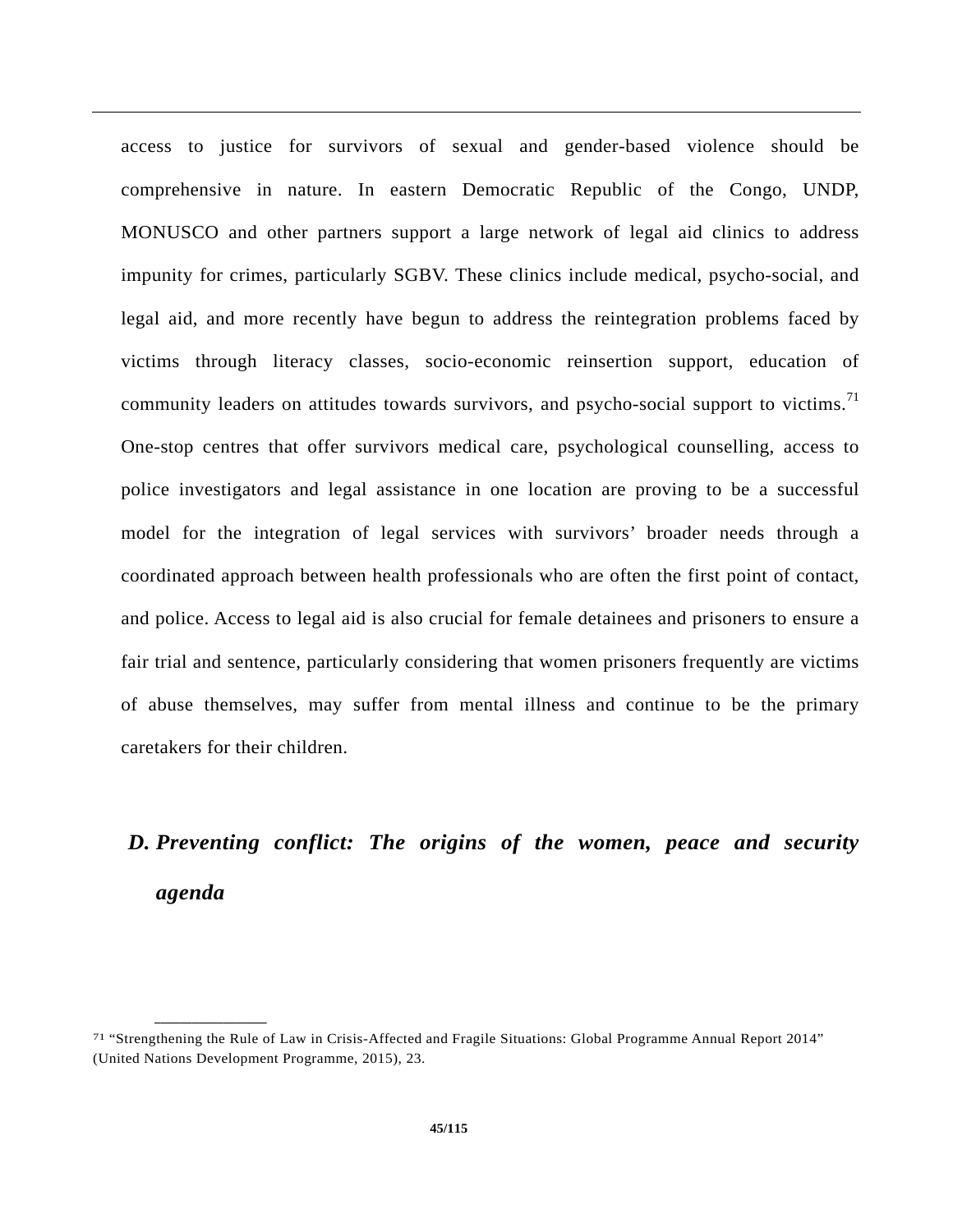66. The High-Level Independent Panel on United Nations Peace Operations found that prevention efforts remain "the poor relative of better resourced peace operations deployed during and after conflict," and called for more to be done to bring prevention and mediation back to the fore of international peace and security. These efforts would be greatly enhanced by greater participation of women in short-term and structural prevention efforts such as the work being carried forward by my Special Political Missions and Special Envoys. In 2000, when women peace activists took their call for a women, peace and security agenda to the Security Council they were not only demanding the full and equal participation of half the world's population in addressing threats to global peace and security, they were also seeking a fundamental shift in how international peace and security is maintained and restored. Their objective was, at its core, the prevention of armed conflict and a roll back on the escalating levels of militarization that was making homes, communities and nations less rather than more secure. These concerns and fears continue to resonate today. In consultations, women across regions expressed concern that the United Nations had lost sight of its own vision to beat "swords into ploughshares." In 2014, the global financial cost of violence was estimated at 13.4 per cent of global GDP - USD 14.3 trillion.72 The human cost and impact of conflicts, however, lasts for decades contributing to renewed cycles of violence, devastation and despair. A militarized view of conflict prevention sells resolution 1325 (2000) short of its transformative vision for a more equal, just and peaceful world.

<sup>72 &</sup>quot;Global Peace Index 2015: Measuring Peace, Its Causes and Its Economic Value" (Institute for Economics and Peace, 2015). The index gauges global peace using three broad themes: the level of safety and security in society, the extent of domestic and international conflict and the degree of militarisation.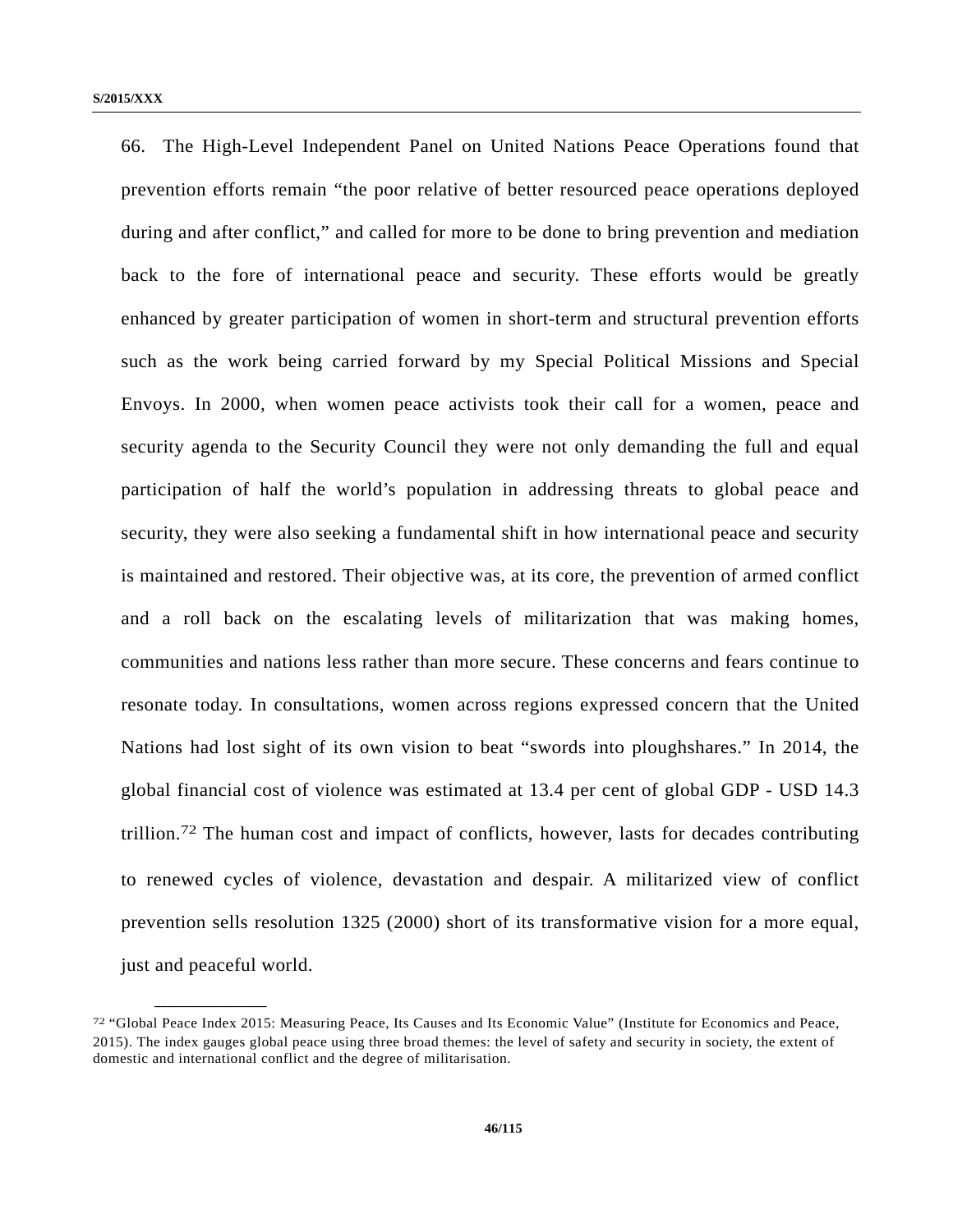67. Recent research suggests that levels of gender equality, women's access to economic, political, and social rights and the security of women are key indicators of the peacefulness within a state.<sup>73</sup> As such, stronger investment in gender equality and the empowerment of women, including in terms of educational and training opportunities, are intrinsically linked to stability, development, peace and human rights. The global epidemic of violence against women is often aggravated by conflict and may rise even further after conflict.<sup>74</sup> This continuum of violence undermines peace for half the population of a society, and stands as an obstacle to the participation of women in post-conflict recovery and governance. Gender-responsive conflict prevention must start from an understanding of insecurities, inequalities and human rights violations that permeate women's and girls' lives prior to, during and after conflict.

#### *Strengthening short and medium-term measures to prevent conflict*

**\_\_\_\_\_\_\_\_\_\_\_\_\_\_\_\_\_\_** 

68. Few early warning systems effectively integrate gender considerations as a category of analysis, include adequate gender equality expertise or engage with local women. Women may be first to be aware of and experience rising insecurity in society. Studies in Kosovo and Sierra Leone, for example, found that women in those contexts had valuable

<sup>73</sup> Valerie Hudson, "Summary of Research Findings: Establishing the Relationship between Women's Insecurity and State Insecurity," March 2015.

<sup>74</sup> Rashida Manjoo and Calleigh McRaith, "Gender-Based Violence and Justice in Conflict and Post-Conflict Areas," *Cornell Int'l LJ* 44 (2011): 11.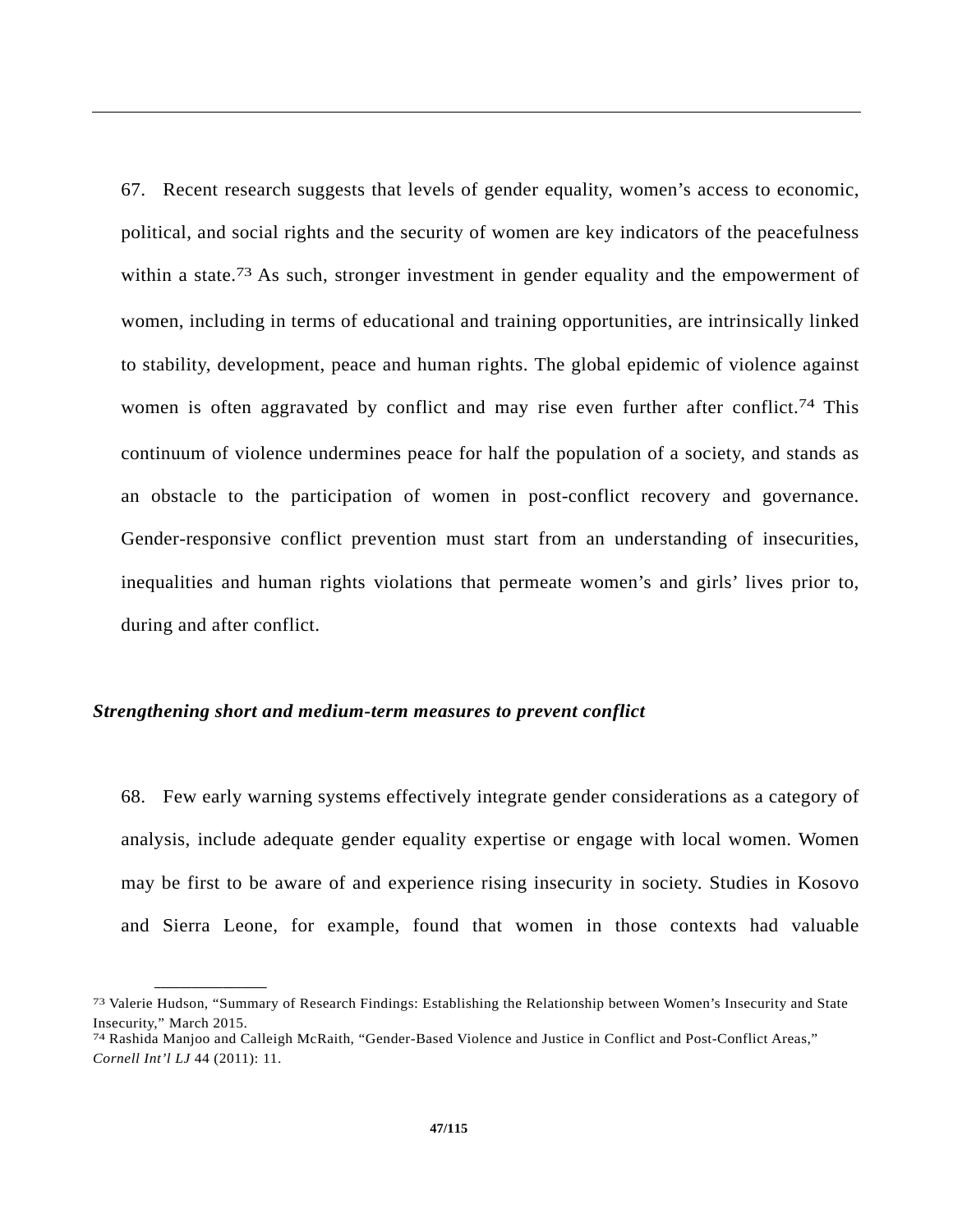**\_\_\_\_\_\_\_\_\_\_\_\_\_\_\_\_\_\_** 

information about the accumulation of weapons and violent attacks being planned, but had no means of reporting or sharing this information.<sup>75</sup> Rising tensions can result in restrictive freedom of movement for women, increased risk of assault in public areas and inability or lack of willingness to access fields and gardens due to threats. Rising levels of domestic violence and the specific vulnerability of women to gender-based violence within and outside the home often reflect rising tensions and militarization in society as a whole.

69. Gender-specific indicators can equally be critical sources of information. Early warning indicators of conflict in Jonglei state, South Sudan, for example, include unusual movement of all-male groups, rising bride-price, and an increase in pregnancy terminations, among others.76 These specific issues can be valuable indicators and sources of information if captured as elements of early warning mechanisms for preventative action. Women must participate in the design, implementation and monitoring of these systems, and the systems should include indicators which are gender-sensitive and which are specific to gender-based violations.

70. At the same time that new technologies are being leveraged to wage war, they are also being used to increase security and prevent conflict. Technologies, such as drone and satellite monitoring systems, mobile phones and internet platforms, can be important tools

<sup>75</sup> Hannah Wright, "Gender and Conflict Early Warning: Results of a Literature Review on Integrating Gender Perspectives into Conflict Early Warning Systems," *Saferworld*, May 28, 2014, 3. 76 Pablo Castillo Diaz and Sunita Caminha, "Gender-Responsive Early Warning: Overview and How-to Guide," in *UN* 

*Women Sourcebook on Women, Peace and Security* (UN-Women, 2012).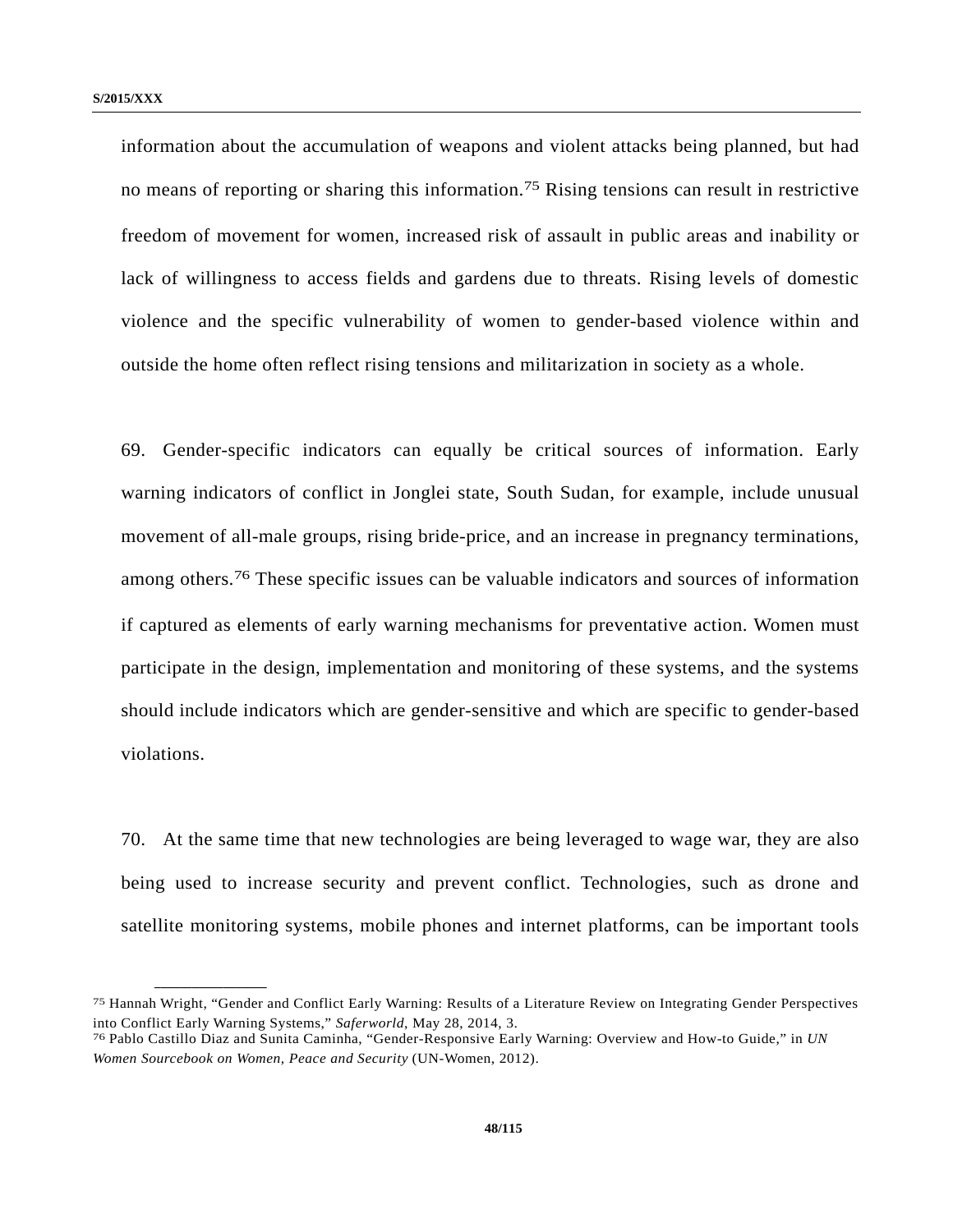for conflict prevention. In order for women and girls to benefit fully from conflictprevention technology, the United Nations and Member States must ensure that they have equal access and that those monitoring early warning signs through use of new technology are trained and instructed to detect gender-specific security threats. The United Nations Organization Monitoring and Stabilization Mission in the Democratic Republic of the Congo, has instituted a programme to provide women with mobile phones as part of a gender-sensitive early warning system, giving populations direct access to the United Nations and related response mechanisms.77

71. In my previous annual reports, I have highlighted the importance of, and need to better support and strengthen, community-level mediation, dispute resolution and conflict mitigation mechanisms. Innovative practices emphasized in the Global Study include the Women's Situation Rooms employed in Nigeria, Kenya and elsewhere, the *Palava* or "Peace Huts" established in Liberia and the "peace communities" formed in some areas in Colombia where women community leaders have declared their area and population as "neutral" and free from armed conflict, demanding that combatants do not draw these communities into violence.

72. To achieve progress in these preventative efforts, gender expertise needs to be included across all relevant UN entities. Ideally, thematic specialists with strong

<sup>77</sup> Hannah Wright and Minna Lyytikainen, "Gender and Conflict Early Warning: Results of a Literature Review on Integrating Gender Perspectives into Conflict Early Warning Systems," Briefing (Saferworld, May 2014), 3.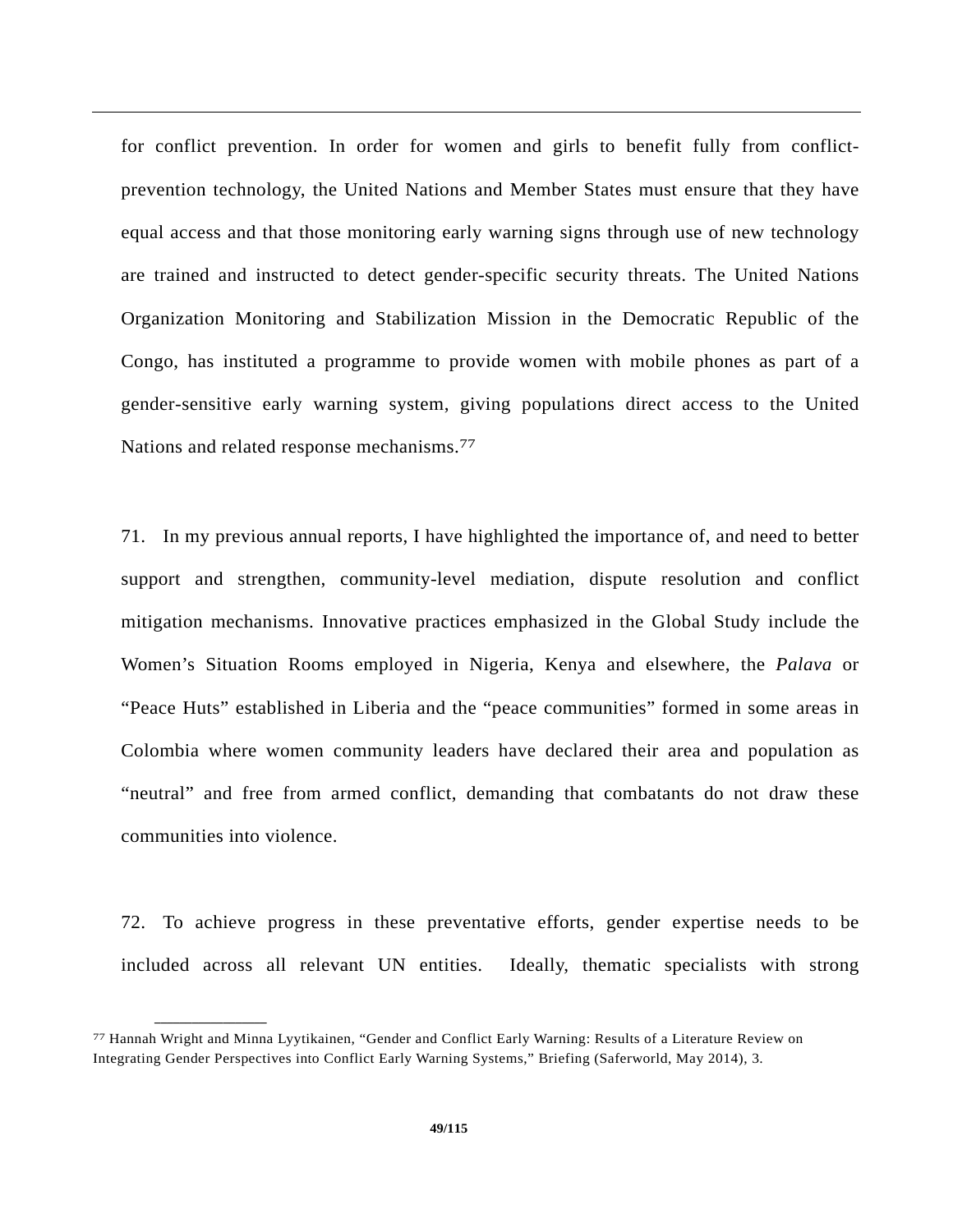gender/women, peace and security expertise should be present in all relevant mission components. The United Nations Integrated Mission in Timor-Leste set an early precedent for this approach. In my response to the High-Level Independent Panel, I have committed that senior gender advisers should be located in the Offices of my Special Representatives, report directly to them and advise senior mission leadership at the strategic level. In terms of capacity, only 6 of the 11 Special Political Missions active in 2014 had a dedicated Gender Advisor post. However, those 6 missions had a total of 25 gender affairs officers and all Special Political Missions had appointed Gender Focal Points. In comparison, while 9 of the 16 active peacekeeping missions had a Senior Gender Adviser post, 7 of these posts were vacant at the end of 2014. In headquarters, where gender expertise is necessary for comprehensive mainstreaming and backstopping of the missions' work, the Department of Political Affairs had just one core-budget funded Gender Advisor and two additional temporary extra-budgetary positions, while the Department of Peacekeeping Operations had three long-term core-budget funded posts.

#### *Addressing root causes*

**\_\_\_\_\_\_\_\_\_\_\_\_\_\_\_\_\_\_** 

73. The international small arms trade is estimated at USD 8.5 billion per year.78 Significant quantities of small arms are diverted from legal to illicit circles: increasing rates

<sup>78</sup> Janis Grzybowski, Nicholas Marsh, and Matt Schroeder, "Piece by Piece: Authorized Transfers of Parts and Accessories," in *Small Arms Survey 2012: Moving Targets* (Small Arms Survey, 2012), 241.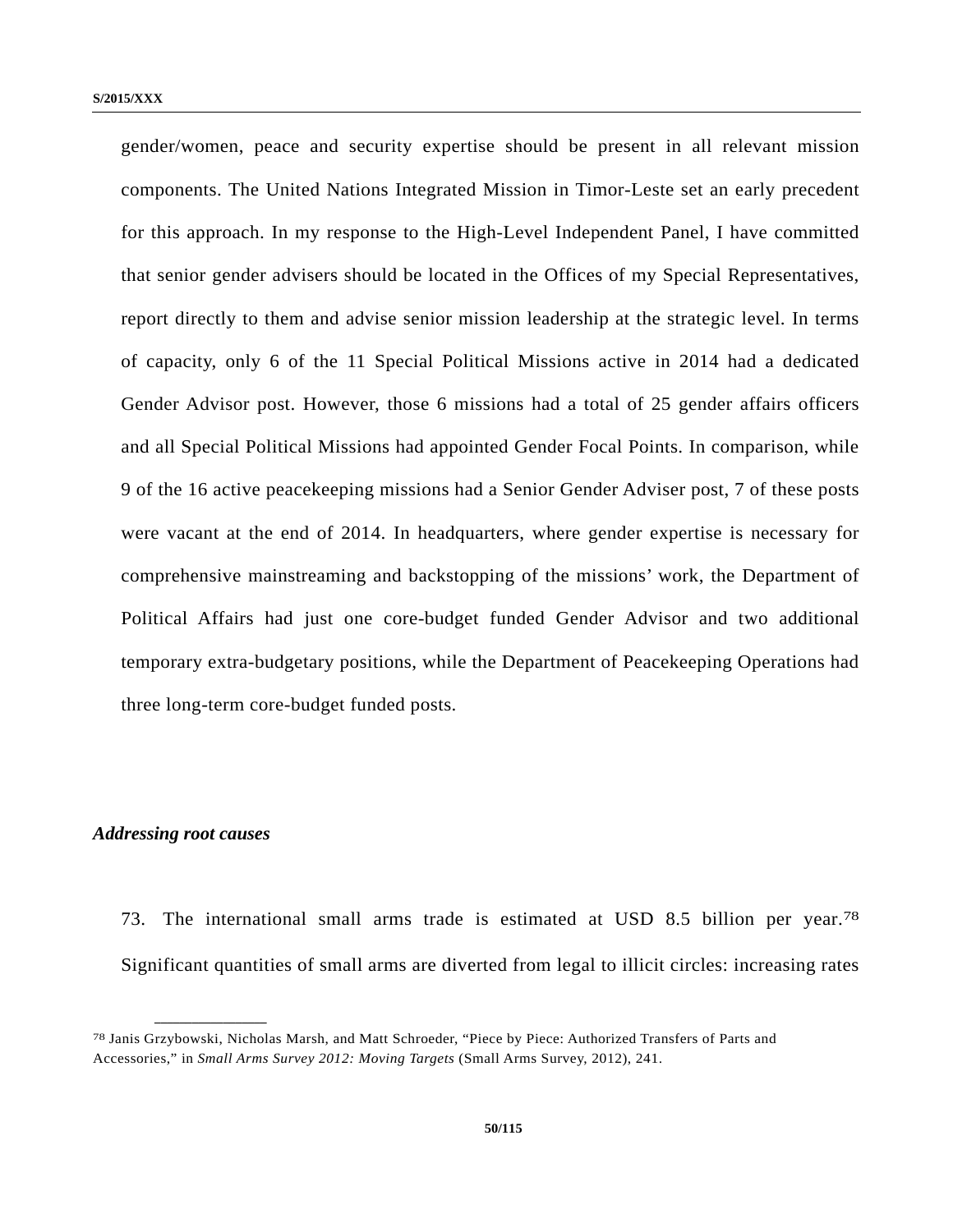of violence and insecurity, in particular for women. For example, in Latin America, respondents to a survey of civil society organizations for the Global Study designated organized crime as the most pressing emerging issue for women, peace and security in the region 79 Data availability on the existence of national mechanisms for control of illicit small arms and light weapons remains limited.<sup>80</sup> In 2014, 75 States voluntarily shared national reports through the International Tracing Instrument set up under the United Nations Programme of Action on small arms and light weapons.81 Out of these, 47 (63 per cent) reported having national coordination agencies on small arms and light weapons, while 2 were in the process of setting them up. Many more, 95 per cent, reported having a national focal point. 58 States (77 per cent) reported having legislation in place to regulate small arms and light weapons. Of the  $14$  conflict and post-conflict countries  $82$  that contributed reports to the Programme of Action in 2014, 9 (64 per cent) stated that they had a coordination agency, 13 (93 per cent) reported having a focal point, and 11 (79 per cent) reported having legislation in place to regulate small arms and light weapons. In comparison, only 44 per cent of conflict and post-conflict countries reporting data in 2013 had such legislation in place, with 35 per cent of these indicating that their legislation was non-comprehensive.

- 80 Data for this indicator is compiled annually to monitor the implementation of resolution 1325.
- 81 A/CONF.192/15.

<sup>79 &</sup>quot;Global Report: Civil Society Organization (CSO) Survey for the Global Study on Women, Peace and Security: CSO Perspectives on UNSCR 1325 Implementation 15 Years after Adoption."

<sup>82</sup> Countries or territories in which a political, peacebuilding or peacekeeping mission operated during 2014, or concerning which the Security Council was seized and which had been considered by the Council at a formal meeting during the period from 1 January 2014 to 31 December 2014, or countries or territories that received programmatic funds from the Peacebuilding Fund in 2014.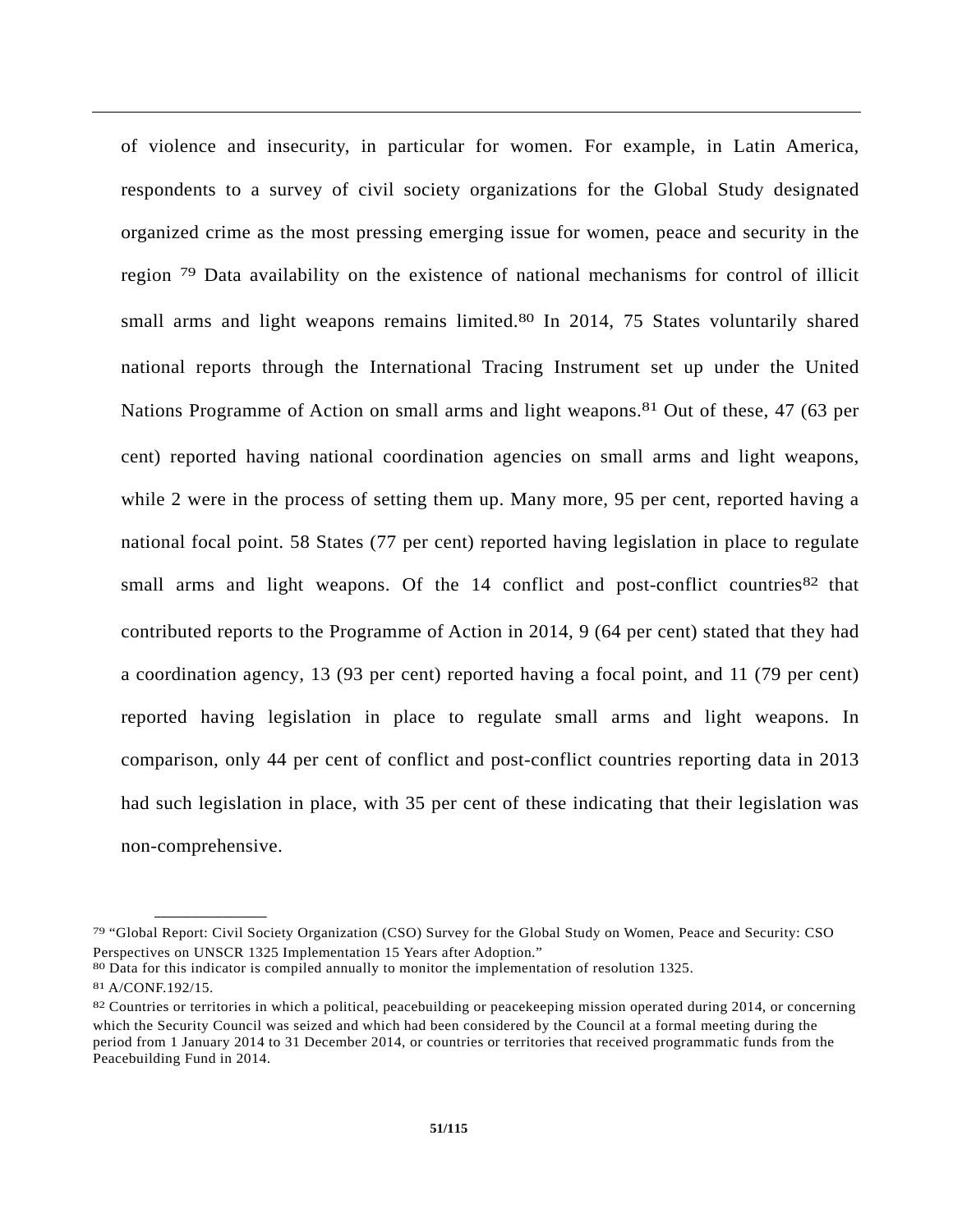74. The Arms Trade Treaty, which entered into force on 24 December 2014, marks an important step towards regulating the transfer of arms and mitigating its impact on rates of gender-based violence. States parties must now implement the Treaty, to address the proliferation of arms as a root cause of conflict, and as a source of insecurity in the lives of women and girls around the world. Specific national-level responses have also evolved to address the flow of small arms and light weapons. For example, in response to the high levels of national gun violence in the Philippines, women's civil society organizations lobbied for the adoption of the Arms Trade Treaty and inclusion of small arms control in the Philippine National Action Plan for the implementation of Security Council resolution 1325 (2000) and 1820 (2008), which contains an indicator on the adoption of regulations on small arms transfer and usage.<sup>83</sup> Capacity gaps and other challenges faced by State parties in implementing the Treaty require stronger attention.

75. The negotiations for the 2030 Agenda for Sustainable Development created an unprecedented and inclusive debate on a universal and transformative global agenda for all countries to achieve sustainable development. In this context, the linkages between peaceful societies and effective government institutions and development have been reaffirmed. The African Union, for example, called for the "inextricable links between development and peace, security and stability" to be recognized as the sustainable development goals are agreed, and for a focus on conflict prevention and addressing its root causes. This growing

<sup>83</sup> Megan Bastick and Kristen Valasek, "Converging Agendas: Women, Peace, Security and Small Arms," in *Small Arms Survey 2014: Women and Guns* (Small Arms Survey, 2014), 51.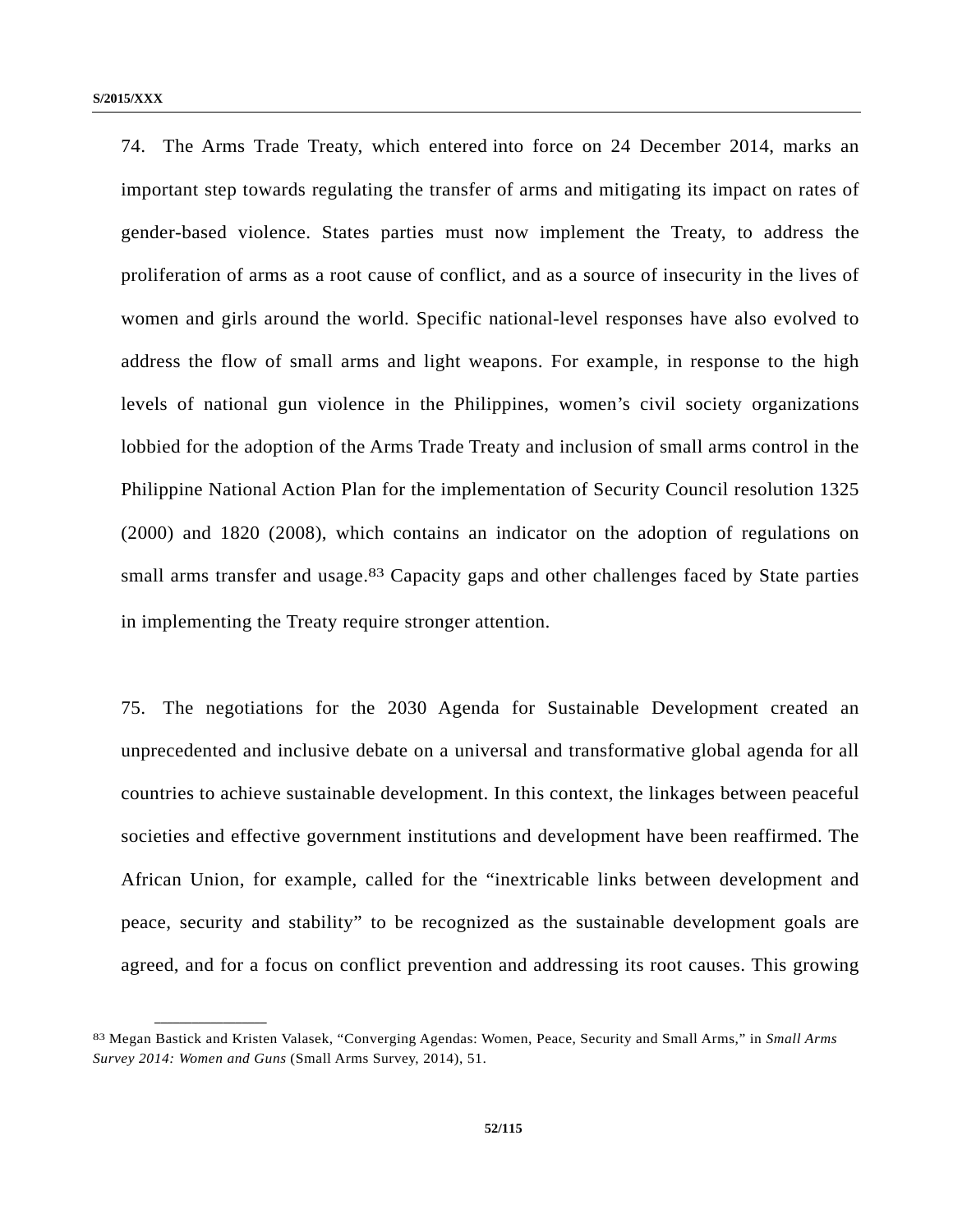political will should be translated into more significant action for building peaceful and inclusive societies in the post-2015 era. I am encouraged by the fact that the 2030 Agenda addresses factors which give rise to violence, insecurity and injustice, such as inequality, corruption, poor governance and illicit financial and arms flows. Furthermore, the agenda emphasizes the need to redouble our efforts to resolve or prevent conflict and to support post-conflict countries, including through ensuring that women have a full and equal role in peace-building and state-building.

# *E. Keeping the peace in an increasingly militarized world*

76. In the last fifteen years, the United Nations peacekeeping budget has more than tripled. While the number of civilian staff in peacekeeping missions has grown by 50 per cent, the numbers of uniformed personnel have tripled, and missions now last three times longer.<sup>84</sup> Recent mandates and doctrine have pushed for greater readiness to use force, including proactively, to uphold duties to protect civilians while operating in volatile environments where there is no peace to keep. These missions operate in an increasingly militarized world shaped by global counter-terrorism campaigns and sophisticated weapons technology that redefine the scope of the battlefield and blur lines between soldiers and weapons. The Global Study examines efforts by a range of actors, including security sector institutions, to engage on the women, peace and security agenda. These include mainstreaming gender perspectives in

<sup>84</sup> A/70/95–S/2015/446.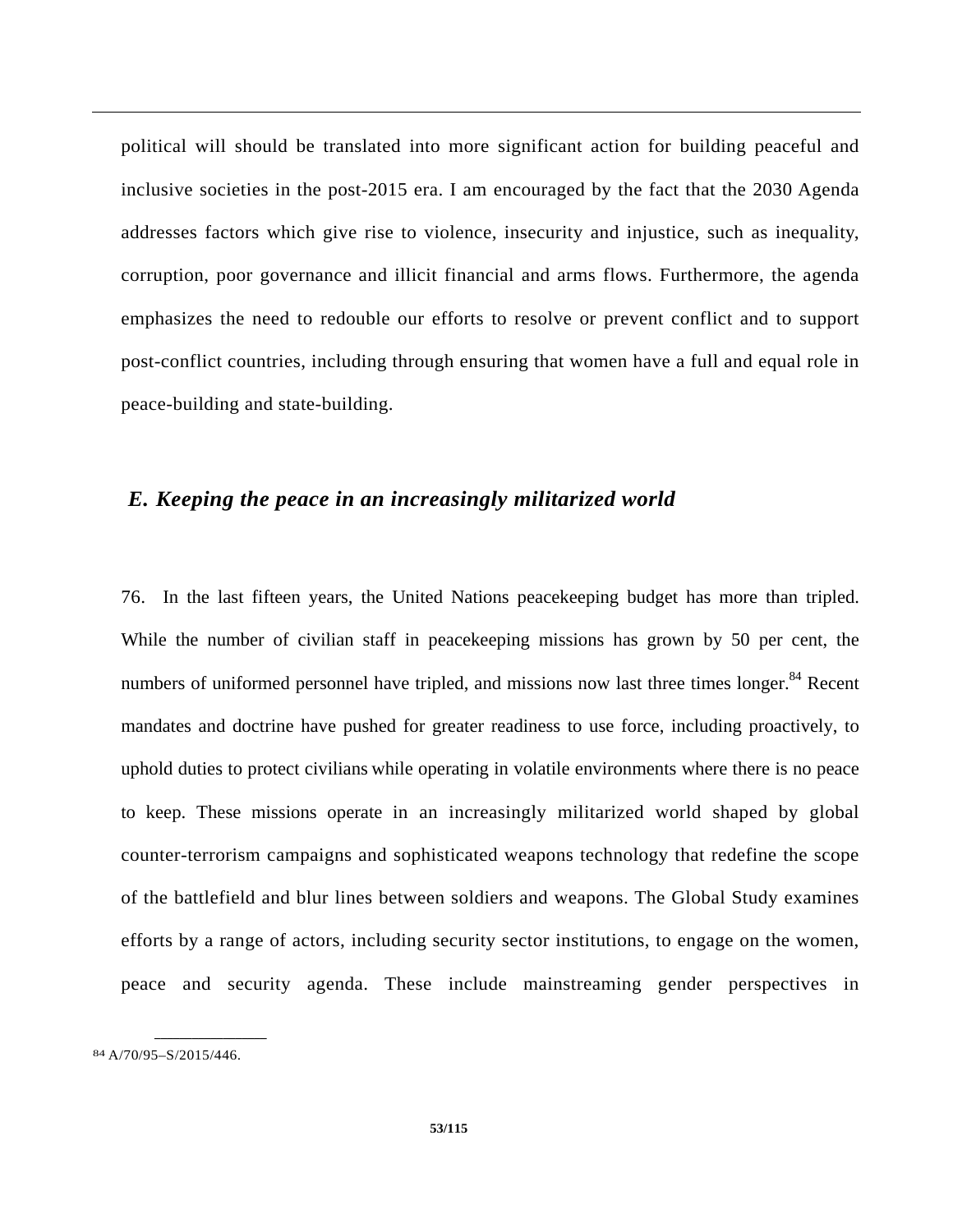peacekeeping, increasing the integration of gender equality expertise within key sectors, improving the gender balance in the military and police, training all categories of staff, protecting civilians and addressing sexual exploitation and abuse. Consultations for the study emphasized the need for a stronger focus on non-violent forms of protection, prevention of conflict and political solutions to crises.

### *Efforts made to mainstream a gender perspective in peacekeeping*

77. United Nation peacekeeping benefits today from an entire normative and institutional architecture that did not exist fifteen years ago. In the year 2000, only a fifth of United Nations peacekeeping missions had a specialized gender unit. Currently, all multidimensional peacekeeping missions have gender units and are increasingly deploying women protection advisers, who are charged specifically with implementing key operational aspects of the resolutions of the Security Council on Sexual Violence in Conflict. They are also currently assigning Military Gender Advisers and Focal Points at all levels, including at the Office of Military Affairs in headquarters. The Police Division in the Department of Peacekeeping Operations also has its own Gender Advisors. Almost every mandate of United Nations peacekeeping now includes specific provisions on women, peace and security as well as precise elements on conflict-related sexual violence, although it varies from very general language to specific targeted provisions. Data compiled using the  $1325$  indicators<sup>85</sup> indicates the majority of

<sup>85</sup> Data has been compiled by the Department of Peacekeeping operations since 2012 for the indicator on the extent to which measures to protect women's and girls' human rights are included in directives issued by heads of military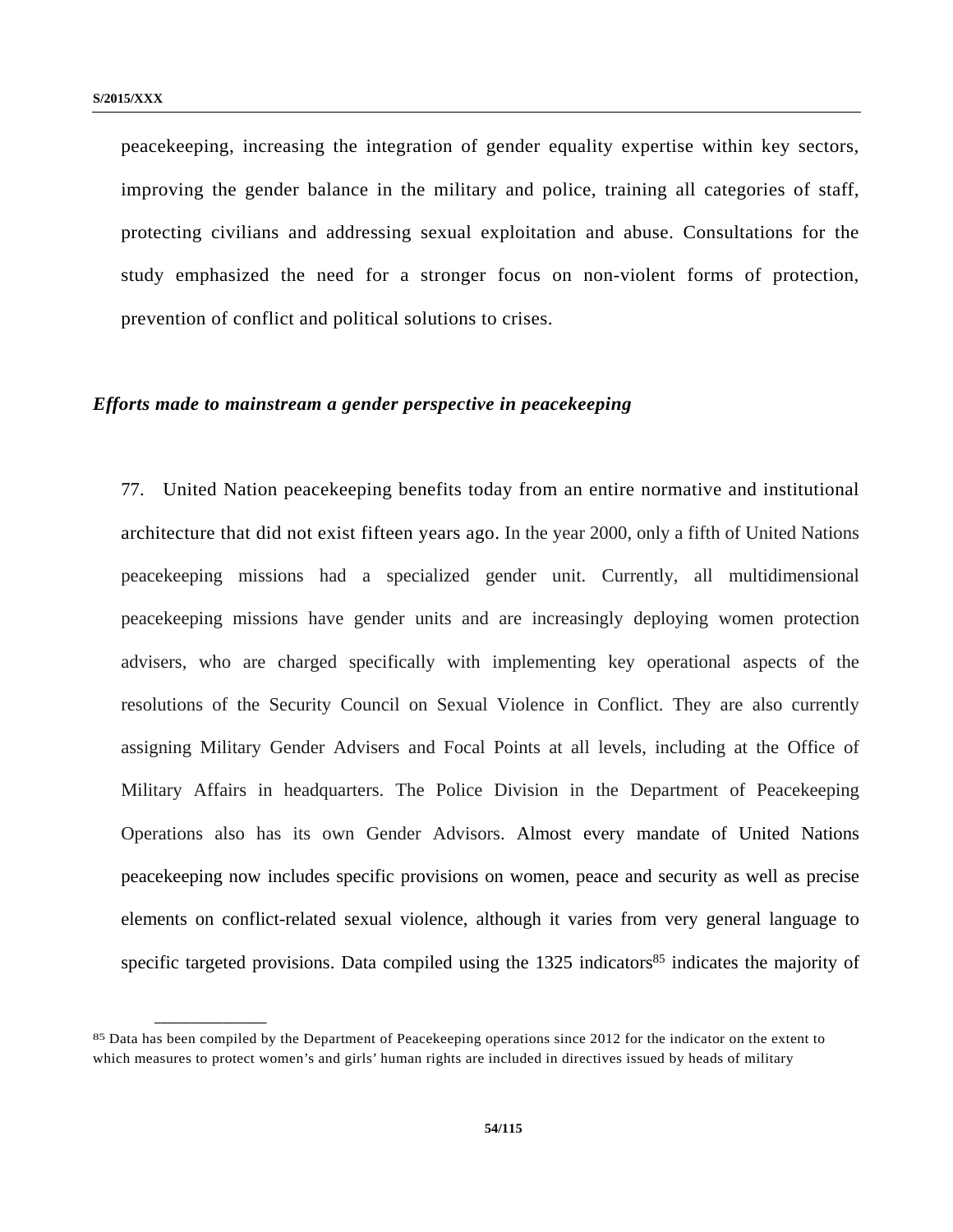directives for military and police components of missions include instructions to protect the rights of and address women's and girls' specific security needs.

78. As at mid-2015, 73 per cent of the 9 military strategic concepts of operations and 6 force operation orders valid across nine peacekeeping operations included some provisions to this end – up from 56 per cent in 2012. As for the United Nations police, in 2015 81 per cent of directives in 16 missions included measures to protect the rights of women and girls, up from 54 per cent in 2012. However, strong provisions in mandates and directives is not enough. Dedicated leadership, scenario-based gender equality and human rights training of all categories of staff, increased integration of gender equality expertise across mission sectors, adequate resources for effective implementation of gender-responsive protection measures, monitoring and accountability for results are essential for their effective application across all missions.

79. Most of the good practice over the past 15 years has been limited in scope and scale, constrained by several factors, including the systematic under-resourcing of gender equality work within peacekeeping budgets. In addition, only a limited number of missions have established gender sensitive benchmarks to track progress or guide their decisions about reconfiguration or withdrawal. This implies that peacekeeping missions could complete their withdrawal without evaluating if the mission has addressed women's specific needs or the gender-specific provisions in that mission's mandate.

components and heads of police components of peacekeeping missions.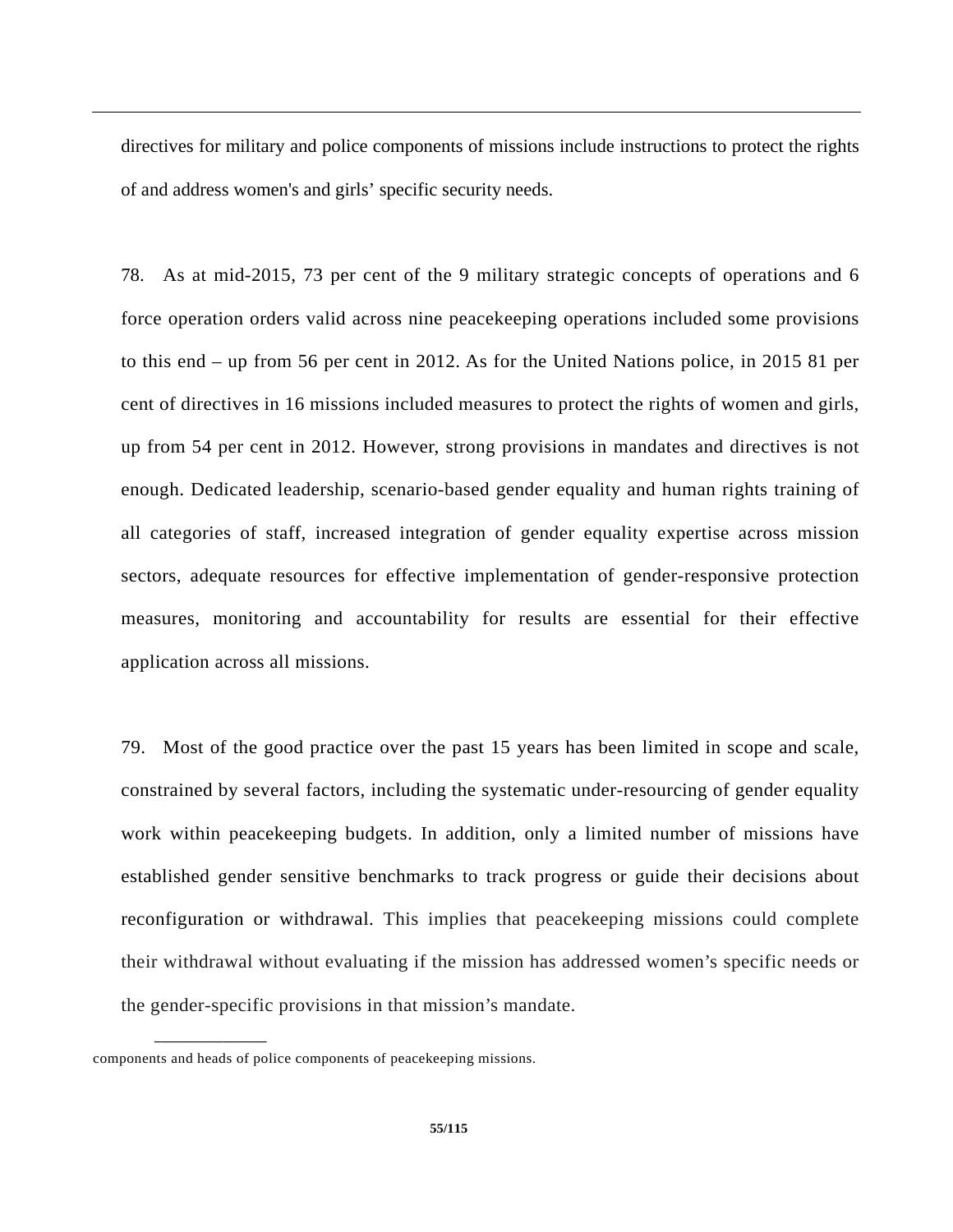# *Improving the gender-balance in the military and police*

80. Examples included in the Global Study show that since 2000 a growing number of countries have increased the percentage of women in their armed forces.<sup>86</sup> These numbers, however, remain low overall, including among the largest troop contributing countries, and this is reflected in the deployments to peacekeeping operations. On average, only 4 per cent of the military in United Nations missions were women as of July 2015, and these are mostly employed as support staff. This number has not changed since 2011 and has barely inched up from 1 percent in 1993, despite repeated calls for more women in peacekeeping since resolution 1325 was adopted in 2000. This affects mission's work in areas such as the implementation of protection innovations and the possibility of engaging with women in the community. The study puts forward suggestions for incentives to boost women's participation in the military contingents of United Nations peacekeeping missions, which should be carefully considered.

81. Increasing the percentage of women in the police component of missions has a positive effect on issues that affect women and has also been found to lower the rates of complaints of misconduct, improper use of force or inappropriate use of weapons, and authoritarian behaviors in

<sup>86</sup> Examples in the yearly national reports of NATO members to the NATO Committee on Gender Perspectives, or in country submissions to the Secretary-General's annual report on Women, Peace and Security. Several countries have specific action plans adopted by their Defence institutions (e.g. Argentina, Bulgaria, Ireland).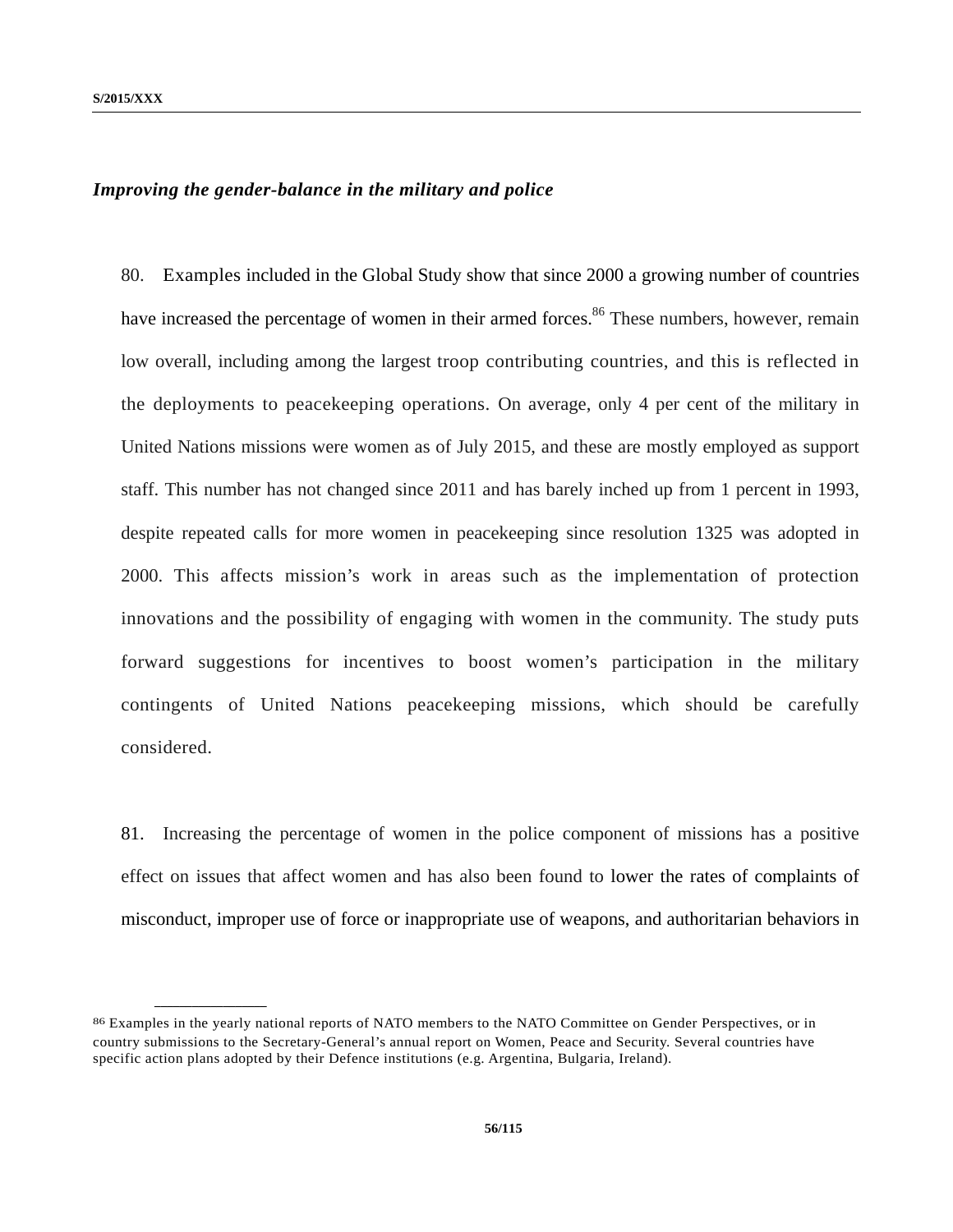interactions with citizens and lower ranking officers.<sup>87</sup> In 2009, the United Nations launched a campaign with the ambitious goal of ensuring that women make up one-fifth of all United Nations Police by 2014. Although the percentage of women has grown since then, the campaign has not yet met its target.<sup>88</sup> The Police Division has asked Member States to deploy the same proportion of women that they already have in their national police forces, and to review their recruitment policies and criteria for deployment to identify and eliminate any inequalities or admission barriers for women.

#### *Addressing sexual exploitation and abuse*

**\_\_\_\_\_\_\_\_\_\_\_\_\_\_\_\_\_\_** 

82. Available data<sup>89</sup> show that in 2014, 79 new allegations of sexual exploitation or sexual abuse were made across United Nations entities that reported information (including departments and offices of the Secretariat, agencies, funds and programmes), compared with 96 in 2013, 88 in 2012 and 102 in 2011 (see A/69/799). In field missions, 51 allegations were reported in nine peacekeeping missions and one special political mission, with a majority (75 per cent) of allegations received from three peacekeeping missions: the United Nations Organization Stabilization Mission in the Democratic Republic of the Congo (MONUSCO), the United

<sup>87</sup> Charlotte Anderholt, "Female Participation in Formed Police Units: A Report on the Integration of Women in Formed Police Units of Peacekeeping Operations" (U.S. Army Peacekeeping & Stability Operations Institute, September 2012).<br><sup>88</sup> The police component in mission consists of individual policemen and women, and formed police units. women are now 18 per cent of the police that are individually recruited, the percentage drops to 10 per cent when adding formed police units. "Gender Statistics for the Month of May" (United Nations Department of Peacekeeping Operations, May 2015).

<sup>89</sup> Data is regularly collected and published by the United Nations Conduct and Discipline Unit. This informs the 1325 indicator on the '"percentage of reported cases of sexual exploitation and abuse allegedly perpetrated by uniformed and civilian peacekeepers and/or humanitarian workers that are acted upon out of the total number of referred cases."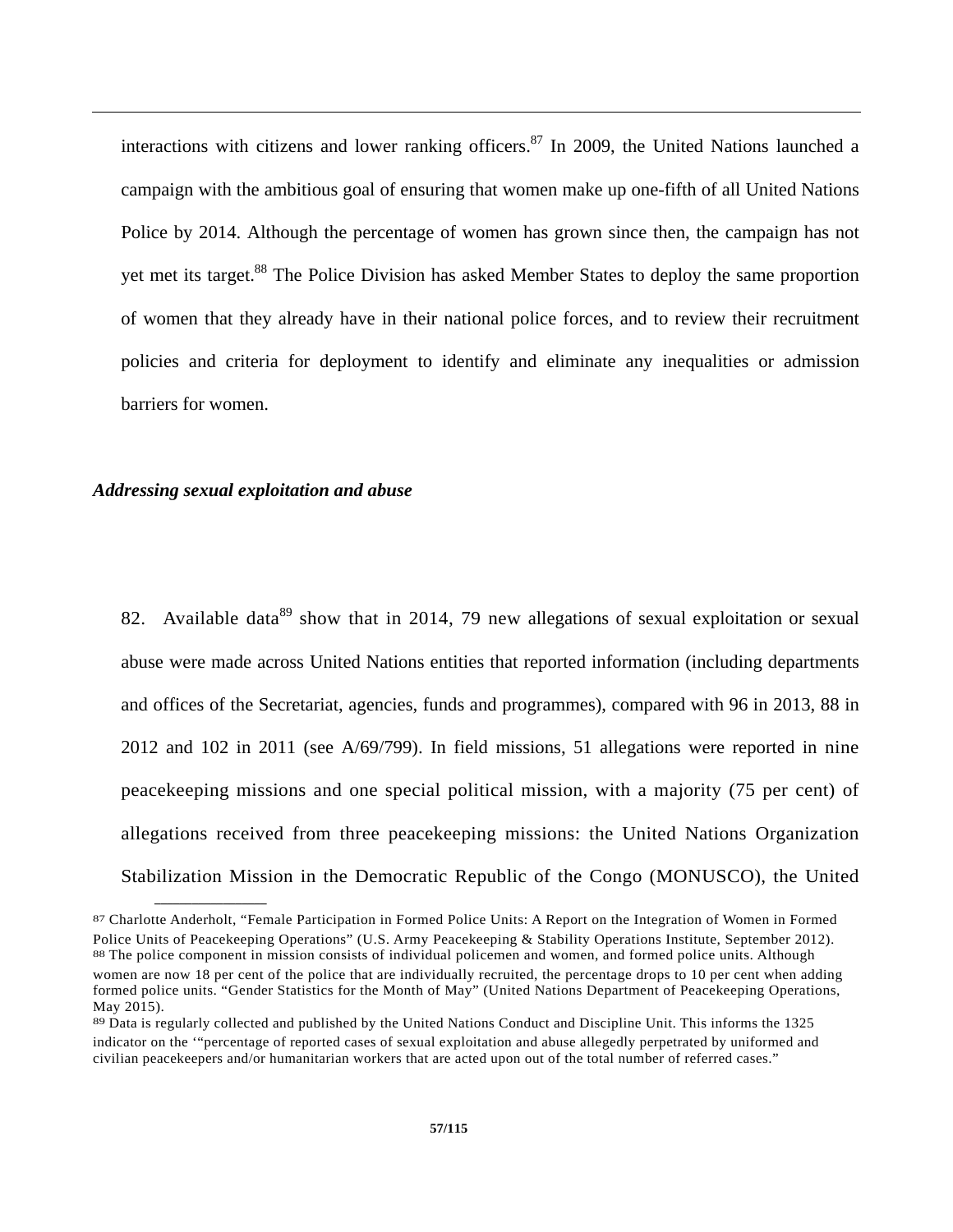Nations Stabilization Mission in Haiti (MINUSTAH) and the United Nations Mission in South Sudan (UNMISS). Of the allegations in field missions, 14 involved staff members or United Nations Volunteers; 24 involved members of military contingents or United Nations military observers; and 13 involved United Nations police officers, members of uniformed police units and government-provided correctional personnel. 18 allegations (35 per cent) involved the most egregious forms of sexual exploitation and abuse, including sexual activities with minors or rape of persons 18 years or older. Paternity claims were associated with 12 allegations.

83. The majority of these allegations involving civilian personnel or police and military personnel with the status of experts on missions were referred to the United Nations for investigation, while allegations involving military contingent personnel were referred to troop contributing countries. In the absence of a reply from Member States or a decline to investigate the matter, investigations were automatically undertaken by the United Nations. As at 31 January 2015, investigations into 18 allegations received in 2014 were completed. These include investigations conducted by troop-contributing countries into five allegations (four substantiated and one unsubstantiated) and investigations conducted by the United Nations into 13 allegations (five substantiated and eight unsubstantiated). A substantiated allegation involving one civilian personnel in a field mission was referred for disciplinary actions by the United Nations and possible criminal accountability measures. Regarding actions involving military and police personnel taken in 2014, troop- and policecontributing countries were informed that 16 military personnel and five police personnel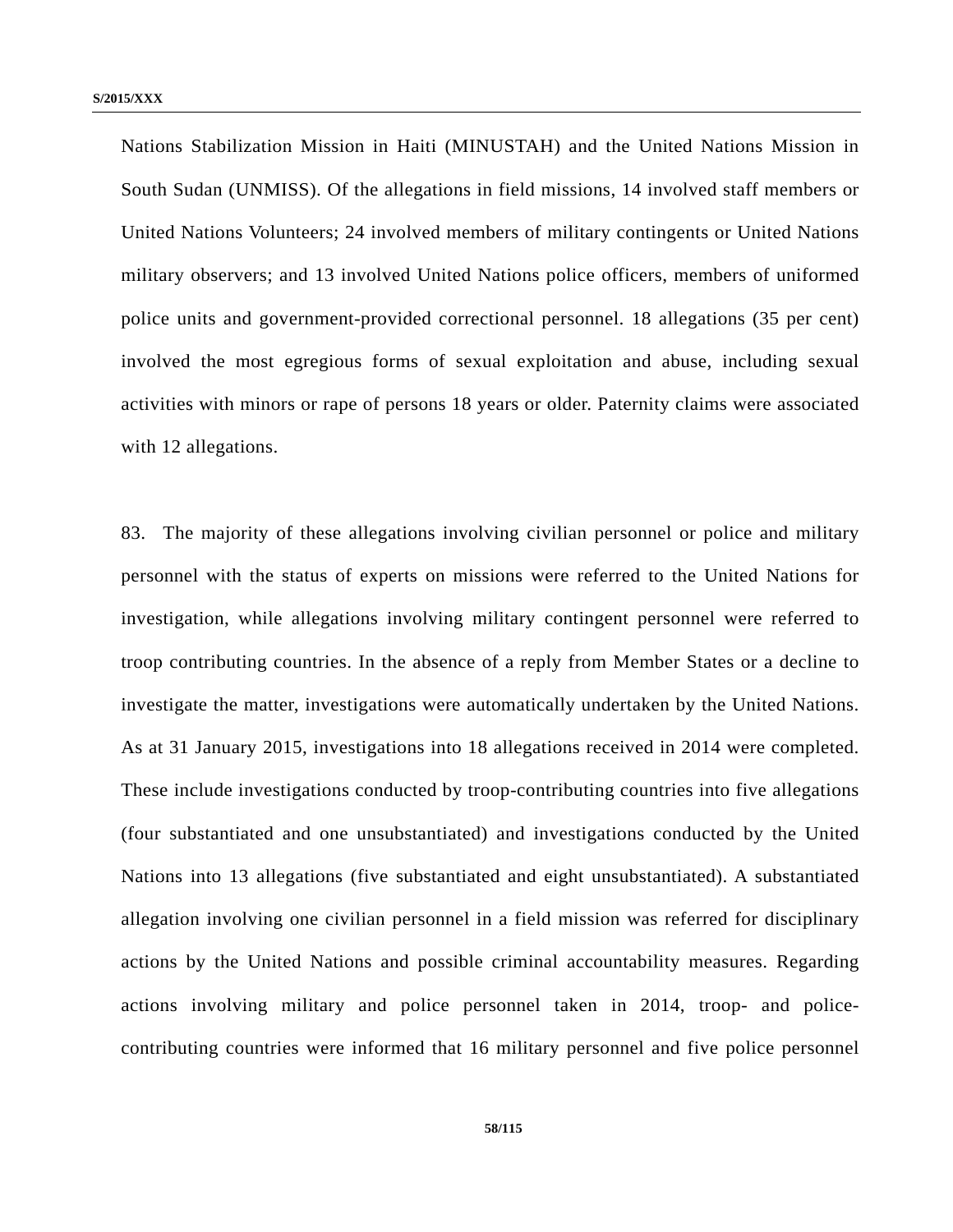would be repatriated on disciplinary grounds and barred from participating in field missions in the future for their connection to 18 substantiated allegations received in 2014 or earlier. For allegations received in 2014, responses from Member States indicated that disciplinary actions of an administrative nature were taken against two military personnel concerning two separate substantiated allegations of sexual exploitation, whereas two more military personnel were imprisoned for another two substantiated allegations, one of sexual abuse and one of sexual exploitation.

84. I am profoundly concerned over any allegation of sexual exploitation and abuse that surfaces in peacekeeping contexts. When the United Nations deploys peacekeepers, it aims at protecting the world's most vulnerable people in the most affected places. I will not tolerate any action that causes populations to question this trusted role. The troubling allegations concerning the conduct of United Nations peacekeepers deployed to the Central African Republic in 2015 has shown that it remains an area where the Organization and its Member States must do much more. Those who work for the United Nations in peacekeeping and other humanitarian operations must uphold the Organization's highest ideals. Yet the outrageous and criminal actions of a few people tarnish the heroic work of tens of thousands of United Nations peacekeepers and other personnel. In my latest report on Special measures for the protection from sexual exploitation and sexual abuse I have made a series of proposals to enhance the response of the United Nations, including its agencies, funds and programmes, to sexual exploitation and abuse. I have also appointed a high-level external independent panel to look into the reports of sexual exploitation and abuse in the Central African Republic and our systemic response. Every allegation must be reported immediately,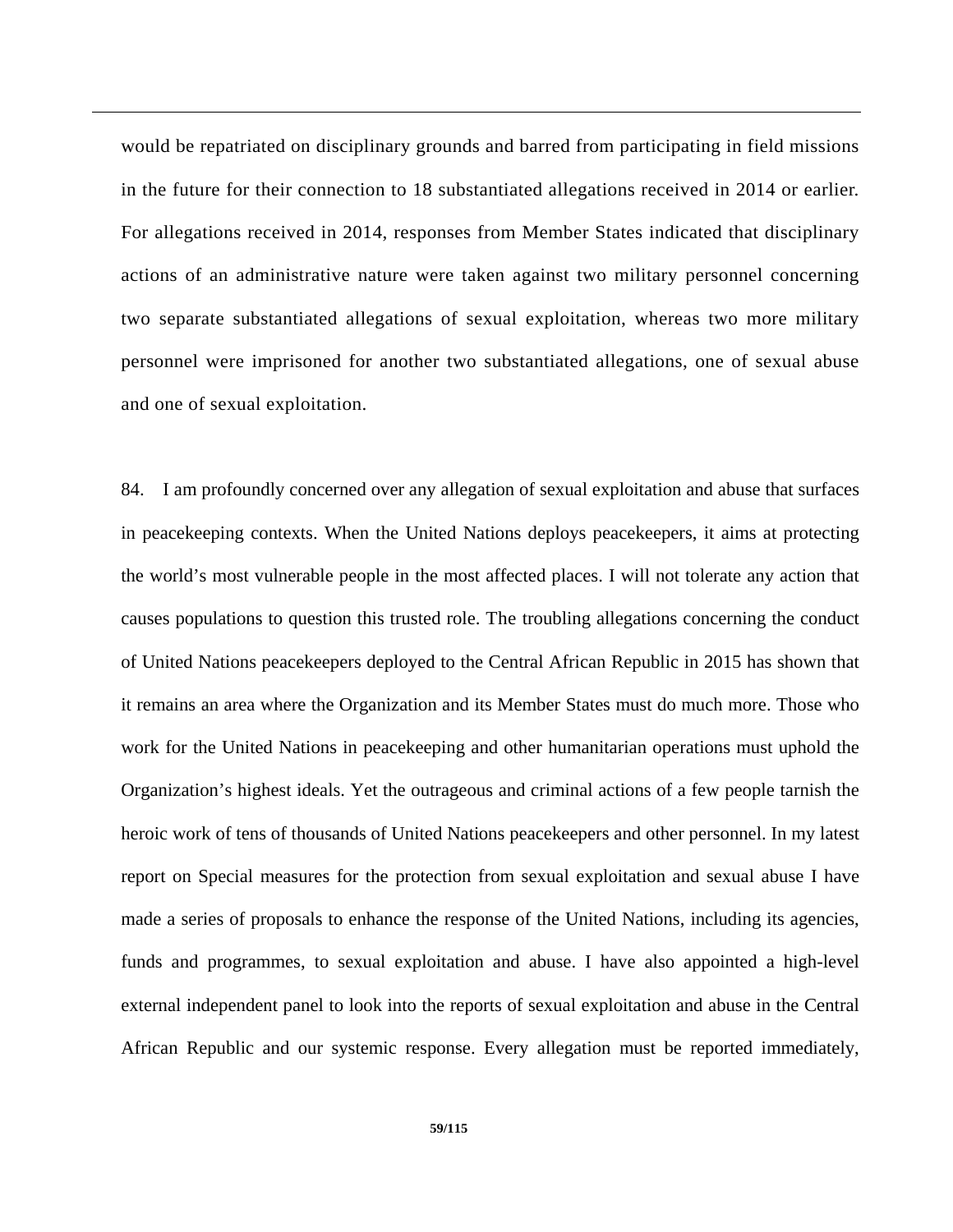investigated thoroughly and acted upon decisively. Failure to do so will have clear consequences. Member States have the ultimate responsibility to hold uniformed personnel to account and they must take decisive preventive and punitive action. I welcome, in this regard the emergency session of the Security Council that took place on 13 August 2015. I encourage regional organizations deploying peacekeeping personnel to do the same. My clear message to perpetrators is that we will do everything possible to pursue them and bring them to justice. I want victims to rest assured that we will uphold our institutional responsibility to safeguard their security and dignity. The latter is an area where the international community must emphasize assistance and support, including for implementing and resourcing past commitments.

#### *Promoting unarmed means of protection*

85. The Global Study and the report of the High-Level Independent Panel of United Nations Peace Operations underscore the importance of promoting unarmed protection actions, including by military actors and their police and civilian partners. United Nations missions are meant to protect civilians not only through the provision of direct physical protection, but also through dialogue, engagement and the establishment of a protective environment. A repeated theme in consultations for the Global Study was that the promotion of women's leadership is a protection strategy in itself. Early warning mechanisms continue to be underutilized and disconnected from proactive and immediate response. To protect the humanitarian space, many advocate for protection by presence, proven to be effective even if it is unarmed military personnel or unarmed civilian protection.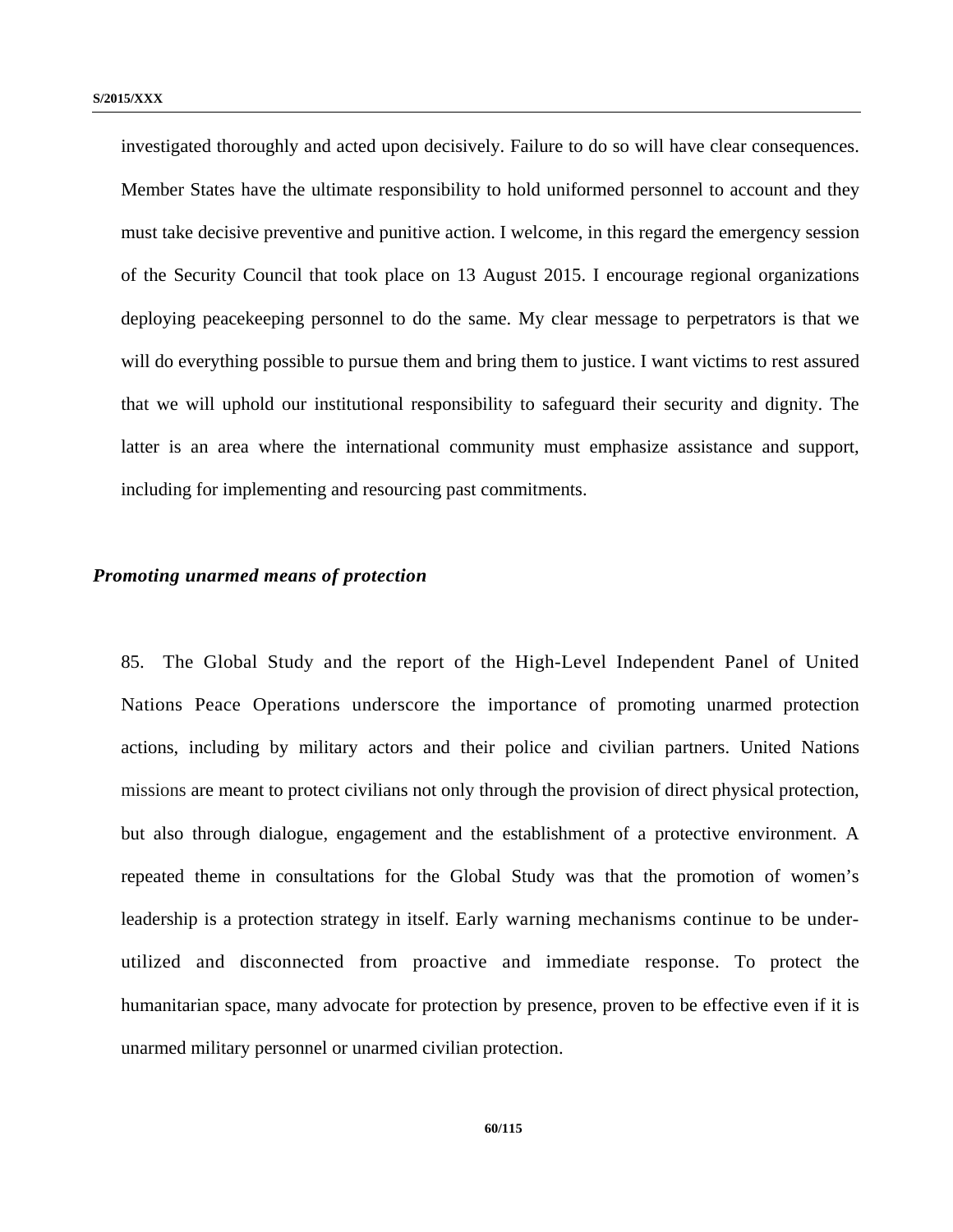# *G. Countering violent extremism: Women, peace and security in a new context*

86. The rise of violent extremism overlaid onto ongoing conflicts is adding to the already complex threats faced by communities, states and regions, with direct impact on the rights of women and girls. From forced marriage and the commission of systematic sexual and gender-based crimes, abuses of the right to physical integrity, to restrictions on education, access to health care and participation in public life, this escalation in violence and insecurity is perhaps one of the greatest threats to global peace and security at present, and one that affects women and girls in both unique and disproportionate ways. It also makes more evident than ever the clear linkages between gender equality, peace and security that the originators of resolution 1325 (2000) first drew to international attention. In the Presidential Statement adopted in connection to the open debate on women, peace and security in 2014 (S/PRST/2014/21), the Security Council expressed with deep concern that "violent extremism, which can be conducive to terrorism, often results in increased displacement, and is frequently targeted at women and girls, leading to serious human rights violations and abuses committed against them including murder, abduction, hostage taking, kidnapping, enslavement, their sale and forced marriage, human trafficking, rape, sexual slavery and other forms of sexual violence." Since then, this targeted violence is receiving increasing global attention. Yet, even as violent extremist groups place the subordination of women at the forefront of their agenda, the promotion of gender equality has remained an afterthought in national and international responses to the spread of their violence. As we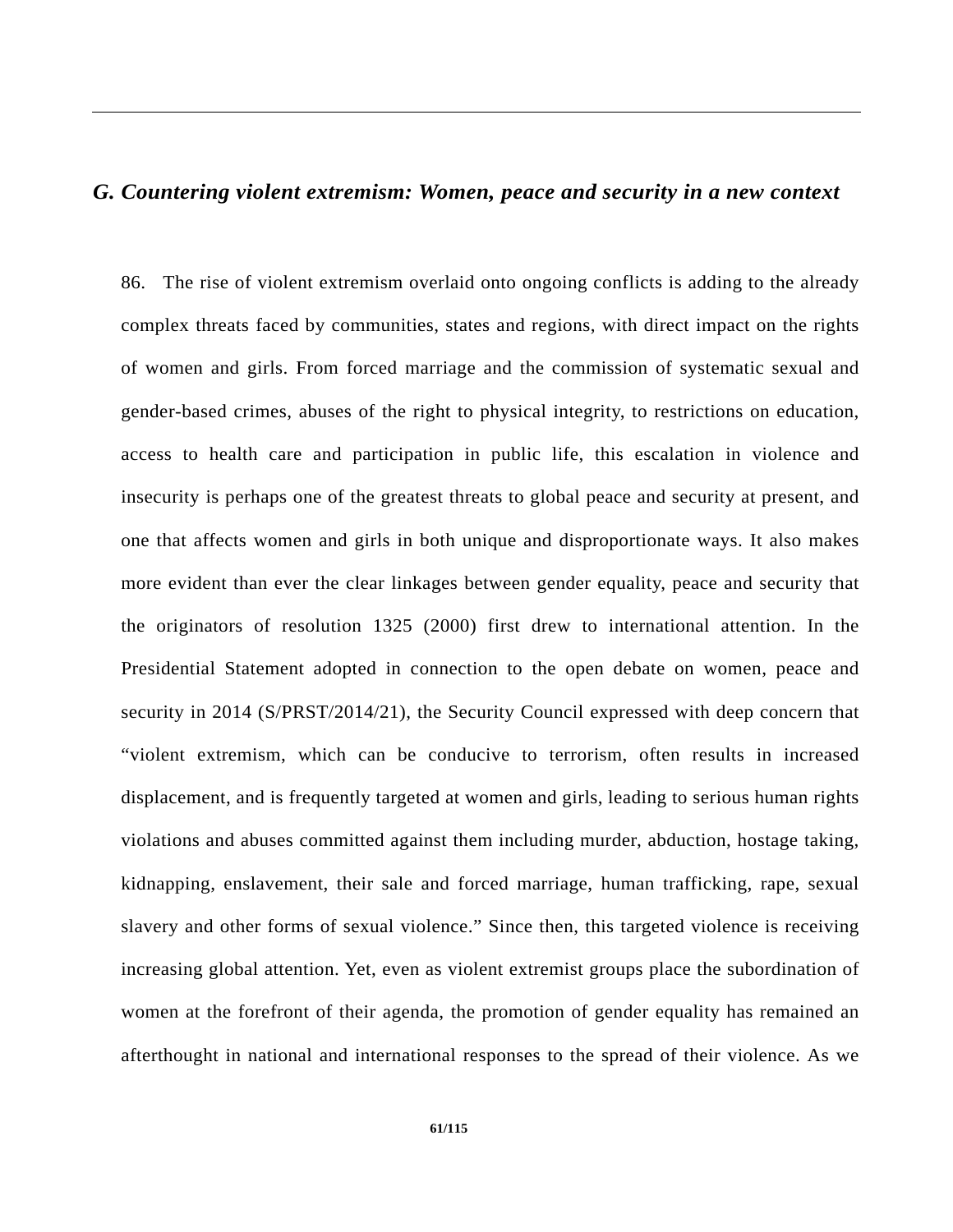mobilize against violent extremism, we must continue building synergies between the counter-terrorism and women, peace and security agendas. We know that promoting women's participation, leadership, human rights and empowerment increases our chances of success in addressing this scourge.

# *Deliberate targeting of women's and girls' human rights*

87. A common thread shared by violent extremist groups is that their advance has been coupled with attacks on the rights of women and girls – such as rights to education, to participation in public life, and to decision-making over their own bodies. According to reports, abductions of, and sexual violence against, women and girls have been used as a deliberate tactic by Boko Haram for example. Reports estimate that there have been some 2,000 women and girls abducted since the start of 2014. Research also indicates that abducted women and girls held in captivity by Boko Haram experience a range of violations including physical and psychological abuse, forced labour, forced participation in military operations, forced marriage to their captors, and sexual abuse and violence, including rape and forced pregnancy. 90 Sexual and gender-based violence is being used as a deliberate tactic of the so-called Islamic State in Iraq and the Levant (ISIL). My 2015 report on

<sup>90 &</sup>quot;'Our Job Is to Shoot, Slaughter and Kill': Boko Haram's Reign of Terror in North-East Nigeria" (Amnesty International, April 14, 2015).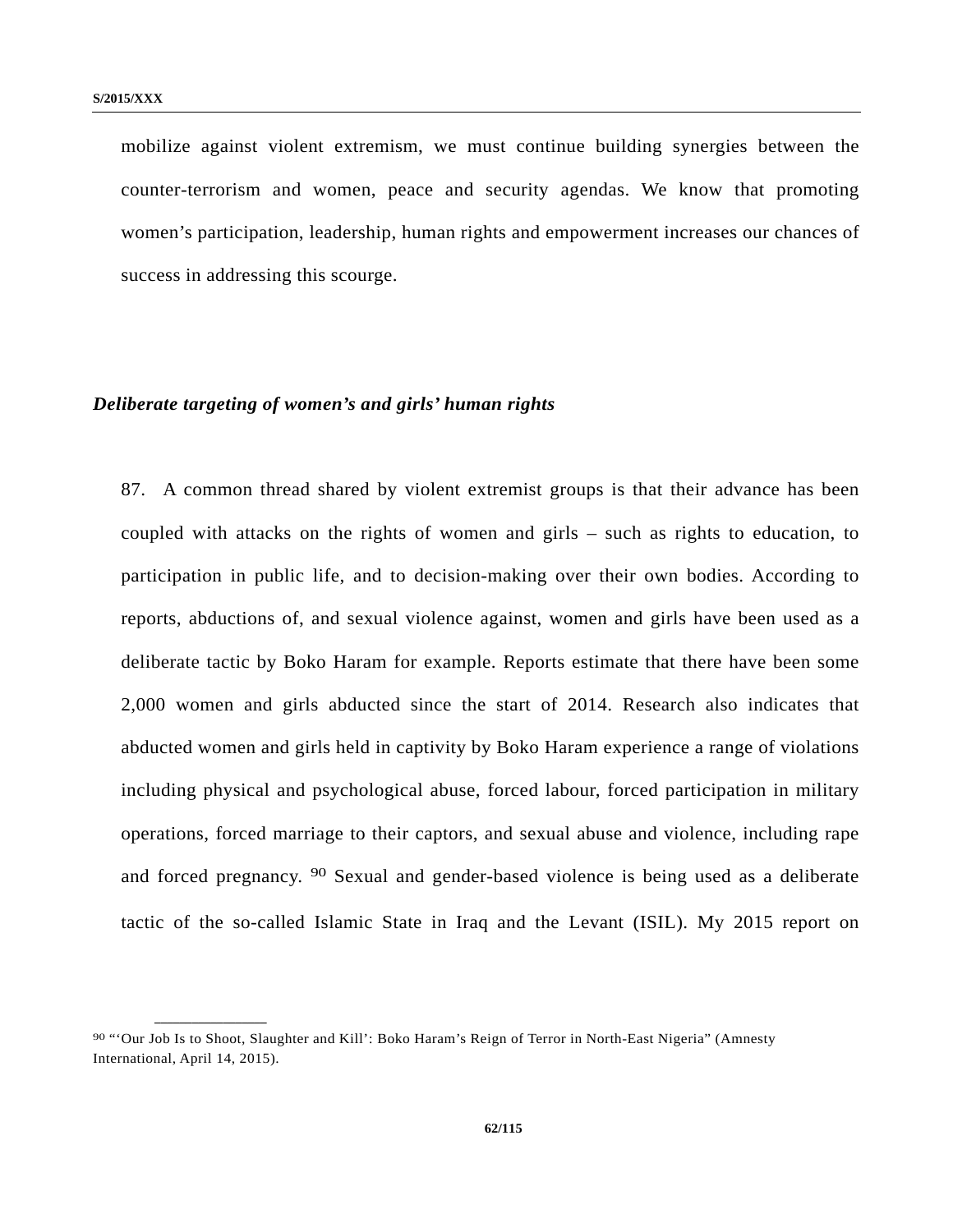conflict-related sexual violence highlights the use of sexual violence as integrally linked with the objectives, ideology and funding of violent extremist groups.

88. As violent extremist groups continue to grow in power and influence, international actors have focused on military and security solutions to stop their progress. This approach is not sufficient to address this evolving problem, and can result in human rights violations which can further fuel grievances. At its heart, violent extremism is also a manifestation of governance and development shortcomings as well as lack of respect for human rights and the rule of law. Building societies that are conflict-resilient and able to permanently address the conditions conducive to violent extremism requires investing in policies and programmes that support good governance and sustainable and rights-based development. As evidenced by the Global Study, this must involve policies and programmes that integrate human rights of women and their empowerment and active participation of women.

89. Women are, however, not only victims, they can be active participants and leaders in perpetrating extremist violence. Their roles vary according to each group and have included carrying out suicide bombings, participating in women's wings or all-female brigades within armed organizations, gathering intelligence, and serving as recruiters and mobilizers.<sup>91</sup> Women play an important role in social media, which can be used as a recruitment tool, publicize and celebrate activities of extremists, and build interest in their

<sup>91</sup> Naureen Chowdhury Fink, Rafia Barakat, and Liat Sheret, "The Roles of Women in Terrorism, Conflict, and Violent Extremism: Lessons Learned for the United Nations and International Actors," Policy Brief (Center on Global Counterterrorism Cooperation, 2013), 3.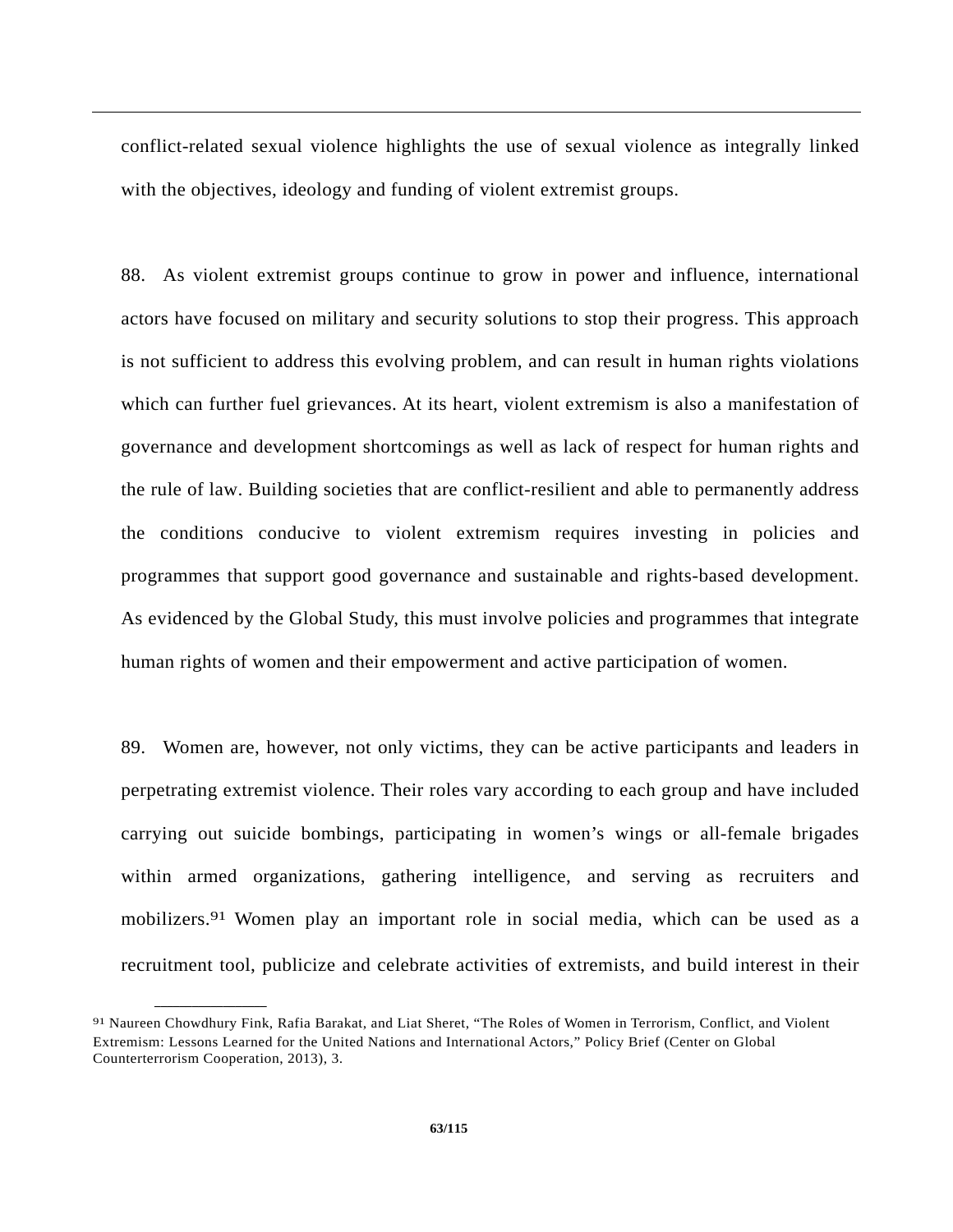**\_\_\_\_\_\_\_\_\_\_\_\_\_\_\_\_\_\_** 

causes.92 The efforts of Member States and international actors must be informed by a nuanced gendered lens on the conditions conducive to terrorism, understanding the grievances that move women and men towards violent extremism, and supporting the dynamics that strengthen their resilience against them.

90. Women are impacted both by violent extremist and terrorist groups as well as the strategies used to counter them, which can result in them being squeezed between terror and anti-terror.93 Efforts to counter terrorism and violent extremism that are not grounded in human rights have impacted adversely on gender equality and women's organizations, including women human rights defenders. The dis-empowerment of women and harmful social norms that accompany the rise of violent extremism is not incidental but systemic, weakening the foundation of resilient and stable communities. One-sided security-driven solutions heighten women's insecurity, with militarized counterterrorism operations disrupting economic and social activity and destroying civilian infrastructure that is not used for military purposes. Displacement leaves women and girls vulnerable to sexual and gender-based violence and other human rights violations. The failure to prevent these negative impacts results in women's re-victimization, and ultimately in more poverty, more desperation, and greater radicalization that can lead to violent extremism.

<sup>92</sup> Shiv Malik, "Lured by Isis: How the Young Girls Who Revel in Brutality Are Offered Cause," *The Guardian*, February 21, 2015, http://www.theguardian.com/world/2015/feb/20/push-pull-lure-western-women-isis.<br><sup>93</sup> Jayne C. Huckerby and Lama Fakih, "A Decade Lost: Locating Gender in U.S. Counter-Terrorism" (NYU School of

Law Center for Human Rights and Global Justice, 2011).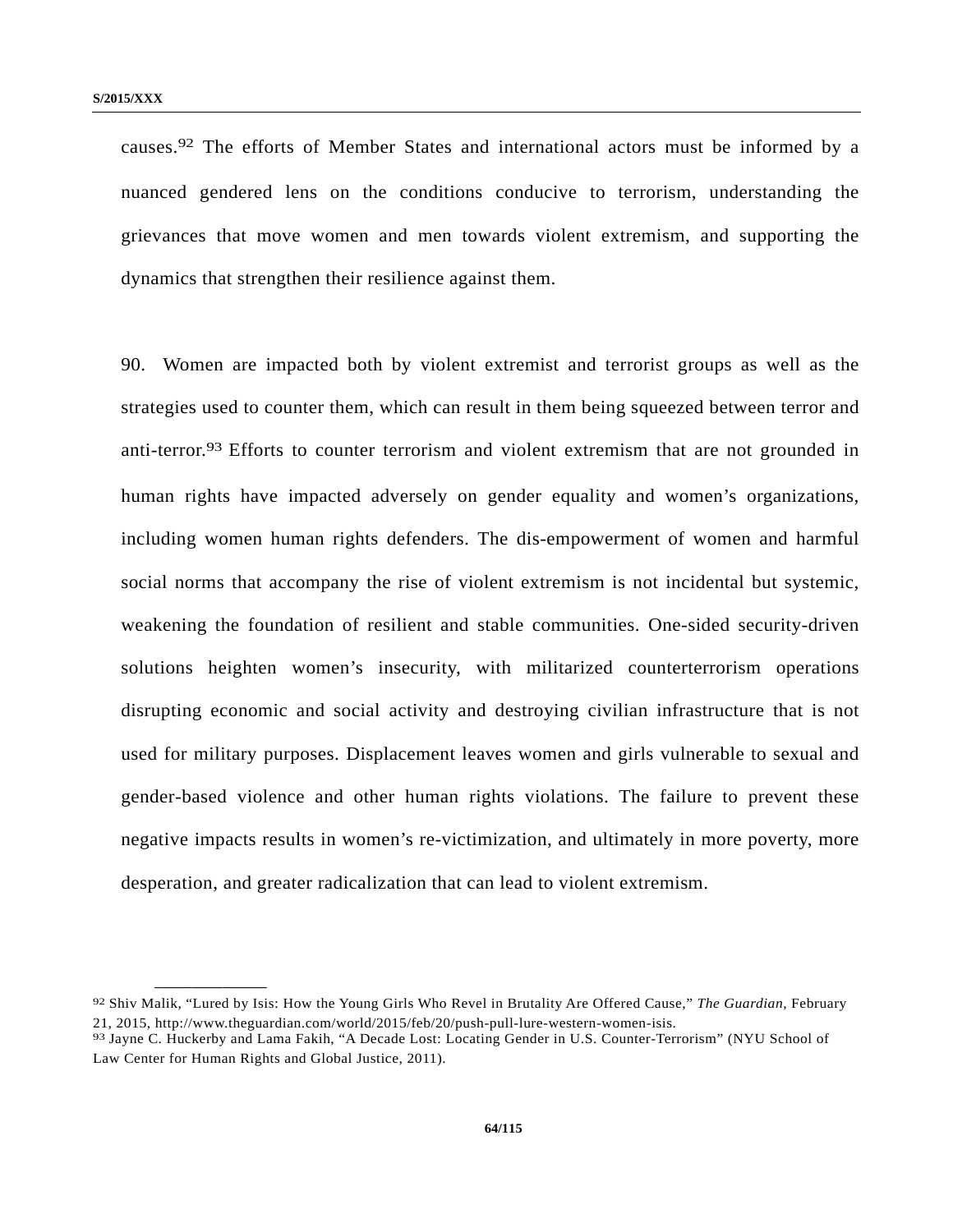91. I recommend Member States and United Nations entities invest in gender sensitive research and data collection on identifying the drivers that lead individuals to join violent extremist groups; and the impacts of comprehensive counter-terrorism strategies on women's human rights, in order to develop targeted and evidence-based policy and programming responses. This would support designing a context and gender sensitive approach to programming based on local needs and community perceptions including those of women.94

92. We are clearly witnessing a strategic moment in the evolution of the counter-terrorism agenda where women's participation and empowerment has become recognized as a necessary part of a comprehensive response to securing peace and security in line with resolution 1325 (2000). The Security Council has increasingly referred to women in resolutions and statements related to terrorism. Resolution 2178 adopted in September 2014 recognizes for the first time the need to empower women as part of preventative measures to the spread of violent extremism and radicalization.<sup>95</sup> However, there is a certain disconnect between the rhetoric and the degree of investment in relevant programming on the ground.

93. The women, peace and security agenda provides a platform for analyzing how conditions may be conducive to terrorism, particularly prolonged unresolved conflicts as

<sup>94 &</sup>quot;Countering Violent Extremism and Promoting Community Engagement in West Africa and the Sahel: An Action Agenda" (Center on Global Counterterrorism Cooperation, 2013), 4–5. 95 S/RES/2178 (2014), para. 16.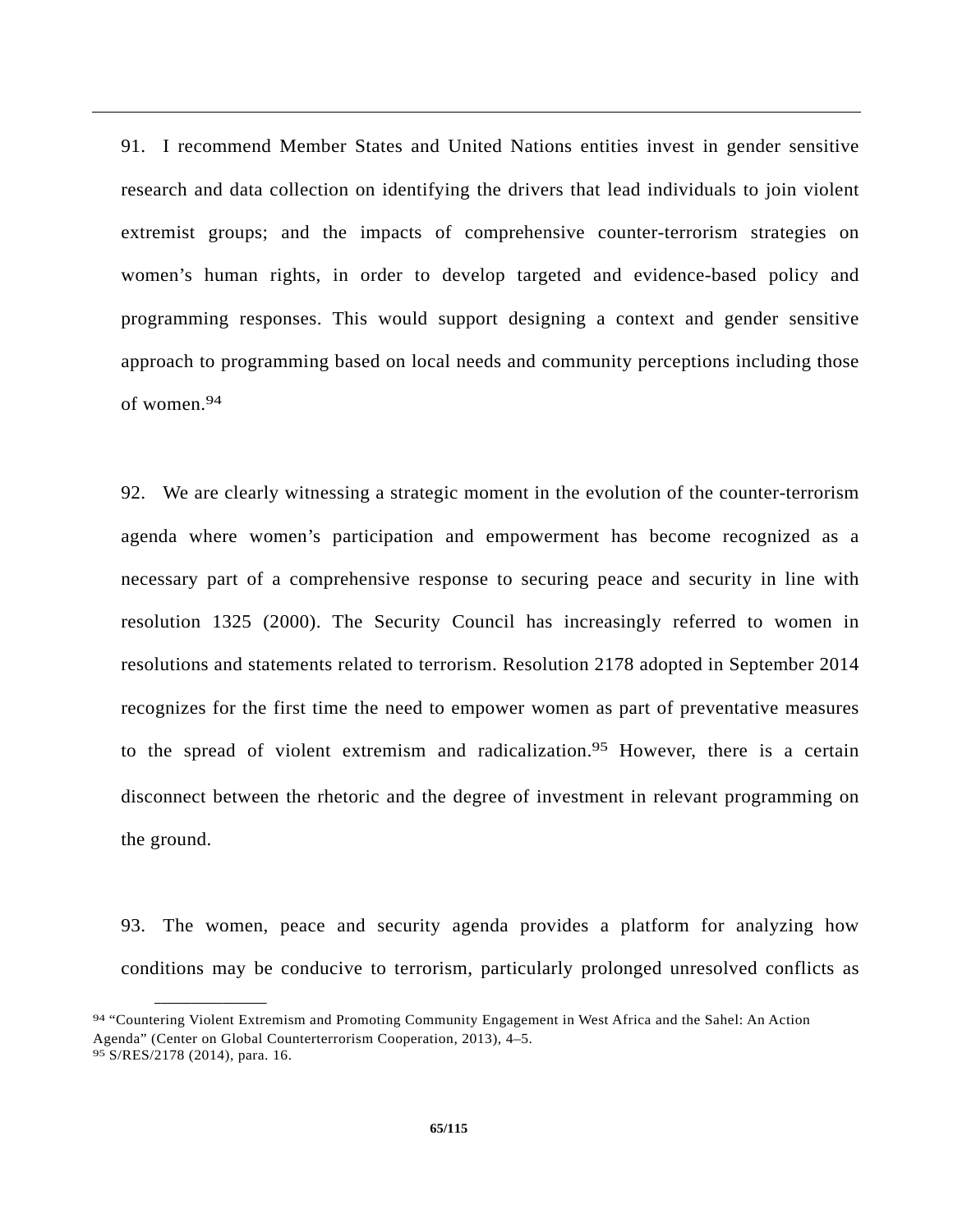identified under Pillar 1 of the United Nations Global Counter-Terrorism Strategy, and how the drivers of radicalization affect or are impacted by gender dynamics. Security Council resolution 2122 (2013) explicitly mentions terrorism as one of the thematic areas where the Security Council intends to increase its attention to women, peace and security issues, a theme reaffirmed in resolution 2129 (2013).

94. I urge Member States and relevant United Nations entities to continue building synergies between the counter-terrorism and women, peace and security agendas. This must involve strengthening the integration of a gender perspective, including women's participation, leadership and empowerment, into counter-terrorism and preventing violent extremism frameworks. It also requires ensuring mechanisms and processes mandated to prevent and respond to violent extremism have the necessary gender expertise to fulfil their mandates. This includes United Nations entities providing relevant capacity-building and other assistance, sanctions monitoring teams, bodies established to track terrorist financing and conduct fact finding and criminal investigations*.*

95. Violent extremists have made effective use of social media to advance their objectives, whether through propaganda, radicalization or recruitment. In the same way, media channels can be used to counter the narratives of violent extremism and develop messages on gender equality, good governance, and conflict prevention. Employing media to educate men and boys to change discriminatory practices, including through non-violent conflict resolution, rethinking masculinities and stereotypes about gender roles also creates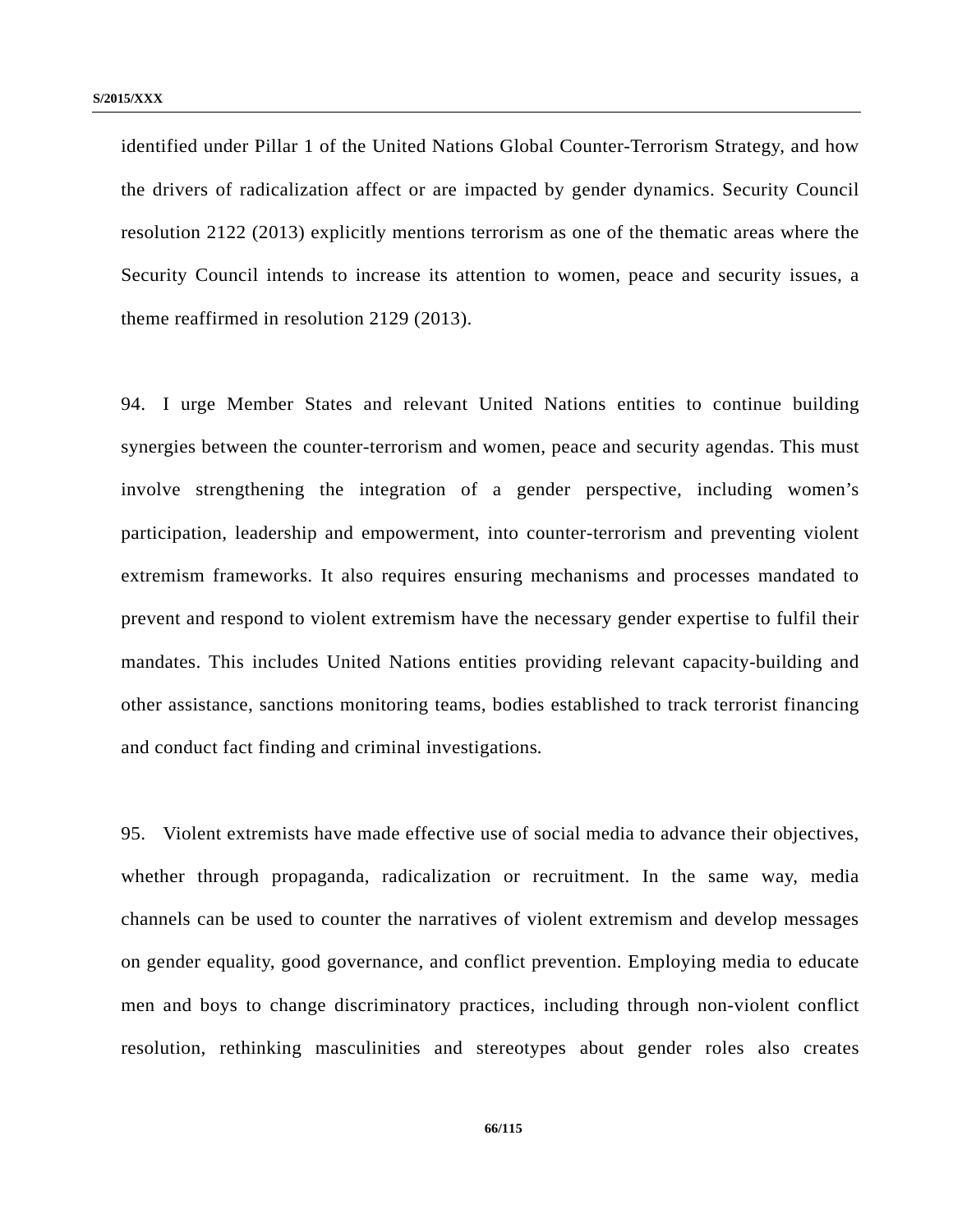pathways for women and girls to engage in efforts to counter violent extremism. Counternarratives to violent extremist messaging also need to be developed and targeted at male and female audiences. Training of religious leaders to work as mentors in their communities, and increasing women's access to education to amplify their voices against violent extremist narratives are other important strategies.

# *F. Addressing obstacles to implementation: The role of key actors*

96. This section examines initiatives taken by different stakeholders to accelerate action, measure progress and deliver better results on the ground. It highlights good practice, gaps and challenges identified through the preparations for the Global Study and the High-level Review of the implementation of Security Council resolution 1325 (2000). It concludes with a critical look at the financing of the women, peace and security agenda and a strong call for greater investment in its full implementation.

### *Planning for action and monitoring results at the national level*

97. Since 2002, the Security Council has encouraged the development of clear strategies focusing on the integration of gender perspectives in conflict and post-conflict response.<sup>96</sup> As highlighted in my annual reports on women, peace and security, a range of national and

<sup>96</sup> S/PRST/2002/32.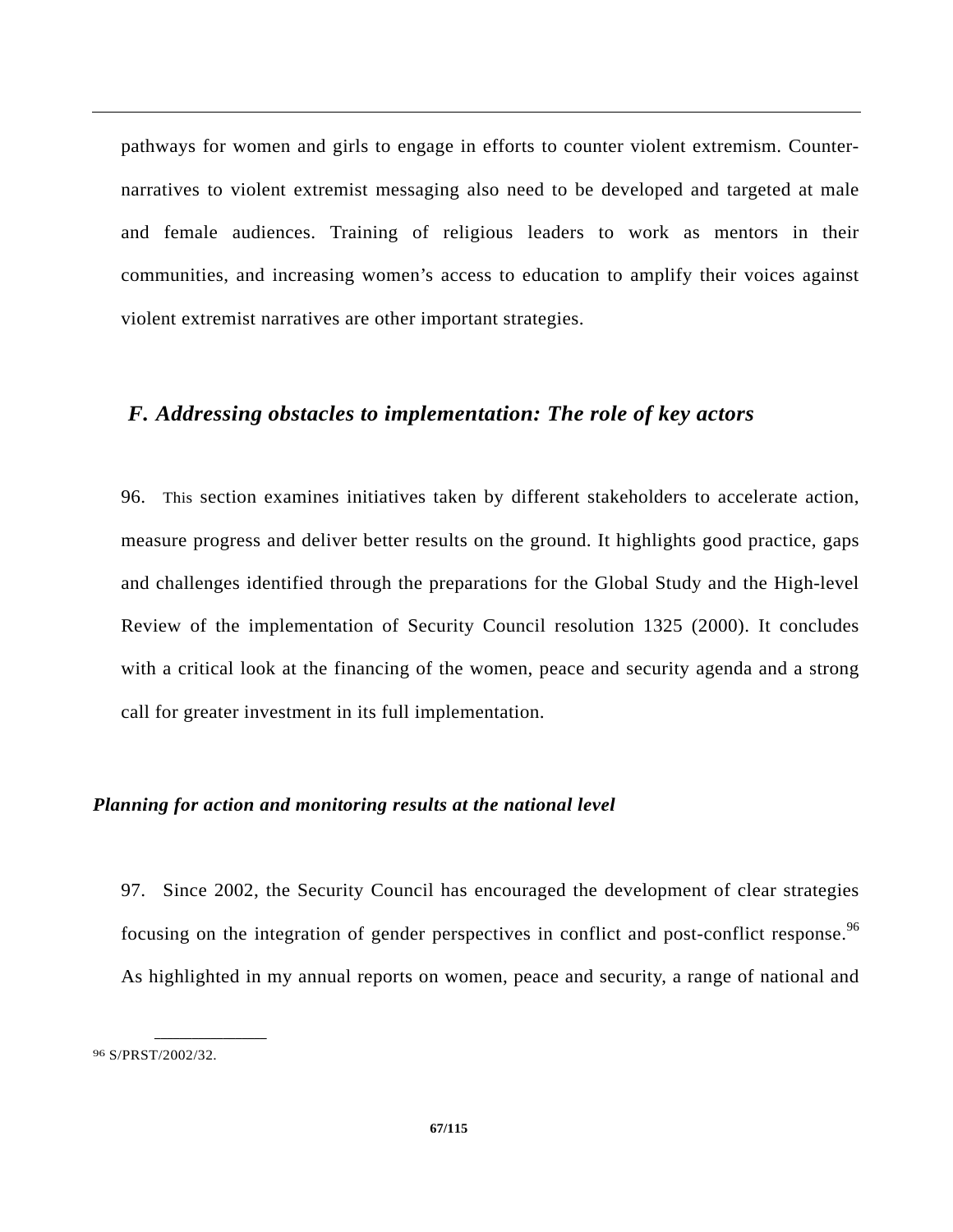local implementation strategies have evolved since, of which dedicated National Action Plans (NAPs) on women, peace and security, in particular, have received significant attention. They provide an opportunity for national stakeholders to identify priorities, determine responsibilities, allocate resources, and initiate actions within a defined time frame. As of March 2015, fifty-three countries have adopted a NAP (24 in Europe, 17 in Africa, 8 in Asia, 3 in the Americas and 1 in Oceania). Several NAPs are due to be updated and almost twenty more countries are in the process of preparing their first action plan. Similarly, a wide range of women, peace and security "localization" initiatives have been developed.<sup>97</sup>

98. The increasing adoption of NAPs is often welcomed as an illustration of Member States' growing commitment to implementing resolution 1325 (2000). However, NAPs are simply processes and facilitators of action, not ends in themselves. Building on past lessons and good practice, the Global Study puts forward a set of common elements necessary for a NAP to be able to facilitate coherent, targeted and impactful action. These include strong leadership and effective coordination, inclusive design processes, costing and allocated budgets for implementation, monitoring and evaluation and flexibility to adapt to emerging situations. NAPs are also stronger when they link to other planning processes like United Nations Development Assistance Frameworks and strategies to implement the 2030 Sustainable Development Agenda.

<sup>97 &</sup>quot;Inspiring Locally, Implementing Globally: Localization of UNSCR 1325 and 1820," *Global Network of Women Peacebuilders*, 2014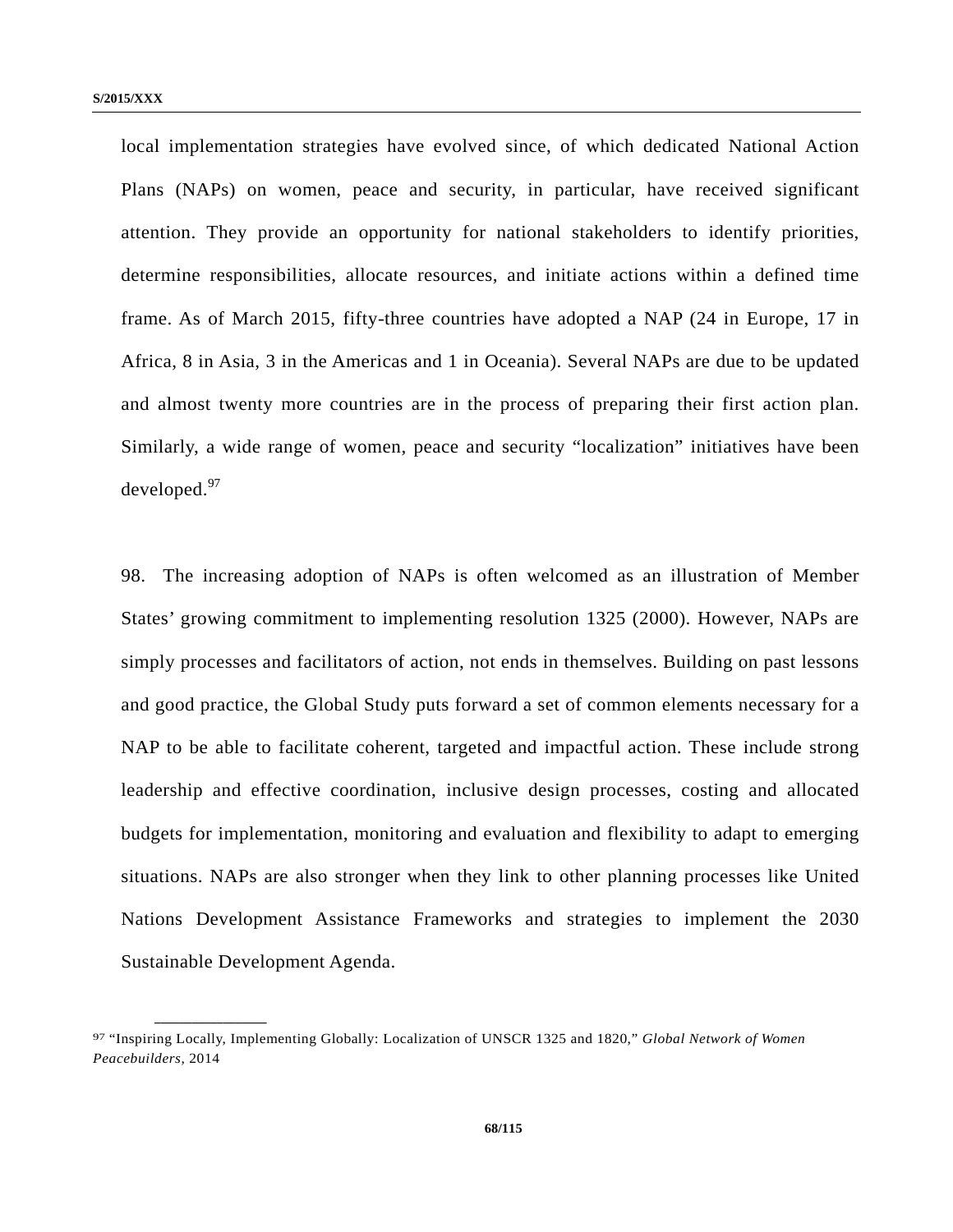99. It is promising that several of the countries that are implementing their second or third generation NAP have made efforts to address earlier deficits across these areas. Yet, deeper analysis shows that many gaps remain. For instance, a review of 47 NAPs undertaken in 2014 showed that only 11 had a specified budget attached to their implementation. In addition to government's leadership, effective national implementation strategies call for broad participation all relevant actors as well as affected communities. There is a need to identify better avenues for sharing results, lessons learned and good practice at national, regional and global levels.

100. Some governments have appointed high-level champions for gender-responsive foreign policy and development cooperation. Australia established in 2011 the role of Ambassador for Women and Girls as an advocate for the promotion and protection of women's human rights around the globe and to ensure gender equality is a central focus of Australia's diplomatic, peacebuilding and development efforts. In 2015, Sweden appointed an Ambassador-at-large for Global Women's Issues and Gender Equality to coordinate Sweden's feminist foreign policy, which aims at guaranteeing women's rights, including participation in peacebuilding and peacemaking and preventing violence. Such an explicit and strong political stand to promote gender equality and the human rights of women and girls marks a good practice that could be replicated by more governments.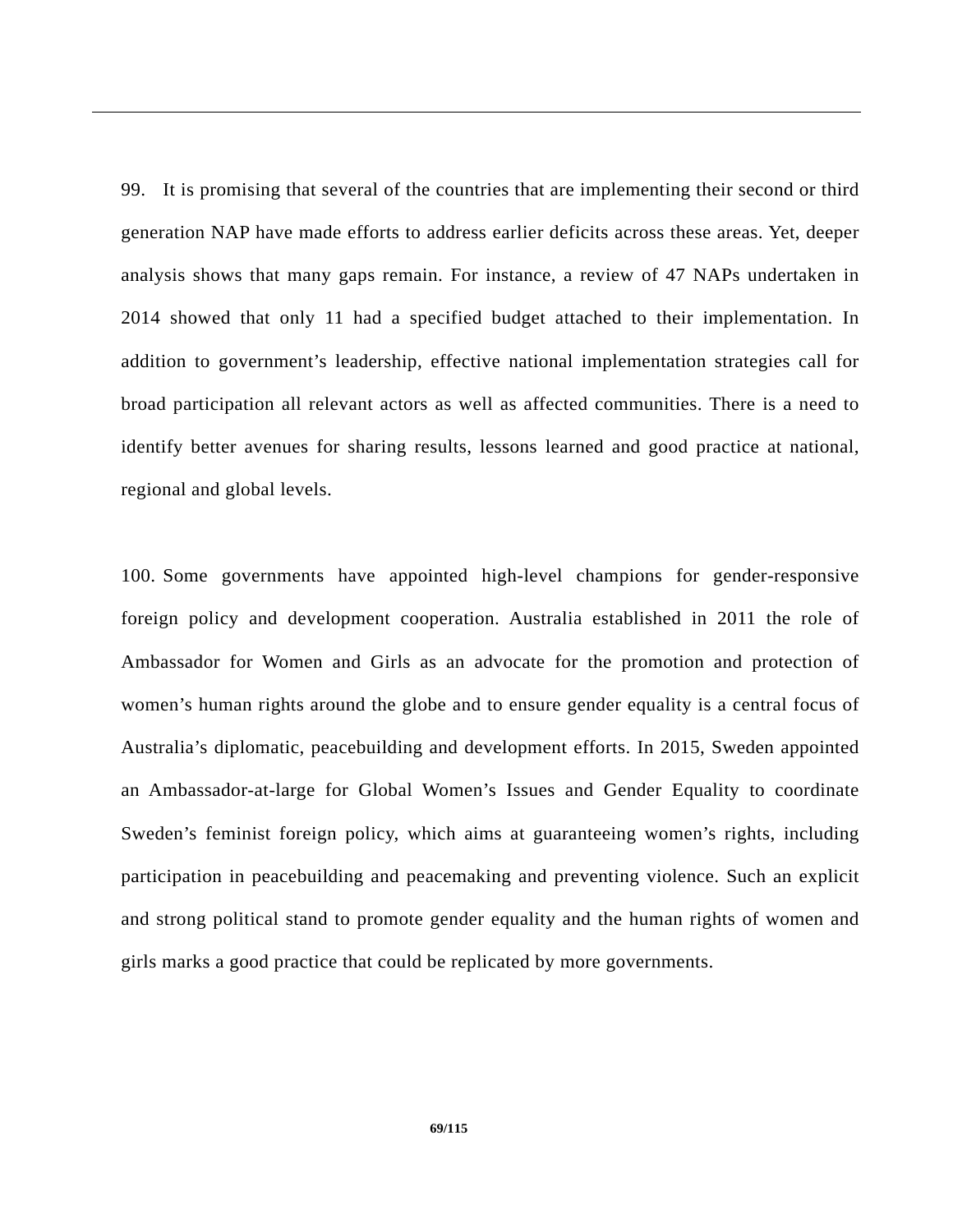101. Besides national action plans specific to women, peace and security, national policies and plans on issues such as national security, human rights, development, including development cooperation, gender equality, violence against women, peacebuilding and reconstruction and disaster management provide significant entry-points for advancing progress on women, peace and security. As such it is essential that women, peace and security does not become an under-resourced strand of government policy isolated from larger policy and programme initiatives, but that synergies between various initiatives are ensured.

# *Strengthening linkages between Human Rights Mechanisms and the Security Council resolutions on women, peace and security*

102. In my past reports, I have called upon Member States to follow up on recommendations put forward by international, regional and national human rights mechanisms.98 I have also highlighted the remarkable achievements made at the normative level for the protection of the human rights of women and girls in conflict-affected settings.<sup>99</sup> In particular, the adoption by the CEDAW Committee in 2013 of its general recommendation No. 30 on women in conflict prevention, conflict and post-conflict situations was a landmark achievement. In 2015, UN-Women published a guidebook on the general recommendation and related Security Council resolutions on women, peace and

<sup>98</sup> S/2013/525, para. 64; S/2012/732, para. 64.

<sup>99</sup> S/2014/693, para. 2.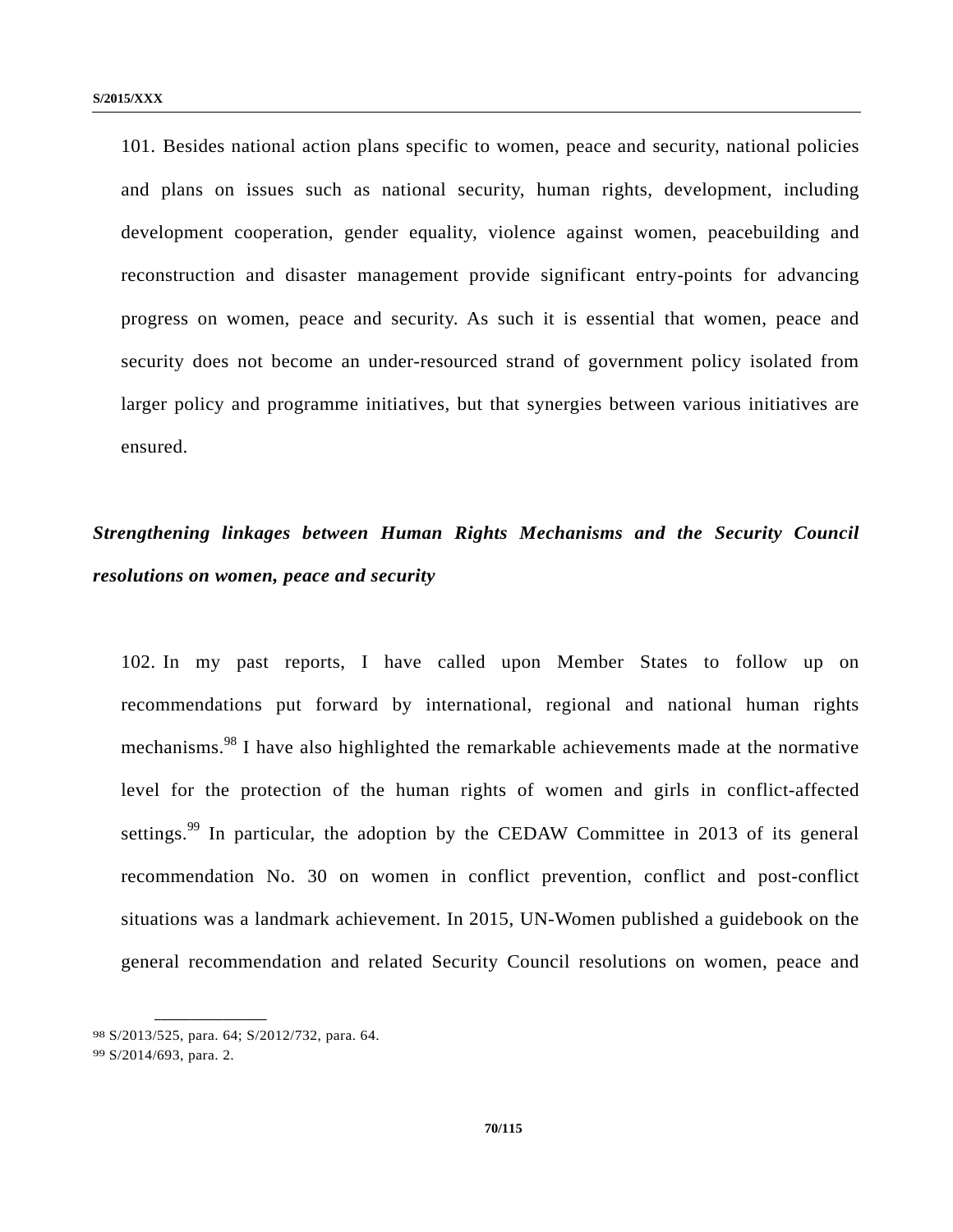security.<sup>100</sup> In addition to the CEDAW Committee, there are eight other treaty bodies charged with monitoring implementation of the major human right treaties. Their work plays an integral role in ensuring respect for the rights of women and girls in conflict and post-conflict settings, informing Member States' policies, and assisting in documentation for other parts of the United Nations system.

103. The Human Rights Council process of Universal Periodic Review also performs a critical function, as the only universal mechanism to regularly assess the human rights situation of each United Nations Member State, every four years, and compliance with international humanitarian law. I encourage Member States participating in Universal Periodic Reviews to consider women, peace and security obligations and commitments in their questions and recommendations to peer Member States and in their submissions to the Human Rights Council. I also applaud the efforts of civil society to strengthen accountability processes through submissions to the Human Rights Council and treaty bodies, and by using review outcomes to advocate for change in their home countries.

104. The special procedures mandate holders of the Human Rights Council have also drawn important attention to the rights of women and girls in conflict-affected countries. For example, the Special Rapporteur on violence against women, its causes and consequences, issued a seminal report on reparations which has furthered the acceptance of the need for

<sup>100</sup> Catherine O'Rourke and Aisling Swaine, "Guidebook on CEDAW General Recommendation No. 30 and the UN Security Council Resolutions on Women, Peace and Security" (UN-Women, 2015).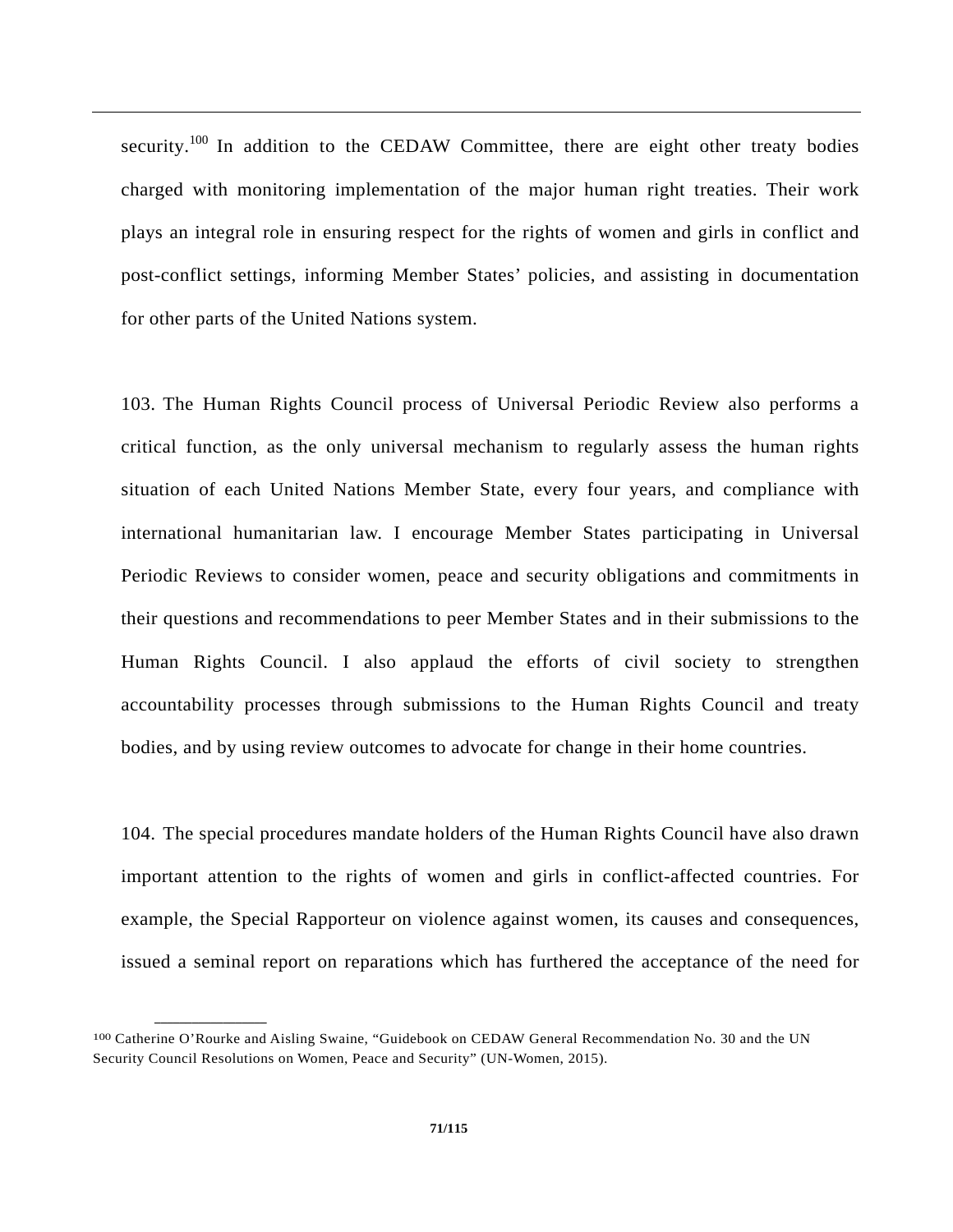justice to transform structural inequalities affecting women and girls; the Working Group on Discrimination against Women in law and practice issued its first thematic report on discrimination against women in public and political life, including in times of transition; and the Working Group on Enforced Disappearances adopted a General Comment on gender and enforced disappearances. The Global Study highlights the importance of increasing synergies between the Security Council and the special procedures, including by inviting special procedures to brief the Council on issues relating to women, peace and security. For instance, the Special Rapporteur on the rights of internally displaced persons briefed the Security Council in October 2014 during the open debate on women, peace and security.<sup>101</sup> The Human Rights Council also has the power to establish Commissions of Inquiry and expert fact-finding bodies to investigate, analyze and report on situations of armed conflict. As an important tool for accountability, these bodies' abilities to report on sexual and gender-based violence must continue to be strengthened and information flows further encouraged with the Security Council and other relevant actors.

105. Regional and sub-regional human rights mechanisms support the promotion and advancement of women's rights, and hold States accountable to commitments for gender equality in conflict-affected contexts. For example, the African regional human rights system has some of the strongest normative frameworks for women's rights, including the Protocol on the Rights of Women in Africa, the first regional human rights instrument to

<sup>101</sup> S/PV.7289.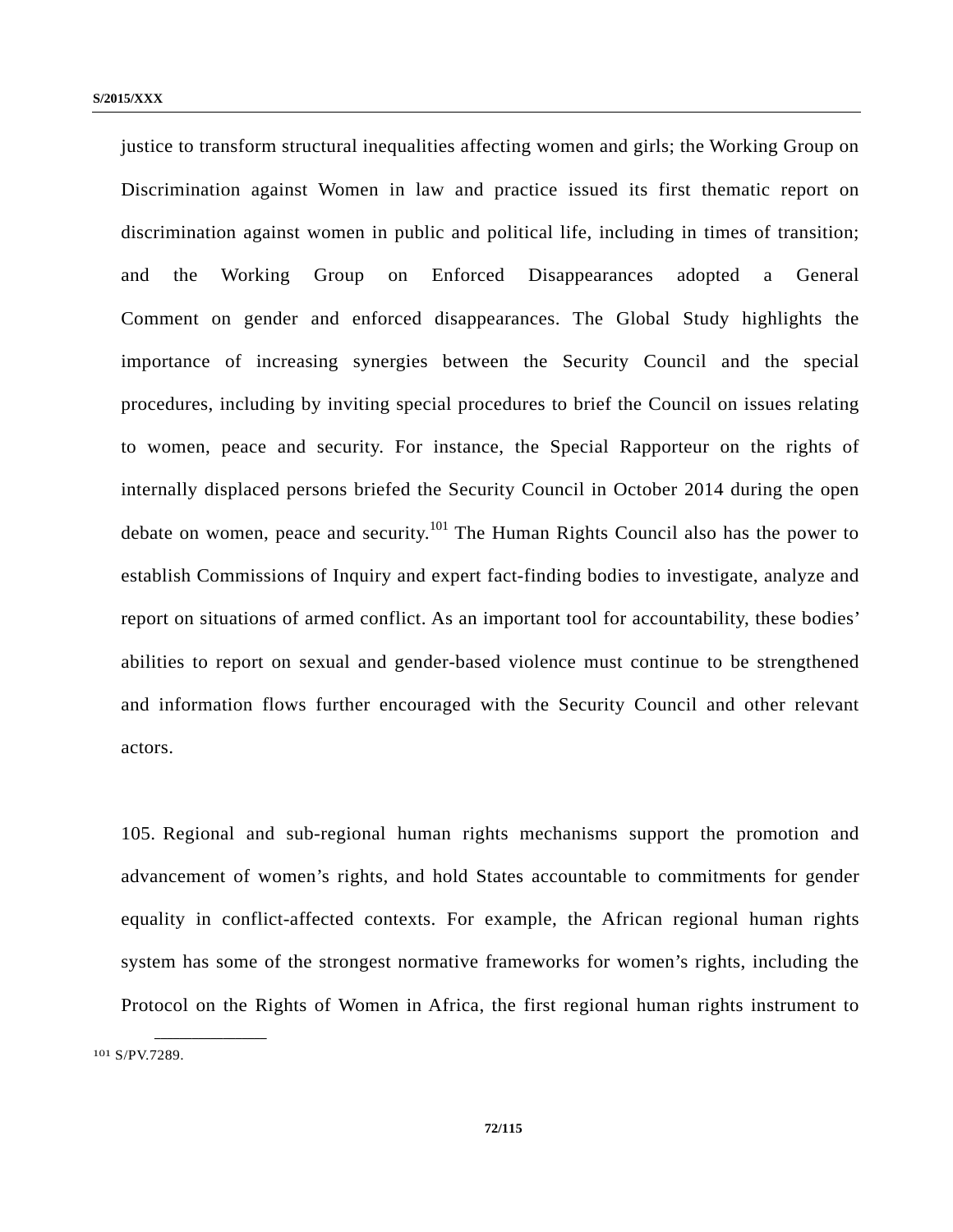include provisions on the right to abortion.<sup>102</sup> National human rights instruments and mechanisms form another critical link in the chain of accountability.<sup>103</sup> In addition to the responsibility of ensuring general compliance of Member States with their human rights obligations, they are uniquely placed to take the lead on implementing the recommendations put forward by international and regional human rights mechanisms, setting timelines, benchmarks and indicators for success, including for women's human rights.

### *Stepping up implementation at the regional and sub-regional levels*

106. In light of the regional nature of many conflicts, cooperation in the area of peace and security between the United Nations and regional and sub-regional organizations such as the African Union (AU), Economic Community of West African States (ECOWAS), and the European Union (EU) has generally intensified, for example in the Central African Republic, Mali, Somalia and Sudan, as well as with the North Atlantic Treaty Organization (NATO) in Afghanistan. The adoption of the Peace, Security and Cooperation Framework for the Democratic Republic of the Congo and the Region by eleven countries under the auspices of the AU, the International Conference on the Great Lakes Region (ICGLR), the Southern African Development Community (SADC) and the United Nations in 2013 is an example of intensified cooperation and new partnerships.

<sup>102</sup> A/HRC/29/27, para. 17.

<sup>103</sup> S/2014/693, para. 18.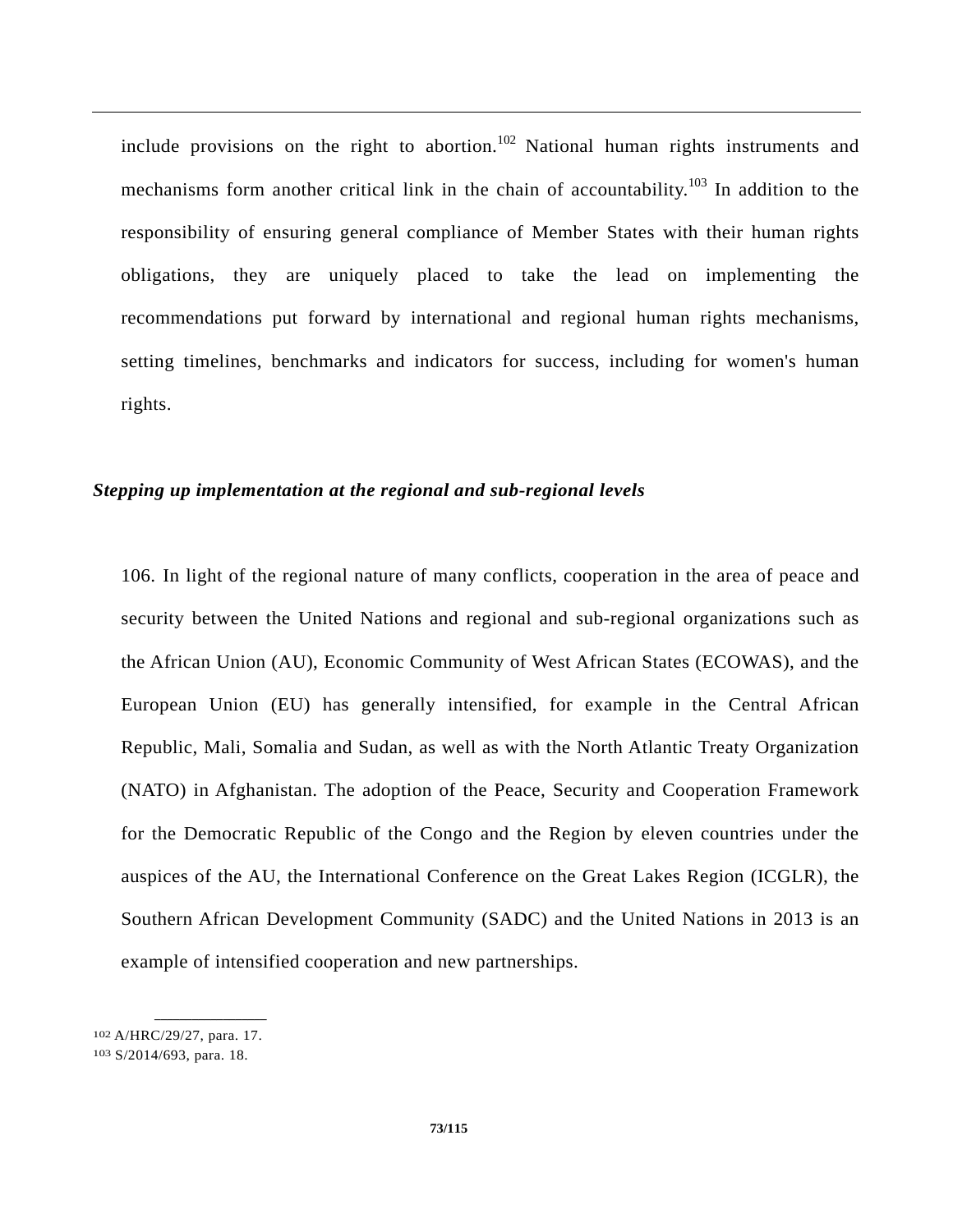107. Regional consultations for the Global Study highlighted the range of ways in which regional and sub-regional organizations have integrated global women, peace and security obligations and commitments within their security, crisis-response, human rights or peacebuilding efforts. As of May 2015, five organizations - ECOWAS, the EU, the Inter-Governmental Authority on Development (IGAD), NATO, and the Pacific Islands Forum (PIF) - had adopted dedicated regional action plans on women, peace and security. Other notable regional initiatives since 2010 include the development of a strategy on "Protection of Arab Women: Peace and Security" by the League of Arab States (to be complemented by a regional action plan on women, peace and security in 2015), the adoption of an action plan for the implementation of resolution 1325 (2000) in support of the Peace, Security and Cooperation Framework for the Democratic Republic of the Congo (DRC) and the Region, and the AU's launch of a new five-year Gender, Peace and Security Programme for 2015- 2020. In a number of regions, stronger focus on the women, peace and security agenda by key regional organizations has contributed to an increase in related National Action Plans (NAPs) by Member States and facilitated the sharing of lessons learned across regions. The OSCE, for example, in cooperation with the Peace Research Institute Oslo (PRIO) published a study analyzing the 27 NAPs in the region highlighting good practice, gaps and challenges.

108. Cooperation between the United Nations and regional and sub-regional organization to address conflict-related sexual violence has also intensified on the basis of frameworks of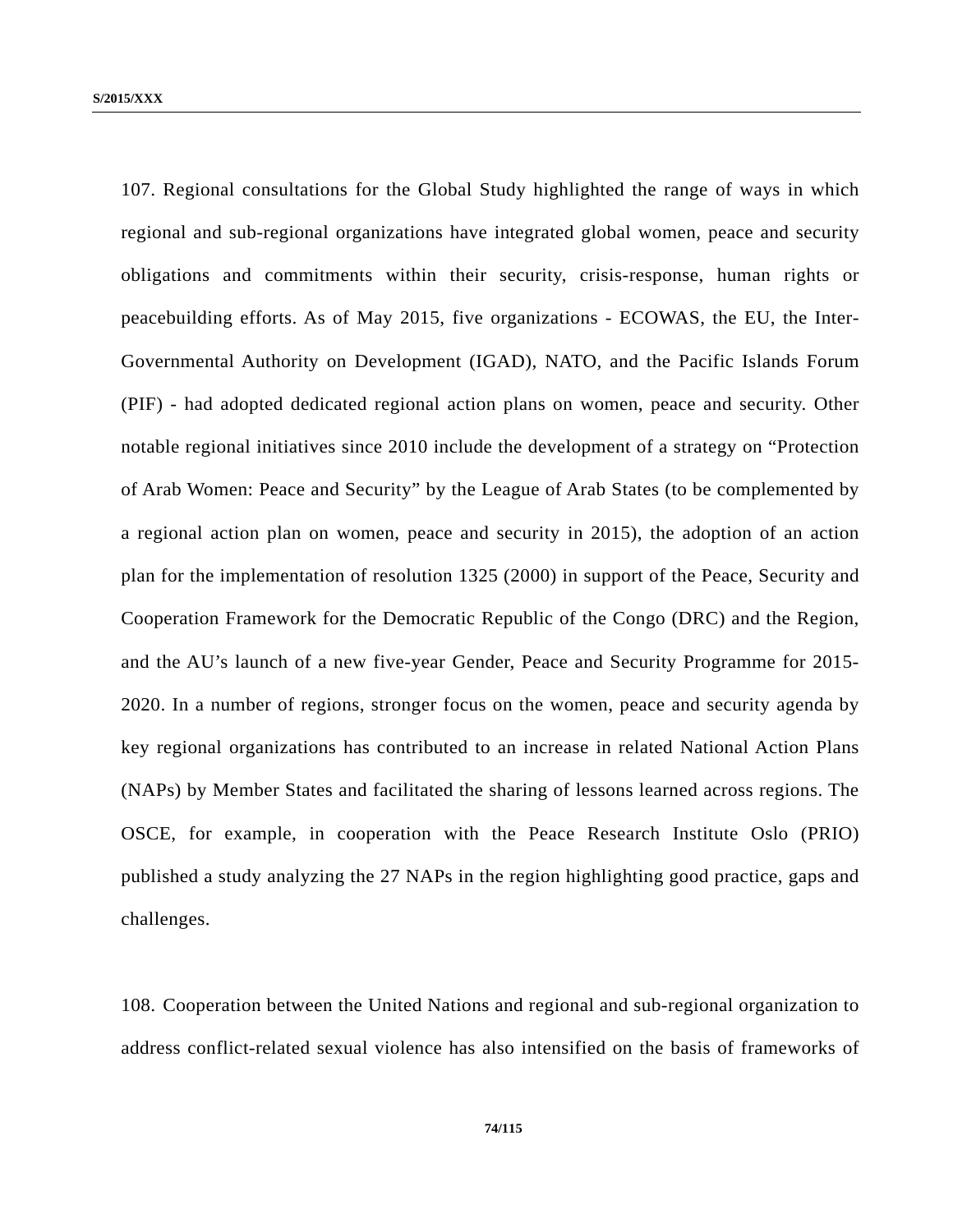cooperation signed between the AU and ICGLR with the Office of my Special Representative on Sexual Violence in Conflict. These frameworks essentially strengthen collaboration to ensure that conflict-related sexual violence considerations are systematically reflected in the work of these organizations. A similar cooperation framework has been agreed with the League of Arab States to be formally signed during the 70th session of the United Nations General Assembly. I also welcome the adoption of the NATO Military Guidelines On The Prevention Of And Response To Conflict-Related Sexual and Gender-Based Violence which is currently before NATO Member States for ratification.

109. Data shows that despite low levels of women's representation in senior positions in regional organizations, there has been an upward trend since  $2012$ <sup>104</sup> However, uneven data availability prevents robust trend analysis. Information provided by NATO showed that women held 6 out of 38 (16 per cent) executive leadership positions at NATO headquarters<sup>105</sup> as at December 2014, and 2 out of 7 (28 per cent) positions in country offices. Additionally, one of the two NATO Special Representative positions was held by a woman, bringing the overall rate of women holding leadership positions to 19 per cent. In the European Union's External Action Service (EEAS) women held 3 out of 28 (11 per cent) headquarters-based executive positions (down from 13 per cent in 2013) and 31 out of 135 (23 per cent) in country offices and missions (slightly up from 21 per cent in 2013).

<sup>104</sup> See, for example: S/2014/693, box 12. Including headquarters high-level executives (equivalent to International Standard Classification of Occupations No. 88, Major Group 1: Legislators, senior officials and managers, special representatives or envoys, heads of country offices, heads of missions and mediators.<br><sup>105</sup> This covers NATO headquarters international staff, excluding International Military Staff and Delegations.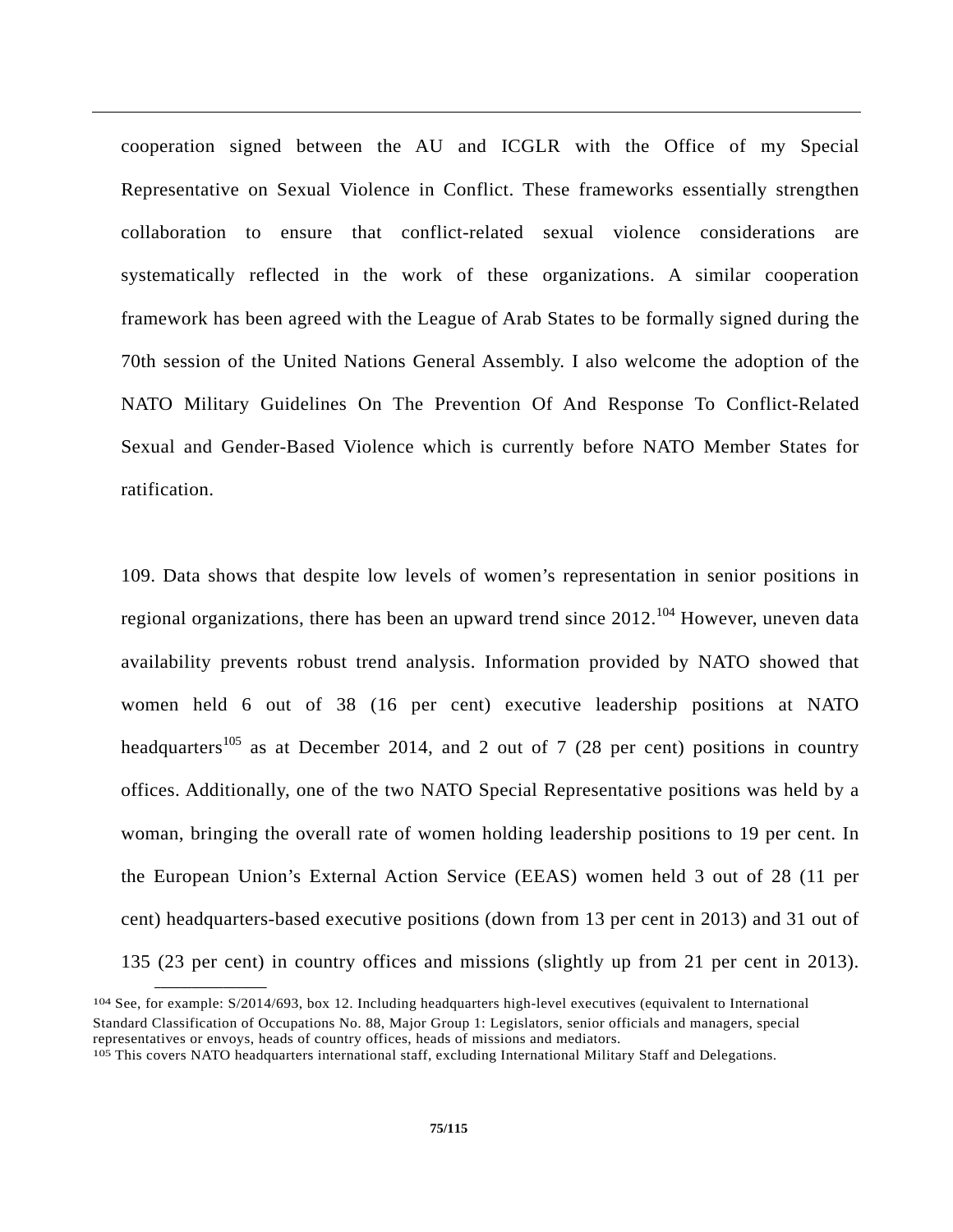One of the two EEAS mediators in 2014 was a woman, while only 1 out of the 10 (10 per cent) special envoy and representative positions was held by a woman. In the case of the Pacific Island Forum Secretariat, women held 4 out of 7 (57 per cent) headquarters-based executive positions, but the rate of female special representatives or envoys was low - 5 per cent (2 of the 36 ministers). For the African Union Commission, parity has been reached among its Commissioners, and in terms of top leadership and the appointment of Ms. Nkosazana Dlamini-Zuma as the AU Commission Chairperson in 2012 signalled an important development.

110. As a result of strengthened gender equality architecture and use of technical gender expertise in regional organizations such as the AU, EU, NATO and OSCE, tangible changes are visible in the ways these organizations work. For example, a well-functioning network of gender advisers and focal points is now in place across both civilian and military elements of NATO institutions and field commands. The planning process of the NATO Resolute Support Mission in Afghanistan, the first mission where Allies and Partner Nations made the required gender expertise available at all levels from the very start of the Mission, illustrates that integrating a gender perspective is now an integral part of the entire mission planning cycle. The AU established civilian protection and gender units in its field missions and included gender experts in post-conflict needs assessment teams. All 16 Common Security and Defense Policy missions currently deployed by the European Union have either a gender adviser or a focal point.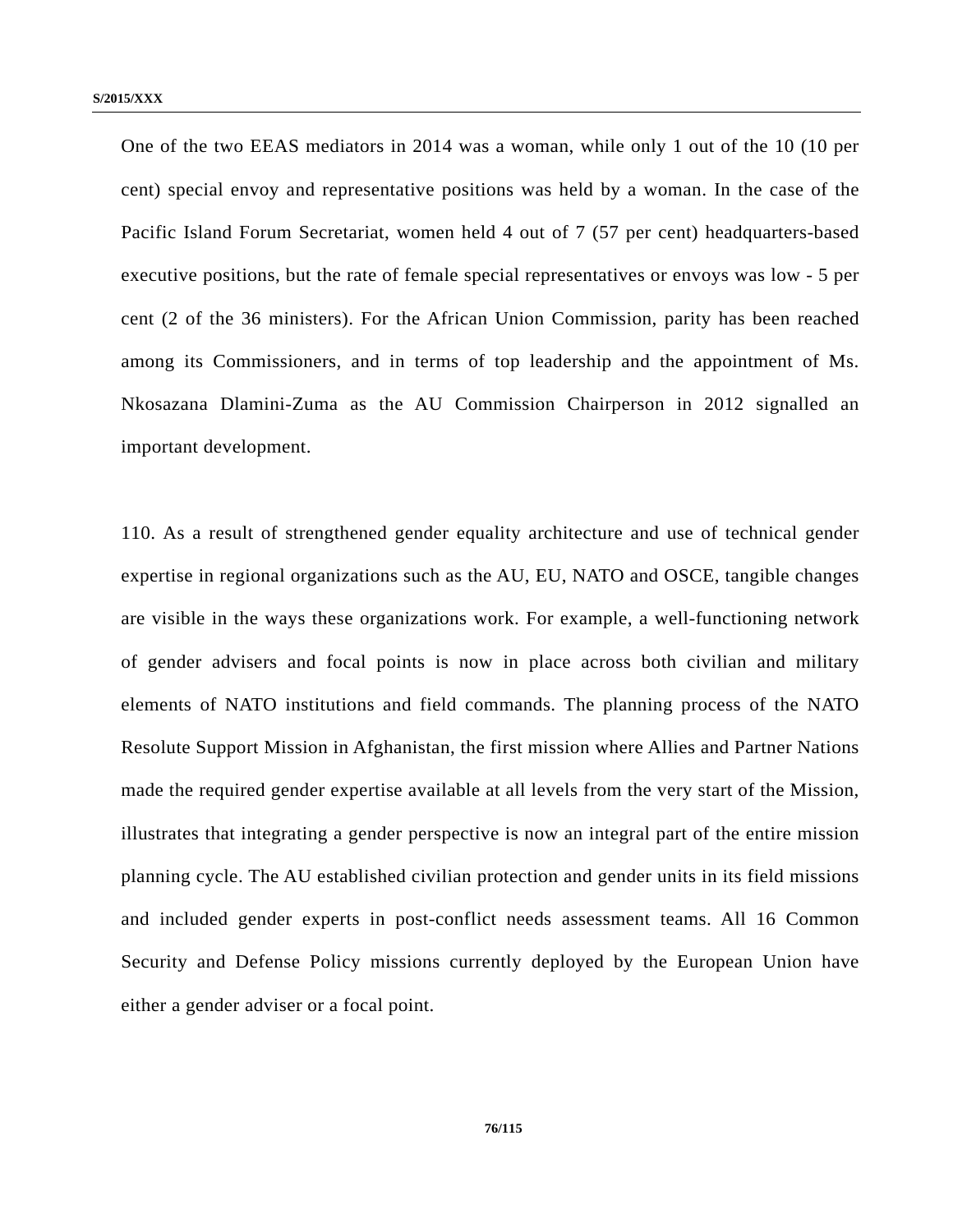111. As seen in the NATO and AU example, the appointment of High-Level Representatives or Envoys on Women, Peace and Security is not only contributing to a stronger gender focus across these organizations' work, but also to strengthening partnerships with the United Nations as manifested through the adoption of Memorandums of Understanding, joint missions and initiatives. For instance, since her appointment in 2014, the AU Special Representative for Women, Peace and Security, Bineta Diop has undertaken solidarity missions to the Central African Republic, Nigeria and Somalia. In March 2014, the AU Special Envoy was appointed as a member of the AU Commission of Inquiry on South Sudan. Her engagement facilitated close interactions with South Sudanese women, ensuring that there was a specific focus on the crimes committed against them during the conflict. In July 2015, the EU External Action Service announced the creation of a Gender Adviser post.

112. Efforts made by regional and sub-regional organizations to build systems for monitoring progress and evaluating results enable them to hold the organizations and their Member States to account for the implementation of obligations and commitments on women, peace and security. For example, the Council of the EU has adopted a set of indicators to assess progress on their Comprehensive Approach to the implementation of Security Council resolutions 1325 (2000) and 1820 (2008).<sup>106</sup> Building on lessons learned and monitoring during the past few years, efforts are currently underway to enhance the

**\_\_\_\_\_\_\_\_\_\_\_\_\_\_\_\_\_\_**  106 Full list of indicators available at:

http://register.consilium.europa.eu/doc/srv?l=EN&f=ST%2011948%202010%20INIT. Data is compiled and reported biannually, but availability is still low for some of the indicators.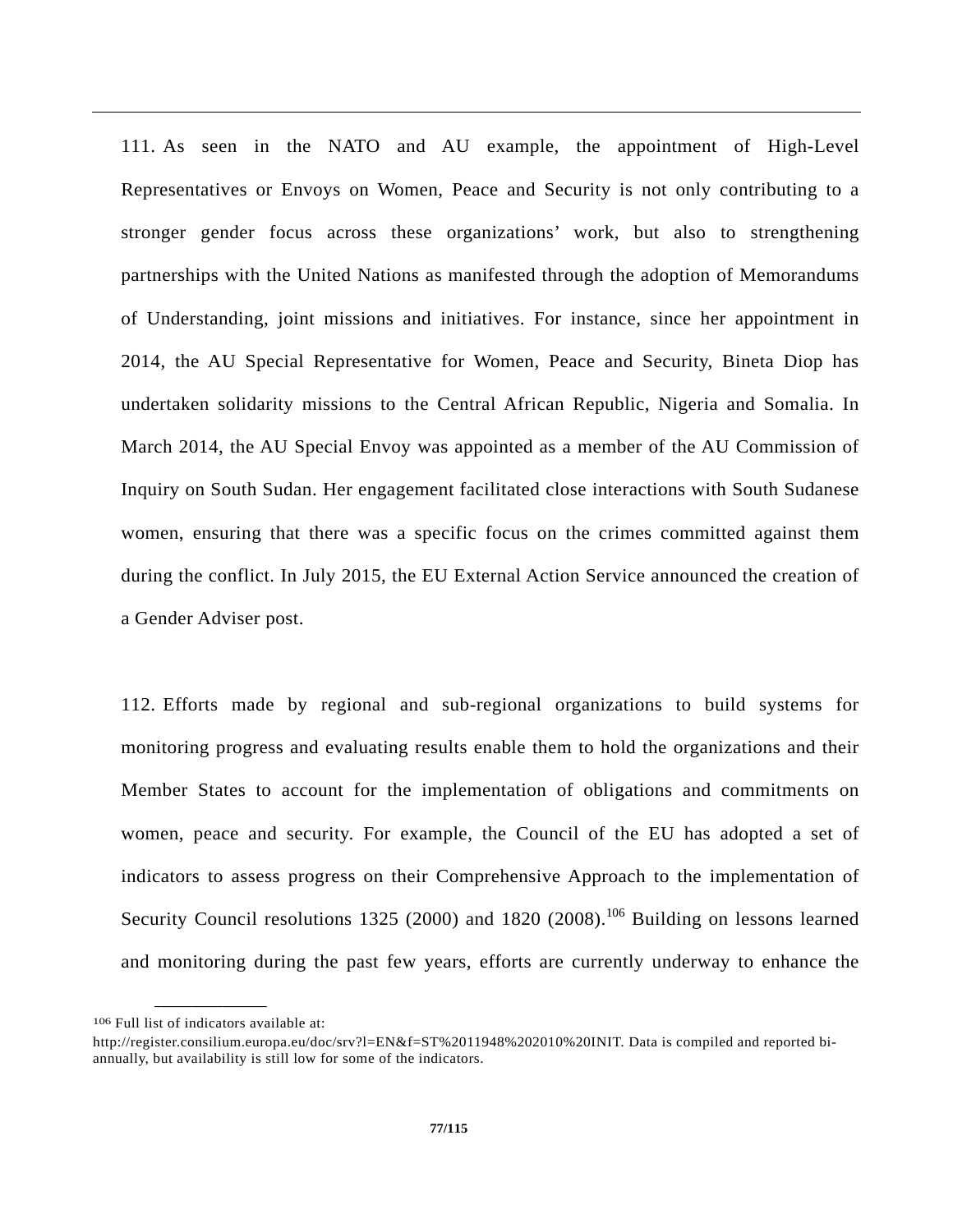measurability and effectiveness of these efforts NATO included a monitoring and evaluation framework with indicators in its 2014 Action Plan for the implementation of policy on women, peace and security. Allies and Partner Nations are briefed every six months on progress made and the NATO Secretary-General publishes an Annual Report on the implementation of the Policy on Women, Peace and Security. In 2015, the AU initiated the development of a Continental Results Framework on Women, Peace and Security in Africa. The framework will build on policy-level advancements across the continent in recent years, and will include recommendations for improving sex-disaggregated data collection, particularly in fragile and post-conflict settings, including through the deployment of gender experts, capacity-building, technology development and strengthening national statistical institutions.

#### *Ensuring more robust leadership, coordination and accountability within the United Nations*

113. In 2010, I pledged the development of a more comprehensive and measurable approach to implement resolution 1325 (2000) and enhance accountability.<sup>107</sup> Since then, a set of indicators to measure implementation were designed,<sup>108</sup> my 7-Point Action Plan on Gender-responsive Peacebuilding<sup>109</sup> was put in place and the strategic results framework on women, peace and security<sup>110</sup> was devised. All three frameworks are closely related, and yet

<sup>107 &</sup>quot;Remarks to the Ministerial Meeting on Security Council Resolution 1325: A Call to Action - United Nations Secretary-General Ban Ki-Moon's Statements," September 25, 2010. 108 S/2010/498.

<sup>109</sup> A/65/354–S/2010/466.

<sup>110 &</sup>quot;UN Strategic Results Framework on Women, Peace and Security: 2011-2020" (United Nations, July 2011).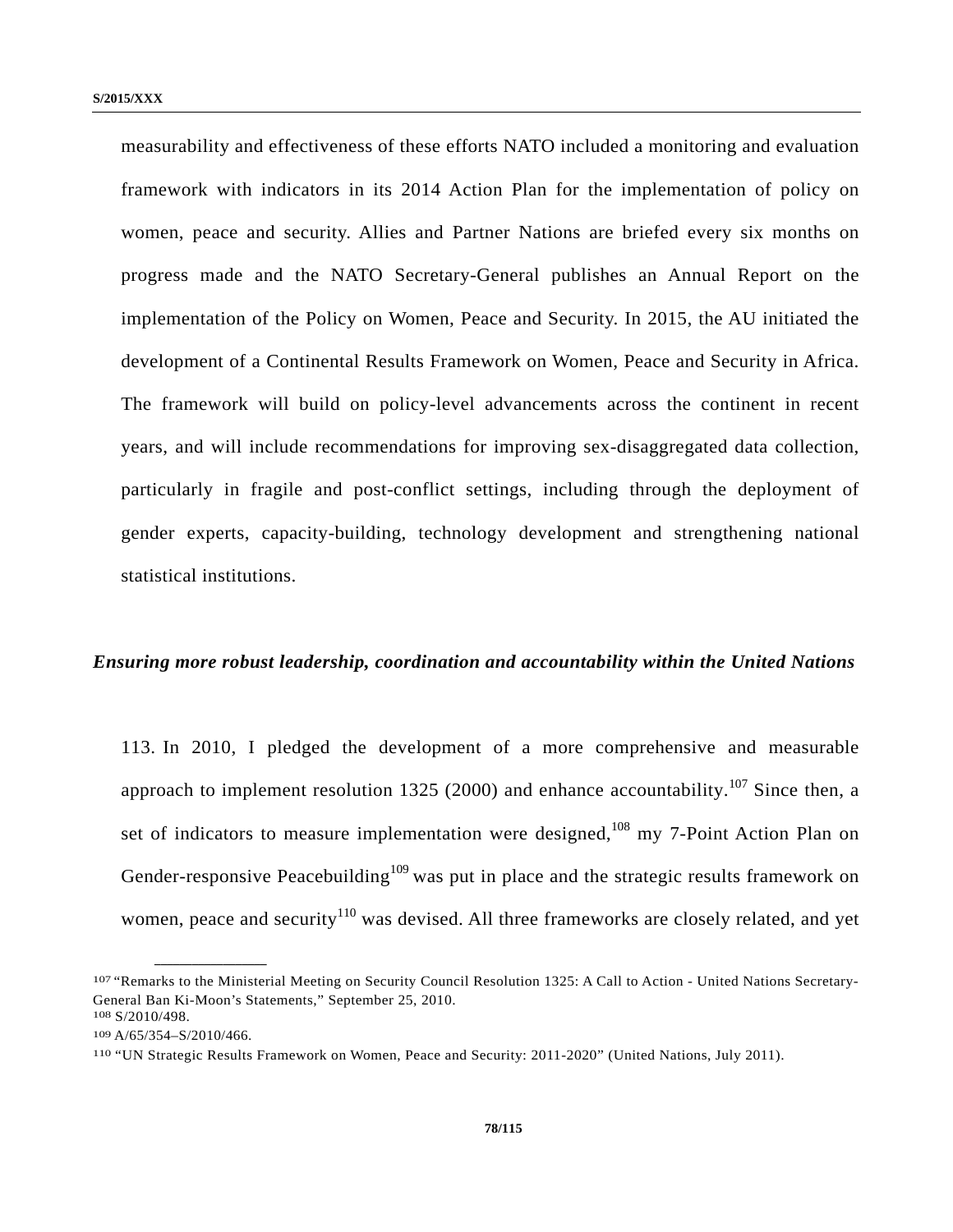their purposes are slightly different. The frameworks have been useful to highlight areas of progress and stagnation, such as women's representation in managerial positions in the United Nations system and financing of the women, peace and security agenda. However, significant overlapping between frameworks and measurability issues stemming from inadequate formulation of indicators and targets have hampered the efficient use of these frameworks for accountability, advocacy and programming. I call on all women, peace and security actors to focus on data collection where baselines do not exist, addressing any gap areas and stimulating better implementation of these frameworks before 2020.

114. Gender experts must be represented at all levels of the United Nations peace and security architecture, including among leadership positions. Recent trends show fluctuations between 15 and 25 per cent in the proportion of peacekeeping and special political missions headed by women since 2011.<sup>111</sup> An all-time high was reached in May 2015, when women led almost 40 per cent of peacekeeping missions. The proportion of women deputy heads has increased from 17 per cent in 2011 to 24 percent in 2014. Considerable efforts are still needed to achieve the gender parity goal for the positions of special representatives and special envoys. $^{112}$ 

115. Slow improvement has also taken place at the managerial level (P5 to D2), as 21 per cent of positions were held by women in peacekeeping missions in 2011, compared to 33.4

<sup>111</sup> Data points registered annually as of 31 December.

<sup>112</sup> A/RES/58/144.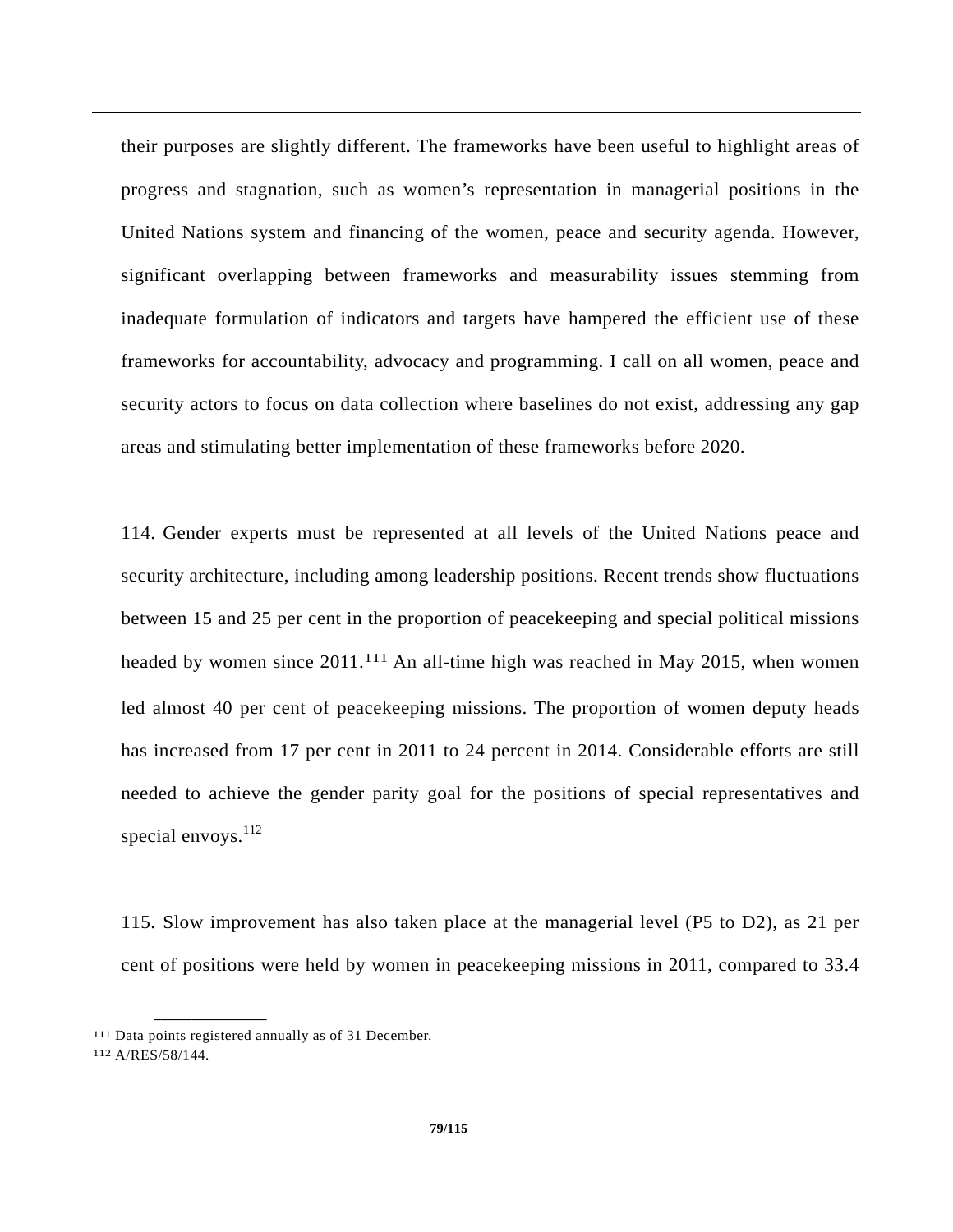in 2014. In special political missions, the rates increased from 18 to 29 per cent in the same time period. In other United Nations entities in conflict and post-conflict countries,  $^{113}$  this proportion varies widely, with entities such as IFAD, UNFPA or UN-Women reaching or even surpassing equal representation of women, and others such as UNESCO, FAO and UNAIDS falling below the 20 per cent mark. In most United Nations entities the rates of women representation were higher in lower grade professional positions than at managerial levels. UNDP and UNAIDS scored high on gender balance across all levels, reporting overall rates beyond 40 per cent.

116. As of May 2015, four women were appointed in my Good Offices capacity, including as Special Envoys, Advisors or Coordinators and 6 (19 per cent) of a total 31 Resident Coordinators in conflict countries were females. As recommended by the High-Level Independent Panel on United Nations Peace Operations, efforts must be strengthened to appoint more women to senior mission leadership positions and support the promotion of current staff through mentoring programmes.<sup>114</sup> To accelerate progress the Department of Field Support, the Office of Human Resources Management, and the United Nations Focal Point for Women are currently implementing the participation of at least one woman in selection panels, one women candidate shortlisted to mission leadership per position,

<sup>113</sup> Countries or territories in which a political, peacebuilding or peacekeeping mission operated during 2014, or concerning which the Security Council was seized and which had been considered by the Council at a formal meeting during the period from 1 January 2014 to 31 December 2014, or countries or territories that received programmatic funds from the Peacebuilding Fund in 2014.

<sup>114</sup> A/70/95–S/2015/446, para, 254.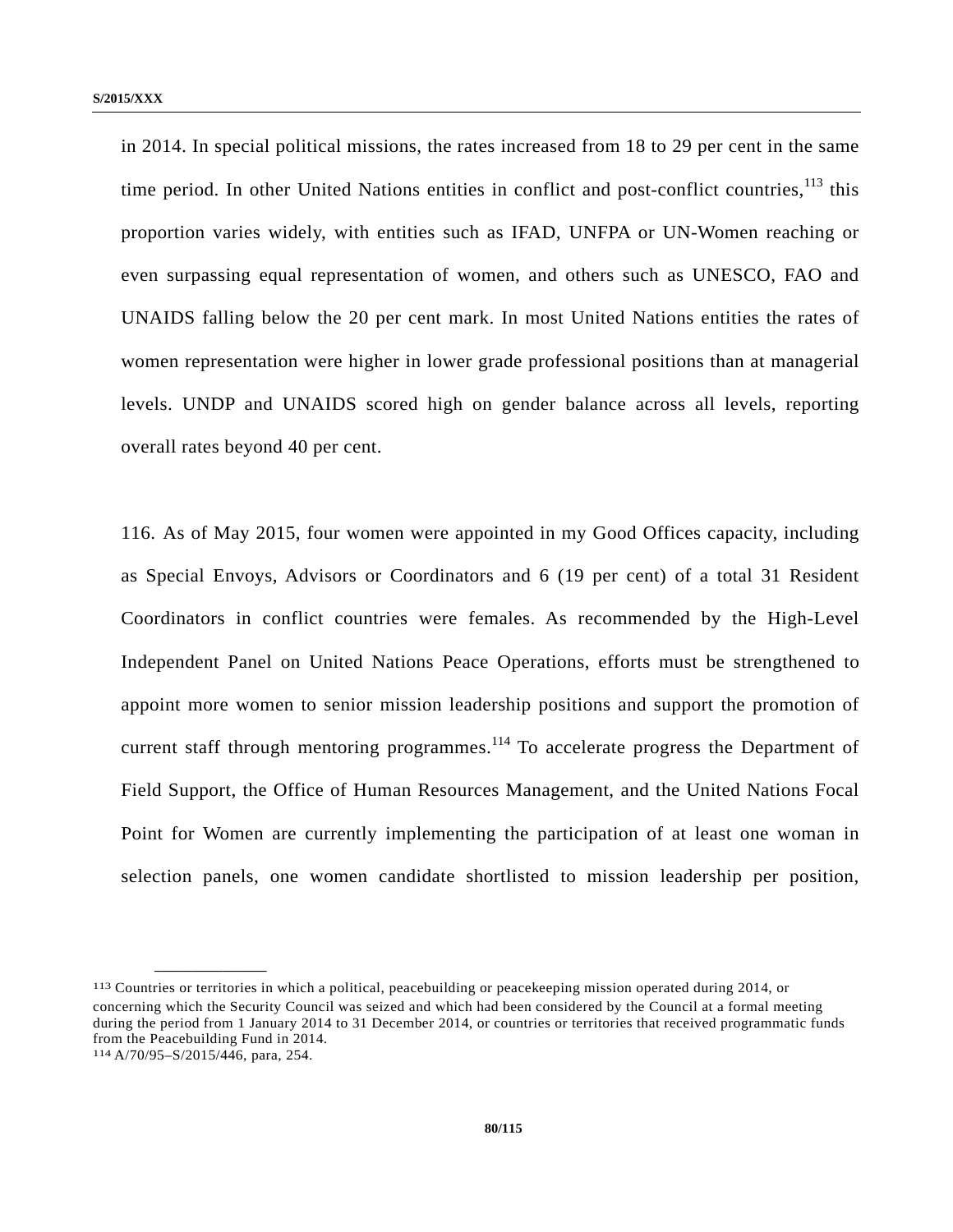strengthening the talent-pipeline for recruiting, promoting and retaining women senior managers, and addressing the barriers identified in past reviews.

117. The dedication of United Nations senior managers, male and female, to gender equality and the empowerment of women sends a strong signal about the legitimacy of the issue and builds credibility at the working levels. It is critical to ensure gender equality goals are included in all key mandates, instructions, operational guidance, terms of reference and senior level compacts, and those who do not deliver must be held to account. I welcome the High-Level Independent Panel on United Nations Peace Operations' request for compacts between myself and heads of missions to specify performance indicators relating to gender.

118. To complement the support provided to missions by these two departments, the High Level Independent Panel on Peace Operations report highlighted that "missions should have full access to the policy, substantive, and technical support from UN-Women on implementation of 1325 (2000) and successive resolutions." The call for greater coordination and coherence between UN-Women and peace operations has similarly been made by the General Assembly's Special Committee on Peacekeeping (C34). I encourage the strengthening of these partnerships as it would allow capitalizing on limited human and financial resources and leveraging each entity's comparative advantages, including linkages with different civil society organizations and the work of United Nations country teams. Greater cooperation would also address concerns raised in the High-Level Independent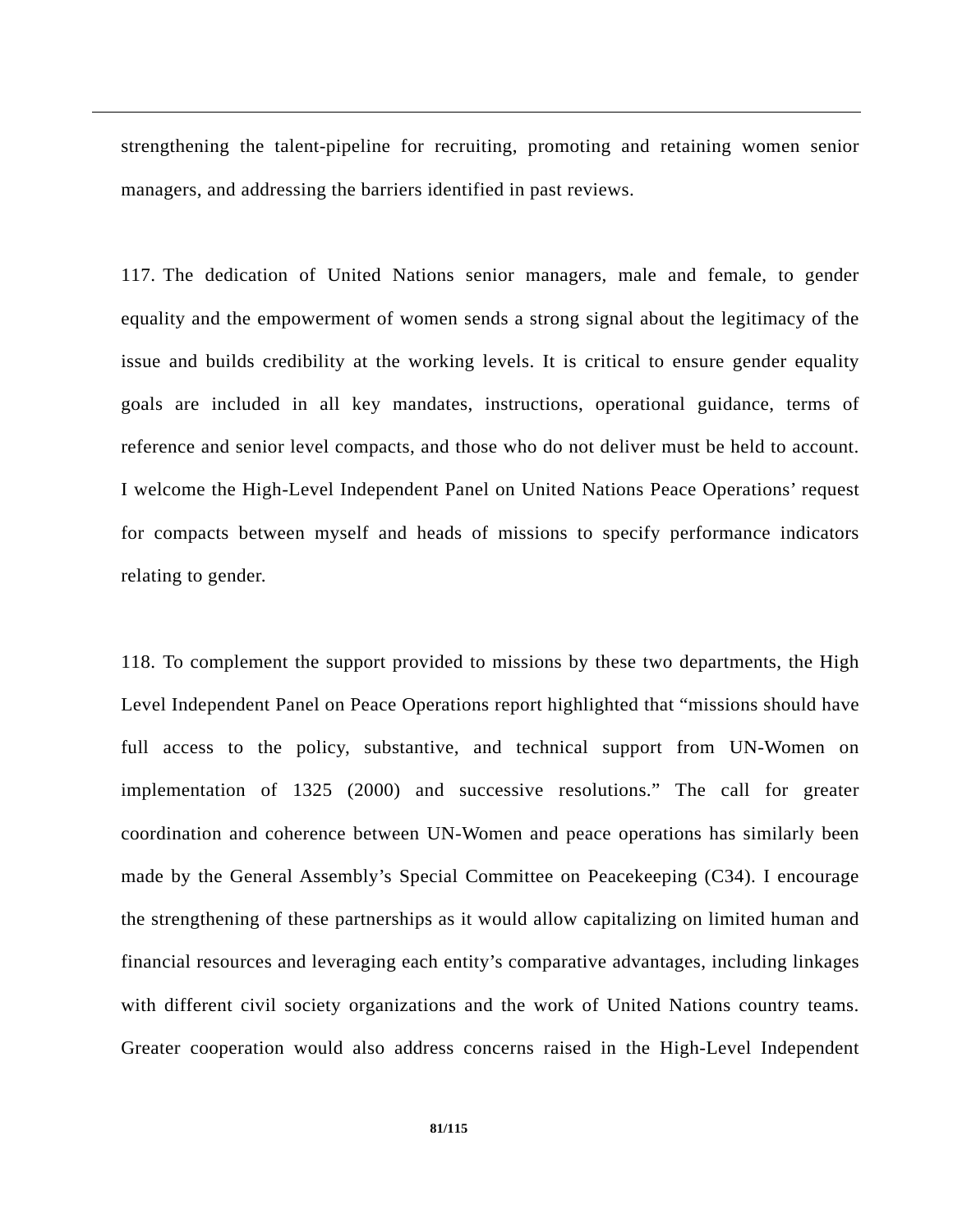Panel report on fragmentation in the system as well as issues raised by the review of the United Nations peacebuilding architecture, which noted the 'silos' with regard to women, peace and security implementation in the system. The role of UNDP, UNFPA, UNICEF and other United Nations country team members responsible for delivering on women, peace and security commitments in the field should equally be recognized, and greater efforts made to coordinate across all actors. Enhanced partnerships between all key entities with technical gender expertise in conflict and post-conflict settings are necessary as well, including through development of rosters of expertise and improved inter-agency forums. I note with concern the lack of senior level leadership on women, peace and security for the United Nations system as a whole, as highlighted by Member States and civil society during the preparation of the Global Study. I call on UN-Women, given their role on women, peace and security coordination and accountability, and on all relevant entities to ensure that their senior leadership is fully seized of the women, peace and security agenda and that they play their role in bringing relevant information to the attention of the Security Council. Additionally, I take note of the recommendation of the Global Study on the need for dedicated high-level representation on women, peace and security in UN-Women to further accountability, visibility and implementation of this agenda.

## *Boosting data availability and national statistics*

119. Women, peace and security data is still scarce, although important efforts are underway to increase its production and quality. For instance, data to monitor the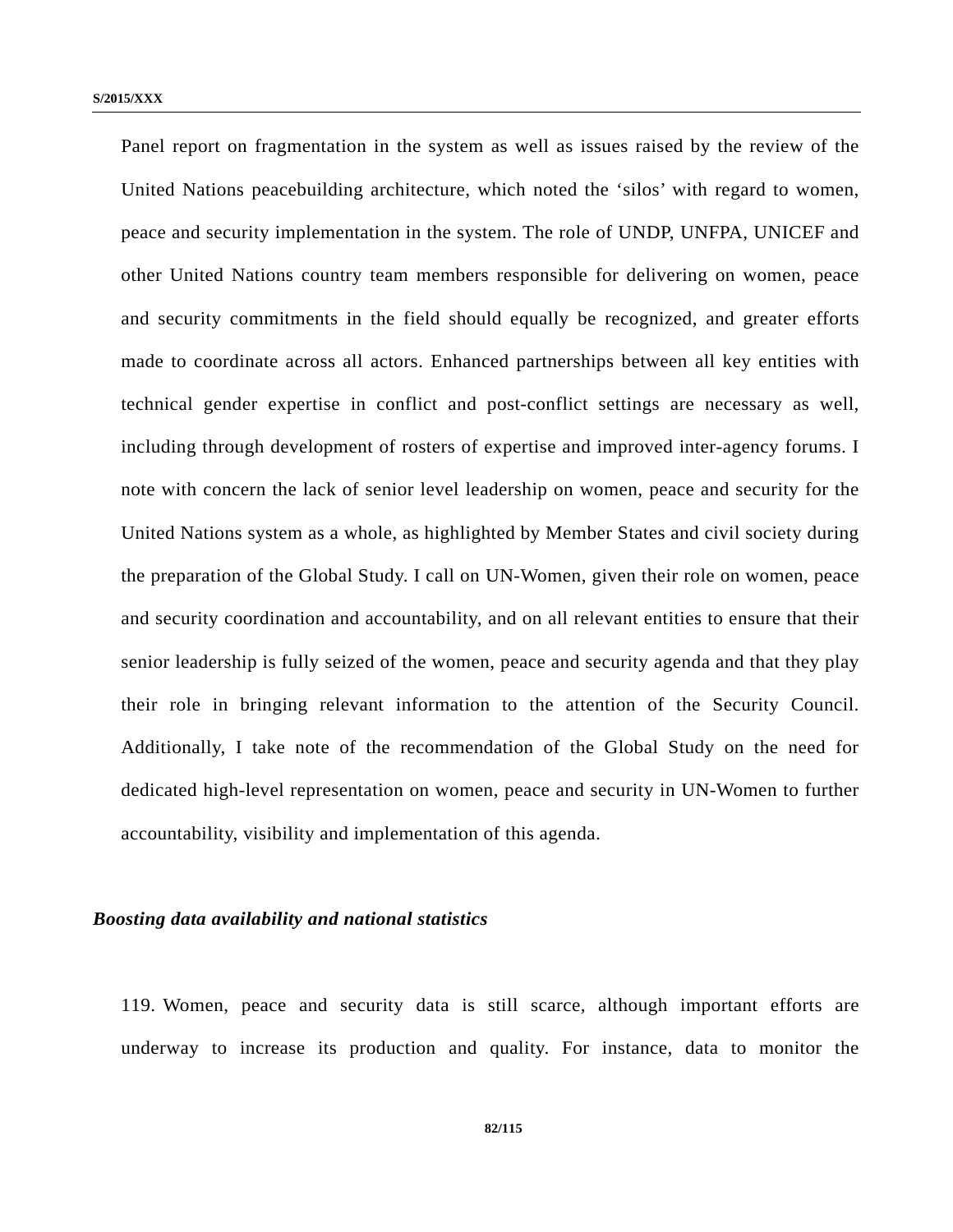implementation of resolution 1325(2000) is compiled annually and I present it in my reports to the Security Council<sup>115</sup>. However, 36 per cent of the indicator series<sup>116</sup> designed for this purpose still lack available data. Existing figures mostly refer to international entities' work or implementation processes. It is worth noting that with the establishment of the Monitoring, Analysis and Reporting Arrangements (MARA) under Security Council resolution 1960, the UN system has considerably increased its capacity to gather timely, reliable and objective information on incidents and trends of conflict related sexual violence 117.

120. However, data collection at national level continues to lack behind. Reasons behind the lack of national women, peace and security statistics include inadequate coordination between peace and security institutions and national statistical systems, lack of political will and understanding of the critical role that quality statistics can play in promoting peace through targeted interventions, limited statistical capacity in fragile and developing settings, safety concerns affecting household survey data collection and administrative record keeping, and confidentiality concerns and statistical laws preventing the dissemination of security related data.

121. Yet, as detailed in the Global Study, numerous international and regional initiatives are driving coordinated methodology for data production relevant to women, peace and security. For instance, the United Nations Statistical Commission recently endorsed the

115 S/2014/693 116 S/2010/498 117 S/2015/203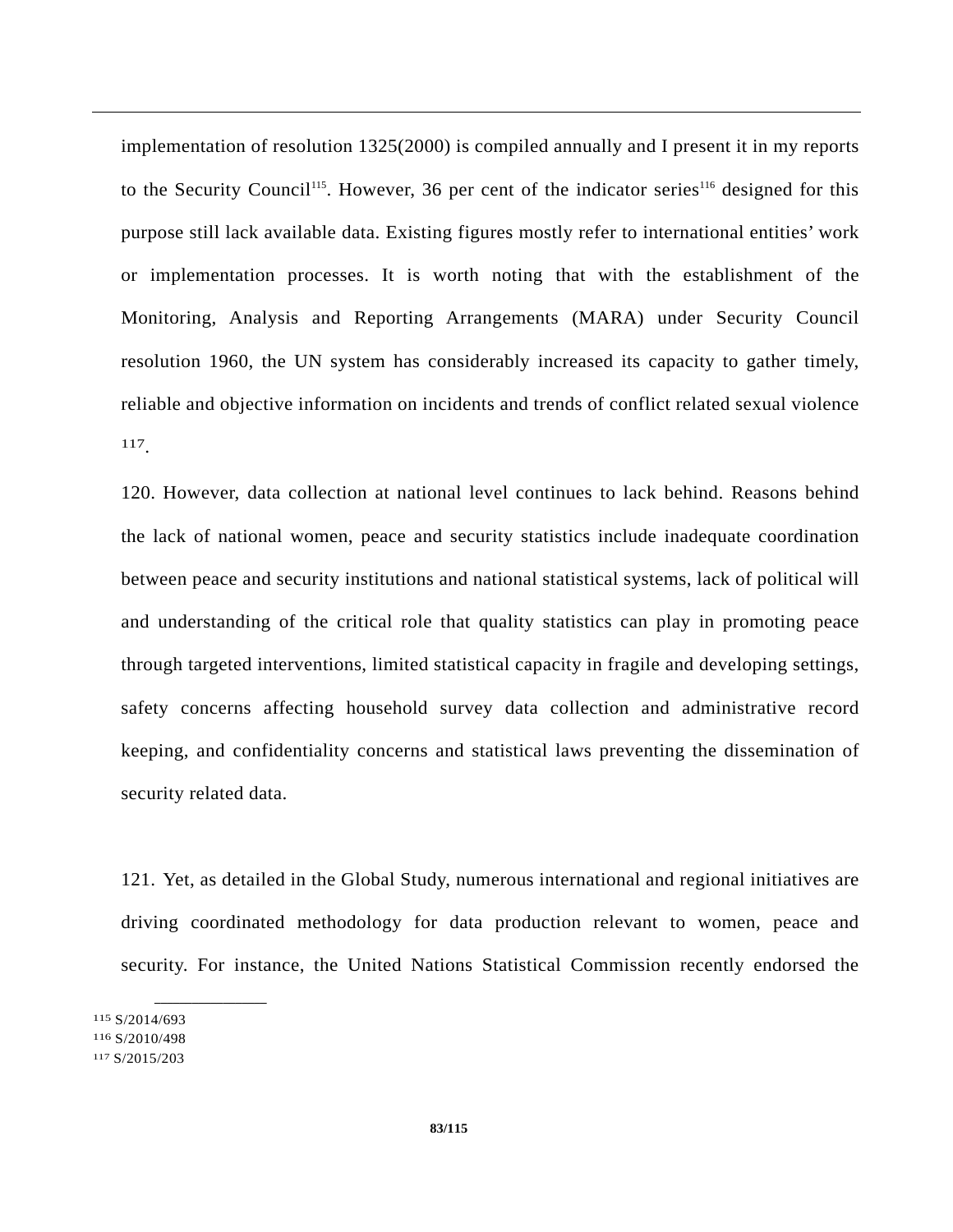International Classification of Crime for Statistical Purposes, meant to enhance registration and comparability of crime statistics, including violence statistics. Efforts by the Friends of the Chair to the Statistical Commission on Indicators on Violence Against Women led to the adoption of a core set of 9 indicators<sup>118</sup> in 2009 that the Inter-Agency and Expert Group on Gender Statistics has taken forward for refinement, production of methodological guidelines and design of model survey questionnaires. Perception surveys such as those conducted within the framework of the Strategy for the Harmonization of Statistics in Africa are a prime example of a bottom-up initiative that is making a difference in the official measurement of governance, peace and security issues across Africa, including from a gender perspective.<sup>119</sup> Data for the Minimum Set of Gender Indicators<sup>120</sup> and other sector specific initiatives launched by United Nations entities, $121$  are also relevant to measure progress towards the implementation of the women, peace and security agenda. In addition, the Praia Group<sup>122</sup> is expected to play a pivotal role in jumpstarting the production of country-level governance, peace and security statistics to inform Sustainable Development Goals (SDG) monitoring and to integrate gender as one of its key thematic areas.

<sup>118</sup> E/CN.3/2009/13.

<sup>119</sup> The Strategy for the Harmonization of Statistics in Africa (SHaSA) is a continent-wide effort to generate comparable statistics for decision-making in Africa. It covers the adoption of international standards adjusted to African realities, as well as efforts to enhance coordination and production of harmonized statistics. As a result, two 'add-on' household survey modules and two schedules of administrative items have been developed, one on Governance and one on Peace & Security statistics. Implementation of data collection exercises utilizing these modules is either currently on-going or has already taken place in at least 13 African National Statistics Offices.

<sup>120</sup> E/CN.3/2013/10.

<sup>121</sup> Such as the United Nations Office for the Coordination of Humanitarian Affairs' indicators on world humanitarian data, the Office of the High Commissioner for Refugees' statistics on refugees, asylum seekers, internally displaced people and other populations of concern, the Food and Agricultural Organization's Gender and Land Rights Database, and the Office of the Hugh Commissioner for Human Rights' human rights indicators.

<sup>122</sup> See Group's terms of reference here: https://unstats.un.org/unsd/statcom/doc15/2015-17-CaboVerde.pdf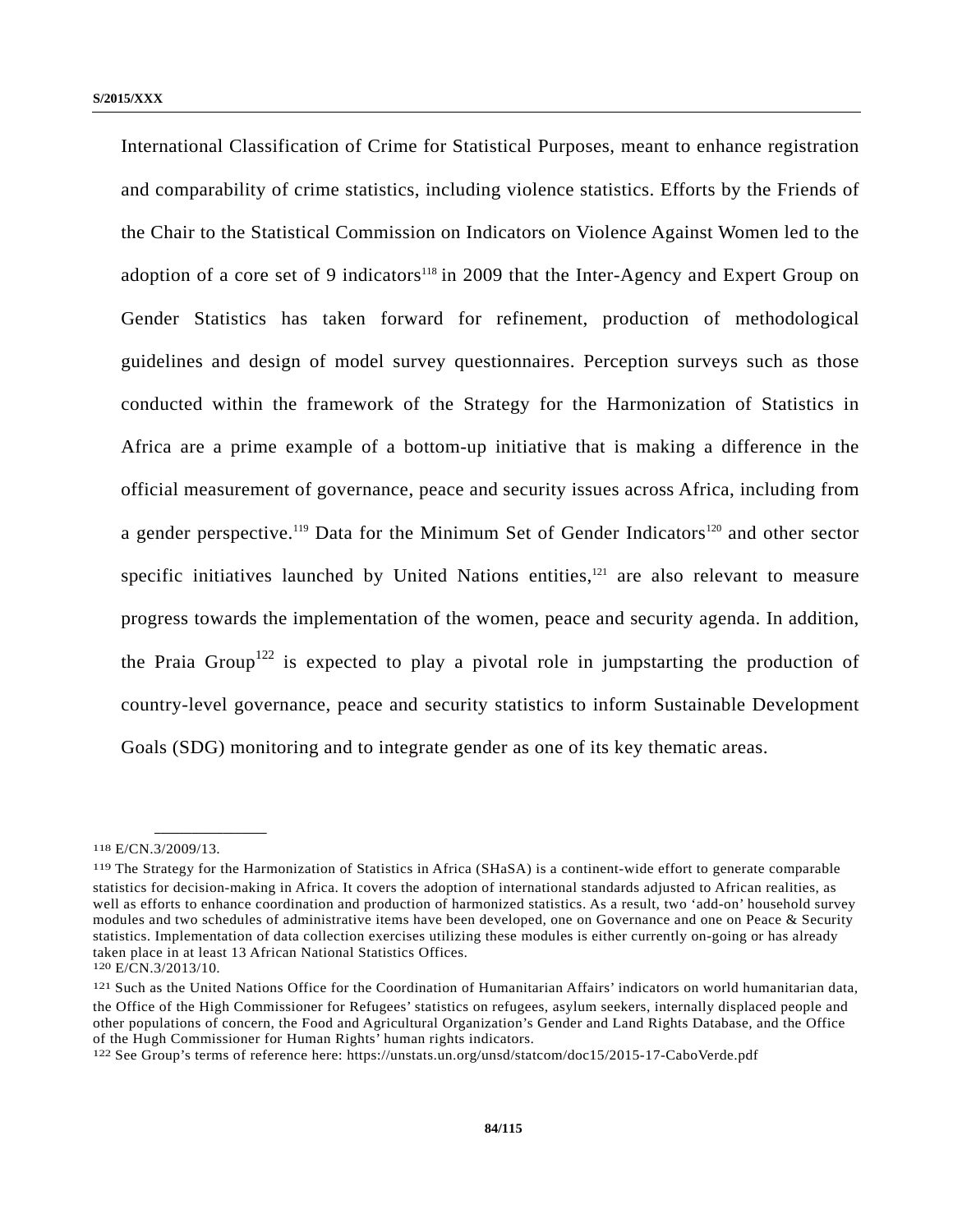122. To accelerate progress both in the 2030 Agenda for Sustainable Development and the women, peace and security agenda, I reiterate the call for all national governments to prioritize the production of women, peace and security statistics and increase their use for policy-making. Financial and technical support from bilateral and multilateral actors is necessary for this become a reality. I expect all national governments, international and regional entities to address women, peace and security related data production in a holistic manner.

## *Supporting civil society*

123. The women, peace and security agenda has recognized the essential role of civil society, including women's organizations in conflict prevention, peacemaking and postconflict recovery. The Global Study sought to capture the diverse voices of civil society activists working for peace, security and gender equality by undertaking consultations, conducting a global survey of civil society organizations, inviting on-line submissions, and forming a High-Level Advisory Group comprised mostly by representatives of civil society. These steps have helped ensure civil society's expertise is heard in policy-making circles, including the Security Council, during the fifteen year anniversary of the adoption of resolution 1325 (2000).

124. Women's organizations play a vital role in mitigating conflict and building peace, delivering services, monitoring government action, and holding governments to account on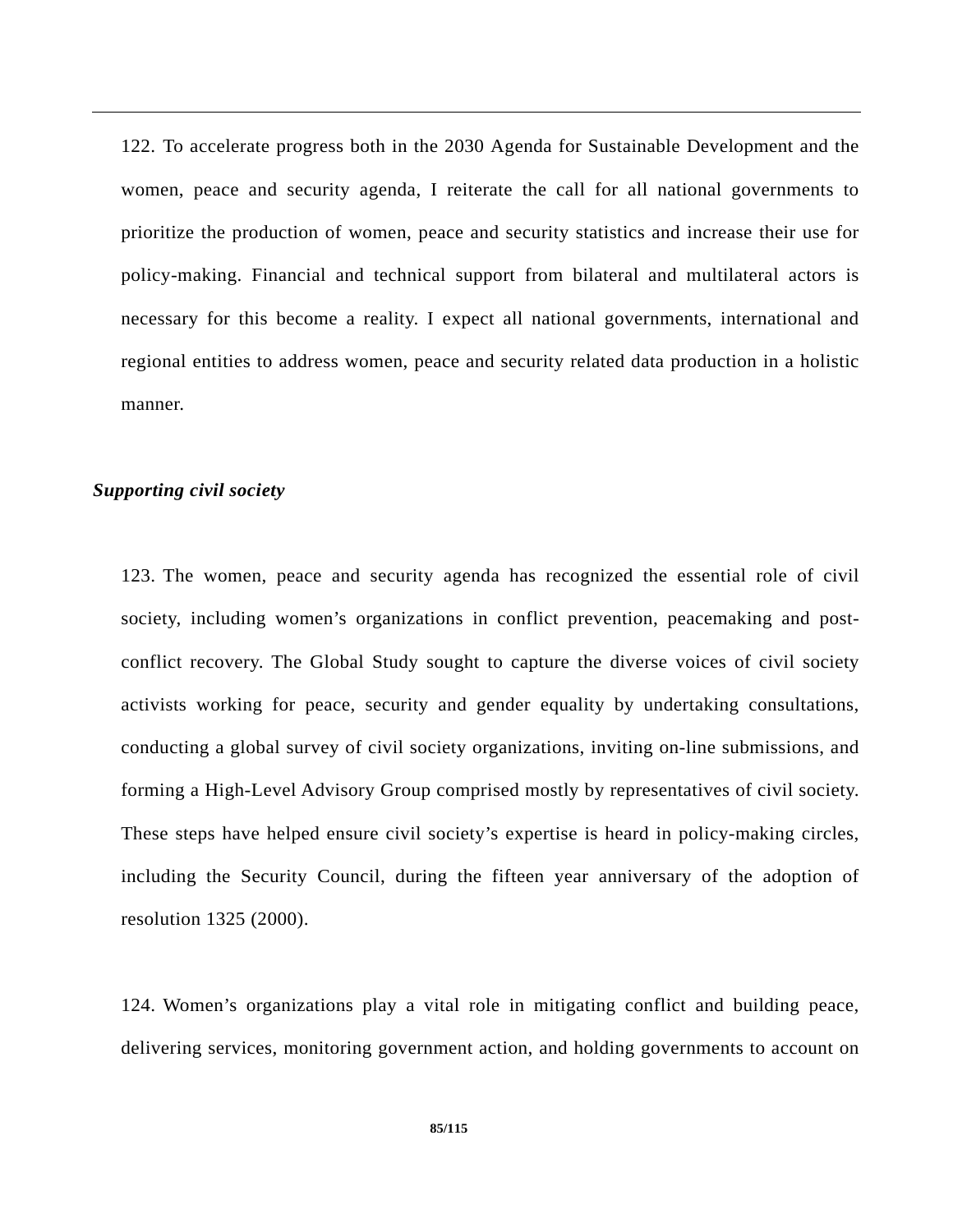their human rights obligations and commitments to women and girls—contributions which I have recognized and encouraged in past reports.<sup>123</sup> Despite this important work, members of civil society and women's human rights defenders are often the targets of threats and violence during and after armed conflict<sup> $124$ </sup> and increasingly laws and regulations are imposed to shrink their space for engagement. I echo the findings of the Global Study that inadequate engagement with civil society is a missed opportunity for Member States, regional organizations and international entities. Greater political and financial support is needed, including for grassroots organizations and those representing women victims of intersectional discrimination. Civil society is often in the best position to share local concerns with national leaders, bringing the perspectives of women and girls at the grassroots to the national, regional and global levels and deliver services.

## *Exploring the role and power of the media*

125. In the years since the adoption of resolution 1325 (2000), there has been a sea change in women's and girl's abilities to represent themselves and their causes in the media, ranging from traditional and less gender-inclusive mediums such as television and printed news, to newer and more widely accessible platforms, including social media. Media outlets can play a pivotal role in spreading messages relating to women, peace and security, with information that is tailored and accessible to women and girls and which is representative of

<sup>123</sup> S/2013/525, S/2012/732 124 S/2013/525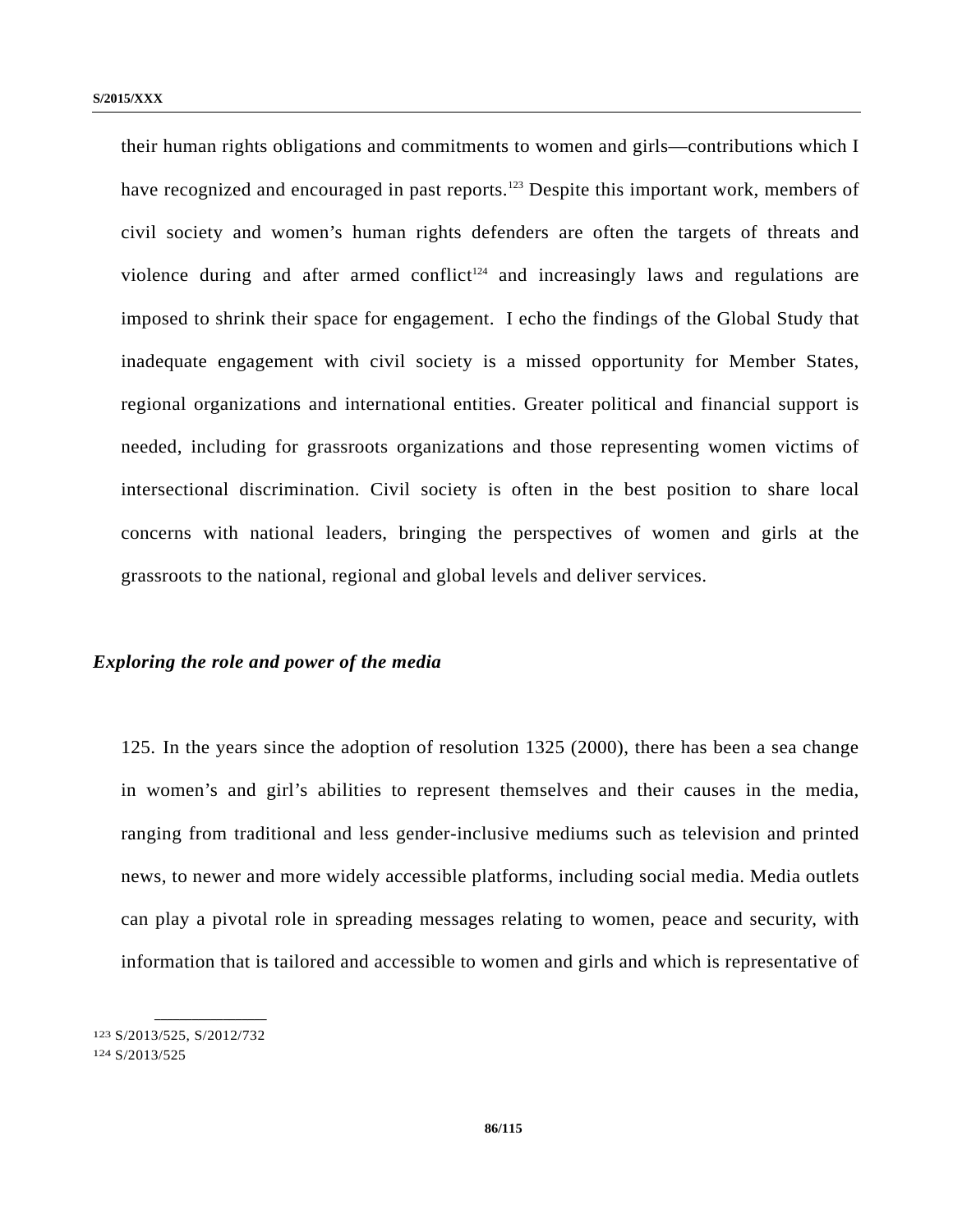their experiences. In Fiji, the feminist media network FemLINK PACIFIC uses radio and television-based dialogue to draw rural women and government officials together to discuss development and human security challenges. The Global Study also highlights the role of investigative journalism in bringing greater visibility to issues such as conflict-related sexual violence, breaking taboos and galvanizing action.

126. Portrayals of empowered women in media are still rare. A 2015 analysis undertaken by the Global Media Monitoring Project (WACC) in 15 conflict and post-conflict countries found that only 13 per cent of stories in the news media on peace and security-related themes included women as the subject, and women were central to the story in only 6 per cent of cases. The analysis also found that a woman was more than twice as likely as a man to be identified as the victim in a story, as opposed to one having a leadership role.

127. In my previous annual reports, I have described the gender-specific threats and violence women journalists' face in conflict environments.<sup>125</sup> Since 2000, 446 journalists have been killed on the job in conflict and post-conflict countries,<sup>126</sup> and 64 per cent of all women journalists killed died in conflict countries. A shocking 70 per cent of women journalists killed worldwide were murdered, the others being killed in crossfire or as a result of dangerous assignments. The Global Study echoes my urgent call to ensure the protection of women war correspondents and all media personnel reporting on women's

<sup>125</sup> S/2013/525, S/2014/693

<sup>126</sup> Data available at: https://www.cpj.org/killed/.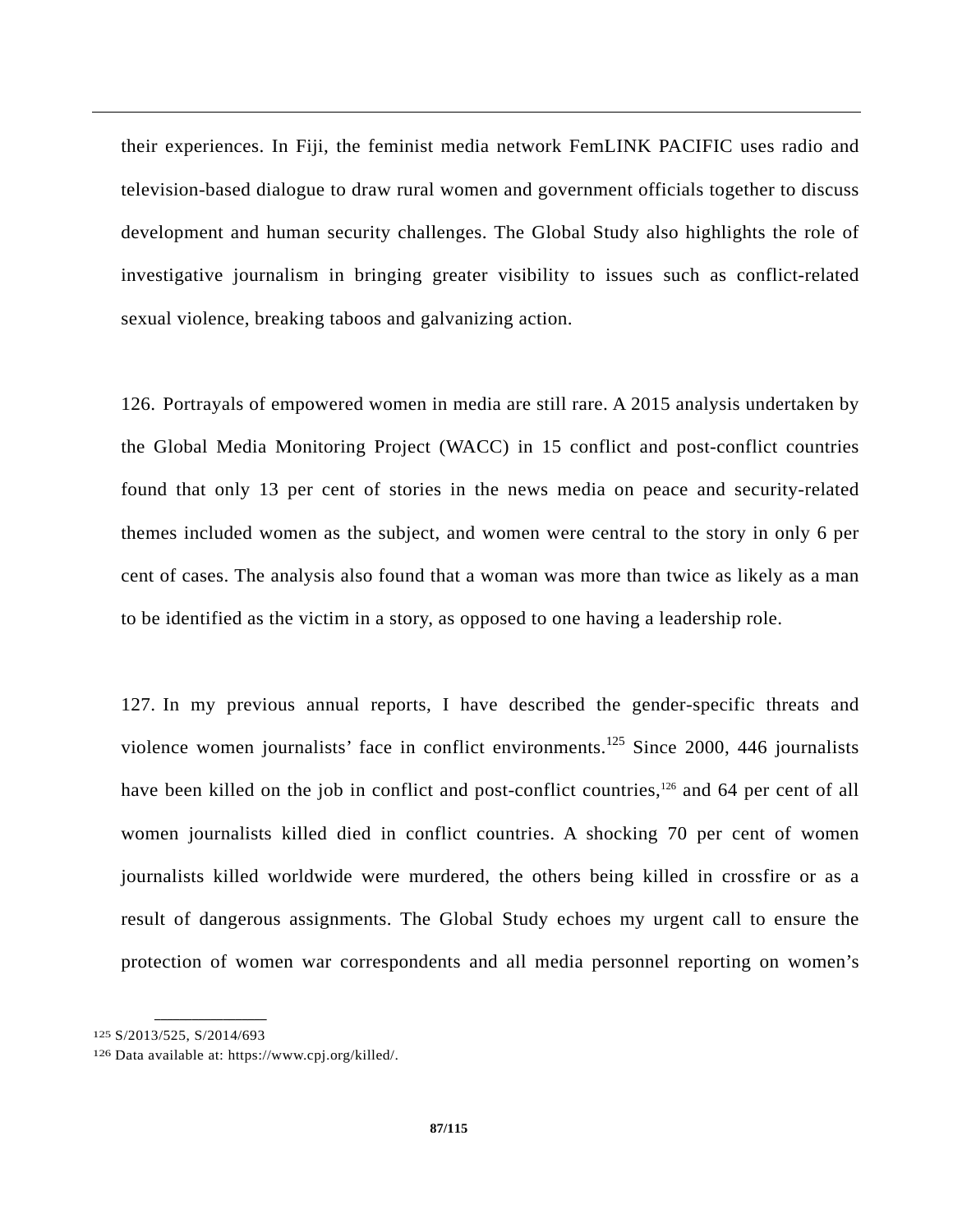rights issues,  $127$  while also encouraging a more inclusive and participatory approach to media, which empowers women and girls affected by armed conflict.

## *Financing the women, peace and security agenda*

128. The failure to allocate sufficient resources to implement women, peace and security commitments has been one of the most persistent obstacles to achieving progress over the past fifteen years. Although the gender focus of bilateral aid, multilateral interventions, funding to civil society and national public expenditures has modestly increased in the last decade, the shift has neither been sufficient nor transformative.

129. In conflict and post-conflict settings, where domestic finance is often depleted and private finance, technology and innovation investments are equally lacking, international donor funds make up the bulk of financing for development. Analysis of bilateral sectorallocable Official Development Assistance data from OECD-DAC donor countries shows that support for gender equality and women's rights in fragile states has grown by 10 per cent on average per year since 2008<sup>128</sup>. Nevertheless, in 2012-13, just 6 per cent of all aid129 to fragile states and economies targeted gender equality as the principal objective.130 Large

<sup>127</sup> S/2013/525

<sup>128 &</sup>quot;Financing UN Security Council Resolution 1325: Aid in Support of Gender Equality and Women's Rights in Fragile Contexts<sup>"</sup>

<sup>129</sup> When quoting OECD-DAC figures, "aid" refers to bilateral sector-allocable official development assistance allocated by DAC members only.

<sup>130</sup> Guidelines for marking aid as having principal or significant objective available at:

http://www.oecd.org/investment/stats/37461060.pdf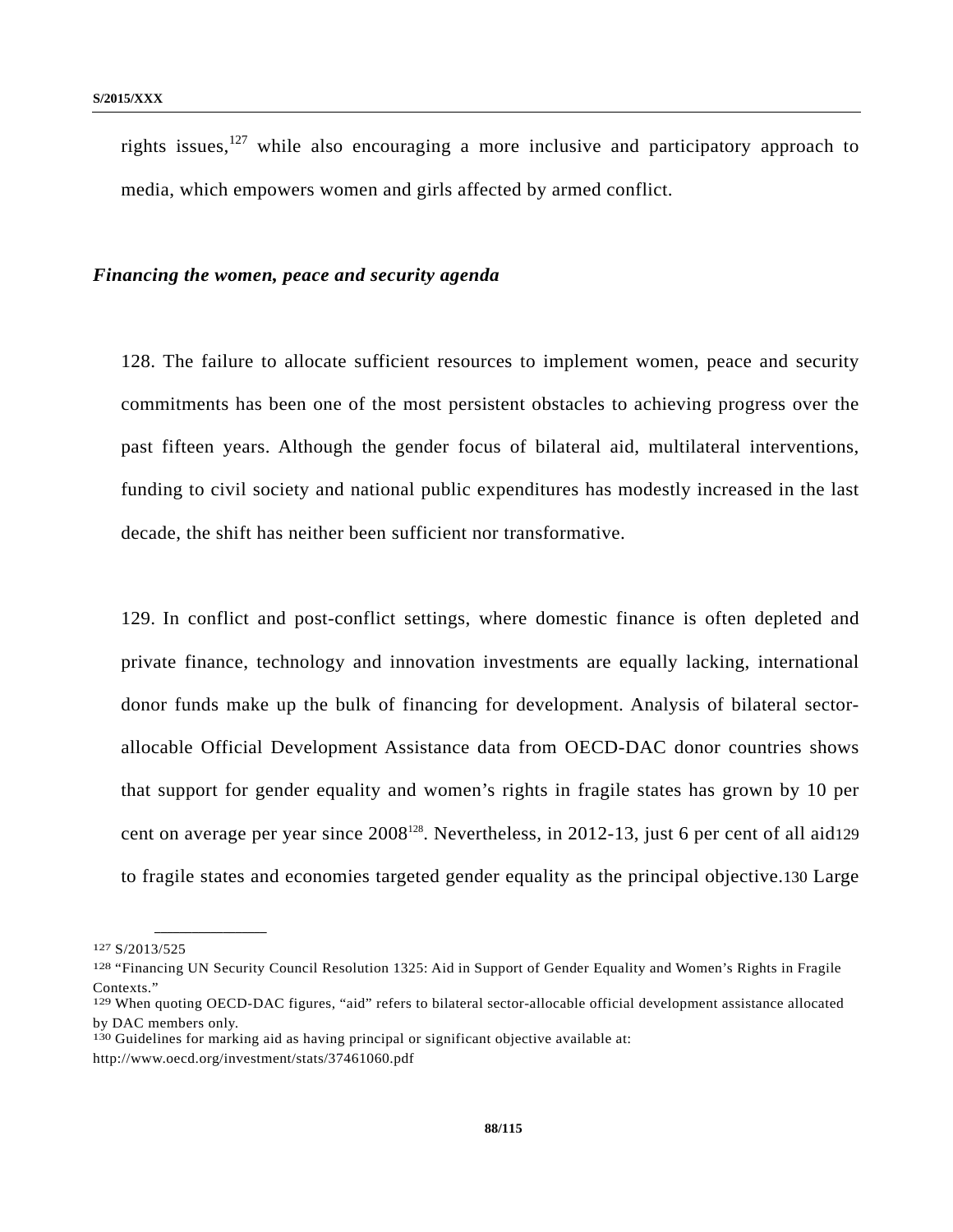disparities exist beyond these aggregates; Sweden, for instance, increased the proportion of its aid towards gender equality five-fold since 2000 and 43 per cent of Canada's interventions in fragile states in 2012-13 had gender equality as a principal objective.

130. Most international donor aid in support of gender equality in fragile states is allocated to social sectors such as education and health, while significant gaps remain in economic and peace and security sectors. Within the peace and security category, $131$  only 28 per cent of allocations had a gender equality focus in 2012-13, and only 2 per cent targeted it as a principal objective. Allocations to support civilian peacebuilding, conflict prevention and resolution were the most gender-sensitive in this category.<sup>132</sup> I encourage all aid providers, including non-DAC donor countries, to record the gender focus of all aid contributions, disseminate this information, and utilize it to enhance aid effectiveness, inform policymaking, planning and budgeting to accelerate change. I also encourage donors, including those supporting the New Deal for Peace and Engagement in Fragile States and providing humanitarian aid, to target long-term development outcomes, reduce aid volatility and consistently integrate a gender perspective throughout all interventions.

131. Multilateral donors such as development banks have an important role to play in furthering gender equality in conflict settings through their interventions. Notably, 97 per

<sup>131</sup> OECD-DAC category "conflict prevention and resolution, peace and security"."

<sup>132 41</sup> per cent of aid to these sectors targeted gender equality as a significant objective and 4 per cent as a principal.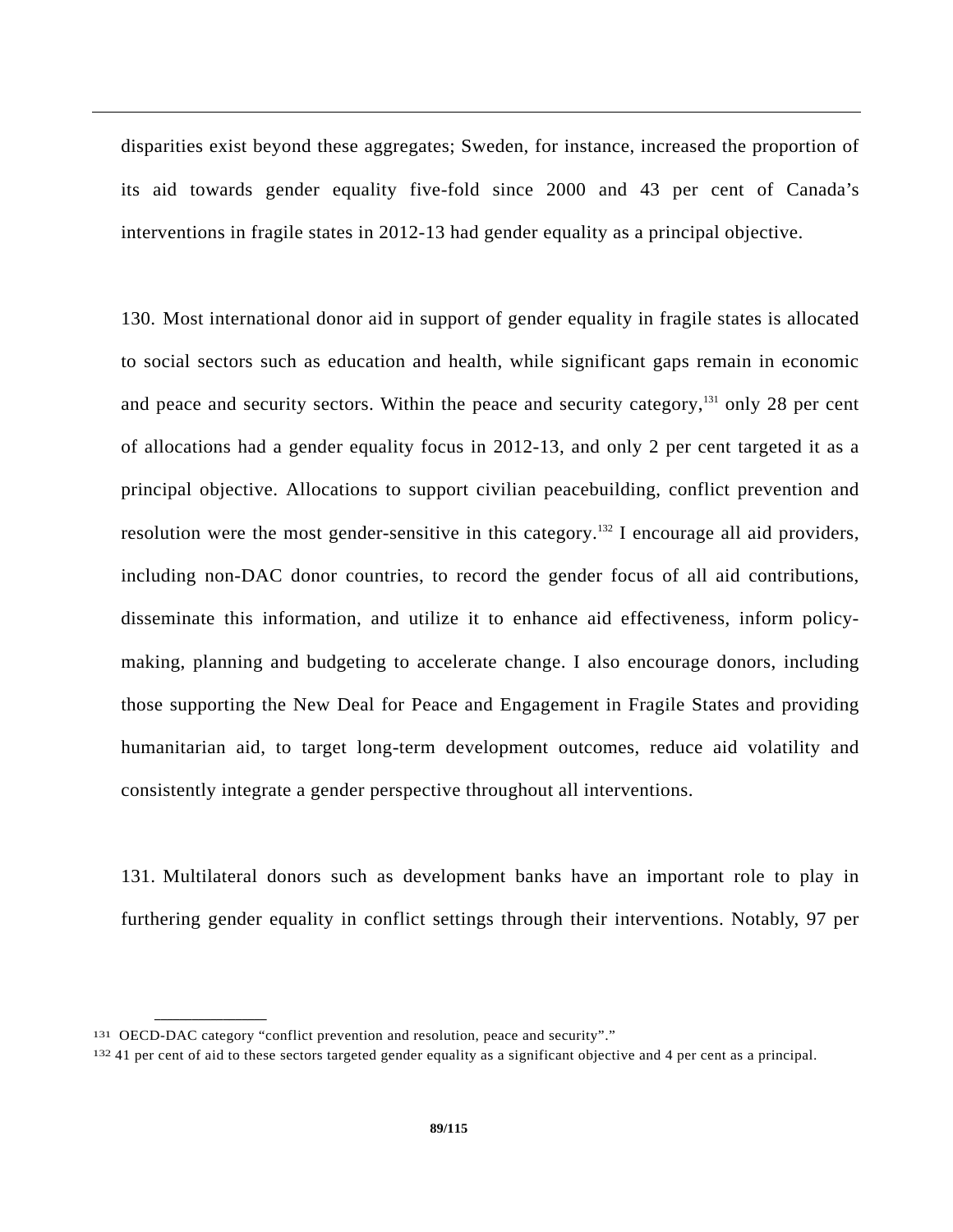cent of the World Bank's allocations to fragile states were gender-informed<sup>133</sup> in 2014.<sup>134</sup> In the same year, 54 per cent of the Asian Development Bank projects, loans and grants approved for fragile states in Asia and the Pacific were rated as having effective gender mainstreaming, while only 14 per cent focused specifically on promoting gender equality.<sup>135</sup> The African Development Bank has committed to introduce a marking system in the course of 2015. I applaud the efforts undertaken by these entities to track the gender focus of their interventions, and I encourage all development banks to further strengthen the gender focus and tracking of financial allocations in conflict settings. Donor conferences are critical for donors to identify a country's post-conflict priorities and plan interventions accordingly. A review of 22 major donor conferences<sup>136</sup> since 2010 indicates that women were not consistently invited to formal proceedings but, when formal participation mechanisms existed, gender equality interventions were often targeted in donor pledges.

132. At present, only 15 per cent of United Nations entities<sup>137</sup> have systems to track the gender focus of their resource allocations, although efforts are underway to roll-out gender marker systems across more entities. Differences in methodology, however, limit full comparability and, while some entities screen the totality of their allocations, others—

<sup>133</sup> Gender-informed operations, according to the World Bank definition, are those that address gender in the analysis, actions or monitoring of the projects with sex disaggregated and other indicators.<br><sup>134</sup> However, in total USD, these allocations were still much lower in fragile (USD Million 3,382.4) than in non-fragile

countries (USD Million 34,156.8).

<sup>135</sup> Data available at: http://adb.org/projects/search/48419,21303?keyword=.

<sup>136</sup> In Afghanistan, Sudan/Darfur, Libya, South Sudan, Yemen, Burundi, Syria, Somalia, Mali, Central African Republic, and Palestine.

<sup>137</sup> Out of those that reported data on the UN System-Wide Action Plan on Gender Equality and the Empowerment of Women (UN-SWAP) in 2015.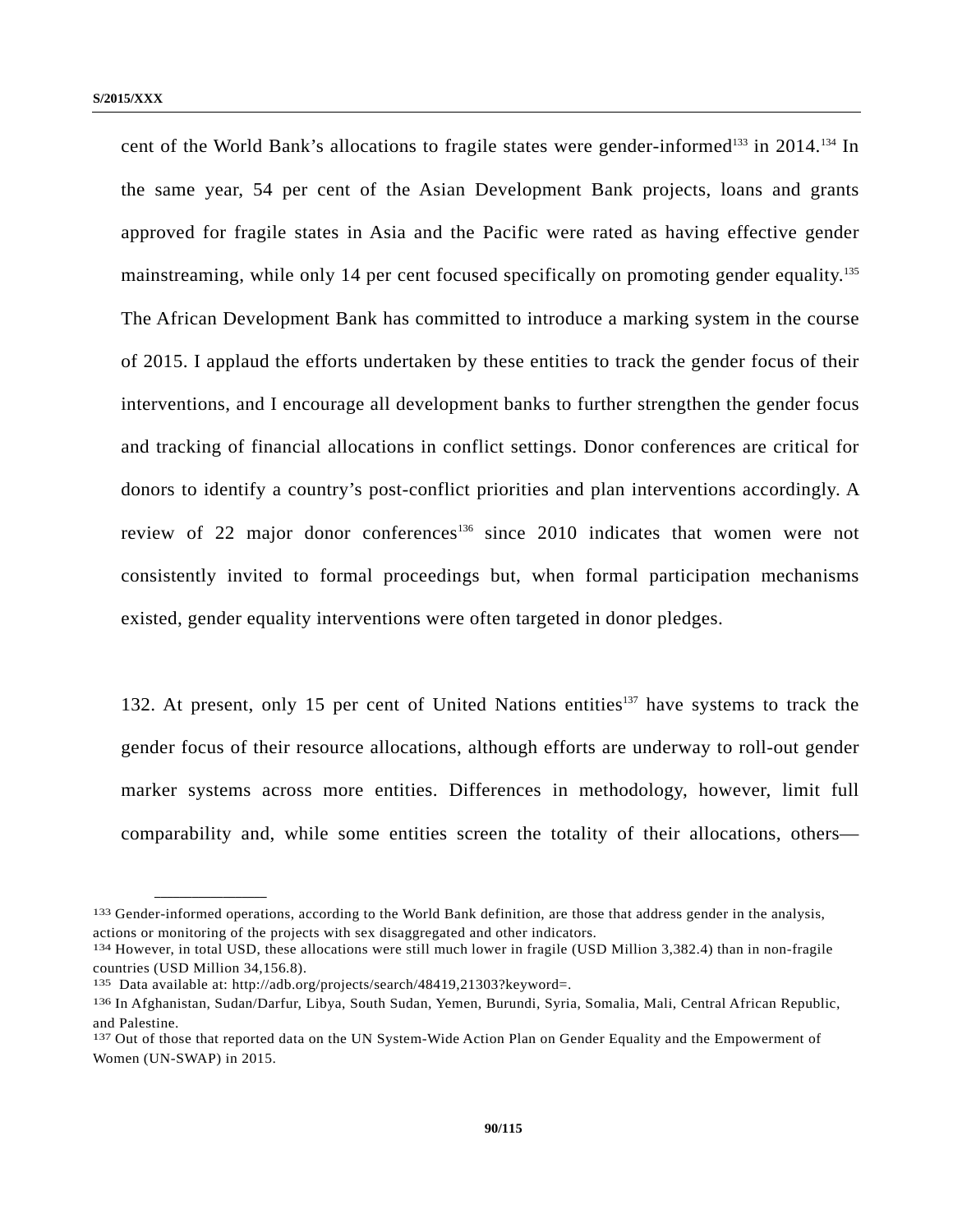especially emergency response and humanitarian agencies —encounter challenges in gender marking, which results in an unreliable picture of whether commitments to gender equality are being met.

133. Available data for specific interventions in conflict and post-conflict settings indicates that, although the proportion of allocations targeting gender equality as a principal objective has generally increased since 2011, much stronger efforts are needed. For instance, UNICEF's proportion of these allocations has increased from 11 to 19 per cent in three years, while UNDP's proportion has largely remained constant, standing at 4.2 per cent in 2014. UNFPA's proportion was 11.6 per cent in the same year. In absolute terms, however, UNDP funded the largest volume of these interventions, a total of USD 71.7 million, which largely targeted the improvement of women's livelihoods (USD 13.6 million) and access to justice, redress and citizen security (USD 7.2 million). In comparison, UN-Women's field level programme expenses in peace, security and humanitarian action totalled USD 17.75 million in 2014.

134. Despite some good practice, the goal of allocating a minimum of 15 per cent of peacebuilding funds to projects whose principal objective is to address women's specific needs and advance gender equality, as set out in my 7-Point Action Plan remains unmet. Only 2.1 per cent of the Peacebuilding Fund's interventions met this criteria in 2011. Thanks to efforts such as the Gender Promotion Initiative, this figure rose beyond 12 per cent in 2013 and stood at 9.3 per in 2014 (a total of USD 8.22 million). As highlighted in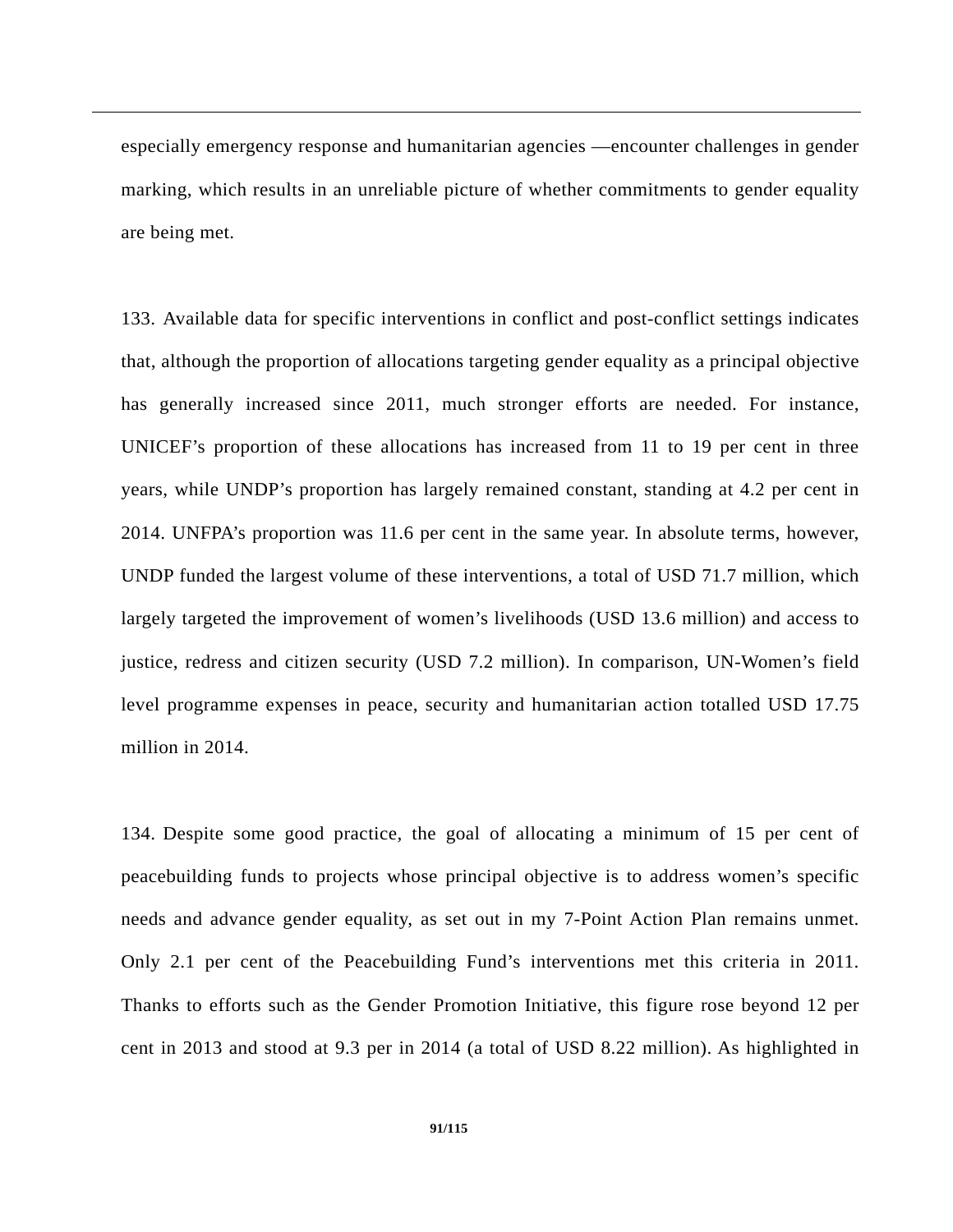the Global Study and recognized by the Advisory Group of Experts for the 2015 review of the United Nations Peacebuilding Architecture,<sup>138</sup> an additional push is needed not only to meet it but preferably surpass it.

135. Much larger sums are consistently allocated to interventions that target gender equality as a "significant objective", an extremely important category to ensure that gender is effectively mainstreamed in large-scale interventions. UNDP allocated USD 357.3 million in 2014, or 20.3 per cent of all funds to conflict and post-conflict countries, compared to 23 per cent in 2011.139 In the case of UNICEF these have shifted from 48 to 52 per cent. Only the Peacebuilding Fund has achieved a substantial improvement from 66 to 81 per cent in the same time period. Trend data is not available for UNFPA, but the figure was 46 per cent in 2014. Yet, large volumes of resources remain unmarked in United Nations entities that do not use gender markers. For instance, the total peacekeeping funding for the fiscal year 2014/15 amounted USD 8.47 billion and the annual budget for special political missions was approximately USD 590 million<sup>140,</sup> neither of which was marked for gender focus. Each UN entity should therefore establish reporting systems to track the gender focus of relevant

<sup>139</sup> The figures reflect gender marker ratings for countries holding the following criteria:

<sup>-</sup> Of which the Security Council is currently seized and which have been considered by the Council at a formal meeting during the period from 1 January 2010 to 31 December 2014 (S/2014/10).

With a peacekeeping or special political mission in 2014.

For 2014, the countries are Afghanistan, Bosnia and Herzegovina, Burundi, Central African Republic, Colombia, Democratic Republic of Congo, Côte d'Ivoire, Cyprus, Cyprus, Guatemala, Guinea-Bissau, Guinea Conakry, Haiti, Iraq, Democratic People's Republic of Korea, Kosovo, Lebanon, Liberia, Libya, Mali, Nepal, Papua New Guinea, Philippines, State of Palestine, Sierra Leone, Somalia, South Sudan, Sri Lanka, Sudan, Syria, Ukraine, Uganda, Western Sahara, and Yemen.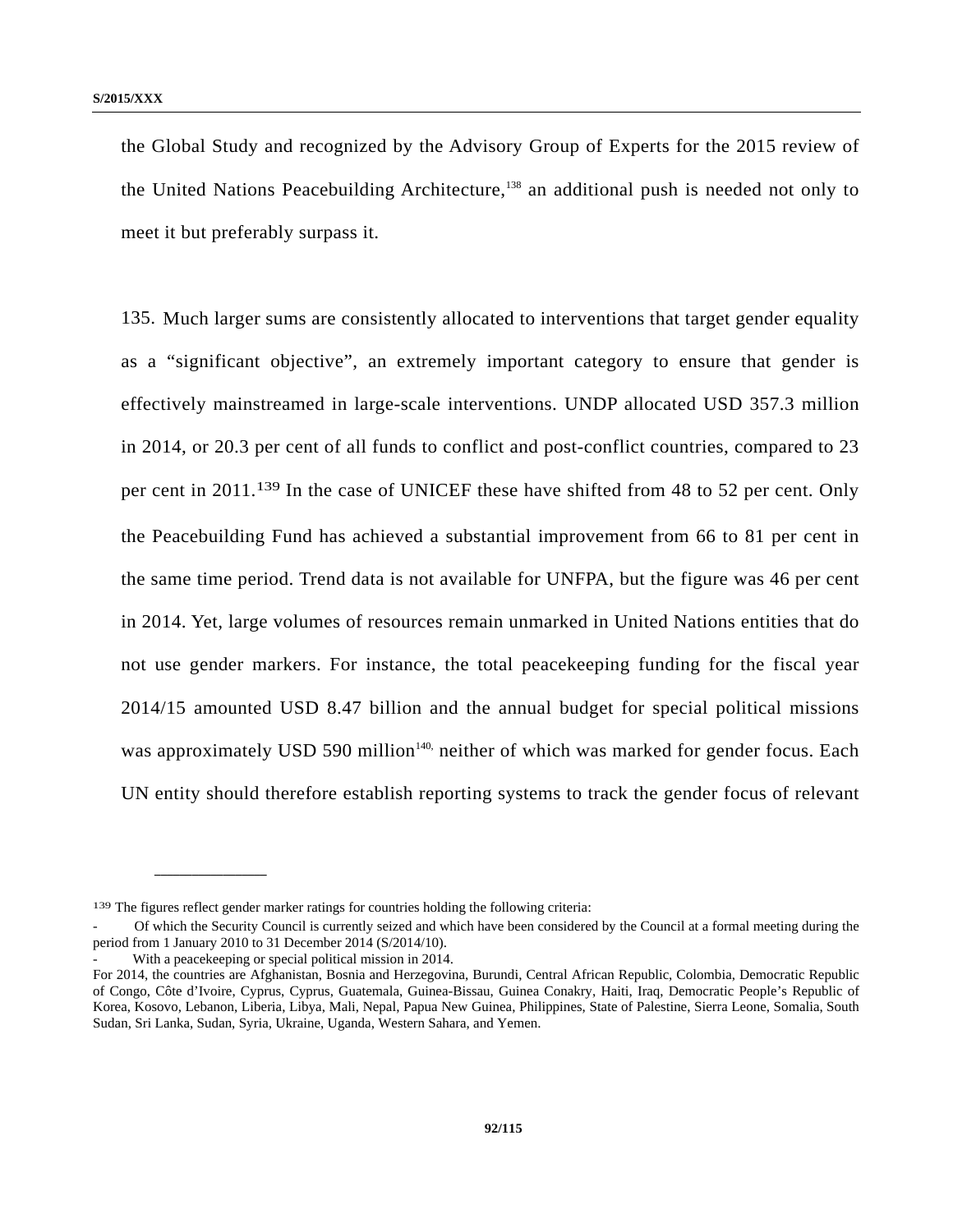budgetary allocations where possible, including in non-project based interventions and in field missions.

136. Resolution 2122 (2013) called on Member States to develop dedicated funding mechanisms and increase their contributions to women's organizations at the local level. Yet, in 2012-13, only USD 130 million of aid from OECD-DAC countries went to women's organizations, a small amount compared to the USD 31.8 billion of total aid to fragile states over the same period.<sup>141</sup> Survey data<sup>142</sup> indicates that most organizations receive the largest amount of funding for work on advocacy and technical capacity-building (43 per cent), with very few organizations (11 per cent) indicating receiving most funding for core-functions. Challenges on accessing resources have been intensified as a result of a shifting funding environment and donors giving preference to large organizations capable of meeting specific reporting and auditing requirements. I encourage bilateral and multilateral donors to increase resources and access to capacity building for women's organizations in fragile settings.

137. Special Funds such as the United Nations Trust Fund to End Violence against Women, the UN Fund for Gender Equality<sup>143</sup> and the United Nations Action Against Sexual Violence in Conflict Multi-Partner Trust Fund<sup>144</sup> have been important multilateral funding sources

<sup>141 &</sup>quot;Financing UN Security Council Resolution 1325: Aid in Support of Gender Equality and Women's Rights in Fragile Contexts."

<sup>142</sup> Findings based on 317 completed surveys from 72 countries and 16 focus group discussions collected between February and March 2015

<sup>143</sup> Both funds are managed by UN-Women

<sup>144</sup> Managed by the Secretariat of UN Action Against Sexual Violence in Conflict with the Multi-Partner Trust Fund Office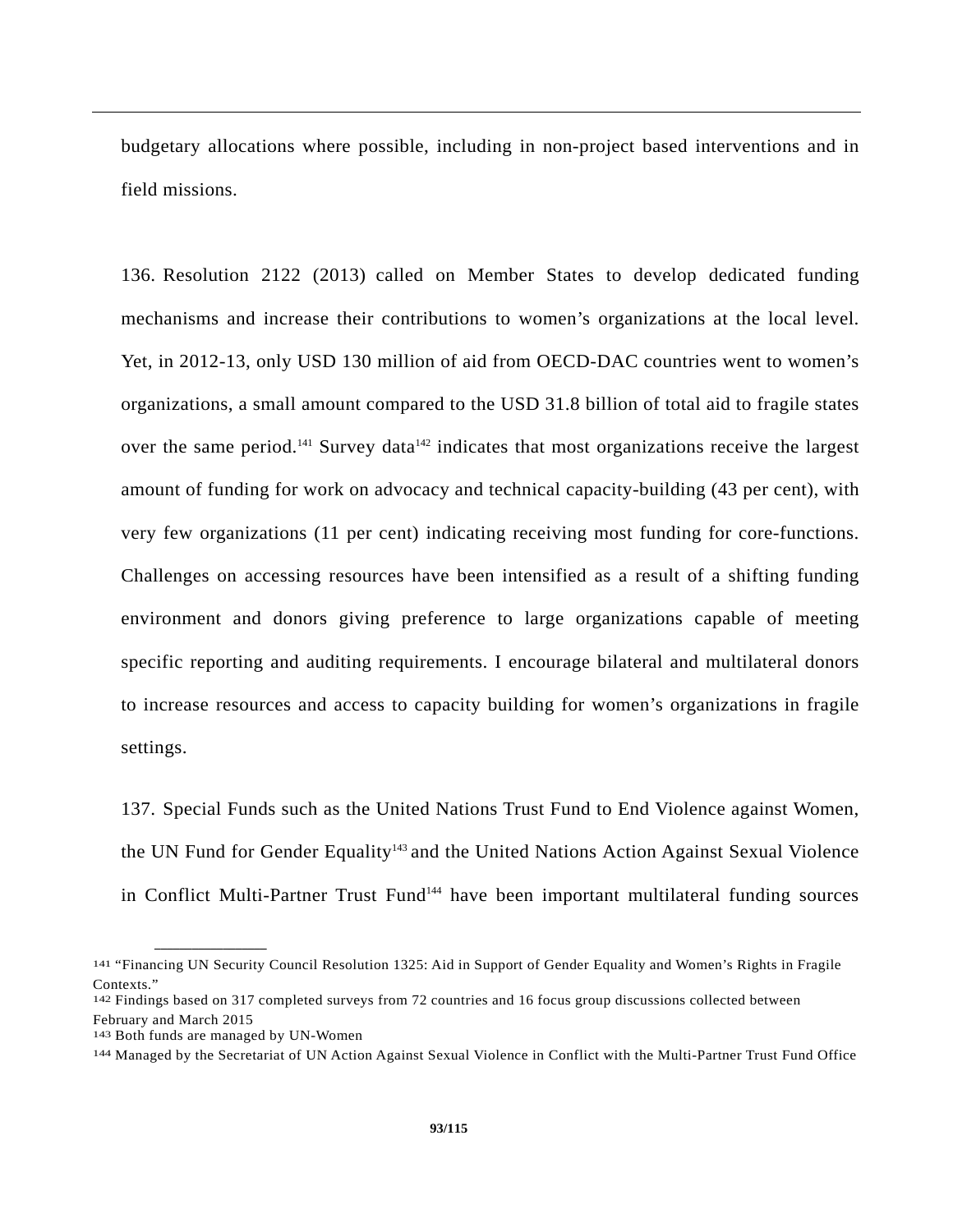exclusively dedicated either to support gender equality work or address conflict-related sexual violence, despite their relatively small envelopes. While these funds support some projects in conflict and post-conflict settings, a significant funding gap still exists. To fill these gaps, the Global Study proposes the creation of a Global Acceleration Instrument on Women, Peace and Security and Humanitarian Action, a pooled financing mechanism backed by Member States, United Nations entities and civil society. In considering the creation of such an instrument, it is essential to ensure that it does not duplicate or undermine existing structures such as the UN Action Against Sexual Violence in Conflict Multi-Partner Trust Fund, which has been an important arrangement to foster coordination and innovation.

138. National spending on military defence largely surpasses investments for sustainable peace and development. In 2014, global military spending  $(USD\ 1.7\ trillion)^{145}$  was thirteen times higher than development aid allocations (approximately USD 130 billion). Meanwhile, inequalities have grown in almost all countries and public institutions are unable to address the basic needs of all.<sup>146</sup> The 2030 Agenda for Sustainable Development created an unprecedented debate about the opportunities for all countries to achieve development. Although the need to ensure peaceful societies is globally recognized at the heart of the United Nations Charter, practical discussions on the resourcing and policy

of the United Nations Development Programme (UNDP) serving as the Administrative Agent. 145 Data available at: http://www.sipri.org/research/armaments/milex/recent-trends

<sup>146 &</sup>quot;Human Development Report 2013: The Rise of the South: Human Progress in a Diverse World" (United Nations Development Programme, 2013), http://hdr.undp.org/sites/default/files/reports/14/hdr2013\_en\_complete.pdf.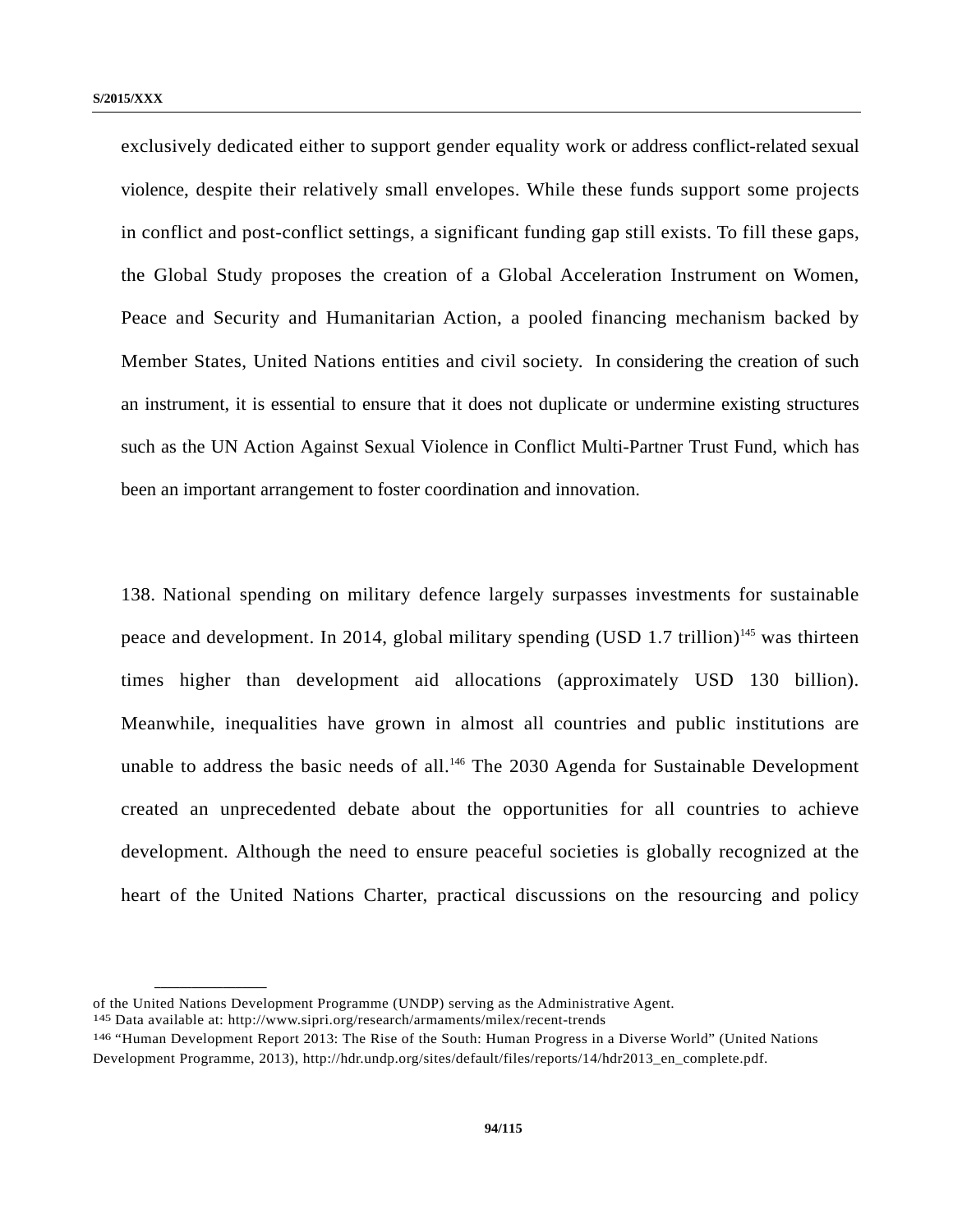shifts are needed to translate these aspirations into reality. The Global Study suggests as one concrete measure in this regard the reduction of excessive military spending.

## *G. Security Council*

139. The Security Council has played a central role over the past fifteen years in establishing the normative framework for women, peace and security. However, echoing the findings of the High-level Independent Panel on United Nations Peace Operations,<sup>147</sup> the Global Study highlights deficits in its implementation of the agenda. The Global Study sets out how improved Council working methods, combined with enhanced gender conflict analysis, can trigger a shift toward viewing the women, peace and security agenda as a tool to enhance the Council's own objectives and effectiveness.

## *Strengthening the quality of information and analysis flowing into the Council*

140. With Resolution 2122 (2013) the Council set out mechanisms to improve its information flow, including through regular briefings on women, peace and security issues from the head of UN-Women, my Special Representative on Sexual Violence in Conflict, Special Envoys, the United Nations' Departments of Political Affairs and Peacekeeping Operations, and commissions of inquiry and other relevant United Nations entities. In

**\_\_\_\_\_\_\_\_\_\_\_\_\_\_\_\_\_\_**  147 A/70/95–S/2015/446, para. 239(viii).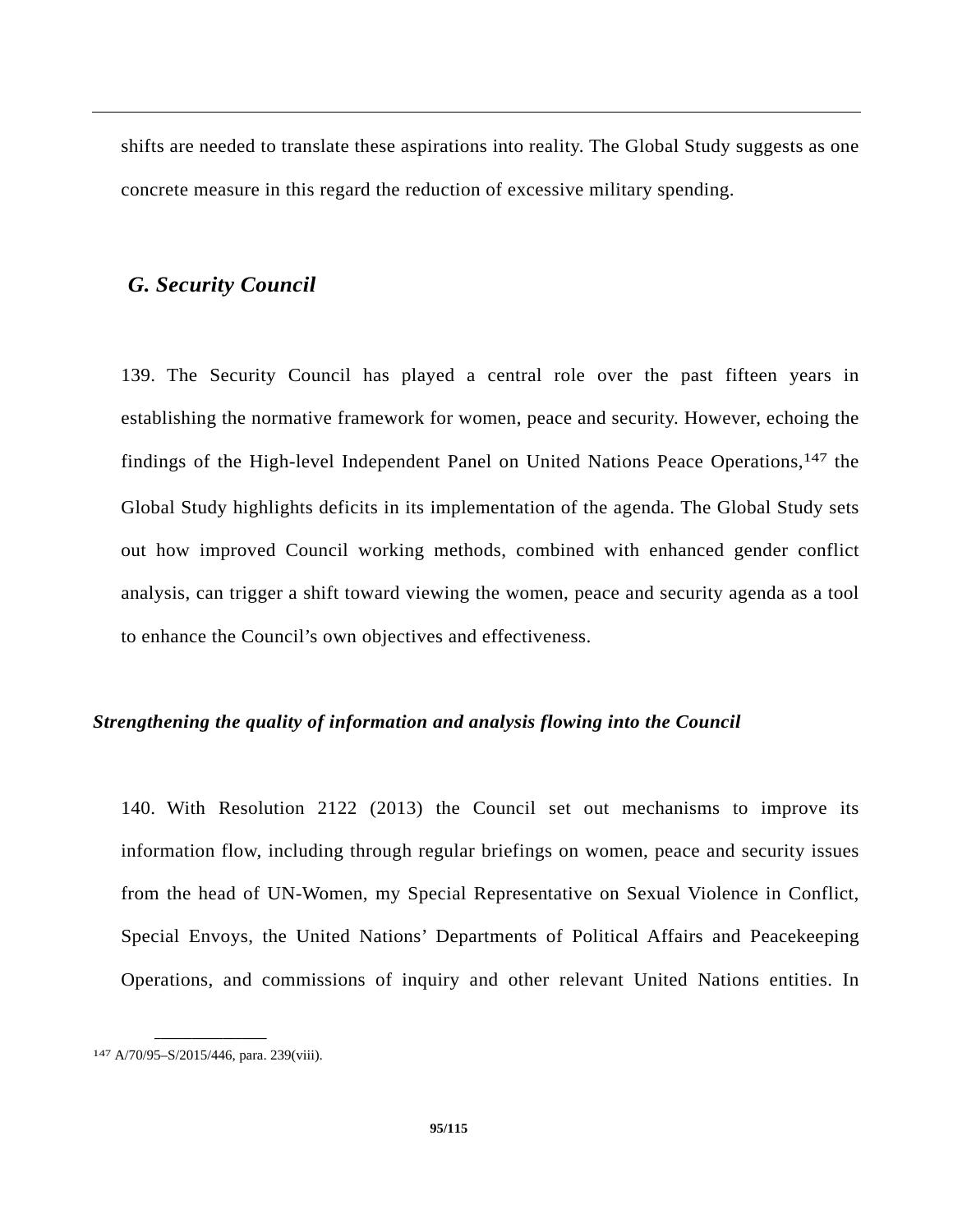**\_\_\_\_\_\_\_\_\_\_\_\_\_\_\_\_\_\_** 

addition, it stressed the importance of ensuring mission mandates include women, peace and security provisions, such as availability of gender expertise and mainstreaming a gender perspective into disarmament, demobilization and reintegration (DDR), security sector and judicial reform (SSR) and electoral assistance. It is important to maintain the progress achieved with the setting up the MARA to ensure that the Security Council receives timely, reliable and objective information on conflict related sexual violence, and that increased efforts in this regard are made by the broader United Nations system, Member States and civil society.

141. Analysis of country-specific and thematic reporting to the Security Council since 2000, shows women, peace and security issues have received increased attention over time, as has the use of sex-disaggregated data. In 2000, only 50 per cent of country-specific reports to the Council contained women, peace and security references, compared to 89 per cent in 2014.<sup>148</sup> Data compiled using the 1325 indicators<sup>149</sup> confirm this trend, as in 2014, all 23 (100 per cent) periodic reports submitted by special political missions included women, peace and security references, and 32 (84 per cent) of 38 periodic reports submitted by peacekeeping missions included such references. Prevalent topics in reports included political participation, sexual violence and justice related issues, with mentions of civil society, refugees and IDPs increasingly included. However it is still necessary to improve

<sup>148</sup> Both the Security Council report and the NGO Working Group on Women, Peace and Security monitor and report on how women, peace and security issues have been reflected in reporting to and outcomes of the Security Council.

<sup>149</sup> The Department of Political Affairs and the Department of Peacekeeping Operations have reported data on the indicator 'extent to which United Nations peacekeeping and special political missions include information on violations of women's and girls' human rights in their periodic reporting to the Security Council" since 2010.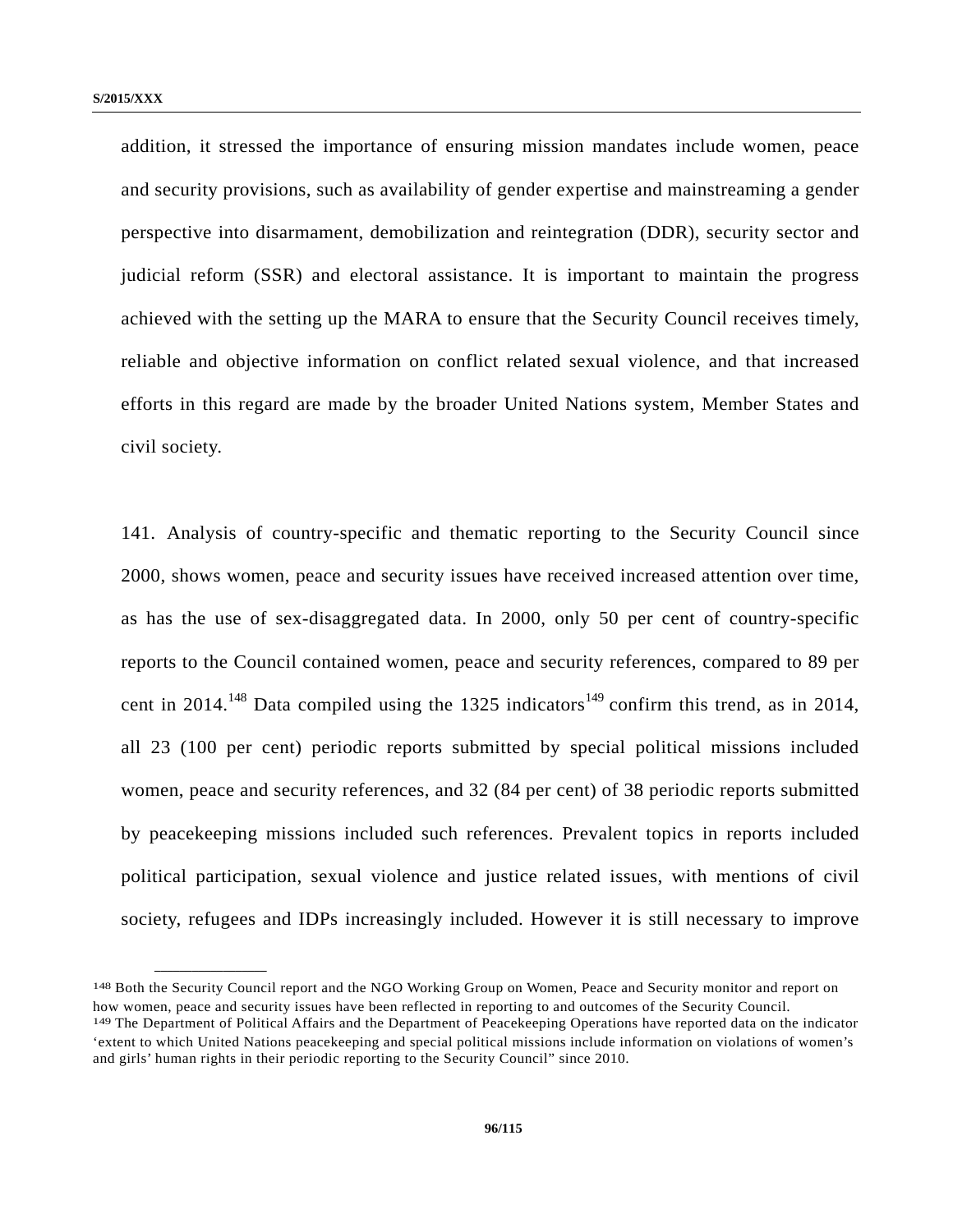the quality of women, peace and security analysis and strengthen links between reported information and actionable recommendations, the inclusion of these into outcomes of the Security Council and ultimately their implementation by designated stakeholders. Efforts underway by field missions and United Nations departments150 to register and measure the depth and quality of gender analysis in mission reports are commendable and need to be supported. I call for increased investment in capacity to compile, analyze and report relevant data in all United Nations missions.

142. The United Nations system as a whole would also benefit from increased resources for data collection on women, peace and security. The 1325 indicators are intended to gauge progress across the agenda's issues. These indicators are included in my annual reports on women, peace and security and should be reflected in country reports received by the Council. The Global Study recommends that all of my reports to the Council include sexdisaggregated data as part of their analysis.

143. Civil society organizations and women human rights defenders are key actors for implementation, often being the only ones delivering services and sustaining dialogue in conflictaffected communities. Over the past 15 years, the Council has regularly heard from women civil society leaders during the annual debate on women, peace and security; and in recent years also during the annual debate on sexual violence in conflict. On occasion, Council members have

<sup>150</sup> The Department of Political Affairs, for instance, compiles and reports data annually on the average number of paragraphs devoted to women, peace and security per report, the proportion of reports including sex-disaggregated data and the main thematic areas in each report.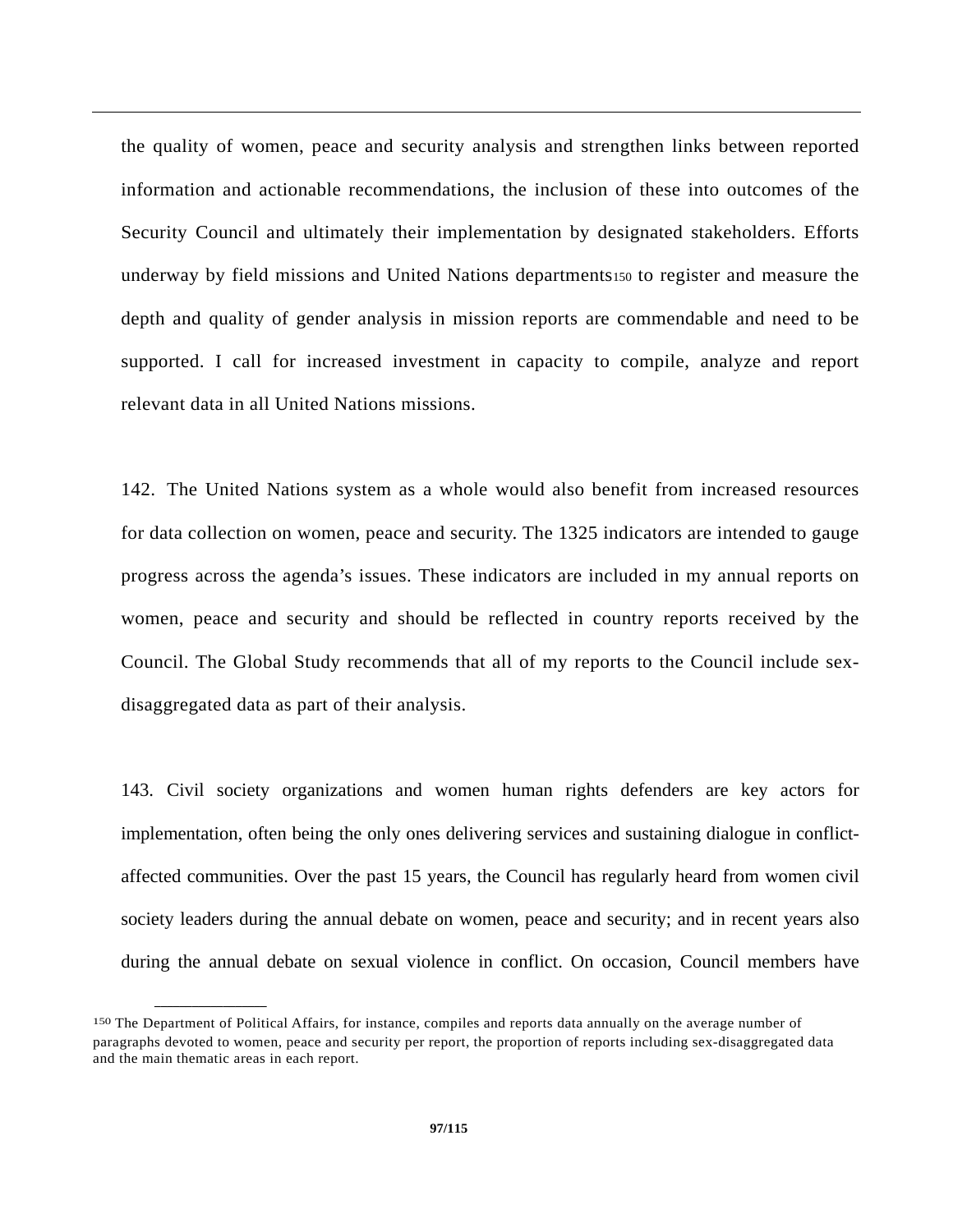heard from women on specific country situations, such as the Arria Formula meeting on "Women's participation in resolving the Syrian conflict" held on 17 January 2014. Consistent engagement with women's civil society as information providers and partners is needed during thematic debates and country-specific deliberations.151

#### *Consistent leadership on women, peace and security within the United Nations system*

144. The Global Study describes a number of steps the United Nations can take to address many of the current implementation gaps, through consistent direction from the Organization's leadership. Additionally, as a good practice, there has been notable interaction between the Security Council and the Special Representative on Sexual Violence in Conflict, who has briefed the Council not only on her broader mandate, but also on country-specific situations. The Global Study recommends that the Security Council act on its intent<sup>152</sup> to extend this practice to the Executive Director of UN-Women with greater frequency, which I have also recommended,<sup>153</sup> in particular when the Council is considering a mandate to support post-conflict structures in a country-specific situation, which should ensure broad participation and decision-making by women.

145. Regarding Security Council missions, whenever the women, peace and security agenda has been incorporated into the terms of reference of the visit, the Council has

<sup>151</sup> S/RES/2122

<sup>152</sup> S/RES/2122 (2013)

<sup>153</sup> S/2013/525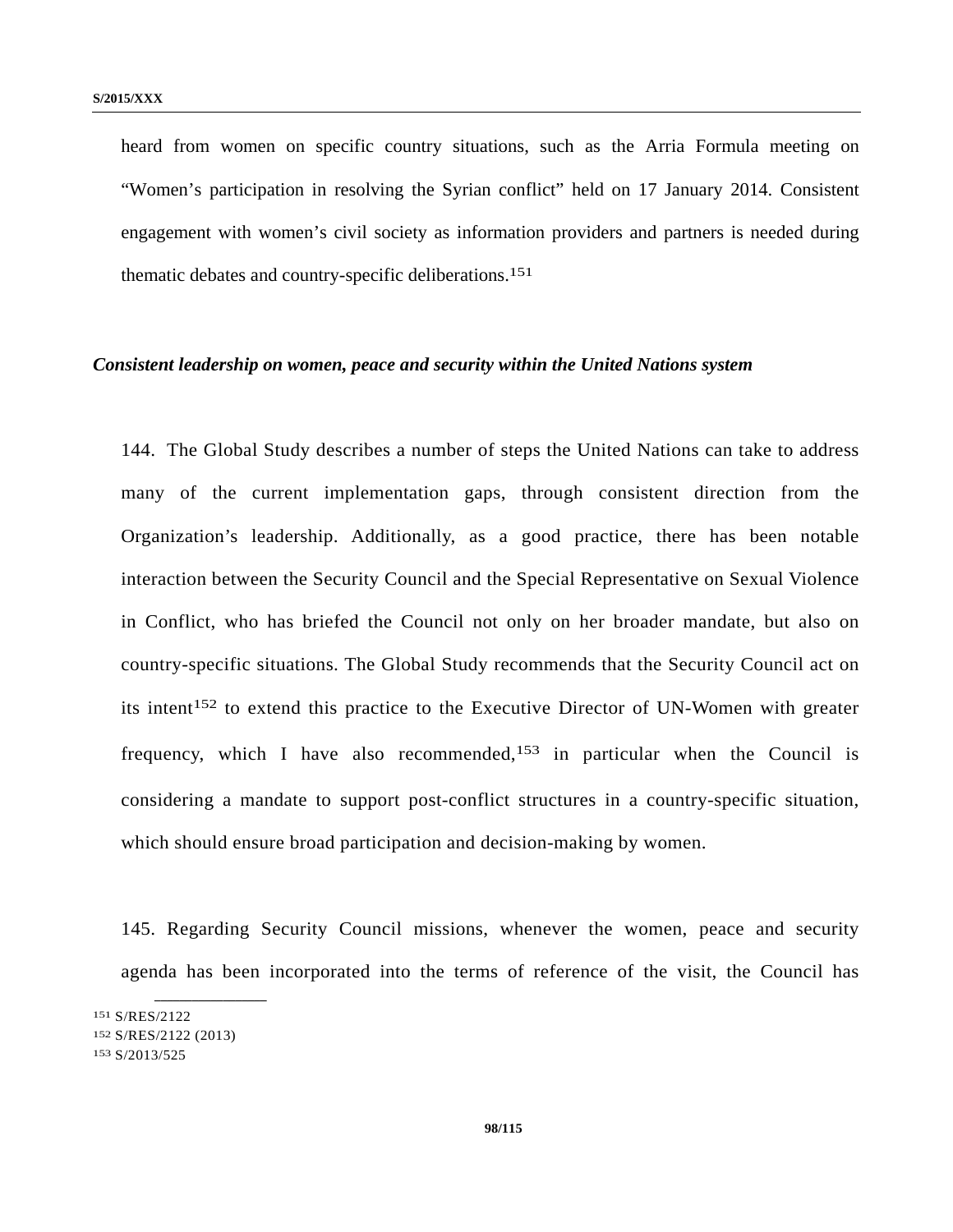engaged with stakeholders on the ground, albeit to varying degrees. However, when such issues were not included, women, peace and security concerns have been subsequently overlooked. I encourage the Security Council to act on its commitment to meet with local women and women's organizations in the field,<sup>154</sup> by consistently incorporating a gender perspective into its terms of references for missions, including specific women, peace and security-focused visits.<sup>155</sup> I also welcome a possible Security Council's mission focused on women, peace and security as noted in resolution 2122 (2013); I am confident that such an exercise would set a good practice benchmark for future missions.

In 2014, the Security Council undertook two field missions, to Mali in January-February and to Europe (Belgium and Netherlands) and Africa (South Sudan and Somalia) in August. For Mali, references to women, peace and security were included in the mission's terms of reference (S/2014/72), the briefing on the mission's findings (S/PV.7120) and in the mission report (S/2014/173). For the mission to Europe and Africa, specific references to women, peace and security were included in the terms of reference for the South Sudan and Somalia legs of the mission (S/2014/579) and in the briefing on the mission's findings (S/PV.7245).

146. Sanctions are a key tool for the Security Council to enforce peace and security, and since the mid-1990s, the Council has adopted targeted sanctions on specific entities and individuals who are suspected of bearing the greatest responsibility for serious violations of

<sup>154</sup> S/RES/2122 (2013)

<sup>155</sup> S/RES/2122 (2013)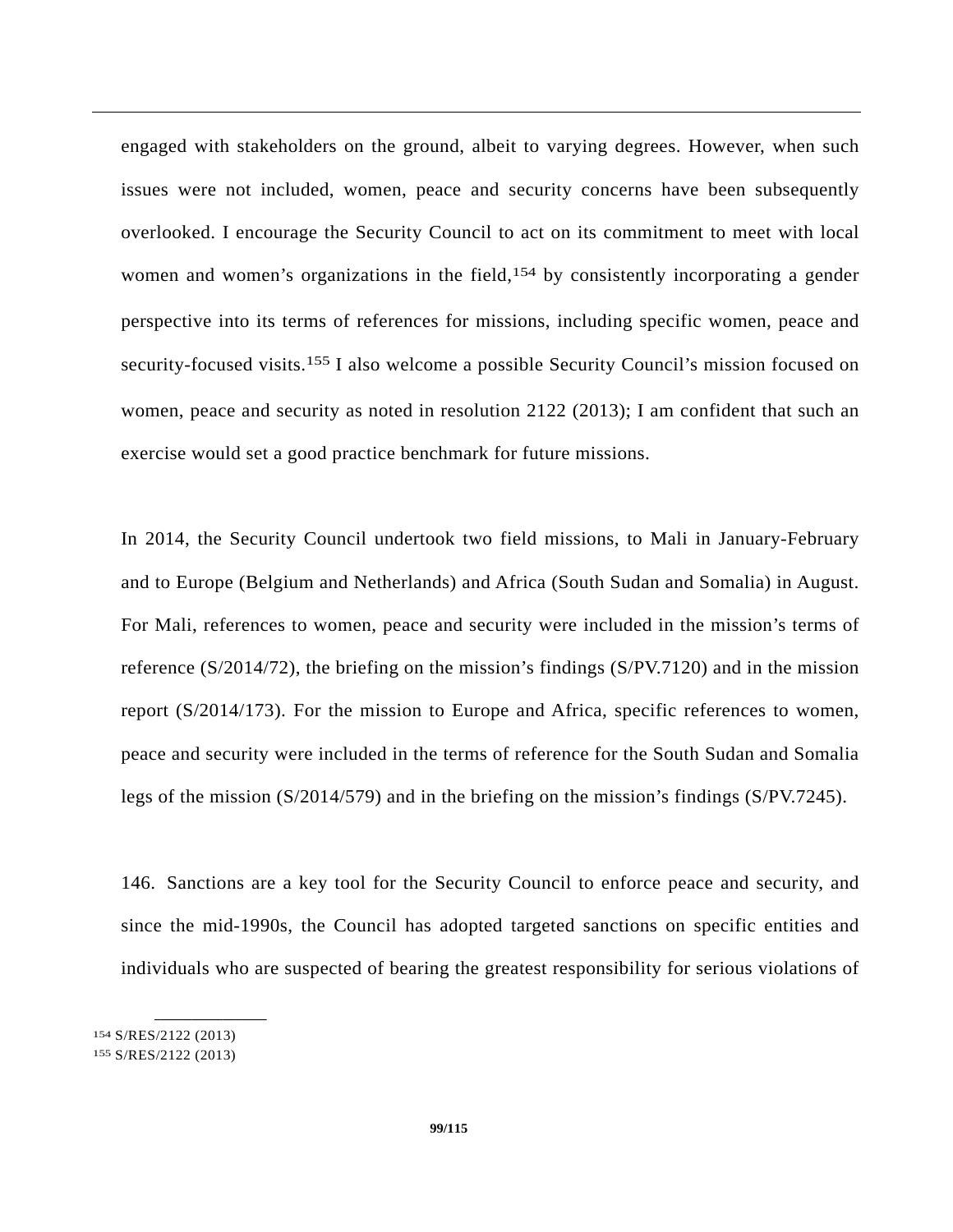international law. Overall, there has been a general trend to more systematically refer to gender issues in Security Council resolutions related to sanctions regimes. According to the Global Study, as of April 2015, among the 75 resolutions linked to 16 sanctions regimes currently active, 22 include some references to gender and women's rights (29.3 per cent). The Council is increasing the application of targeted sanctions and has used individual sanctions to explicitly address sexual and gender-based violence in armed conflict in four instances. The Global Study highlights four areas where gender considerations could be better operationalized in sanctions regimes: designation criteria, referral processes, delisting, and humanitarian exemptions. I continue to encourage the Council when adopting or renewing targeted sanctions in situations of armed conflict, to include designation criteria pertaining to violations of women's rights, including, *inter alia*, acts of sexual violence and death threats or killings of women human rights defenders and journalists. I also recommend that gender experts be included in monitoring groups, teams and panels of relevant sanctions committees to enhance information-gathering on alleged gender-based war crimes.156

#### *Advancing the women, peace and security agenda in the daily work of the Security Council*

147. The Security Council adopted 63 resolutions in 2014, 38 of which (60.3 per cent) contained references to women, peace and security according to the Global Study. This proportion is significantly lower than the 76.5 per cent figure of 2013 and 66 per cent of **\_\_\_\_\_\_\_\_\_\_\_\_\_\_\_\_\_\_** 

<sup>156</sup> S/2013/525, para. 75(d).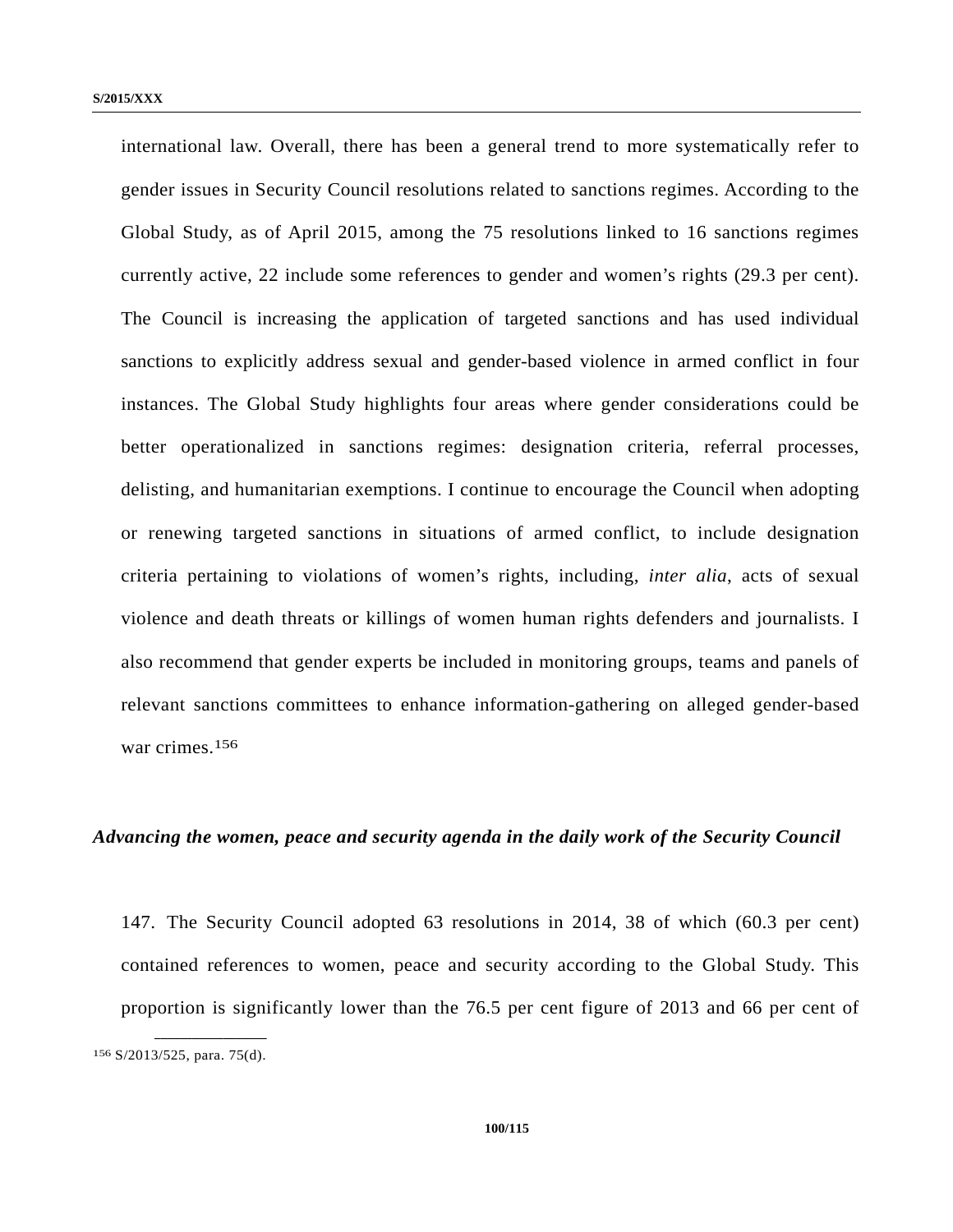2012. Specific references to resolution 1325 (2000) and related resolutions were made in 37 per cent of the total resolutions in this period, while 70 per cent included broader references to gender. It is encouraging that the focus on sexual and gender-based violence that dominated many resolutions is now accompanied with an increased focus on participation. Notably, 44 per cent of the 2014 resolutions included mentions of women's participation, either in peace processes, post-conflict peacebuilding, politics, national security institutions or within the United Nations system.

148. According to the Global Study, of the 20 resolutions in 2014 that concerned the establishment or renewal of mandates of all missions, 18 (90 per cent) contained references to women, peace and security, an increase from 70 per cent in 2013 and 47 per cent in 2012. I remain, however, concerned about the lack of requests for analysis across resolutions, only 19 per cent of them included such mentions. In addition, the Global Study highlights the meager reflection of the important efforts women's organizations play in peace and security contexts, since less than 10 per cent of Security Council resolutions included related mentions. Regarding sanctions, only resolution 2153 (2014) on the situation in Côte d'Ivoire included the issue of sanctions on sexual violence.

149. Political will and consistent oversight by the Security Council are central to improving follow-up on the implementation of the women, peace and security agenda. The Global Study recommends that, alongside the permanent members who lead the Council on women, peace and security and sexual violence in conflict, elected members of the Council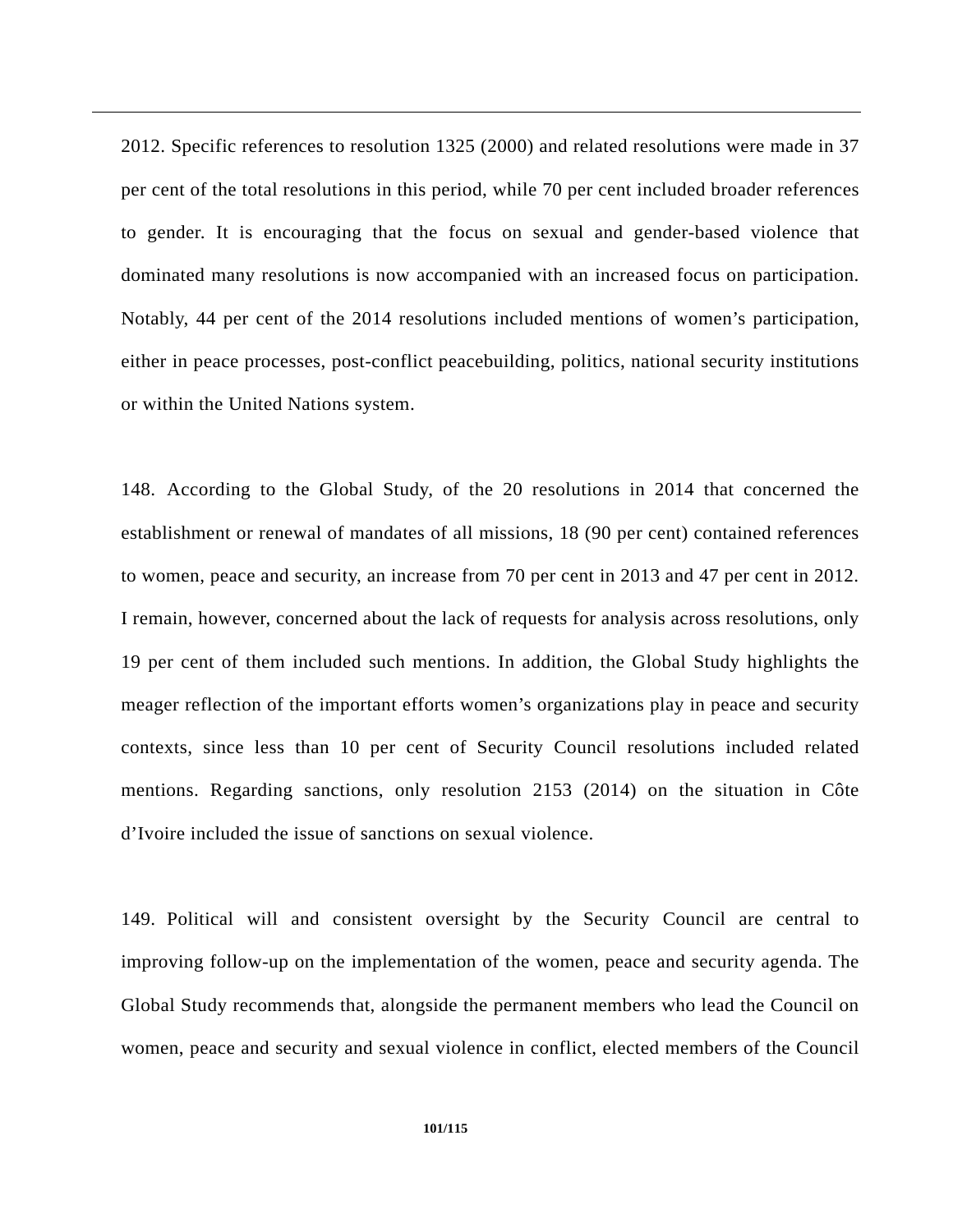take on an informal co-leadership role on these issues. It also recommends the addition of a mechanism to mainstream a gender perspective in all Council outcomes, connect the Council to the security challenges and participation barriers women face and better avail of analysis from gender advisers and other United Nations system actors. I encourage Security Council Member States to review these recommendations and act upon them as soon as possible.

## **II. Concluding observations and recommendations**

150. Consultations and research in preparation for the Global Study emphasized that the peace and security context of today is different from fifteen years ago. Entrenched cycles of conflict and fragility have been exacerbated by mass displacement, new weapons and media technologies, emerging threats such as climate change, increased involvement of armed non-state actors, and the rise of violent extremism. The imperative to achieve peace is both more challenging and more necessary than ever before. Against this backdrop, there is now an unquestionable body of evidence proving that women's meaningful participation increases the effectiveness of humanitarian assistance, the credibility and quality of peacekeeping, the pace of economic recovery in post-conflict settings, and the sustainability of peace agreements. Women's participation is therefore central to building inclusive and peaceful societies based on equality and respect for human rights.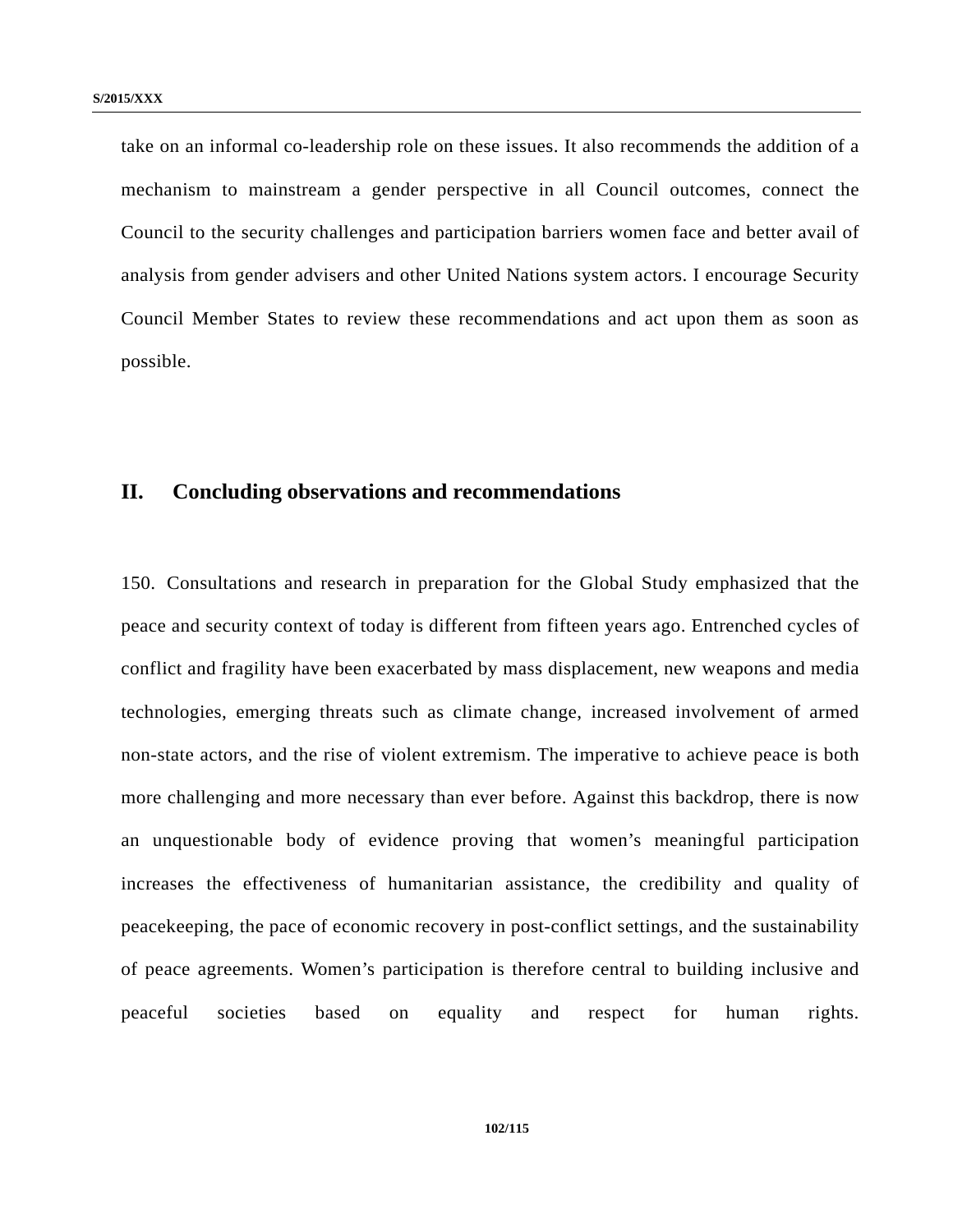151. The 15-year anniversary and High-Level Review of the implementation of Security Council resolution 1325 (2000) has raised high expectations of renewed commitment to the full realization of the women, peace and security agenda. The Global Study is a call to accelerate action on the transformative vision of resolution 1325 (2000) and puts forward a set of critical recommendations targeted at Member States, regional and international organizations and civil society. Together, these form a strong agenda for action. I will personally task the senior leadership of the United Nations to make a priority of implementing women, peace and security related recommendations across all three peace and security reviews relevant to the United Nations system. I will hold them accountable to demonstrating concrete results by the end of 2016. I expect other actors to take action as well. To deliver results, all stakeholders must significantly step up action in the following five key areas, which together are fundamental to achieving the changes envisioned in Security Council resolution 1325 (2000).

# **1. Bringing women's participation and leadership to the core of peace and security efforts, including responses to new and emerging threats.**

152. More must be done to adopt targeted measures to remove obstacles and incentivize effective and meaningful participation and decision-making of women in peace and security, to shift attitudinal barriers, demonstrate impact, and support innovative actions. In line with commitments made in A/RES/68/303 on "Strengthening the role of mediation in the peaceful settlement of disputes, conflict prevention and resolution", I will continue to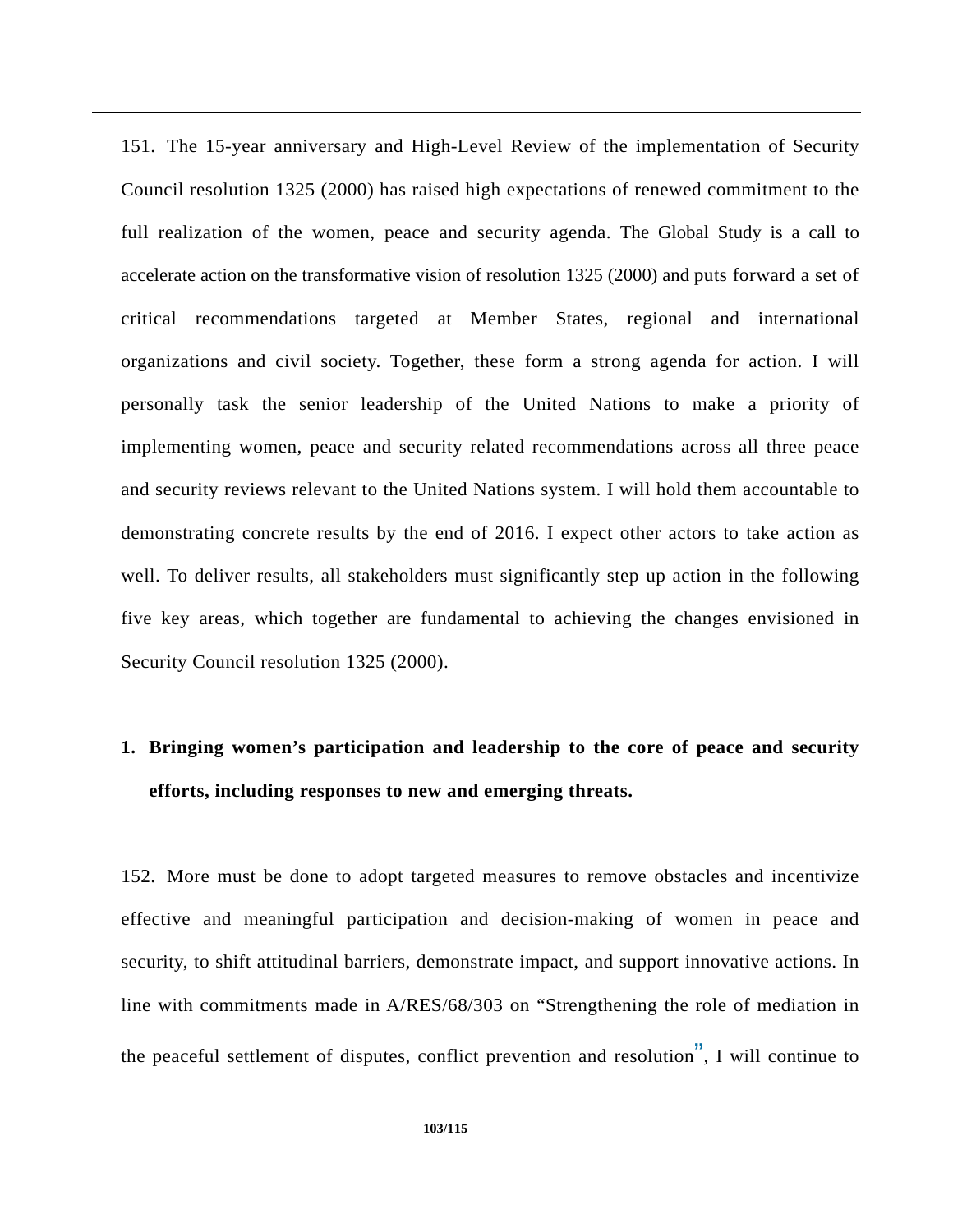appoint women as chief or lead mediators and as members of mediation teams in United Nations sponsored peace processes, as well as to ensure adequate gender expertise for all United Nations processes. I invite similar efforts by Member States, and national, regional and sub-regional organizations.

153. I encourage all actors involved in peace processes to make quantifiable, time-sensitive commitments to ensure women's direct and meaningful participation during all phases of the process. This entails including women's perspectives and gender-responsive provisions in all meetings, consultations and agreements; training all parties on gender-responsive obligations within their area of expertise; and acknowledging and providing holistic support for women's groups that are engaged in track II diplomacy efforts. Here, there are unique opportunities to further support and leverage the leadership and engagement of women at community-level and to link these to high-level, national processes. The important role that women and civil society can play an exerting influence over parties to armed conflict illustrates the continuing need to increase the participation of women at all stages of mediation and post-conflict resolution and to increase the consideration of gender-related issues in all discussions pertinent to conflict. I encourage all actors to move beyond limiting participation of women's groups to observer roles and urge instead their meaningful participation in formal and informal processes.

154. Recognizing the critical roles of donor and friends groups, I encourage them to incentivize women's participation in peace talks, donor conferences, national and regional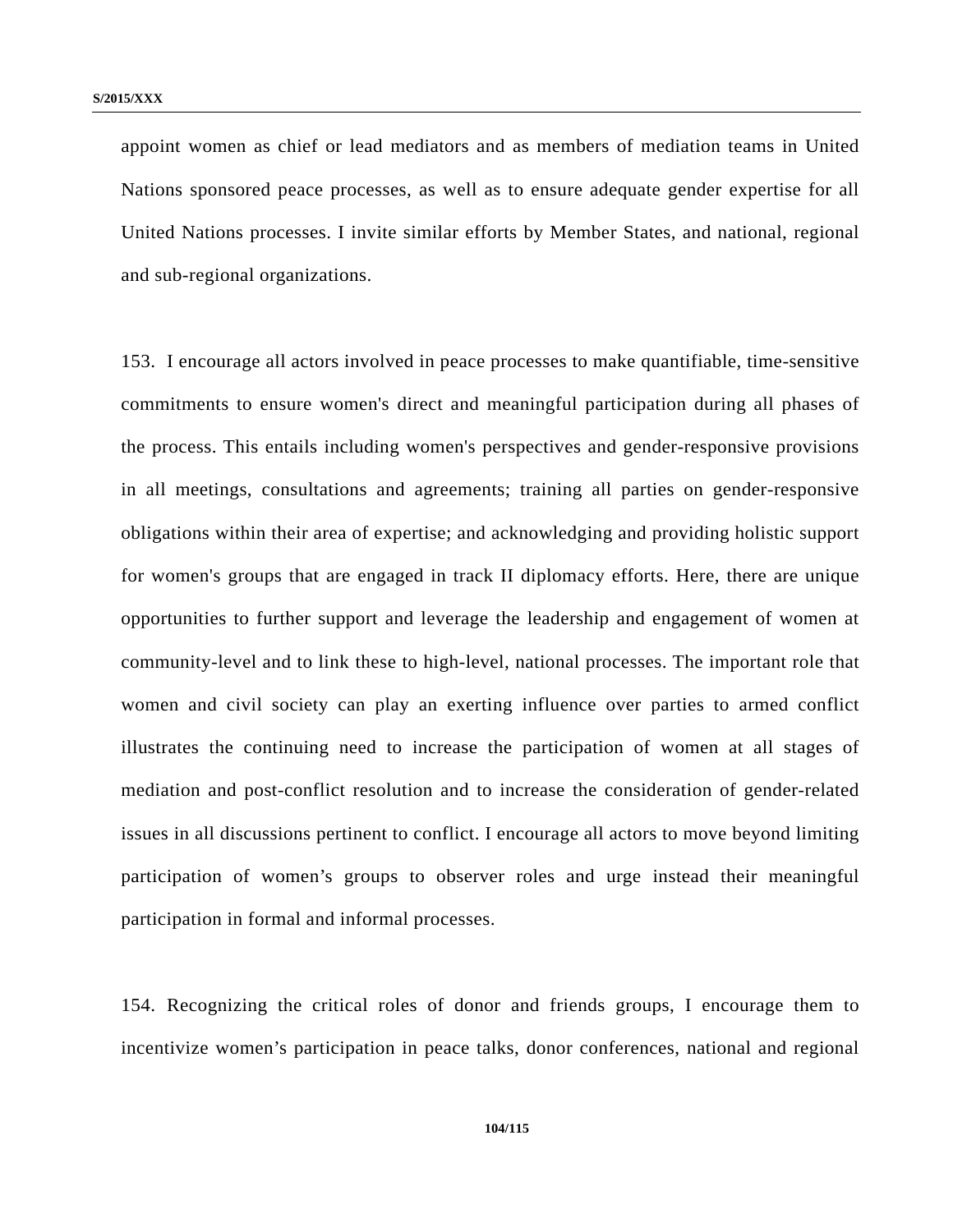dialogue processes and other peace and security forums. All women, including those displaced or from marginalized groups, must be engaged.

155. Women's leadership in politics, public institutions and the private sector is also essential for the maintenance of peaceful societies and the full achievement of sustainable development. They must be engaged at all levels in violence prevention and response, security, justice systems, educational institutions, and the media. Women's capacity and leadership must be promoted in national peace and security institutions, which bear ultimate responsibility for the implementation of peace agreements and prevention of armed conflict. They must also be a key component of strategies for building the resilience of communities, countries and regions against the spread of violent extremism. In November 2015, I will present my Plan of Action to Prevent Violent Extremism to the General Assembly. It is informed by the increasing recognition of the gendered aspects of violent extremism, including in recruitment strategies, and the need to promote women's participation and empowerment in efforts to prevent and counter violent extremism. I call on Member States and United Nations entities to invest in gender sensitive research and data collection to identify the drivers that lead individuals to join violent extremist groups; and the impacts of counter-terrorism strategies on the lives of women and men in order to develop targeted and evidence-based policy and programming responses.

156. Building the capacity of women and civil society groups to effectively engage in efforts to counter and prevent violent extremism is critical. National governments should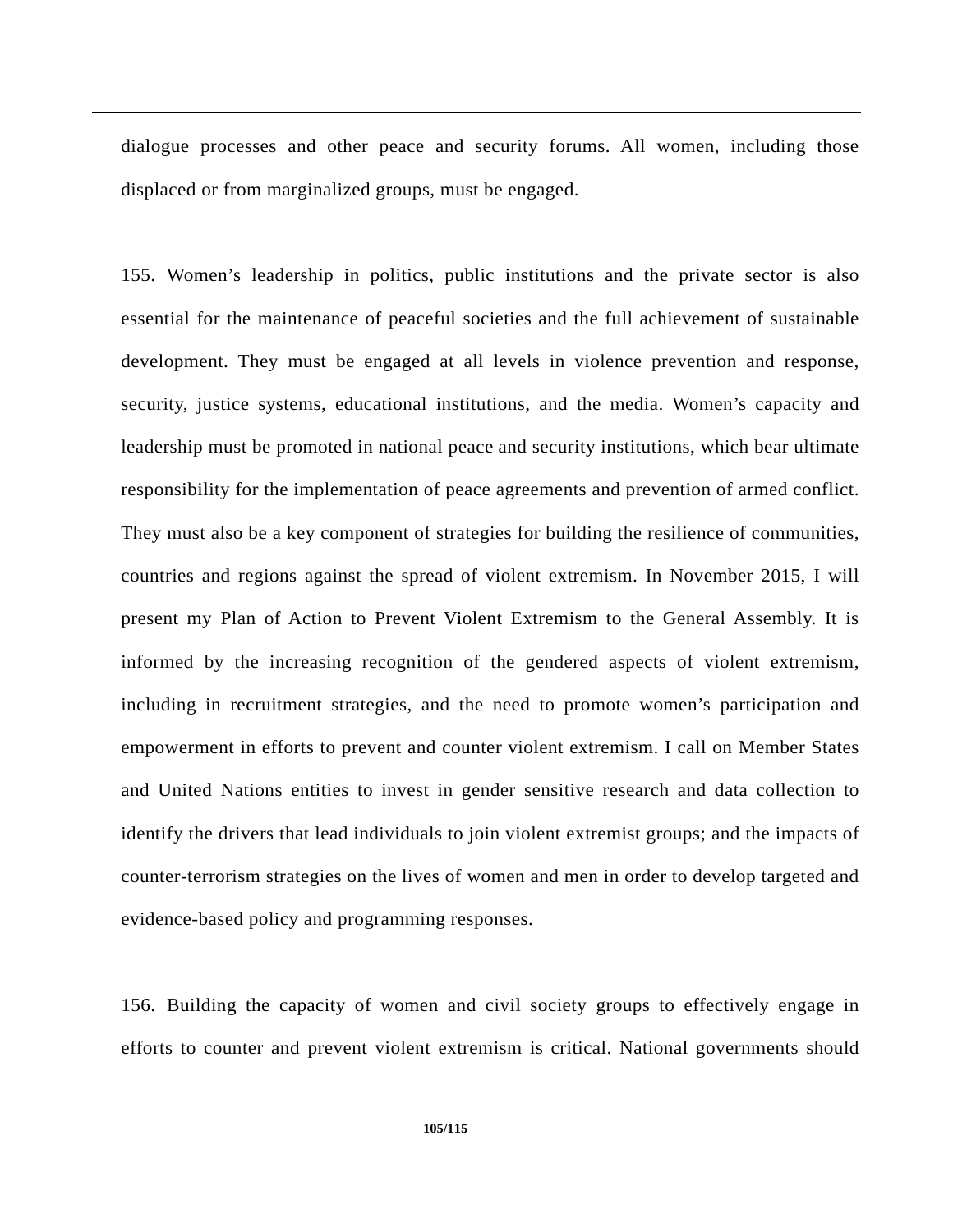ensure that in implementing the recommendations of the Financial Action Task Force, they do not unwittingly or purposefully restrict or control the work of civil society organizations, including those promoting gender equality and women's participation and leadership. In this connection, the Security Council should include in future pronouncements about the Task Force the necessary safeguards to discourage abuse and unintended impacts. This includes the effect of counter-terrorism on humanitarian principles.

157. United Nations entities, international financial institutions and Member States must ensure women's participation and representation in all peacebuilding initiatives. Previously agreed targets, including my own 7-Point Action Plan, must be met.

# **2. Protecting the human rights of women and girls during and after conflict, especially in the context of new and emerging threats.**

158. Despite fifteen years of attention on the women, peace and security agenda, the protection for women and girls remains an area of deep concern. Record levels of displacement, ongoing crimes of sexual violence and other forms of abuse of women and girls, deliberate attacks on women's rights defenders, including by new groups of violent extremists, and the risks and complications added by climate change and new technologies, are posing significant challenges to the safety and human rights of women and girls. International, regional and national responses must address the full range of violations on the rights of women protected under international humanitarian, refugee, and human rights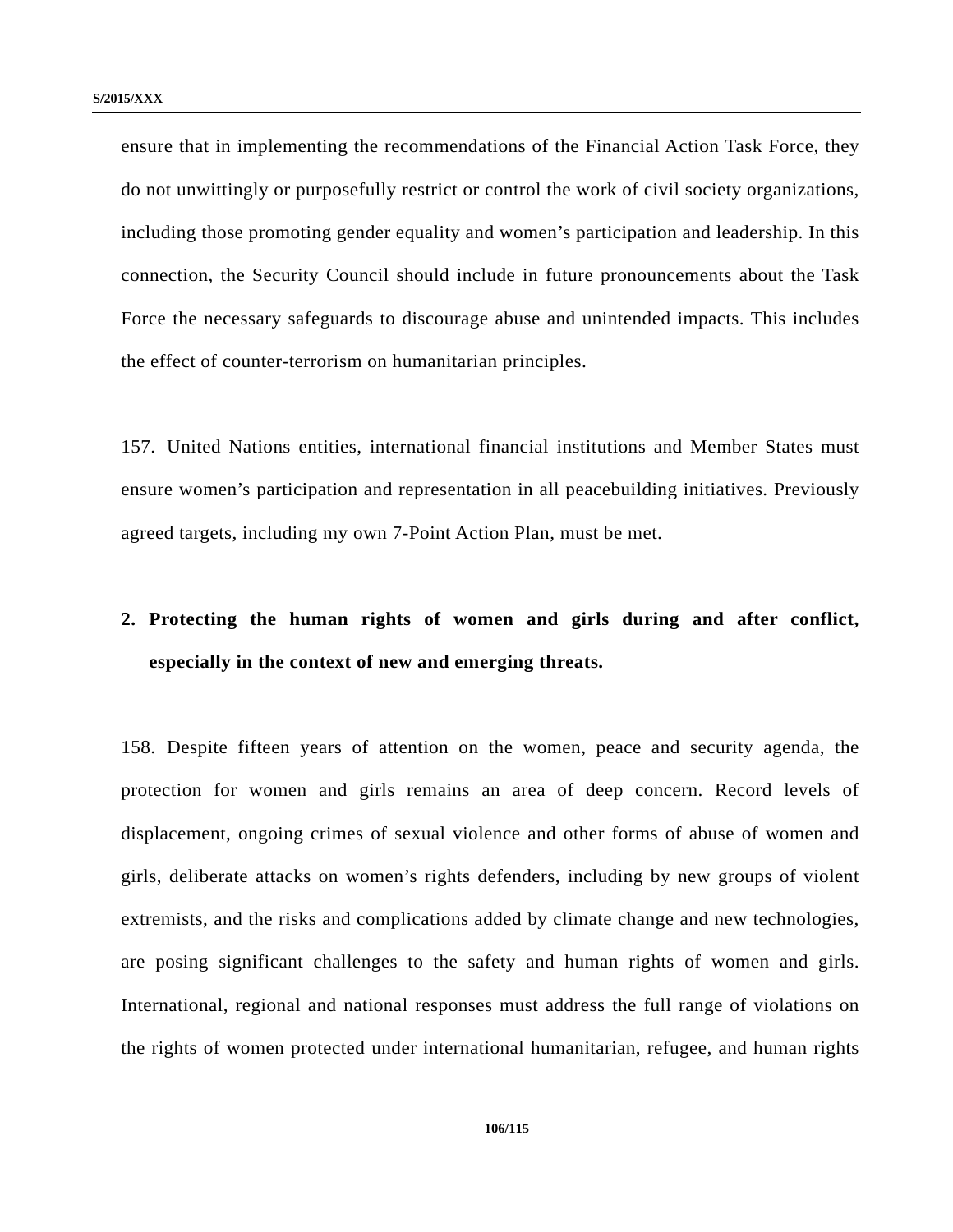law, from sexual and gender-based violence to their right to health, education, food and water, land and livelihood, nationality, and access to justice and remedy. I commend the increased attention being paid to women's rights in conflict settings as a result of the Universal Periodic Review, CEDAW reporting and other human rights mechanisms. I encourage a rights-based approach to women, peace and security which recognizes the need to address gender-based discrimination as part of our efforts.

159. The Global Study and its consultations highlighted that protection must be underpinned by participation, and participation in itself is a measure of protection. This means that more women should occupy decision-making positions or positions of seniority within national justice and security institutions. United Nations entities and Member States must plan, implement and monitor security sector reform and disarmament, demobilization and reintegration with the aim of improving security for women and girls and ensuring women's participation in the design and rollout of such processes. Gender-sensitive security assessments must include proper vetting and prosecution of alleged perpetrators. I urge Member States to address the obstacles to women being recruited into national militaries and to move beyond barriers of representation of women in United Nations peacekeeping troops. I commit to explore ideas to incentivize greater numbers of women peacekeepers as recommended by the Peace Operations Panel. I also encourage all actors to adopt an approach to re-establishment of the rule of law and justice post-conflict that is premised on providing victims with legal, medical, psycho-social and reparative justice and comprehensive services, alongside broader institutional reforms, in an effort to further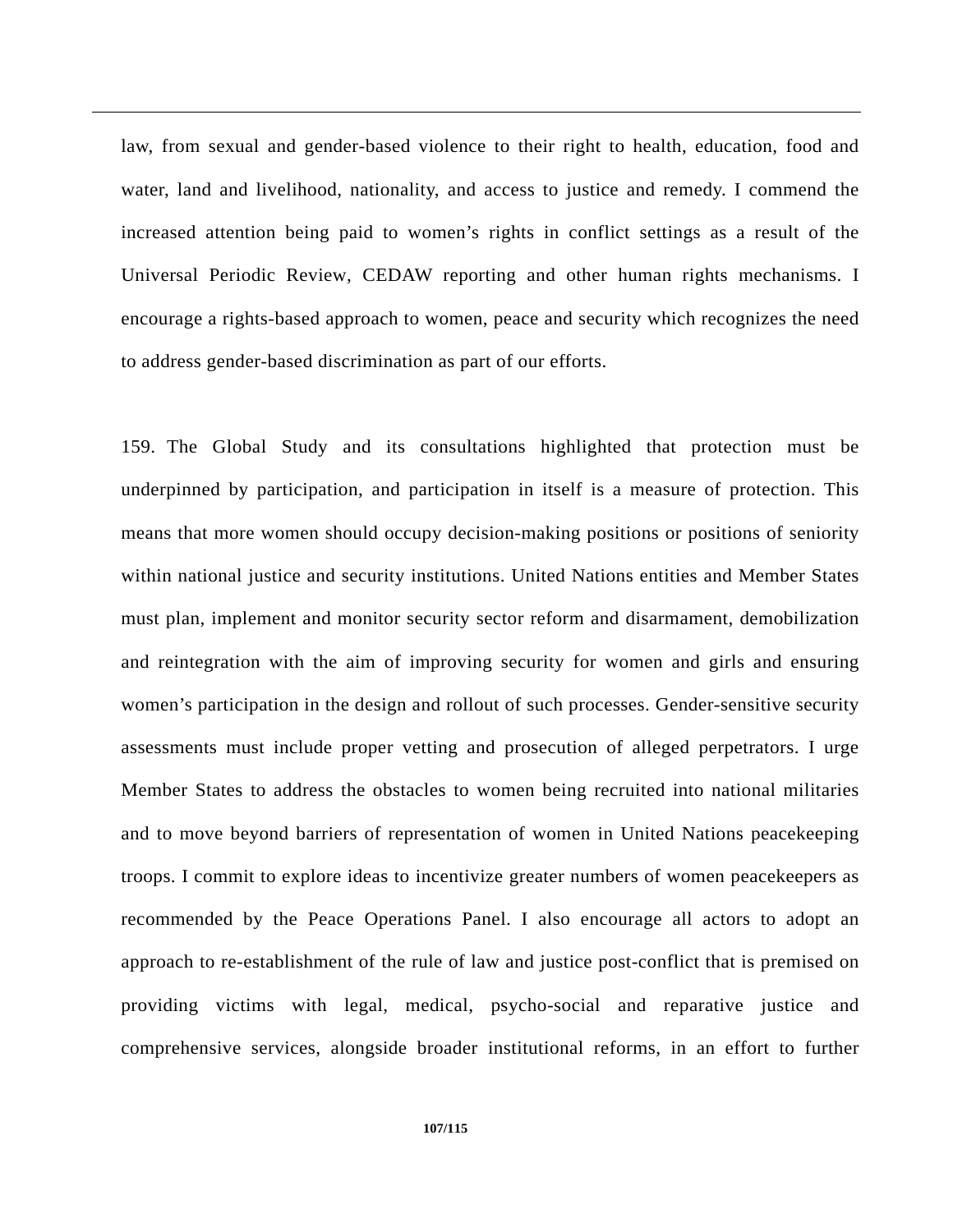gender equality.

160. The emphasis on the rights of women and their leadership must also apply to humanitarian action. The Global Study reconfirms that promoting women's empowerment and gender equality improves outcomes for everyone. More must be done to address women's rights to asylum and nationality; involve local women and women's organizations, including youth-led organizations, in the planning and implementation of protection interventions; provide non-discriminatory services for survivors of gender-based violence in line with international humanitarian law; protect the reproductive health and rights of women and girls; improve girls' access to education in the context of armed conflict and provide livelihoods for women, including young women and adolescent girls. I hope that the World Humanitarian Summit will bring all humanitarian actors together to agree on how take these important issues forward.

161. Significant progress has been made in promoting the conflict-related sexual violence agenda within the peace and security arena through the consistent focus of the Security Council, strategic leadership in the United Nations system, and more coordinated action of all relevant United Nations entities. Today, there is more reliable and timely information and analysis to inform advocacy and action, more concerted focus on accountability as a vital aspect of deterrence and prevention, as well as greater awareness of the needs of survivors and resources for comprehensive services. It is crucial that we build on the momentum generated in this area to consolidate and reinforce our efforts, and apply some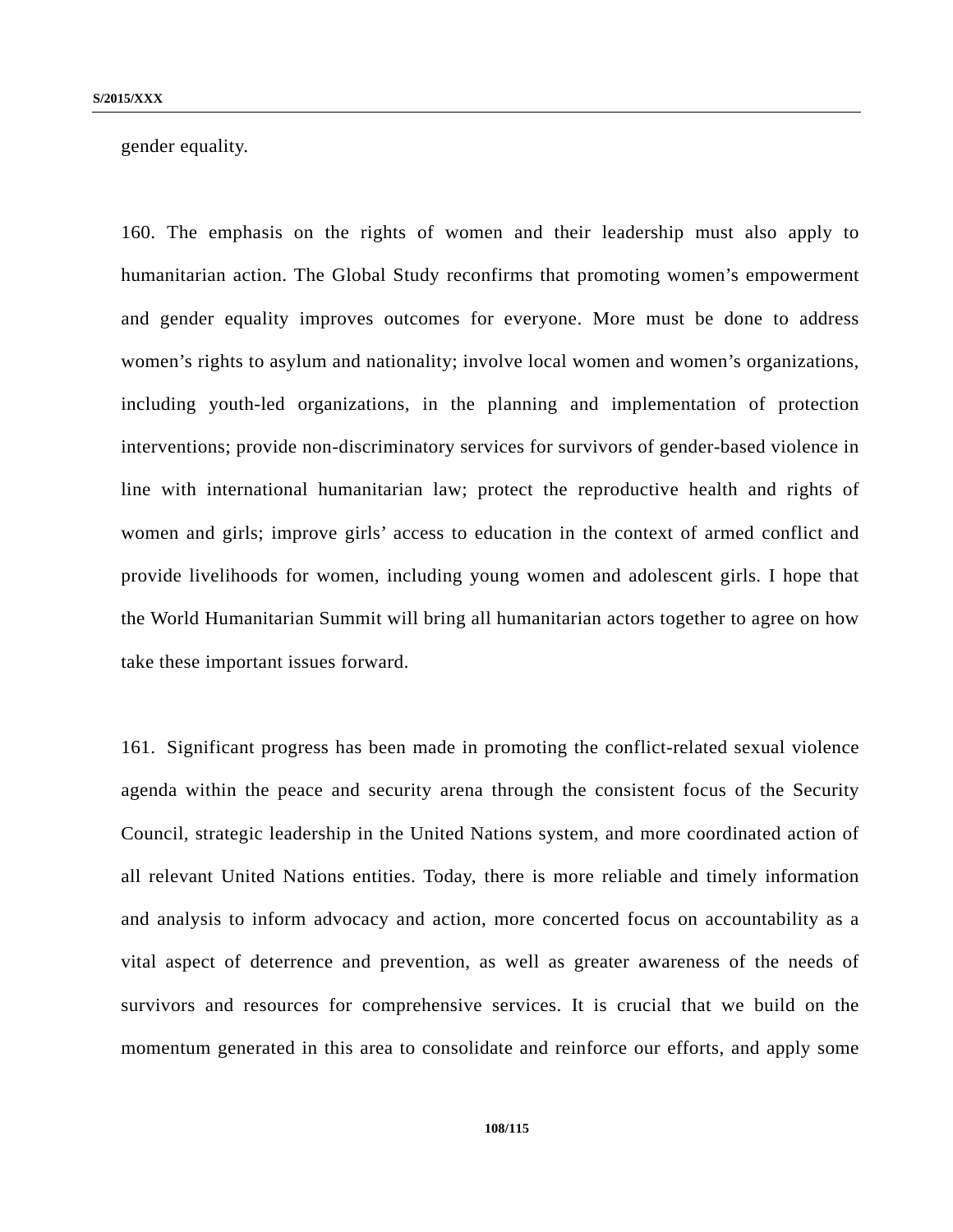of the lessons of this experience to advance other important dimensions of the women, peace and security agenda.

## **3. Ensuring gender-responsive planning and accountability for results.**

162. Consultations for the Global Study highlighted the missed opportunities for advancing gender equality when gender analysis and women's participation were not included from the outset in policy and programme planning. Locally driven and conceived solutions offer the best chances for success when coupled with adequate analysis, planning and resources. I call on all actors involved in humanitarian response, peacemaking or peacebuilding efforts to ensure gender analysis and women's participation are part of all planning processes. I recommend United Nations entities to populate data in existing women, peace and security frameworks, address any gaps, eliminate overlap and work to meet targets by 2020. Similarly, I encourage Member States to ensure adequate analysis and implementation of related commitments through enhanced compilation and analysis of national women, peace and security statistics.

163. Within the United Nations, it is critical that the implementation of this agenda is actively supported by senior leadership, including, but not limited to, my Special Representatives, Special Envoys and Resident Coordinators. To ensure this, mandated women, peace and security priorities should be included into senior leadership terms of reference, and their performance should be assessed against these criteria. I reiterate my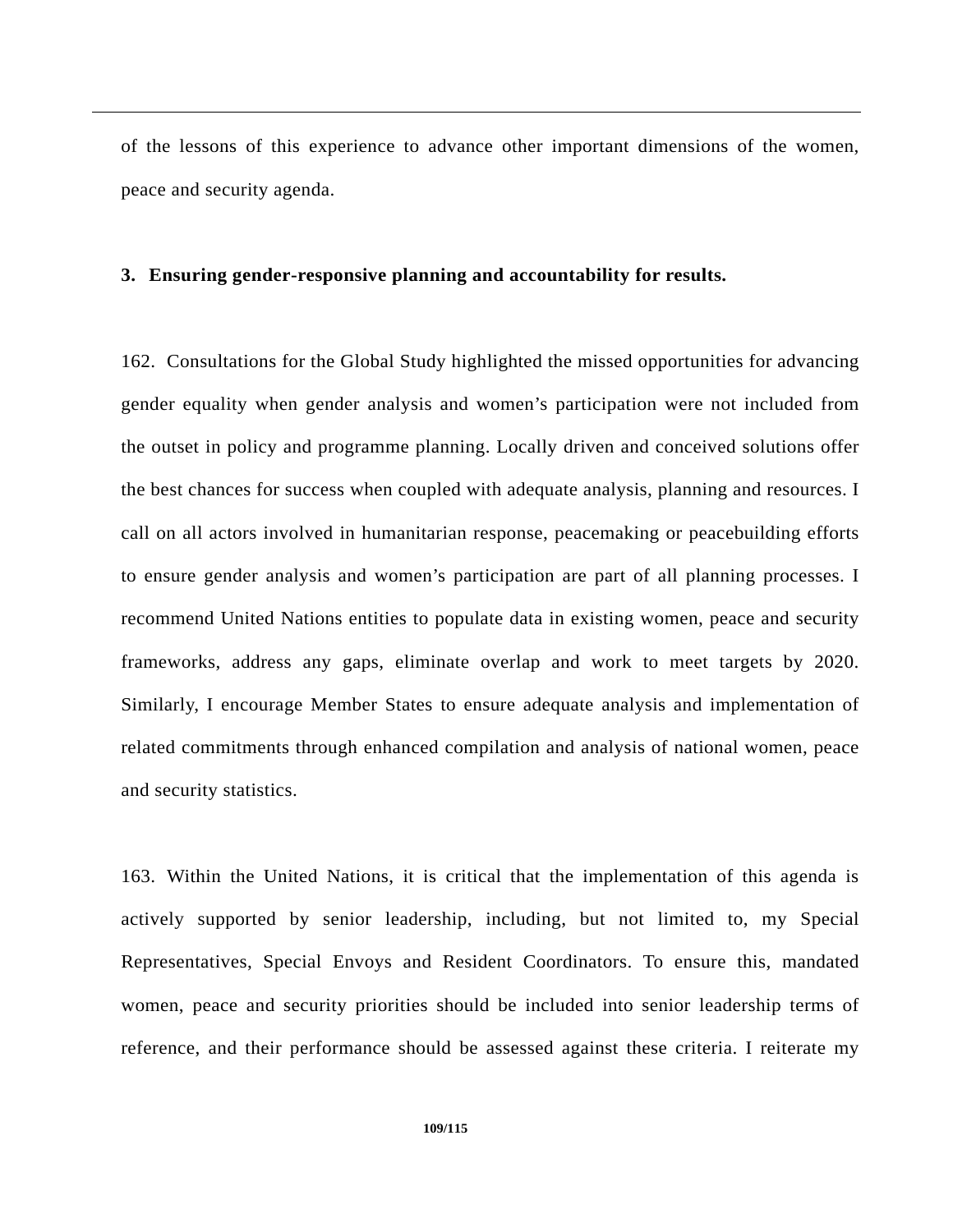commitment to revise senior leadership compacts to better mainstream gender considerations.

164. At the national level, Member States must also play their role on accountability by investing in the collection of women, peace and security statistics and utilizing them to inform national development strategies, national security strategies and related international frameworks. Both conflict and non-conflict countries are encouraged to adopt national and regional action plans through broad-scale consultations, which are informed by best practice, led by key ministries, and have monitoring frameworks with specific indicators, accountability mechanisms and dedicated financing. Better integration of women, peace and security into national planning frameworks, such as United Nations Development Assistance Frameworks and post-conflict and disaster needs assessments should be prioritized. The Global Study also suggest the establishment of an independent monitoring mechanism run by women's civil society groups to track compliance of humanitarian assistance with normative frameworks and performance on gender equality.

165. From the policy-level to the grassroots-level, reliable information and analysis are lynch-pins to better action on women, peace and security. As mandated by Security Council resolution 2122 (2013), more actionable information must be provided to the Council to better inform mission mandates, drawdown benchmarks and policy making. Members of the Security Council can use the direct questioning of reports and briefings during meetings of the Security Council as a means to increase accountability on the implementation of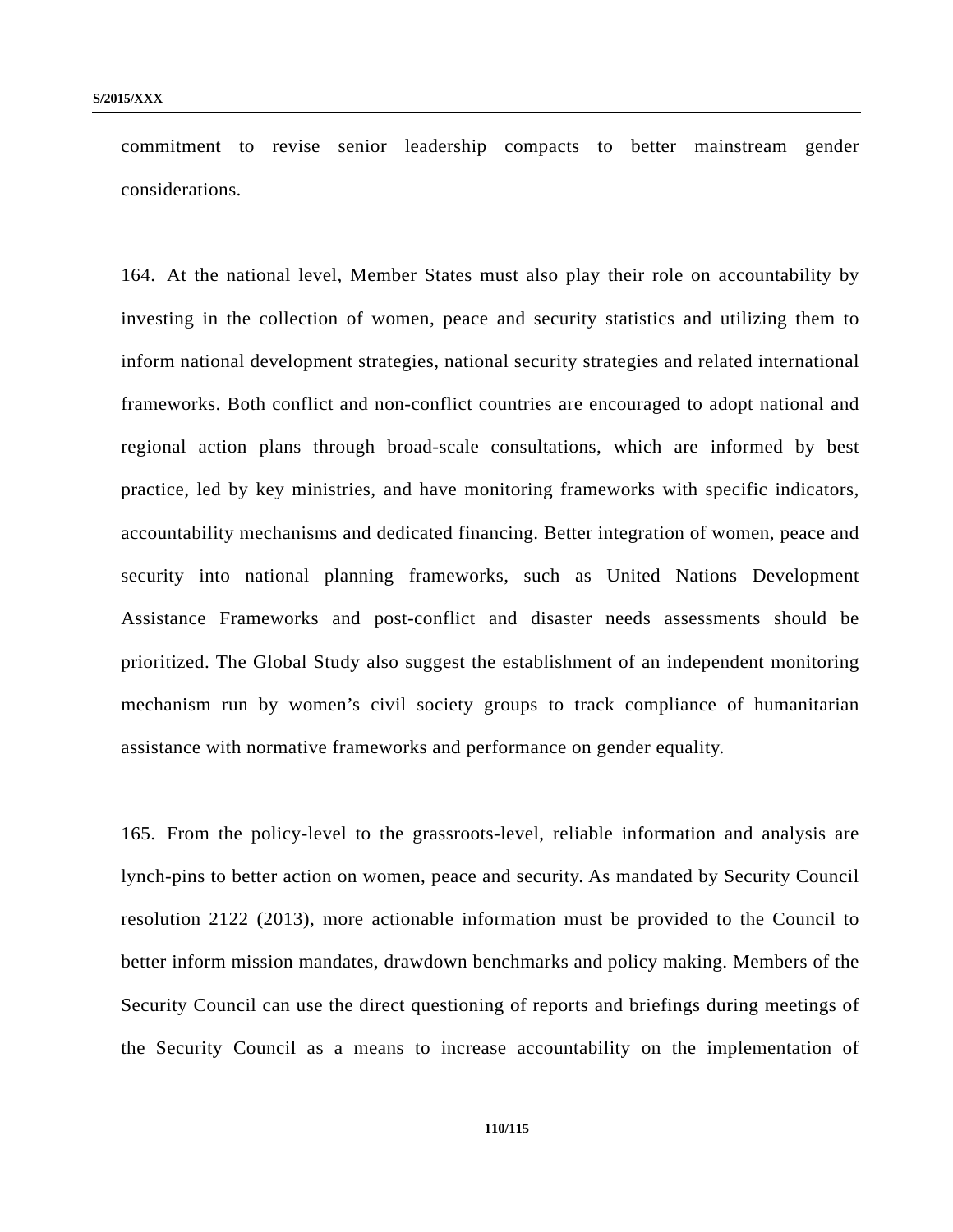resolution 2122. I encourage the Security Council to carefully consider the relevant recommendations of the Global Study aimed at strengthening its own implementation of commitments, including the establishment of an appropriate mechanism or procedure of the Security Council to monitor commitments and improve the flow and quality of information to the Council on women, peace and security, strengthening sanctions regimes-, and ensuring greater engagement with civil society, and relevant Human Rights Council mechanisms.

## **4. Strengthening gender architecture and technical expertise.**

166. For the United Nations to accelerate the implementation of women, peace and security commitments, more must be done to ensure coherence, coordination, adequate capacity, use of comparative advantage, and targeted expertise. The Global Study recommends a range of measures to strengthen the system's capacity, including a dedicated high-level representative in UN-Women to drive implementation in the system and beyond. I commit my senior leadership to look into this recommendation, and call on all Member States to provide adequate resources to ensure that the women, peace and security architecture at headquarters, within missions and within United Nations country teams is better staffed and resourced at the senior level, including in particular the Department of Peacekeeping Operations and the Department of Political Affairs' gender capacity at headquarters and in the field as well as UN Women country offices in conflict-affected settings. As outlined in the report of the High Level Independent Panel on Peace Operations, and committed to in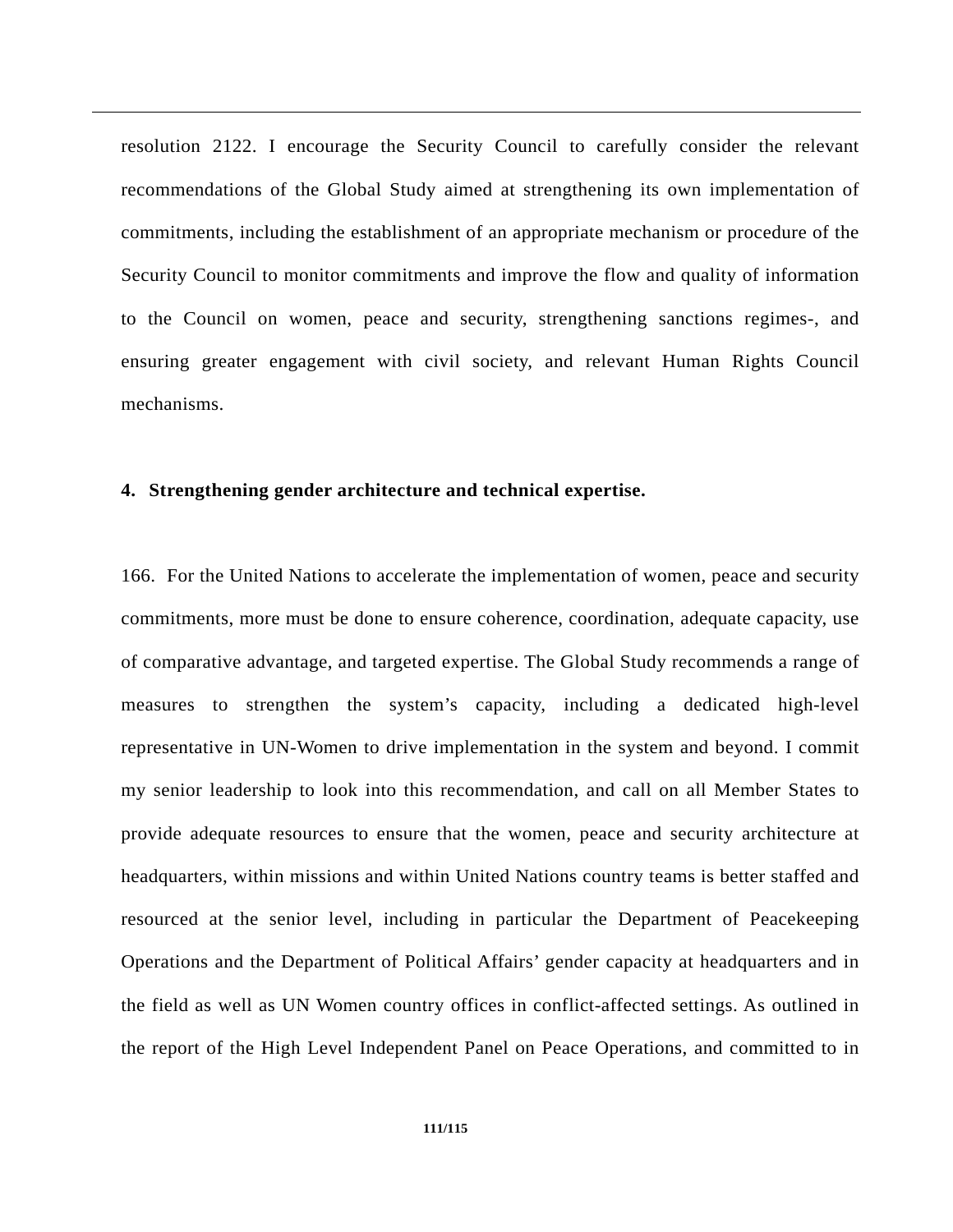my response, I have decided to request that the Senior Gender Advisor of UN peace operations must be deployed in all special political missions and multidimensional peacekeeping missions. I request Member States support to ensure they are housed in the Offices of my Special Representatives, supported by gender expertise embedded in functional mission components. I also take note of the recommendation of both the Global Study and High-Level Independent Panel on Peace Operations that missions should have greater access to UN-Women's policy and technical expertise, alongside existing arrangements. Efforts to strengthen coherence and coordination within the system and to maximize the use of comparative advantage must be prioritized if we are to meet the current peace and security challenges. I am pleased that UN Women, DPA and DPKO are working on arrangements to do so in our field missions. I commit to ensuring that UN-Women, which is mandated to "lead, promote and coordinate the accountability of the UN system on gender equality and women's empowerment", participates in relevant senior management forums on peace, security and humanitarian affairs, namely the Inter Agency Standing Committee on Humanitarian Affairs and the Senior Advisor Group on Peace and Security.

167. More must be done to achieve gender balance in staffing at all levels of the United Nations, but particularly senior leadership in missions. Diversity in leadership brings different perspectives, and strengthens credibility of the system as a whole. I commend the efforts made by initiatives such as the Talent Pipeline of the Department of Field Support, the Department of Peacekeeping Operations and the Department of Political Affairs, and encourage them to implement past recommendations and explore innovative solutions such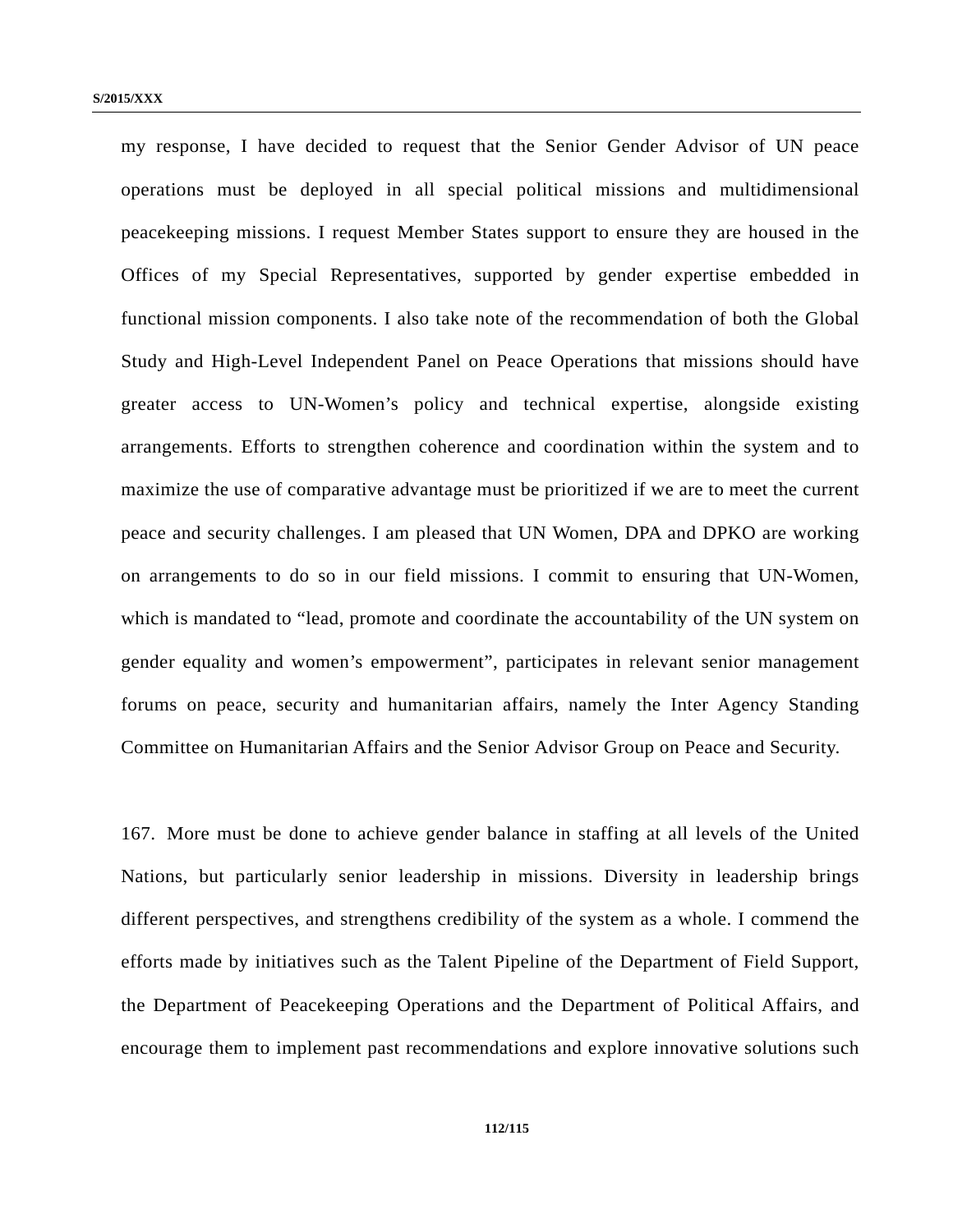as those suggested in the Global Study. I also repeat my encouragement to Member States to put forward more names of women for consideration in positions of senior leadership. I commend the efforts of a growing number of Member States and regional bodies to appoint High Level Representatives on women, peace and security, and encourage others to do the same.

## **5. Financing the women, peace and security agenda.**

168. The consultations and research conducted for the Global Study confirmed that the lack of sufficient funding for women, peace and security is a major challenge for the implementation of the women, peace and security agenda. Findings show that gender equality and the empowerment of women and girls are still not prioritized in financial interventions and peace and security responses. Women's civil society organizations continue to face significant funding shortages despite often being at the frontline of crises responses. I call on all actors, including Member States, multilateral organizations and development banks, to ensure robust financing of the women, peace and security agenda, including by adopting specific targets and monitoring progress. I regret that within the United Nations we still fall short of the target to allocate a minimum of 15 per cent of peacebuilding funds to projects whose principal objective is to address women's specific needs and advance gender equality. I urge all relevant United Nations entities to ensure we not only meet this target, but surpass it by 2020. This recommendation was reiterated in the United Nations Review on Peacebuilding Architecture. I further recommend that a similar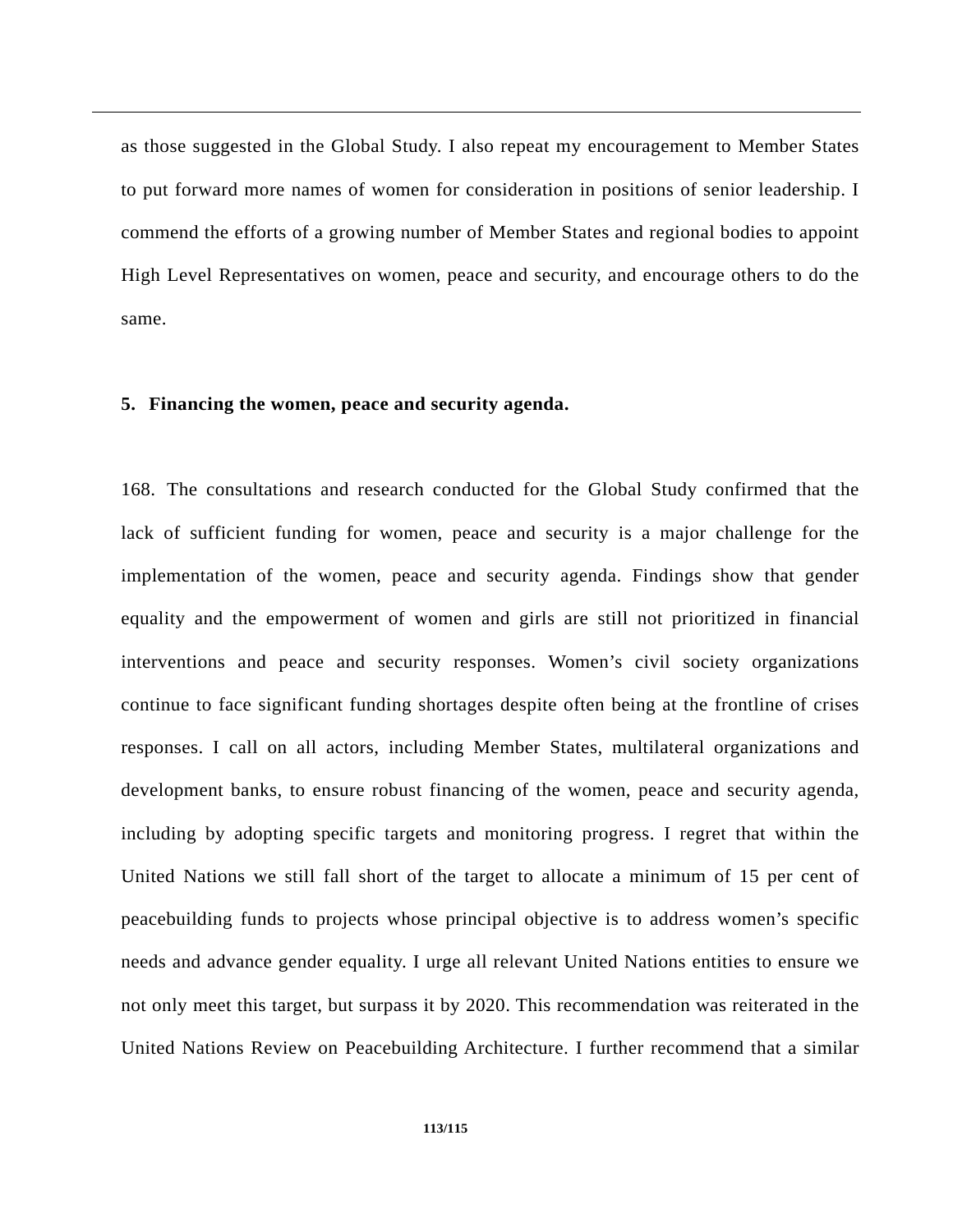15 per cent financing target is applied to all projects to address new peace and security threats, including violent extremism, in recognition or the fact that we will not eliminate these threats and build sustainable peace without adequately-resourced participation of women.

169. I am encouraged by the efforts of the Department of Peacekeeping Operations to integrate greater gender analysis in budget planning, and recommend that gender budgeting be utilized more systematically by peace missions, where possible, to better plan and track resources for women, peace and security related work. Although the usage of Gender Marker systems and the indicators to monitor the implementation of resolution 1325 (2000) have helped increase awareness of gender at the planning stage, I recommend that humanitarian and peacebuilding programmes improve their ability to track gender at the implementation and evaluation stages as well, thus ensuring it becomes a non-negotiable part of programming. I welcome the establishment of a pooled financing mechanism, the Global Acceleration Instrument on Women, Peace and Security and Humanitarian Response, and call on Member States to make significant pledges so the Instrument can make a transformative impact on the implementation of the agenda.

170. While some of these goals and proposed actions, in line with the 2030 Agenda for Sustainable Development, may take longer to fully achieve, I strongly encourage Member States to convene another review of the implementation of the women, peace and security agenda in 2020 to assess whether recommendations and commitments put forward in 2015